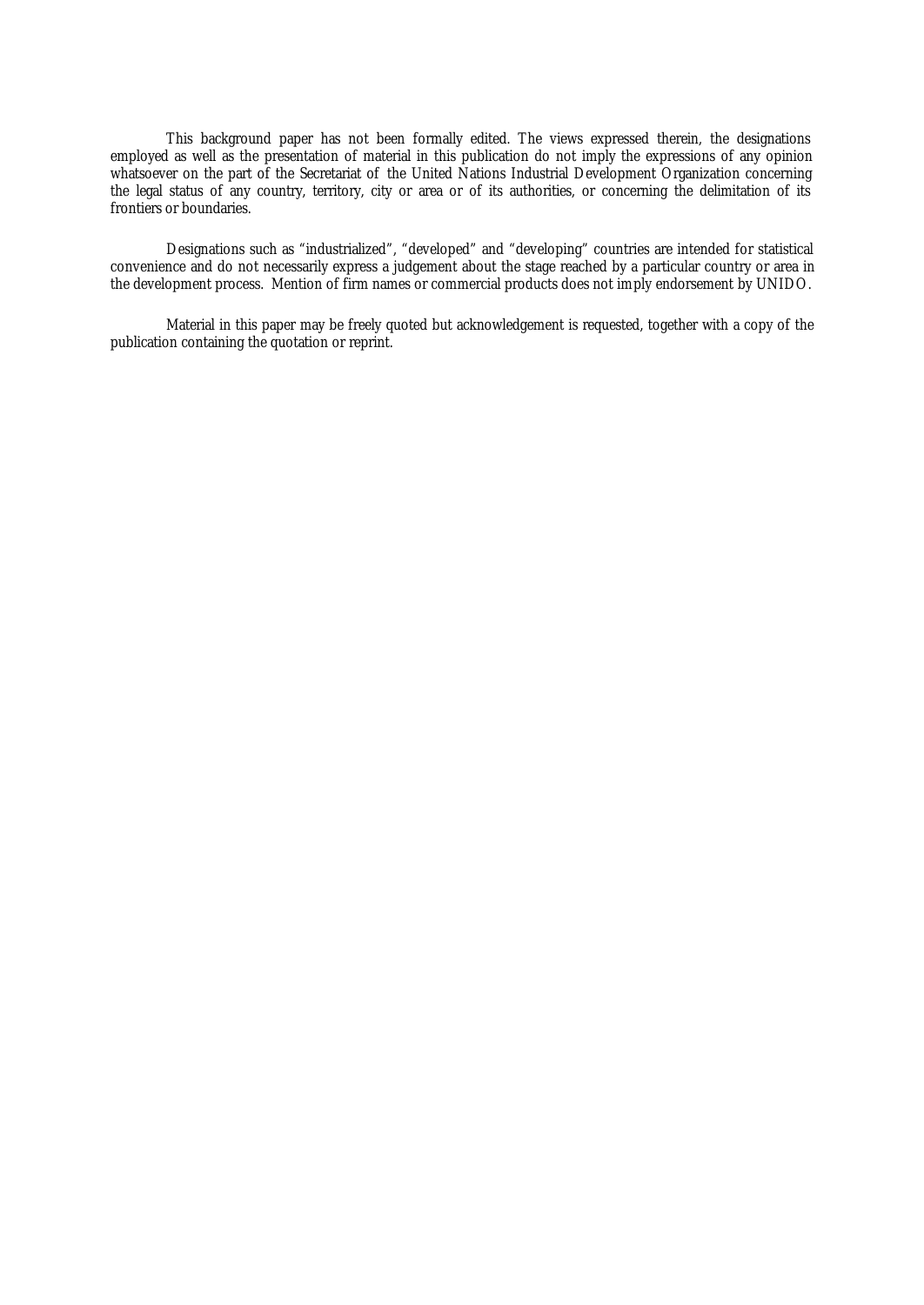# **NATURE AND DETERMINANTS OF INNOVATION AND TECHNOLOGY UPGRADING IN INDUSTRY IN CENTRAL AND EASTERN EUROPE**

*Background paper for UNIDO World Industrial Development Report, 2000*

Draft February 18, 2001

**Dr. Slavo Radosevic SSEES** University College London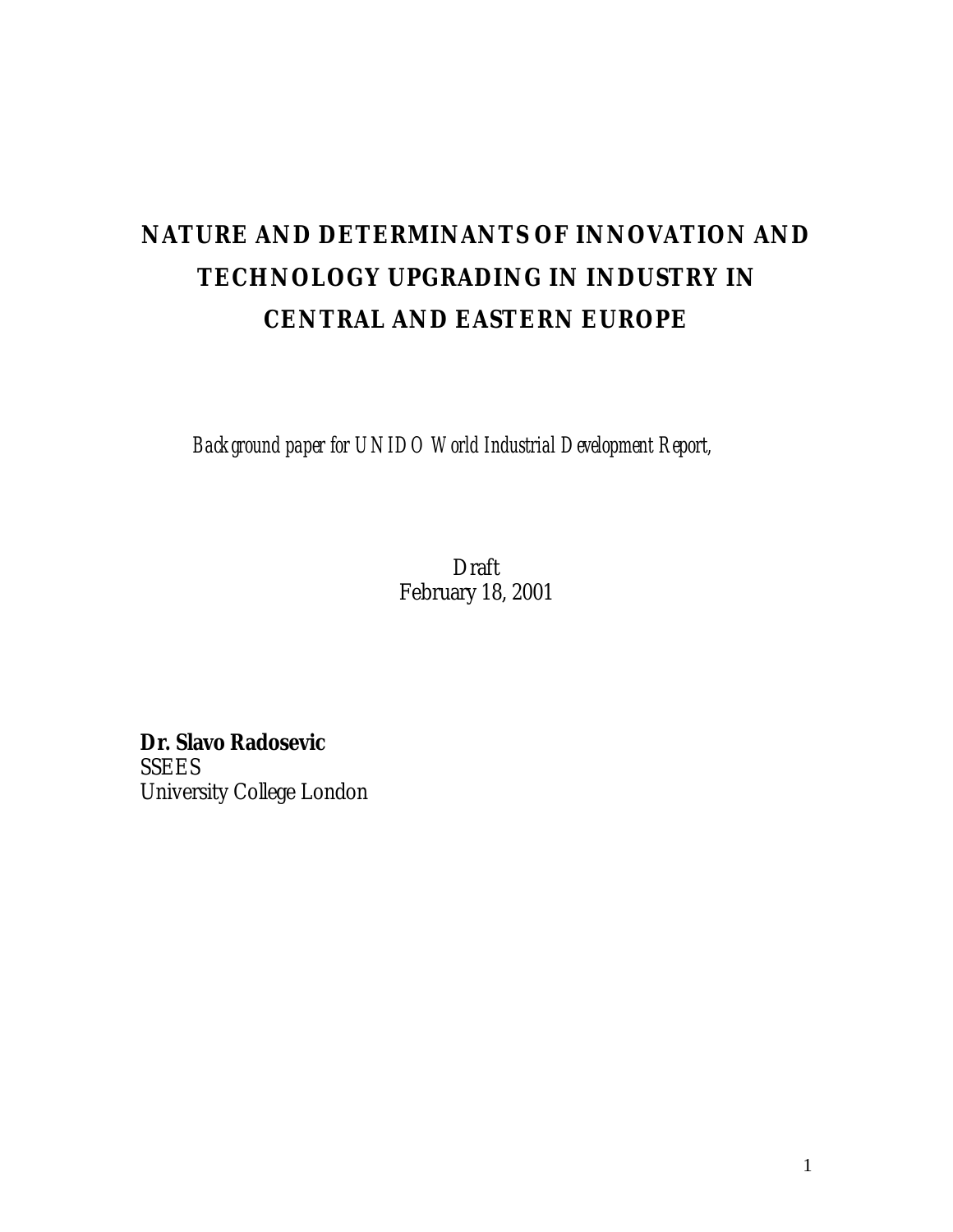| 2.2. INDUSTRY SPECIALIZATION PATTERNS AND IMPLICATIONS FOR INDUSTRIAL AND |
|---------------------------------------------------------------------------|
| 3. NATIONAL INDUSTRIAL SYSTEMS IN EASTERN EUROPE: TRANSFORMATION          |
|                                                                           |
| 3.2. RESTRUCTURING, EROSION AND ENHANCEMENT OF KNOWLEDGE BASE 17          |
|                                                                           |
| 3.4. INDUSTRY RESTRUCTURING IN CENTRAL AND EASTERN EUROPE: STYLISED       |
| 3.5. NETWORK ORGANIZERS AND INNOVATIVE CLUSTERS IN EASTERN EUROPE46       |
| 4. STATE AND POLICY OPTIONS FOR SUPPORTING INDUSTRIAL UPGRADING55         |
|                                                                           |
|                                                                           |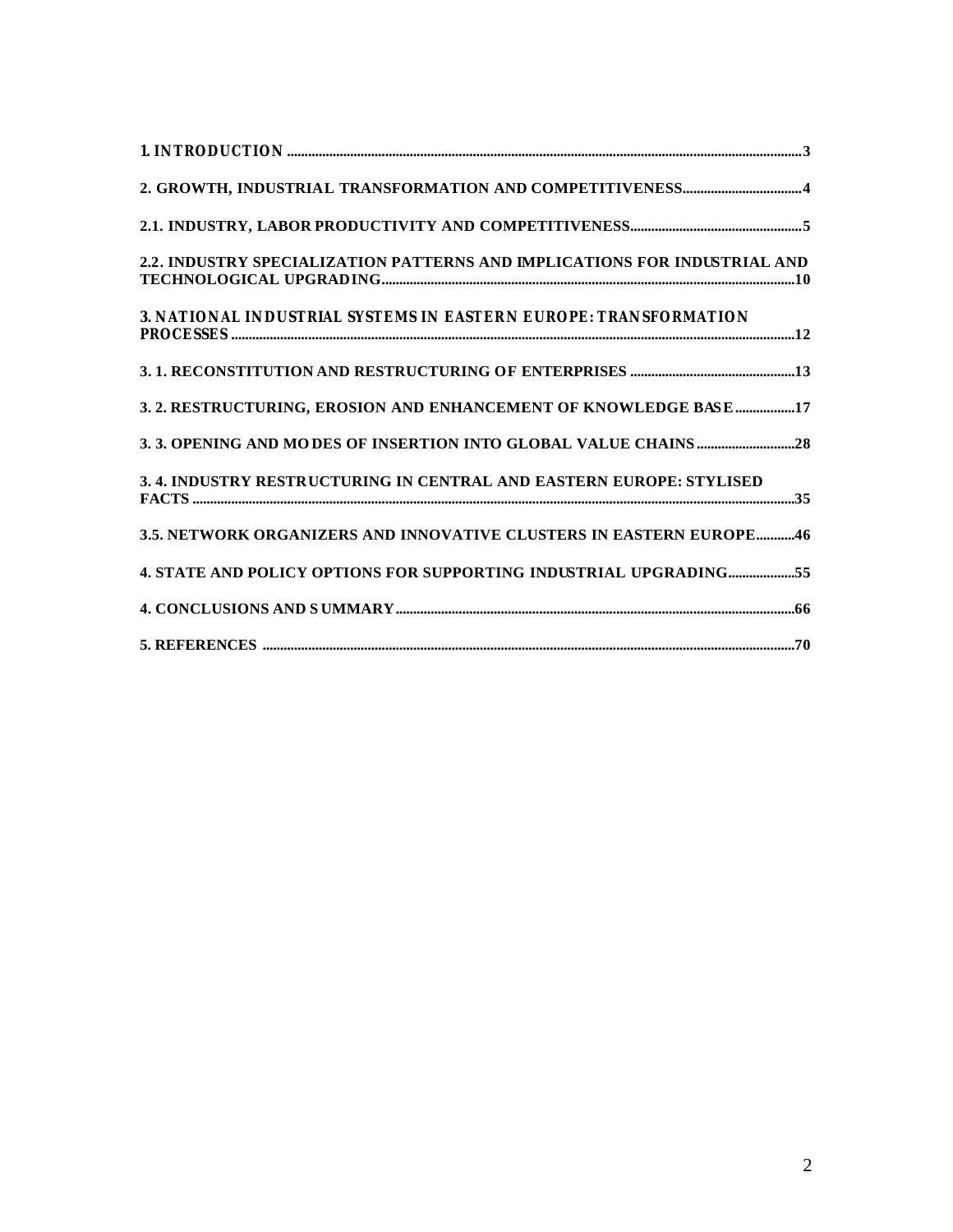### **1. INTRODUCTION**

After 10 years of post-communist transformation, countries of Central and Eastern Europe (CEECs) have seen very divergent outcomes to what can be considered as broadly similar transition policies<sup>1</sup>. While central European economies have embarked on a path of sustained recovery, others are still struggling with the 'transformational recession'. Economic divergence and increasing disparities in per capita incomes among CEE countries prevails whether measured over the whole period 1989-2000 or just for the period after 1993 (see UN ECE, 2000, chart 5..4.4, p.  $186$ <sup> $1$ </sup>. Differences between different countries in growth rates and industry restructuring have increased to such an extent that they are reflected in their ability to generate the capabilities and institutions needed to import, use, and diffuse technologies and to improve upon them. While differences in growth rates may be attributed to a significant extent to differences in speed and scope of transition policies, the most important factors behind these differences are structural. Differences in the socialist legacy, inherited levels of development, extent of integration into global production networks, proximity to the EU, and differences in the role of the state are some of the most important structural factors that underlie divergent patterns of growth in CEE. Differences in transition policies do matter but i) not to the extent that their proponents believe, ii) their effects cannot be understood without taking into account differences in initial conditions and structural factors that we mentioned.

In this report, we analyze factors that underlie differences in technology and industry upgrading between different CEE economies as well as between different industrial sectors in these economies. Our point of departure, which, hopefully, should be clear by the end of the paper, is that the central issue in the transformation of national industrial systems in CEE is the reconstruction of enterprises and the way these economies have inserted themselves into world economy. It is important to bear in mind that these two factors are also the major causes of the dynamic inefficiency of socialist economies. During the socialism, enterprises were reduced to production units while innovation process was governed through government and party hierarchies. Closed character of these economies, though of varying degrees in different countries, only reinforced their technological stagnation. Differences in the degrees to which enterprises were constituted as business units and the degree to which economies were open have, in our view, overwhelming influence on the way different CEE countries have modernized their industrial systems during the 1990s. In addition, differences in interaction between national industrial systems and international value chains that took place during the 1990s across different CEE countries can explain to great extent differences in depth and breadth of industry restructuring. These differences are leading to very diverse outcomes in terms of growth, type of market economy that is emerging in different countries as well as in terms of innovation and technological capability.

A first part of the paper looks at the relationship between innovation and technology upgrading of East European economies and growth. Second part describes the transformation processes across several dimensions of national industrial systems in Eastern Europe (enterprises, R&D and innovation activities, international value chains and industry sectors). Third part analyzes the role of the state in transformation of national industrial

<sup>1</sup> However, within individual central and east European sub-regions convergence rather than divergence has been the prevailing trend, especially in the period 1993-2000 (ibid.).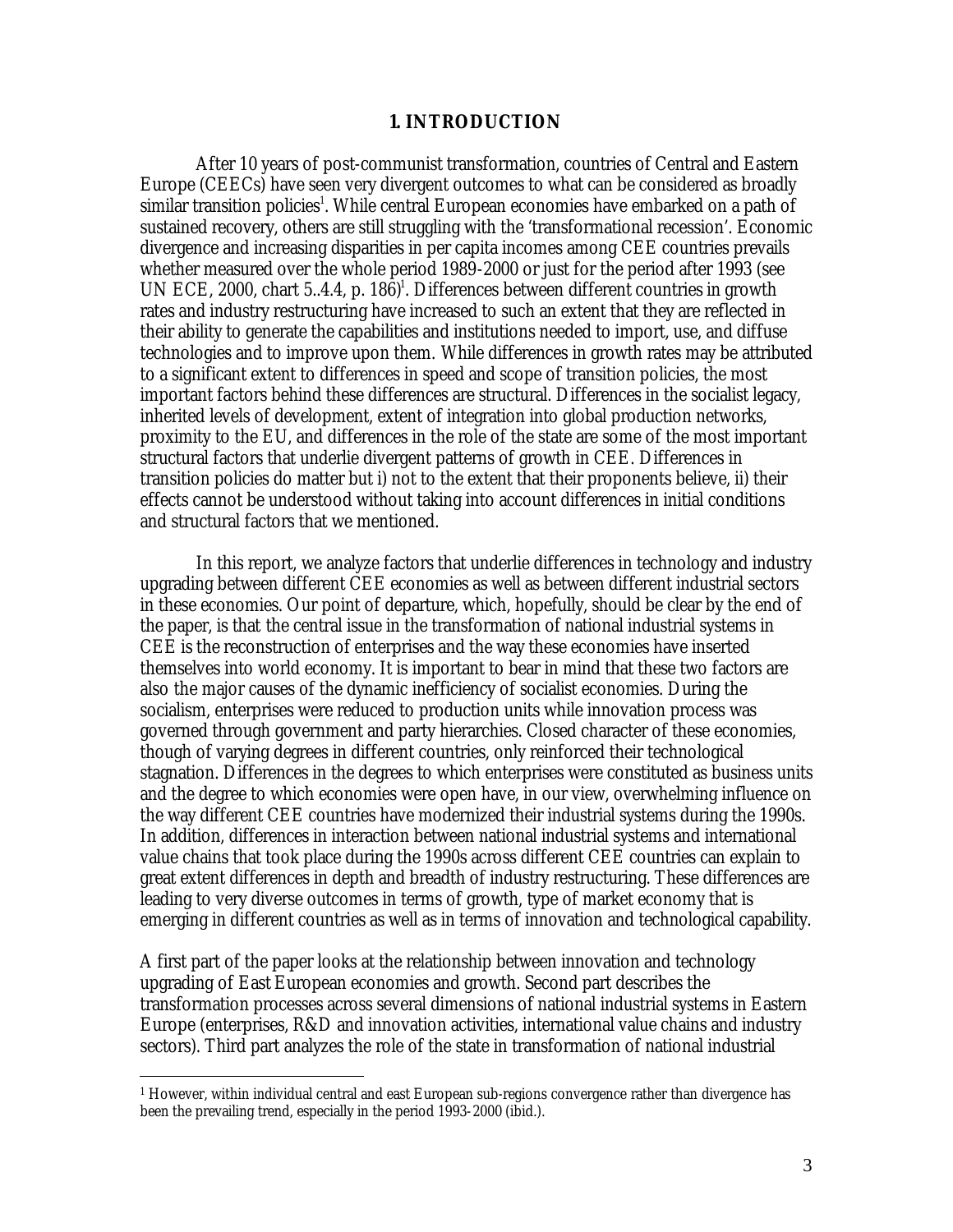systems and evaluates policy activities. Fourth part draws conclusions and summarizes key findings.

## **2. GROWTH, INDUSTRIAL TRANSFORMATION AND COMPETITIVENESS**

The relationship between technology and growth is highly nationally specific and is inseparable from country specific institutional context. In this respect, the CEE 'transformational recession', which in some countries is followed by recovery, shows two specific features.

First, differences in factor endowments in labor, capital and knowledge, or other variables, which are usually used in growth accounting exercises, cannot explain differences in the economic growth during the 1990s between CEE countries. Factor expansion is not significantly linked to growth in transition period. The potential for growth is quite large based on removing distortions and introducing organizational innovations<sup>2</sup>. This may be expected given the scale of reallocations and restructuring that had to take place in these economies during the 1990s. In this period, reallocations and restructuring have been much more important for growth than factor accumulation. On the other hand, there is not consensus on factors that can explain recovery and growth. Economists consider initial conditions, macroeconomic policies, and structural reforms in transition period as the major determinants of recovery. Indeed, each of these factors individually positively influences growth but the major problem is how they are mutually related. For example, policy choices are influenced by different initial conditions and, hence, cannot be considered as independent factors. Many institutional factors are omitted due to data problems. It is certain that in a long-term, growth in CEE will increasingly depend on the expansion in physical and human capital.

Second, industrial upgrading is a function of general factors like education, science, general purpose physical investments like telecomm, diversified knowledge base, as well as of specific factors, like firm-specific skills, know-how; training, sector specific equipment. CEE growth during the 1990s shows that general factors of production, like educated labor force, are not sufficient for growth. The gap between potential in terms of educated population and outcomes is in some countries, particularly in Russia, remarkable. The sources of growth in CEE have not been so far directly linked to R&D but to the acquisition of knowledge in the production process and through different forms of firm-based learning (Dyker and Radosevic, 2000). This led to marginalisation of public R&D systems through budget cuts and the lack of demand for R&D. There have been visible improvements in export competitiveness in several central European economies, which have been mainly driven by foreign direct investments (Hunya, 2000).

In this section we analyze the relationship between growth, technology and competitiveness in Eastern Europe. First, we analyze growth of industry, manufacturing productivity and their relationship to competitiveness. Second, we review the evidence on patterns of structural change in industry and highlight their effects on industrial and technological upgrading of CEE economies.

 $2^2$  See McKinsey (1999) study for evidence on this in the case of Russia.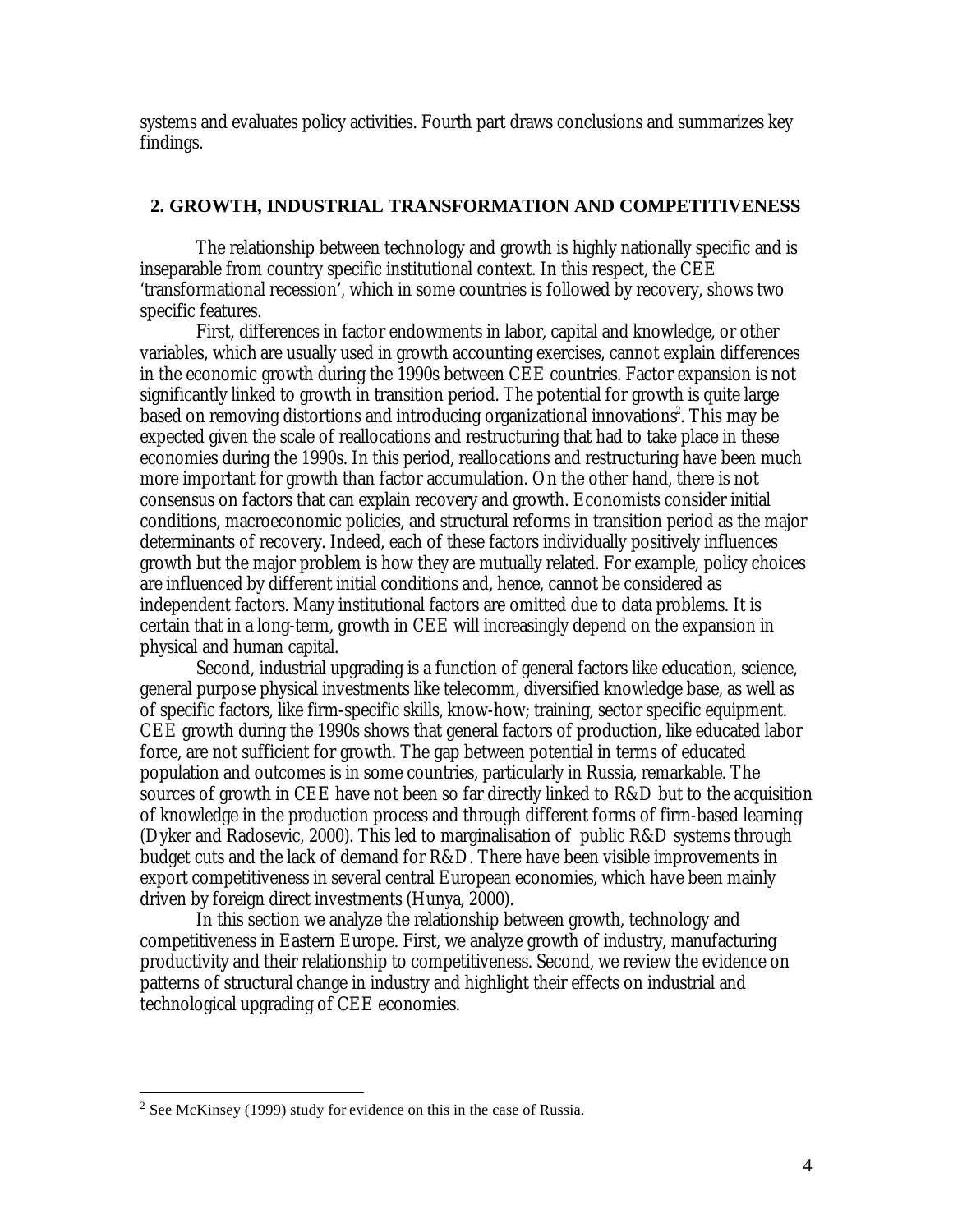## **2.1. INDUSTRY, LABOR PRODUCTIVITY AND COMPETITIVENESS**

The average level of industry production in 1999 was in CEE 62.1% of its 1989 level. After 10 years of post-socialist transformation the real gross industry output surpassed 1989 level only in Poland and Hungary (table 1). In three central European countries (Czech R, Slovakia and Slovenia) and Belarus industry output reached above three-quarters of the 1989 level. In all other CEE countries industry outputs are around half of the previous levels, except in Latvia, Moldova and Yugoslavia where industry is producing only 35% of their socialist output $^3$ .

| rabic r. ivcar gross muustry vulput in 1999, r. |       |  |
|-------------------------------------------------|-------|--|
| Poland                                          | 122.3 |  |
| <b>Hungary</b>                                  | 114   |  |
| <b>Belarus</b>                                  | 95.6  |  |
| <b>Czech Republic</b>                           | 76.9  |  |
| Slovakia                                        | 76.4  |  |
| Slovenia                                        | 75.6  |  |
| Estonia                                         | 56.7  |  |
| Croatia                                         | 56    |  |
| Ukraine                                         | 51    |  |
| <b>Russian Federation</b>                       | 49.7  |  |
| <b>FYR</b> of Macedonia                         | 45.8  |  |
| Latvia                                          | 45.3  |  |
| <b>Bulgaria</b>                                 | 43.1  |  |
| Romania                                         | 42.7  |  |
| Lithuania                                       | 35.3  |  |
| Yugoslavia                                      | 35.2  |  |
| Republic of Moldova                             | 33.7  |  |
|                                                 |       |  |

## **Table 1: Real gross industry output in 1999, 1989 = 100**

Source: UN ECE, Economic Survey of Europe, 2000, No.2/3.

This decline of industry is partly result of the inherited 'oversized' industry sector, which served the needs of mostly closed socialist economies. Hence, industry decline should be seen in the context of a broad structural change that has taken place during the 1990s in CEE. Deindustrialization, tertiarization and deagraarization in some (mainly in central Europe), and re-agrariazation in other CEE countries (Bulgaria, Romania, CIS countries) are those processes within which the downsizing of industry took place<sup>4</sup>. However, the extent of downsizing of industry in CEE cannot be explained only by inevitable structural changes. That alone cannot explain huge differences in industrial decline among individual countries. We think that these differences are also the result of different national patterns of transformation of their industrial systems.

 Despite sharp de-industrialization, CEE countries are likely to continue to be economies with the high shares of industry. Industrial employment as a share of the total employment had stabilised by the mid-1990s at a level above that in comparable market

<sup>3</sup> We have excluded war thorn Bosnia and Herzegovina whose 1999 level of industry reached only 9% of its 1989 output.

<sup>4</sup> For an extensive account on these processes see Landesmann (2000) and EBRD (1999).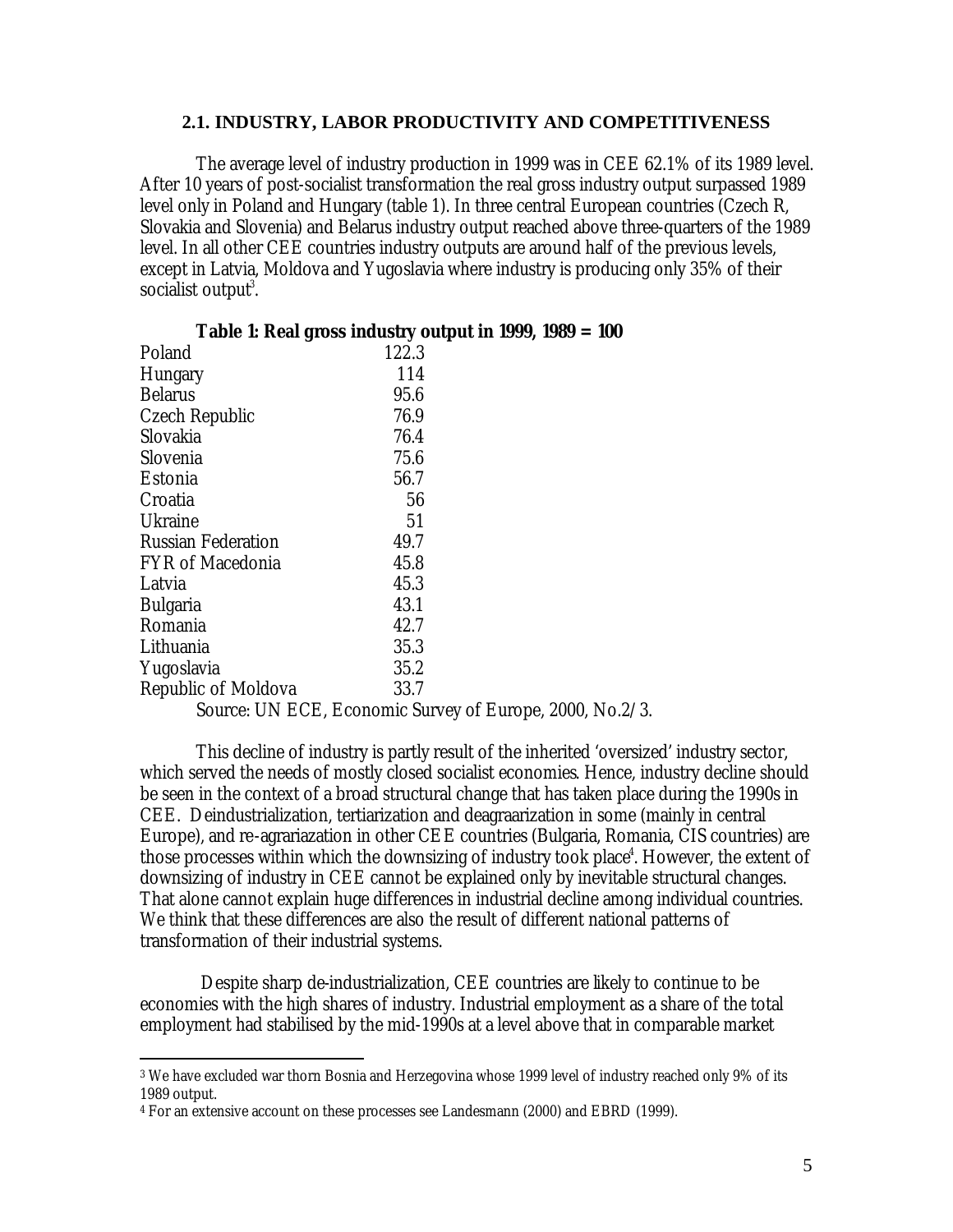economies (EBRD, 1999, p. 89, chart 4.2.). Given their current levels of GDP per capita CEE countries are still 'overindustrialized' (see EBRD, 1999, and Landesmann, 2000). However, the current shares of industry are mainly due to low levels of GDP per capita rather than the result of 'overindustrialization'. In fact, the problem can be interpreted as the problem of low GDP per capita given the scale of industry capacities in Eastern Europe. This raises the problem of competitiveness of CEE industry, as essential for their long-term growth. In support of this, we observe in many CEE economies the limits of tertiarization unless further improvements in industry take place.

Once growth in CEE economies resumed, it has been accompanied by rising labour productivity in industry (see Table 2). In the early stages of transition, developments in productivity throughout the region were dominated by the decline in output, as many firms initially avoided large-scale layoffs even though demand for their products has collapsed. Firms often hoarded labour and financed current production through inter-industry credit. This decline in measured productivity began to be reversed in most countries after 2-3 years, primarily as a result of labour shedding. However, strong fluctuations in rates of labour productivity growth in most of CEE countries suggests that improvements are being driven more by uneven paths of layoffs, closure of unproductive lines of businesses and reactive restructuring than by continuous technological improvements.

|         |         |         |        |      | Table 2: Labour productivity in manufacturing, annual changes |         |        |         |                |
|---------|---------|---------|--------|------|---------------------------------------------------------------|---------|--------|---------|----------------|
| 1990    | 1991    | 1992    | 1993   | 1994 | 1995                                                          | 1996    | 1997   | 1998    | 1999           |
| $-11.3$ | $-4.2$  | $-0.9$  | 5.4    | 14.6 | $-3.3$                                                        | $-10.1$ | $-4.3$ | 12.3    | $-2.8$         |
| 0.6     | $-19.3$ | $-0.2$  | $-0.5$ | 7.9  | 11.1                                                          | 9.6     | 11.1   | 5.6     | 2.2            |
| $-4$    | $-8.3$  | 4       | 16.3   | 14.7 | 9.8                                                           | 3.3     | 13     | 10.1    | 0.2            |
| $-19.7$ | 0       | 12.5    | 13.8   | 13   |                                                               | 10      | 12.1   | 4.7     | 9.5            |
| $-19.2$ | $-17.9$ | $-13.5$ | 1.4    | 13.3 | 24                                                            | 14.8    | $-1.4$ | $-15.9$ | 9.8            |
| $-1.4$  | $-10.6$ | 1.6     | $-3$   | 7.3  | 5.3                                                           | 2.5     | 4.1    | 11.5    | $\overline{2}$ |
| $-7.9$  | $-2$    | $-3$    | 6.7    | 11.4 | 8.3                                                           | 6.7     | 4.5    | 5.4     | 1.8            |
|         | $-3.2$  | $-30.3$ | $-5.1$ | 0.9  | 3.8                                                           | 7.8     | 2.6    | 11.4    | $-10.6$        |
|         |         |         |        |      |                                                               |         |        |         |                |

## **Table 2: Labour productivity in manufacturing, annual changes**

Bulgaria and Slovakia, figures are for industry.

 $\overline{a}$ 

Source: EBRD, Transition Reports , 1995, 2000 and 1999

Moreover, like East Germany, all CEE economies have recently recorded a slowdown in rates of growth of labor productivity. For example, the average growth rate of labor productivity between 1993-95 of 7.7% slowed down to 5.5% in 1996-98 and to 1.5% in 1999. This might suggest that the initial sources of growth and productivity may be soon exhausted and that the issue of technical change as the major source of long-term and sustainable growth needs to be addressed.

In the initial years of the post-socialist transformation, differences among countries in employment policies have played a major role in explaining trends in manufacturing productivity. However, after 10 years trends in employment started to broadly follow trends in industry output across CEE (see figure 1). If it was not for the three countries with the biggest drop in output (Yugoslavia, Moldova and Lithuania) but which pursued very different employment policies this relationship would have been much stronger $5$ .

<sup>5</sup> In regression without these three economies coefficient of determination rises to 0.72.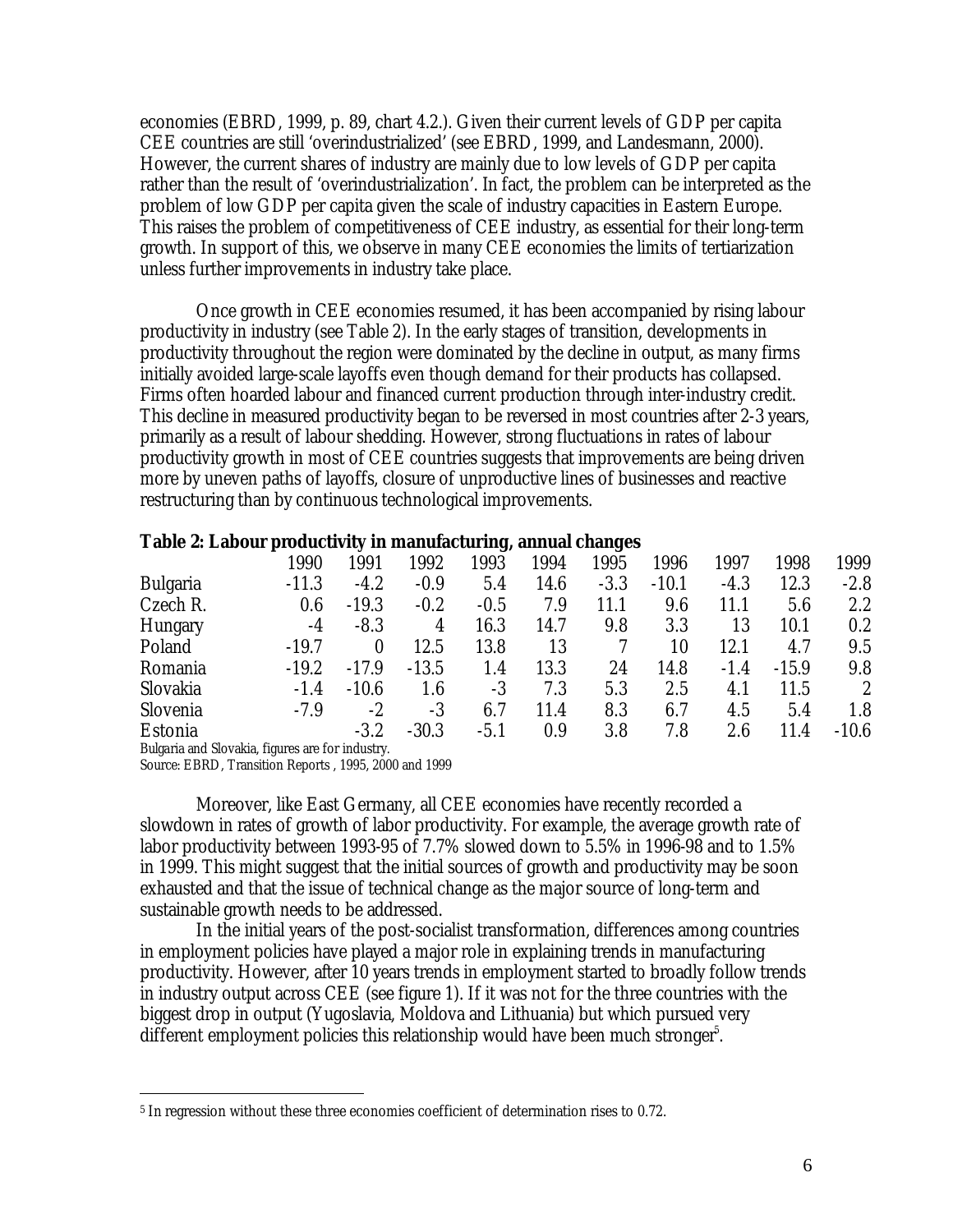

Source: UNECE, 2000

An increase in labour shedding is not reflected in relative wage rates, which vary much less than could be expected given differences in productivity across CEE. For example, wage shares in manufacturing output ranged from 0.25 in Czeh Republic to 0.52 in Estonia (table 3). Landesmann (2000, p. 102) shows that this is also the case when wages are measured in absolute values. A much smaller dispersion of wages manifests itself in big differences in productivity, and then in even bigger differences in unit labor costs.

| Table 3: Changes in productivity, unit labor costs and wage shares in manufacturing |  |  |
|-------------------------------------------------------------------------------------|--|--|
|                                                                                     |  |  |

|                           | Productivity Change, Unit Labour Costs, Wage share in |                  |              |
|---------------------------|-------------------------------------------------------|------------------|--------------|
|                           | 1995-99                                               | 1995-99          | output, 1999 |
| Latvia                    | 66.1                                                  | 129              | 0.48         |
| Poland                    | 51.2                                                  | 12.3             | 0.34         |
| <b>Russian Federation</b> | 50.4                                                  | $-49.4$          |              |
| Czech Republic            | 45.9                                                  | 20               | 0.25         |
| Croatia                   | 42.1                                                  | 24.7             | 0.51         |
| <b>Hungary</b>            | 41.4                                                  | $-15.4$          | 0.29         |
| Lithuania                 | 34.5                                                  | 125              | 0.33         |
| Romania                   | 29.6                                                  | $\boldsymbol{0}$ | 0.28         |
| Slovenia                  | 29.6                                                  | 12.4             | 0.35         |
| Slovakia                  | 27.7                                                  | 18.8             | 0.29         |
| Estonia                   | 14.1                                                  | 102              | 0.52         |
| <b>Bulgaria</b>           | $-9.2$                                                |                  | 0.41         |
| Coefficient of Variation* | 52.9                                                  | 161              | 25.1         |

\* Coefficient of variation is calculated as standard deviation divided by the average. Source: EBRD, 2000

Increasing differences in unit labour costs shows increasing differences in competitiveness among CEE economies. A high rise in productivity in the 1995-99 period in Hungary and, surprisingly, in Russia led to actual decrease in unit labour costs or significantly improved competitiveness. A high increase in productivity in Latvia has not been transformed into competitive advantages due to exceptionally high rise in wages. Table 3 shows a range of changing competitive positions of the CEE economies, which are driven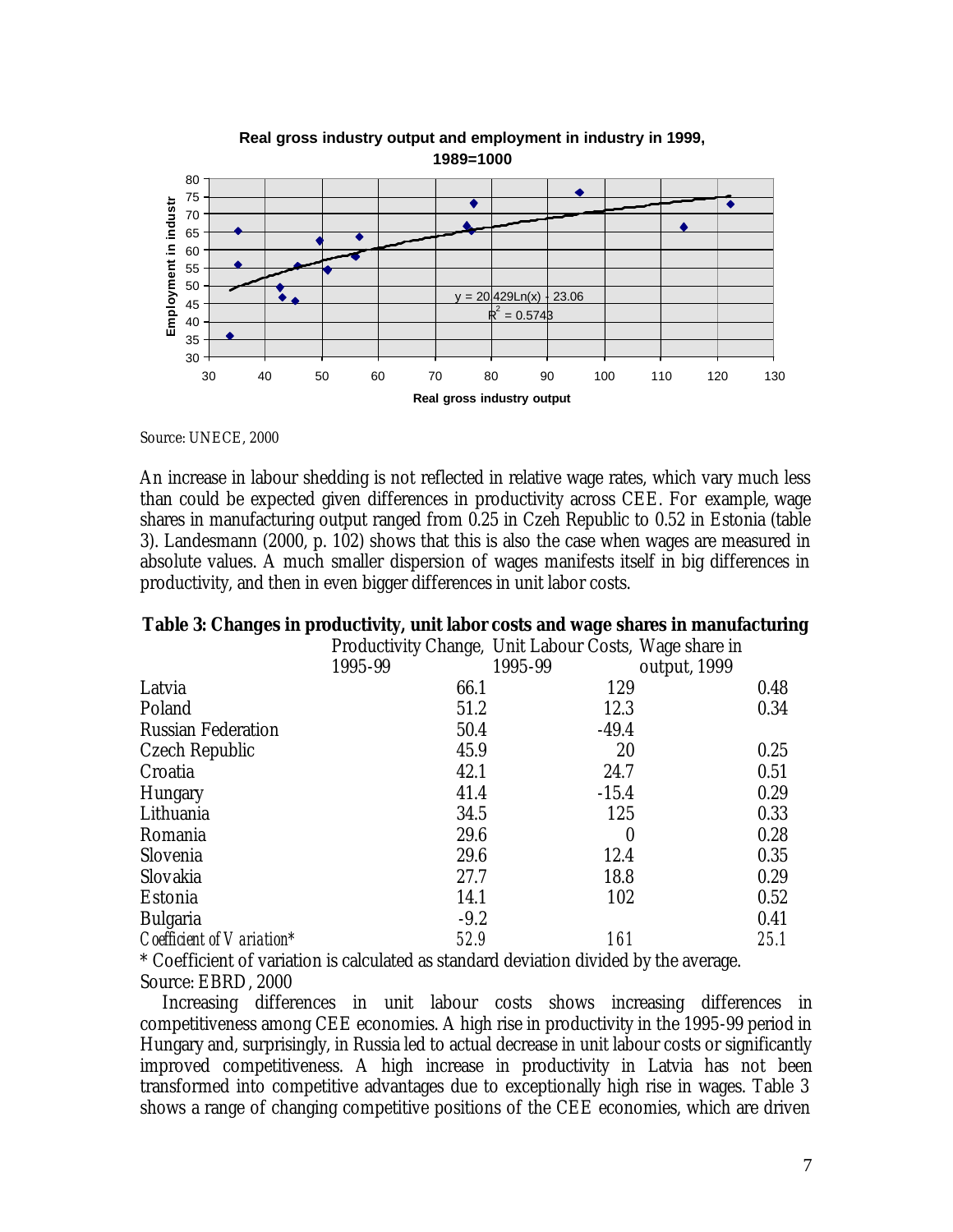more by differences in productivity rather than differences in wages. Table 4 by Landesmann (2000) shows in the case of central Europe, Bulgaria and Romania that the growth of wages is more uniform across different sectors than the growth in productivity. In this respect, the situation in the CEECs only confirms a stylized fact from growth theory which suggest that the wages tend to be relatively 'rigid', in the sense that they appear to adjust very slowly, if at all, to unbalances in the labour market. (Dosi et al, 1994, Jones, 1998).

|                |                  |              | $1 - 0 - 00$     |                    |                  |       |  |
|----------------|------------------|--------------|------------------|--------------------|------------------|-------|--|
|                | Low-tech         |              |                  | Resource-intensive | High-tech        |       |  |
|                | Productiv<br>ity | <b>Wages</b> | Productiv<br>ity | <b>Wages</b>       | Producti<br>vity | Wages |  |
| Gap            | 38.2             | 33.7         | 44.6             | 29.2               | 34.3             | 27.4  |  |
| Growth<br>rate | 3.5              | 4.9          | 7.0              | 7.8                | 16.1             | 7.9   |  |

## **Table 4 Average initial gaps and growth rates for industry groups, 1991-1997**

*(Per cent)*

*Source:* Calculated from the WIIW Industrial Database.

*Note:* The gap is defined as the level of a variable (productivity, wage rate) in the CEECs in 1991 x 100 divided by the level of that variable in Austria in 1991. Growth rates refer to the annual percentage rate of decline in the gap between 1991 and 1997.

*Source:* Landesmann, 2000, p. 106

In addition, these data suggest that catching-up is stronger and in some cases much stronger in the 'medium/high-tech' (machinery, electrical equipment, transport) industries than in the 'low-tech sectors. Landesmann (2000) also shows that the unit labour costs in most countries are rising much faster in the low tech than in the medium/high-tech industries.

This trend is partially compatible to trends in foreign trade, which also shows remarkable visible improvements in export unit prices and in technology structure of export. However, this improvement is far from uniform across countries. Trade data for all CEE economies show an increasing differentiation in export competitiveness. A review of trade analyses undertaken by Guerrieri (1999), Landesmann (1997)(2000), Kubielas (1999) and Radosevic and Hotopp (1999) suggest few broadly similar conclusions:

i) Until mid-1990s all CEE countries exhibited weaknesses in the production and export of R&D-intensive and capital goods. Their relative strengths were in products based on the traditional comparative advantages of cheap labour and abundant natural resources. When engineering exports to CMEA had to be abruptly abandoned, adjustment in the CEE countries took the form of *simplification of technological structure of trade or shift towards lowtechnology-content products*. A return to 'primary comparative advantage' in low-cost labour was a feature of all the CEE countries in the early years of trade liberalisation.

ii) Within this general pattern, we have seen increasing differentiation among eastern European countries in their overall trading performance, and in the degree to which they are improving their performance in scale- and R&D-intensive sectors, and in capital goods. The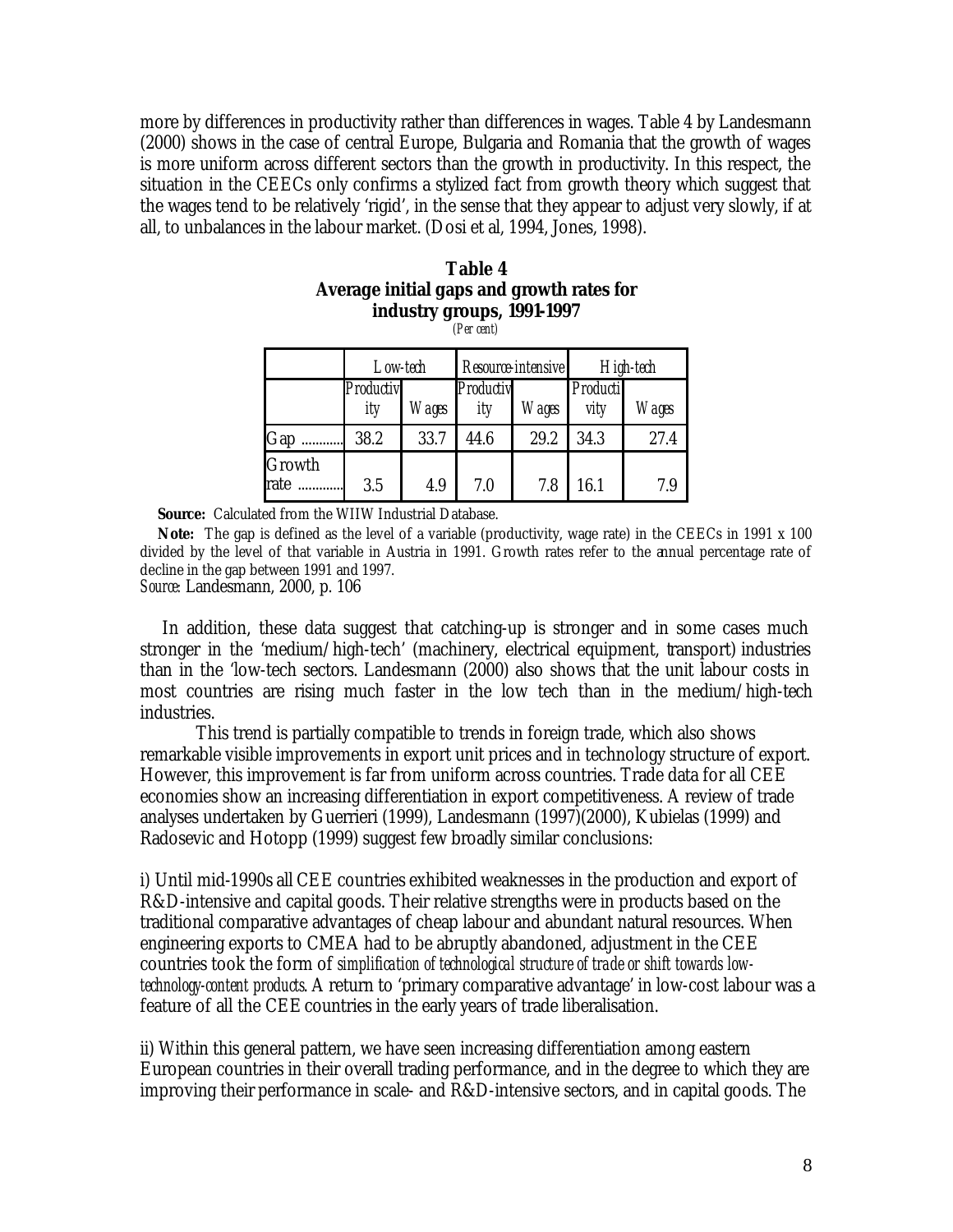countries of the former USSR, including Russia, have seen their share of trade remain constant, with an overwhelming and increasing reliance on natural resources and the primary processing thereof. Romania and Bulgaria have experienced an overall decline in their trade shares, with increasing reliance on traditional sectors like textiles and clothing and on commodities like steel and metals. By contrast, the Czech Republic, Hungary and Poland have increased their overall trade share, and - while continuing to be relatively competitive in traditional sectors - have increased their shares in R&D- intensive sectors or capital goods. In other words, trade statistics suggest that the three Central European countries are upgrading their technology more successfully than the other formerly centrally planned economies.

iii) The highly disaggregated data suggest the existence of three patterns of catching up, and accompanied learning processes at micro level. These are:

- strengthening of export patterns based on labour intensive industries like clothing and footwear in the majority of the Eastern European economies;
- the emergence of technology intensive export in transport machinery and the emergence of export of electronic and electric products especially in Hungary and Czech R;
- the maintenance of the previous strong orientation of export in commodities which still remains an important part of the export product spectrum but only in Bulgaria represents the most substantial share of export.

The technology intensive export has the highest share in Hungary followed by the Czech R, while its share in Romania and Bulgaria is the lowest. Poland represent an intermediate case.

This multiplicity of learning patterns suggests that the modes of involvement of the CEE into the global economy do not proceed in a linear manner, i.e. along one mode of adjustment but represent a combination of several patterns. This finding is confirmed by unsystematic but persuasive FDI evidence where we find a broad variety of factory types (see Radosevic, 1997). How can these patterns be explained?

Our opinion is that they are the result of the two groups of factors. On the one hand this process is shaped by inherited domestic structural features which are in inherited specialisation and in concentration/dispersion of the trade product structure. These supply side factors are coupled with features of EU demand, which is manifested through different forms of subcontracting (clothing) or FDI (cars and car parts), or market demand (commodities). This suggests that the emerging trade patterns, especially in central and eastern Europe, cannot be explained without taking into account their micro-basis and strategies of foreign companies which are strongly shaping FDI and subcontracting patterns.

There seems to be a significant difference between the 'capacities' of the CEECs in terms of measured R&D and human capital, and outcomes in terms of technology structure and unit prices of exports after 1989. The *gap between export structure and domestic human capital structure* is most striking in the case of Russia. Although this gap seems to be narrowing, with improvements in export unit prices, it is not clear whether in some countries, particularly the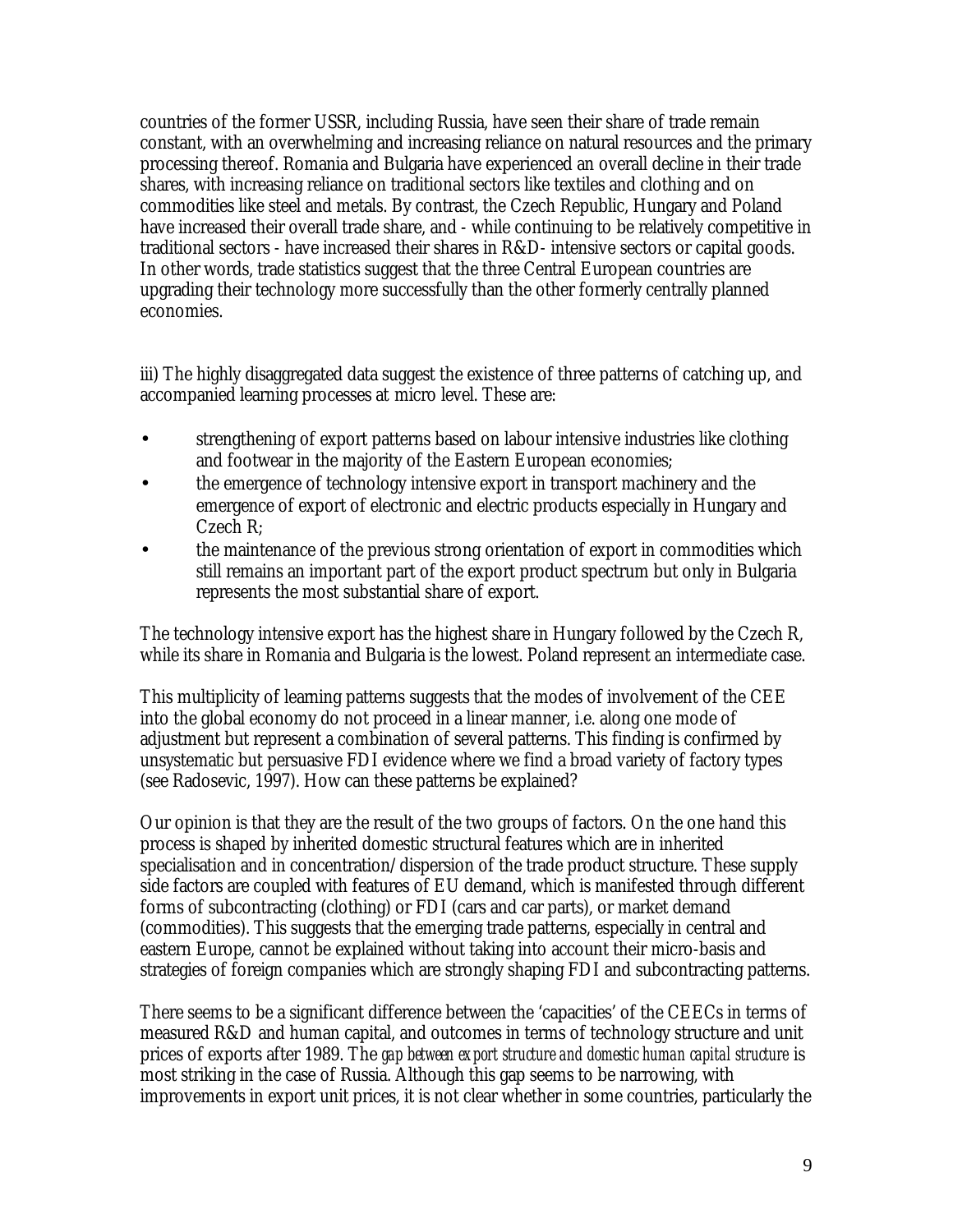eastern European (Bulgaria, Romania) and the European CIS countries it can be closed in the medium-term. In the trade of the former CMEA, engineering sectors had a strong presence. However, with the shift in trade from 'East' to 'West' the full extent of the uncompetitiveness of these sectors, *inter alia* in technological terms, has been revealed. This shift has been further reinforced by the sharp decline in demand in the CEE countries. It is only that in central European countries, mainly driven by FDI, we observe reversal in trends and visible expansion of engineering exports, and even the emergence of quite new exporting sectors like office machinery in the case of Hungary.

The increasing differentiation that is emerging among CEE economies in terms of growth suggests that trade tends to reinforce differences. Against a background of burgeoning FDIbased trade, subcontracting and different forms of production alliance, we may expect generation of 'virtuous' circles of interaction between domestic and foreign enterprises in some countries - but also vicious circles, in the form of low- technology-level specialization without much linkage or spillovers in others.

# **2.2. INDUSTRY SPECIALIZATION PATTERNS AND IMPLICATIONS FOR INDUSTRIAL AND TECHNOLOGICAL UPGRADING**

In order to understand the type of structural and technological adjustments faced by eastern European countries, some understanding of initial levels in these respects is needed. The following main features were found to be present in the industrial structure of the central and eastern European economies (CEECs) in 1989 (Urban (1999)<sup>6</sup>:

- A general excess of heavy industry, especially of the metallurgical industry and coke & refineries in the CEECs compared to EU-North as well as EU-South;
- A general structural deficit in the CEEC paper, printing and publishing industries, due to less advertising and packaging and perhaps, to some degree, to the limited freedom of the press in socialist countries;
- A relative excess in CEECs in food production and light industries such as textiles & clothing and leather & leather products, etc. compared to EU-North, but a deficit in these industries compared to EU-South; and
- On the other hand, a pronounced structural deficit of CEECs in sophisticated engineering industries, like electrical and mechanical engineering and transportequipment, compared to EU-North, but a surplus in these industries compared to EU-South.

In general, Urban's (1999) analysis shows that "structural deficits" exist in sophisticated branches of engineering like mechanical and electrical engineering and transport equipment, compared to EU-North but "structural surpluses" in these branches versus EU-South. For the labour-intensive industries, the reverse seems true: structural surpluses versus EU-North but deficits versus EU-South exist. This suggests that in terms of industry structure

<sup>6</sup> Urban (1999) used the share of each single industry in total manufacturing output of a CEEC to the share of the same industry in EU-North and EU-South. The resulting positive or negative deviations were interpreted as "structural surpluses" or "structural deficits" of the CEEC as compared to the group of Western countries under consideration.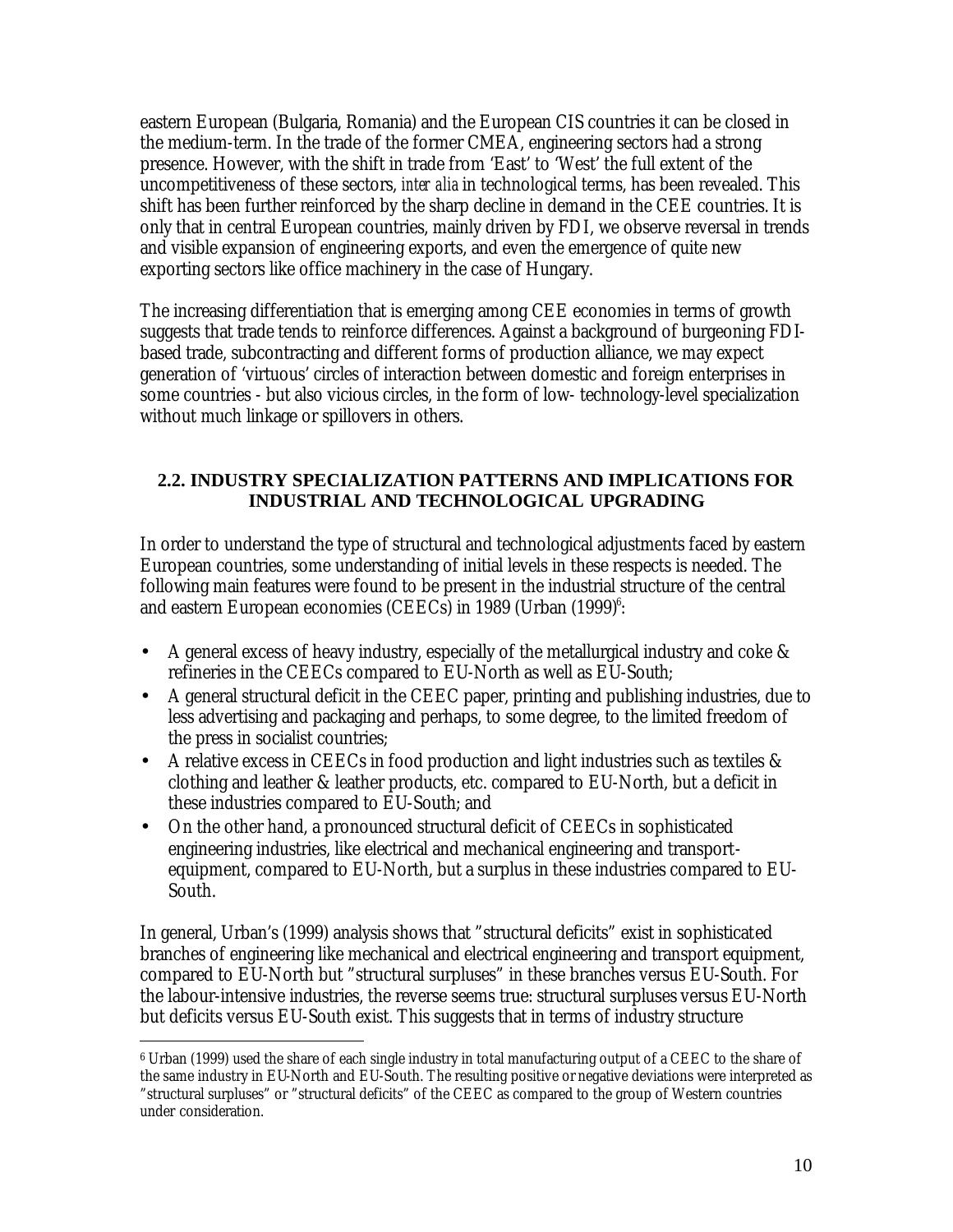economies of the central and Eastern Europe occupy intermediate position within the wider European economy. Here we do not analyze structural change in Russian economy primarily due to data compatibility problems. However, analysis of structural changes in Russia on its own show that there is not clear evidence of any structural change in the Russian economy at the level of output of main sectors. Within the industry the share of engineering sectors significantly shrank indicating a kind of structural regression (Dyker, 2000).

After 1989, changes of industrial profiles in central and eastern Europe took place in two phases, quite distinct from each other. Measured by the structural deviation indicator, CEECs' industrial profiles *diverged* from EU-North in the beginning of transition and started to *converge* later; towards EU-South, a tendency of convergence first and divergence later, could be observed (see Lndesmann, 2000, p. 108). However, when compared to each other, the process of industrial change became more differentiated in the individual CEECs as well. Table 5 shows manufacturing branches with changes above  $+/-$  one percentage point in terms of relative employment.

| Table 5: Manufacturing branches with the biggest changes in relative employment, 1993-1998<br>(Percentage) |                 |          |          |         |        |                |                       |
|------------------------------------------------------------------------------------------------------------|-----------------|----------|----------|---------|--------|----------------|-----------------------|
| Industry                                                                                                   | <b>Bulgaria</b> | Slovenia | Slovakia | Romania | Poland | <b>Hungary</b> | <b>Czech Republic</b> |
| Machinery & equipment n.e.c                                                                                | 6.2             |          | $-3.4$   | $-4.2$  | $-2.0$ |                | $-2.7$                |
| Food                                                                                                       | 5.9             | 1.6      |          | 1.4     |        | $-2.6$         | 2.7                   |
| Textiles                                                                                                   | 5.8             | $-2.3$   |          | 1.3     | $-1.1$ | 1.0            | $-1.1$                |
| Pulp $\&$ paper                                                                                            | 1.5             |          |          |         |        | 1.2            |                       |
| Electrical & optical equipment                                                                             | $-2.2$          |          | 1.7      |         |        | 4.9            | 1.5                   |
| Transport equipment                                                                                        | $-3.5$          | $-1.7$   |          |         |        | 1.6            |                       |
| Metals                                                                                                     | $-5.3$          | $-1.0$   | 3.4      |         |        | $-1.7$         |                       |
| Manufacturing n.e.c.                                                                                       | $-10.6$         | 1.0      |          |         | 1.6    |                |                       |
| Rubber and plastics                                                                                        |                 | 1.1      |          |         | 1.0    | 1.2            | 1.5                   |
| Leather                                                                                                    |                 |          | $-1.5$   |         |        |                |                       |
| Chemicals                                                                                                  |                 |          | $-1.3$   |         |        |                |                       |
| Wood                                                                                                       |                 |          | 1.8      | 1.1     |        |                | 1.2                   |
| Coke & Petroleum                                                                                           |                 |          |          |         |        |                | $-1.2$                |
|                                                                                                            |                 |          |          |         |        |                |                       |

Table 5: Manufacturing branches with the biggest changes in relative employment, 1993- 1998, (in percentage points)

In all countries, except Romania, we observe a multiplicity of adjustment patterns. By this we mean that these economies simultaneously 'gain' or 'lose' relative employment in both traditional and capital or technology intensive sectors. Only on Romania, we observe relative increase in traditional industries (food, textiles and wood products) on the account of machinery and equipment. Given that the starting position of the central and eastern European economies was earlier described as intermediate within the wider Europe this may not be surprising. Industrial adjustment takes place in parallel in both traditional and in technology and capital intensive industries. Disaggregated export data also show this multiplicity of adjustment patterns. For example, Landesmann (1996, 1997, 1999) shows that in terms of trade structure the more advanced of the CEE economies occupy a middle position between the industrially more advanced 'Northern' EU and ex-EFTA countries on the one hand, and the South European economies, on the other. To a certain extent, this situation is also present after 1989 in terms of R&D personnel and patents (see Radosevic and Auriol, 1999; Radosevic and Kutlaca, 1998). Due to the closed character of these economies this extensiveness was perhaps even more pronounced in S&T than in trade, and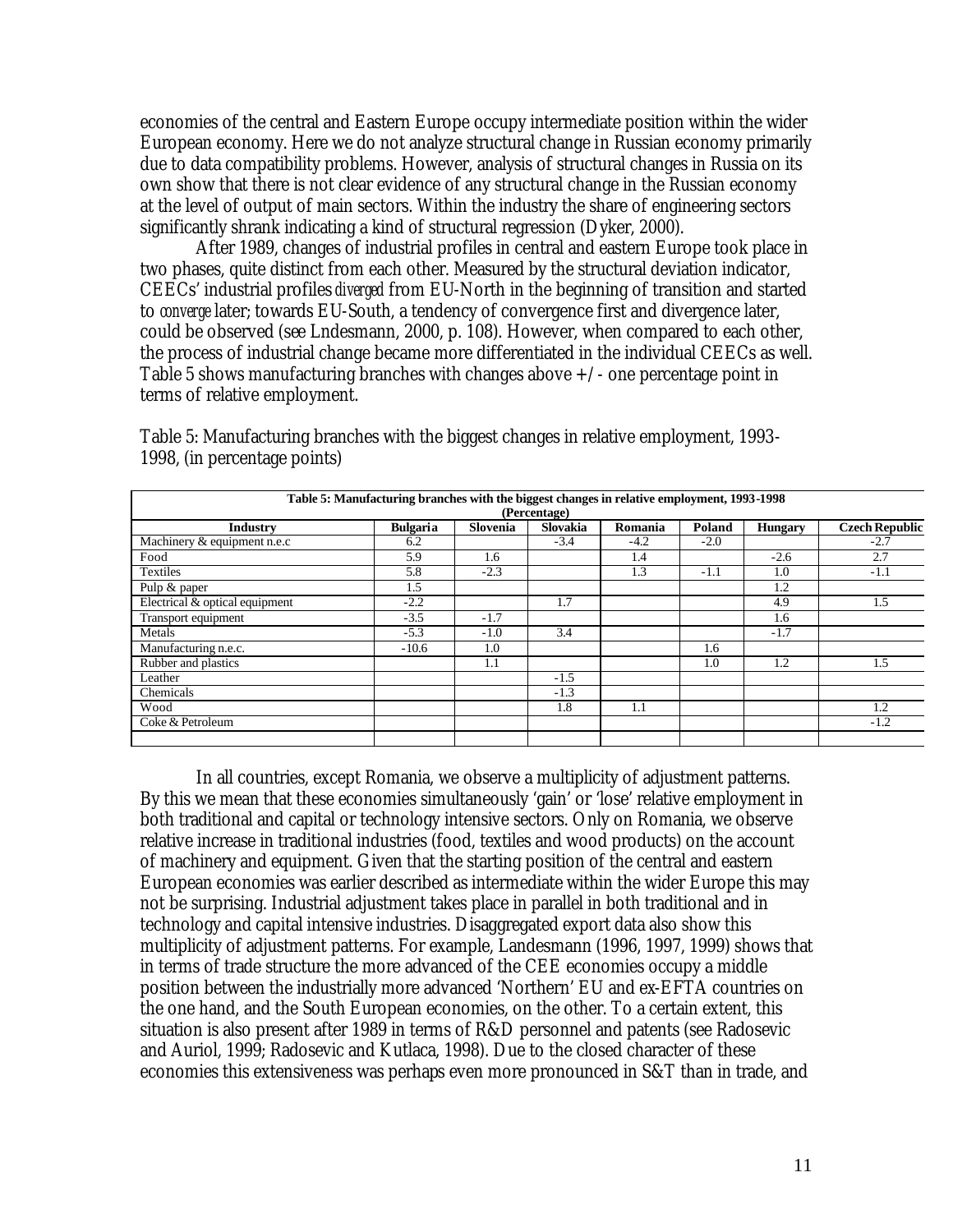hence the scale of the R&D system was significantly above what the income levels of these countries would suggest.

The *intermediate structural position* of CEE within the wider Europe is very important in understanding what types of adjustment these countries are now faced with. As the starting position is intermediate, then a dual pattern of adjustment should develop. By a 'dual pattern' of adjustment, we mean a simultaneous downgrading of industrial and trade structure towards labour intensive and simpler products and an upgrading towards more advanced industries and products. This pattern has a built-in tendency towards polarisation in terms of industrial restructuring and productivity improvements between different industries. In terms of industrial structural and technical change, it implies simultaneous falling behind, catching-up and forging ahead.

The intensity of inter-sectoral structural changes does not seem to correlate with the recovery of industrial production (table 5). For example, the biggest shifts in relative employment between branches have taken place in Bulgaria, whose industry gross output is by 67% lower in 1999 compared to the 1989. This suggests that the source of growth should not be sought for in inter-sectoral allocations but it is more likely to be found in intrasectoral and intra-firm sources. This seems logical given the longer period needed for intersectoral changes to make their way.

In addition, structural change in eastern Europe, apart from 'greenfield' FDI, is not yet driven by new investments in growing sectors. Given the absence of idle capacities and a large potential for efficiency gains, an output expansion during a transformational recovery is mostly based on non-investment sources of growth. As Polish case shows, an early expansion coupled with structural shifts and a decline in employment would be originated by unprecedented efficiency gains (Zukowski, 1998). The potential for efficiency gains without new investments are still large in some economies, in particular Russian (McKinsey, 1999). A slow decline in growth of productivity indicates that this 'mode of growth' is ending in central European economies. Any further productivity gains will require new investment in tangible and intangible assets. The ability to generate investments for a prolonged period of time is essential for the CEE to catch-up and grow. The structure of these investments will have to embody intangible assets (see section 3.2.). As the EU innovation surveys suggest, around half of the cost of innovation is related to physical investments or investments in embodied technology. A CEE innovation surveys suggests similar importance of both tangible and intangible investments (see Radosevic, 1999).

# **3. NATIONAL INDUSTRIAL SYSTEMS IN EASTERN EUROPE: TRANSFORMATION PROCESSES**

The broad quantitative aspects of structural transformation of Eastern Europe summarized in section 2 show external manifestations of the transformation process. However, in order to understand determinants of innovation and industrial upgrading in Eastern Europe we would need to understand the interaction between institutional changes and changes at micro- and mezzo-levels. In the core of this is the analysis of institutional transformation of their industrial systems. Given the large number of countries we cannot undertake country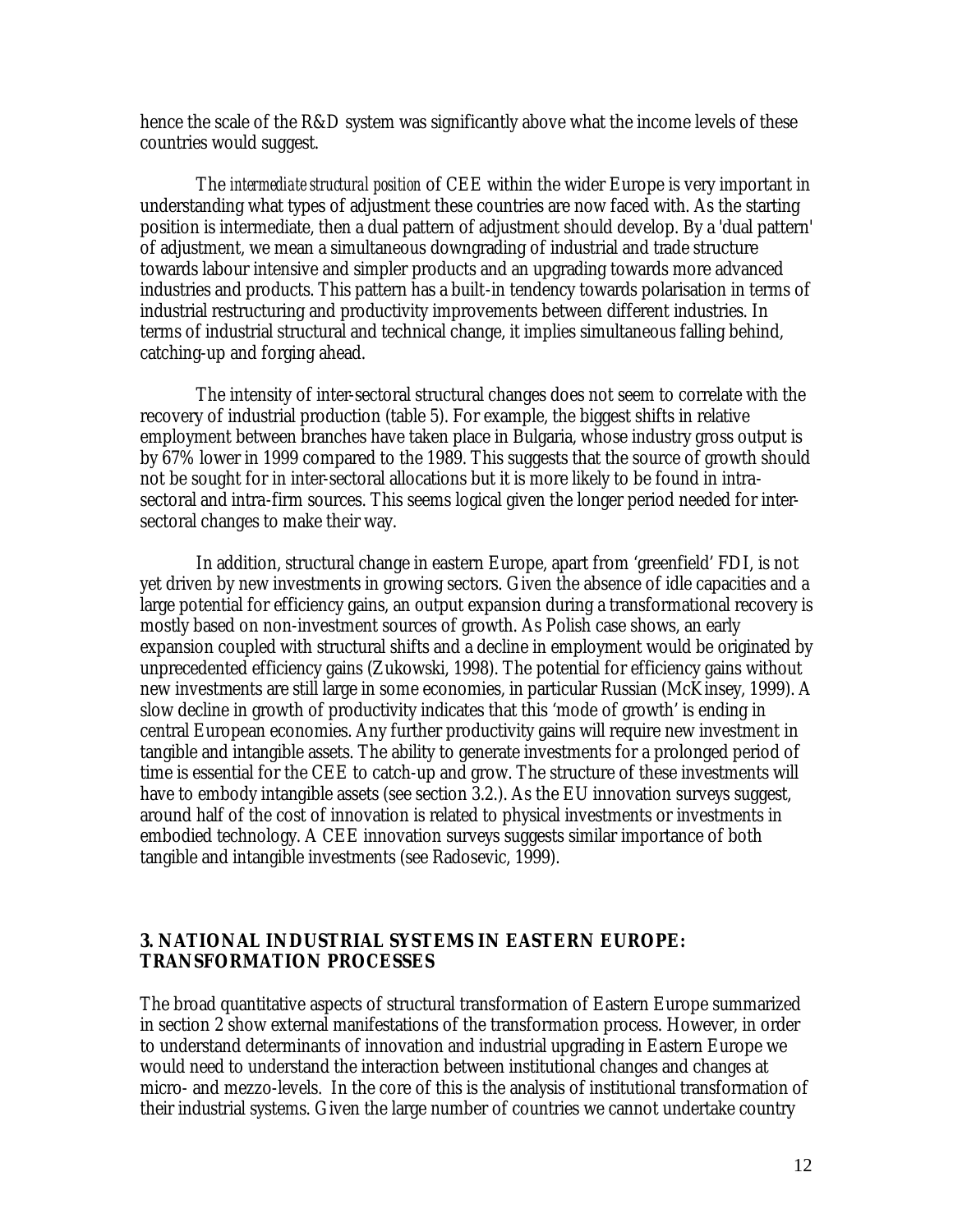specific analyses but will instead use country, sector or firm specific examples within an analysis, which tries to summarize the main transformation processes, in an increasingly heterogeneous or multi-layered CEE?

In this section we will review three main micro-level aspects of the transformation of national industrial systems in eastern Europe:

- the way enterprises develop their business functions;
- the way business functions between enterprises and related infrastructure are redistributed;
- the ways in which insertion into world markets and production networks of Eastern European enterprises and sectors takes place.

These will be analyzed through sections 3.1. – 3.3. The importance of these three aspects of the transformation of industrial systems in CEE stems from the structural and institutional weaknesses of the socialist economies, which have been inherited, with the introduction of market relationships and economic opening. Changes in these three aspects will largely determine the pace of industry upgrading in CEE. In section 3.4., we summarize the major issues from industry studies in CEE. Section 3.5., analyses who are the main restructuring agents in CEE and discuss the main issues on local innovation networks. We illustrate discussion with several cases presented in boxes.

## **3. 1. RECONSTITUTION AND RESTRUCTURING OF ENTERPRISES**

During the communist period the State and party hierarchies managed the national industrial systems in Eastern Europe. As Yudanov (1997) points out Soviet enterprises never had a say in deciding on the strategic parameters of their production, i.e. on scope and range of production, prices, investments, wages and salaries and suppliers and purchasers. They were detached from the marketing networks, and their main task was to ensure current production. Enterprises were primarily production units with 'dislocated' business functions. R&D function was undertaken by industrial R&D institutes, exporting was the task for foreign trade organizations, domestic sales and marketing were tasks of ministries while finance function was rudimentary. Although differences in this respect were big between different sectors, between countries and over time (see Radosevic, 1999b) they convey the major inherited problem at a micro level.

With the introduction of market relationship, the enterprises that were reduced to production units have been faced with tasks to strengthen and to fuse previously 'dislocated' business functions. The inherited differences between different Eastern European countries in the degree to which their enterprises had developed these functions during the communist period could explain much of micro-level problems today between central Europe, eastern Europe (Romania, Bulgaria) and the ex-USSR area<sup>7</sup>. During the last 10 years enterprises in Eastern Europe have undergone transformation from socialist production units to business units. This process included strengthening and fusion of previously 'dislocated' business functions like marketing, R&D, and, finance, discarding of social functions and 'deverticalization' of previously vertically integrated chains of production and supply.

<sup>7</sup> For analysis of county differences in this respect based on patent data see Radosevic and Kutlaca (1999).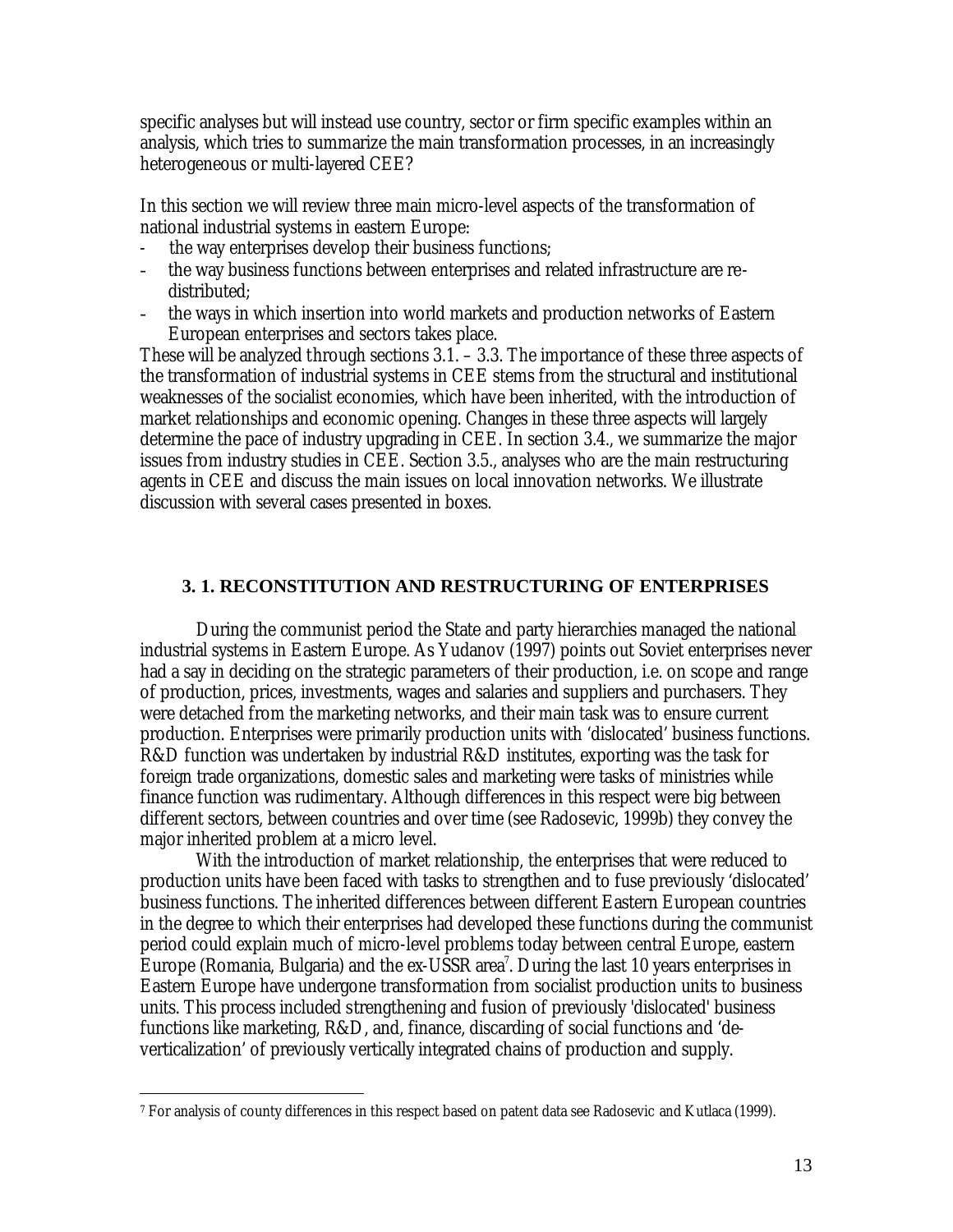With the change of the economic system, particularly in the ex-USSR, enterprises, in fact, production units have found themselves in institutional vacuum. The coordination through plan collapsed, the major uncertainties regarding sales and markets have emerged, the old production linkages were broken, especially with the breakup of the USSR. In central Europe, where enterprise were more like business, rather than production, units the best of them managed to stand to challenge. For others, foreign takeovers or dependent subcontracting relationships were the solution. In Russia, the transitory solutions to these problems were: voluntary marketing associations to obtain inputs and secure sales on behalf of enterprises, commodity exchanges and holding companies or quasi associations (Buck et al, 1995). Subsequently these functions were taken over by industrial or financial - industrial groups, which internalized procurement, sales, marketing, and finance functions.

The reconstitution of enterprises and their links with domestic and establishment of direct links with foreign partners brought significant transformation of competencies. This also meant relocation of previously dislocated functions between from innovation infrastructure. (industrial institutes) and ministries (sales, procurement and financial management) to enterprises. A reconstitution of enterprises and their links with other firms has revealed:

- a lack of marketing skills, finance, organisation;
- a lack of product system integration capabilities;
- a lack of network building capabilities at firm level;

A lack of marketing, finance and organization skills was expected given that these skills were never in the mandate of an individual enterprise during the socialism. As business' surveys had shown, enterprises of all types of ownership had undertaken restructuring activities in these three areas. Financial discipline forced state-owned firms to slash their costs. However, that by itself had not improved their revenue performance.

From national industrial systems perspective the biggest problem that enterprises have faced are system integration at product level and process integration at firm level. *System integration at product level* means that production and continuous improvement require integration of different functions (finance, R&D, engineering, procurement, production, and sale) whose integration is essential to innovation dynamics. *Process integration at firm level* means that production and innovation have to be organized across several tiers of suppliers that are all involved to different degrees, not only in production, but also in innovation.

In market economy producers or users carry out these integrative functions. In the socialist period it was officially government administration or, in practice, central or design institutes that were taking on some of the functions of a network organiser. There was some system integration capability in institutes, but only for products not for processes. Design institutes also had much better international links and a better understanding of technological trends, of opportunities and capabilities of domestic industry and market potential. Customers or users were not strong initiators of change. Even when they had the money to make their own contracts in R&D, especially during the 1980s, they were not very concerned about the results. System integrators at the process level were ministries. Organization of processes that involved multi-technology products was especially difficult as this could involve several ministries. Sometimes this led to several parallel developments that resulted in a sort of rivalry.

As business press evidence shows, presently the biggest problem for foreign companies is to find network organisers at firm level and system integrators at product level. Companies that are able to integrate the system at product level (combining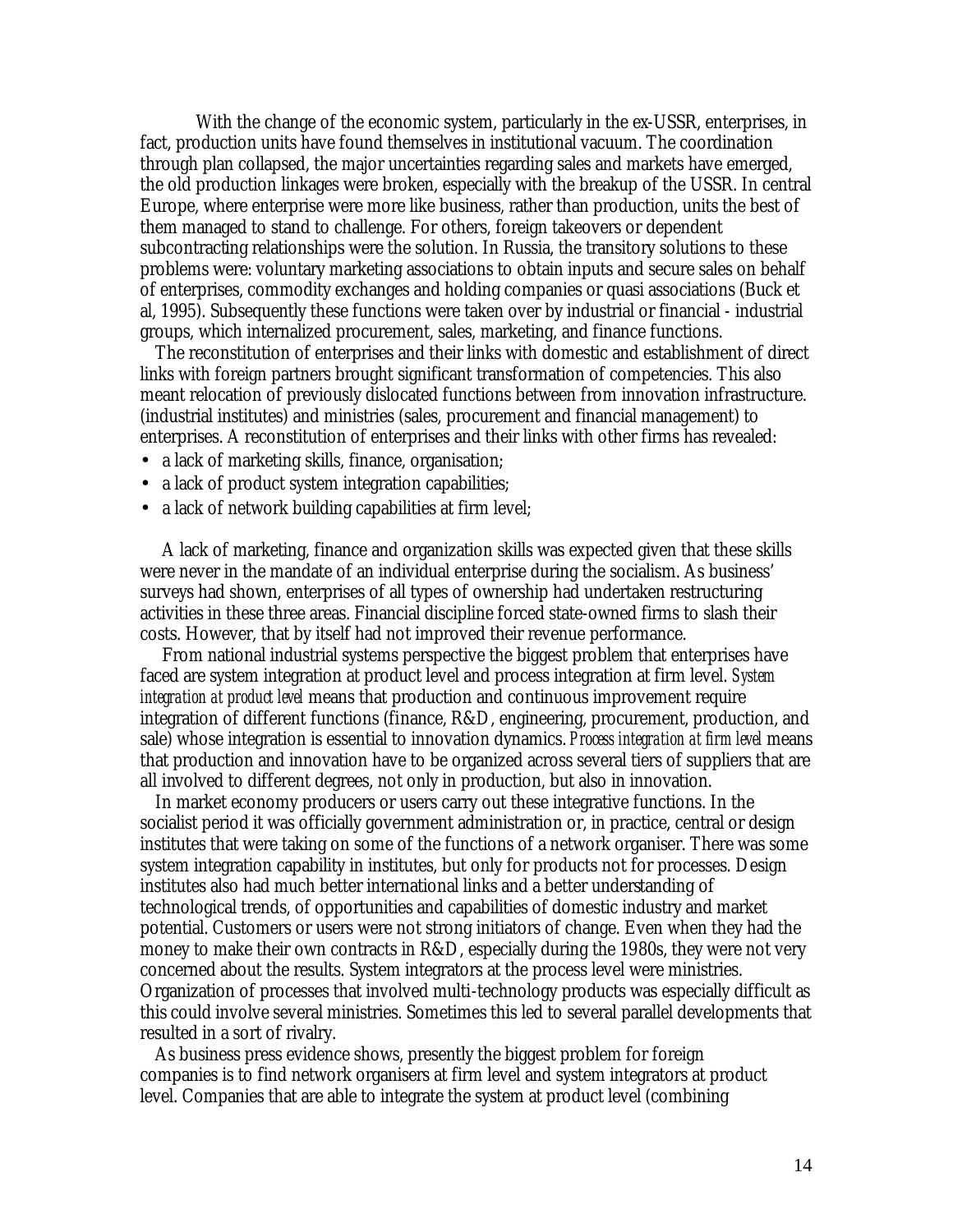foreign with domestic solutions, customisation, etc.), and organise networks at firm level (manage domestic subcontractors) are in a much better position when entering into alliances. Those able to acquire strategic assets like distribution systems and supplier networks will basically shape the industrial structure in the future.

### *Incentives for enterprise restructuring*

A fundamental theory underlying discussion of privatization effects on restructuring in the CEE is agency theory, which predicts that privatization will lead to greater efficiency by improving monitoring systems and providing managers with better incentives to perform. The importance of management incentives and private owners for innovation and structural change has been best confirmed throughout the socialist period. However, the overwhelming focus on ownership aspects of restructuring and on management incentives simplifies and distorts the picture of restructuring challenges. Ownership is an endogenous variable in restructuring process. There is a lack of unambiguous evidence of ownership and governance effects on firm restructuring and performance (EBRD, 1999; Estrin and Wright, 2000). In overall, there is mixed relationship between privatization and various types of restructuring activities. The one ownership that has proven to be consistently supportive of deep restructuring and growth is control by a foreign strategic investor (EBRD, 1999, Carlin et al, 1995) and *de novo* private enterprises (EBRD, 1999; Bilsen and Konings, 1997). However, the success of foreign enterprises may be ascribed to their finance, technology and market access capabilities rather than to their better corporate governance (strategic investor). In addition, *de novo* private firms are relieved of the burden of old organizational routines, surplus of employees and outdated product mix. They are typically smaller than the old enterprises, and have generally simpler structures (EC, 2000). State-owned and privatized firms both suffer from disorganization in the links of production while *de novo* firms do not face such a problem (Konings and Walsh, 1999). The differences between privatized and state-owned firms are not significant or are contradictory of what would be expected from agency theory (Carlyn et al, 1995; EBRD, 1999; Bilsen and Konings, 1997) . The transfer of formal ownership on its own, did not generate radical alterations in enterprise behavior and structures (Whitley and Czaban, 1998).. Restructuring of enterprises is a much more complex and multi-faceted activity where direct effects of the competitive and institutional environments and managerial characteristics play important role. A simplified approach to restructuring which is derived from the principal agent problem as the decisive one abstracts from the complexities of the institutional environment of CEE.

Also, the effects of imposition of hard budget constraints on firm behavior have shown to be inconsistent with the expectations that hardening of financial discipline and competition will induce all necessary restructuring behavior at the firm level. Some results do indicate that the likelihood of restructuring a firm increases significantly if there are hard budget constraints. However, the degree of competition should be moderate rather than excessive (EBRD, 1999). Other results suggest that the financial discipline is not sufficient condition for revenue creation and entrepreneurship, but is sufficient condition for cost efficiency (Frydman et al, 2000).

In overall, from a conceptual perspective it seems that the corporate restructuring may be better understood and explained using a synthesis of principal – agency framework and strategic management perspective (Filatotchev, 2000). In reality, restructuring is much less amenable to generalizations. Even very successful cases of domestic-led restructuring of the CEE enterprises have come only as a result of a positive outcome on a series of highly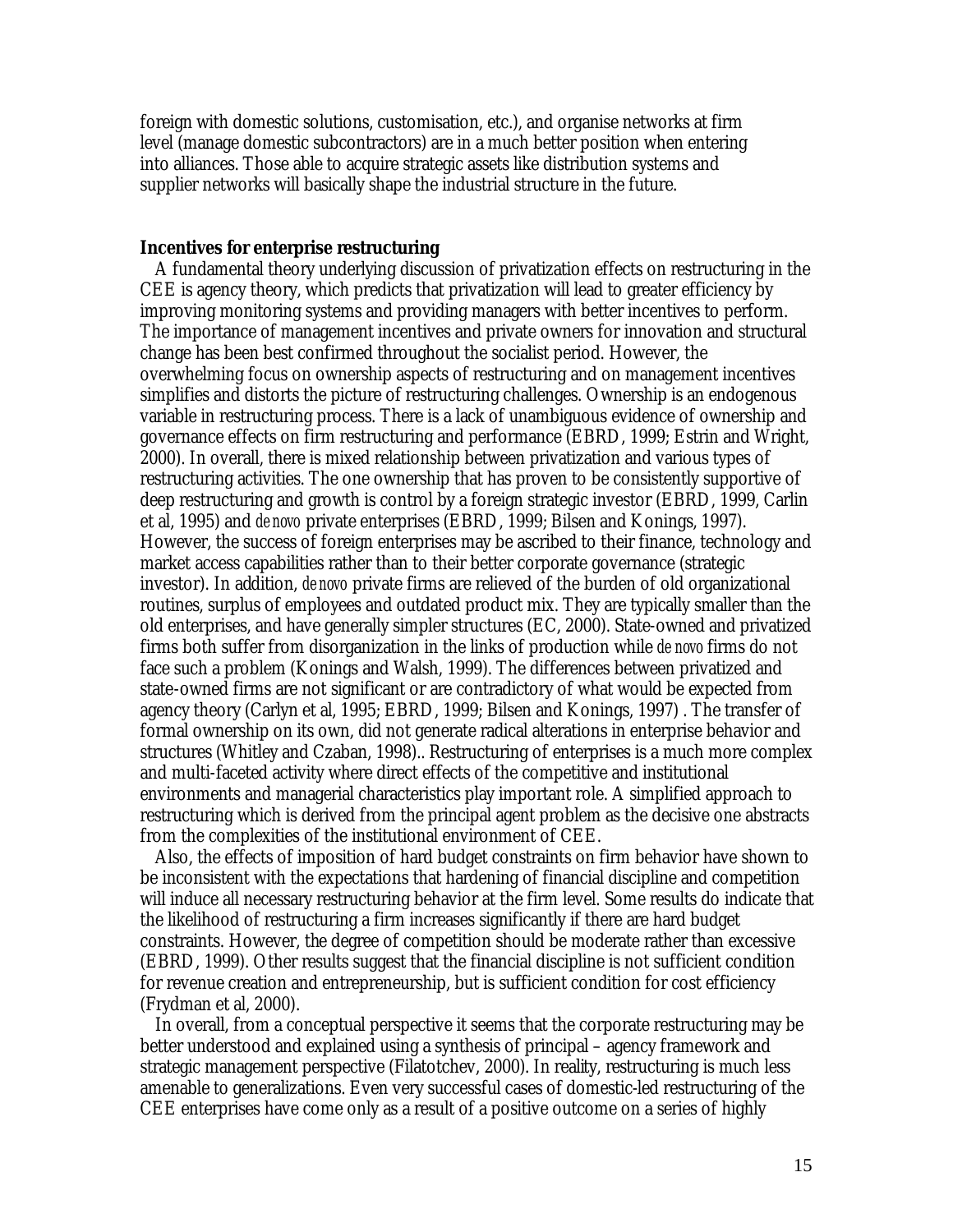interconnected issues each of which was complex and fraught with potential for failure (Johnson et al, 1996).

### *Building organizational capabilities*

Restructuring strategies of enterprises in the CEECs have been explored with the primary interest to its links with the corporate governance. Usually, these strategies are termed as active, passive and ambiguous, or 'deep' and 'reactive', or 'deep' and 'shallow'. There is little evidence of 'deep' restructuring. The most common type of action were those that were not threatening to the insiders in the enterprise and which did not require major investment (Carlin et al, 1995). Privatization has influenced restructuring clearly in the case of foreign ownership: there is a very close correlation between major capital investment programs and foreign ownership. Most firms made short-run adjustments to output and inputs use; fewer firms began to make strategic adjustments (Brada, 1998).

Institutional environment of transition economy has affected the scale and scope of enterprise restructuring. Any strategic choice that firms make is affected by the formal and informal constraints of their institutional framework. This led to a variety of adjustment paths like sustainable real adjustment or sophisticated rent-seeking (Kuznetsov, 1997). The inhibiting effect of institutional constraints in the immediate environment is particularly strong in Russia where enterprises operate in an environment where formal and informal economy are closely intertwined (Gaddy and Ickes, 1998; Polonsky and Aivazian, 2000). Despite this analysts see signs that Russian enterprises 'have made substantial progress in adjusting to the new market conditions, in a manner similar to enterprise in central and eastern Europe' (Fan and Schaffer, 1994, p. 182), or they have made restructuring moves that still remain fragile (Izymov et al, 2000).

Literature also suggests that the strategy of growth of enterprises in ex-centrallyplanned economies is specific when compared to Western market economy model. There are serious constraints in some CEE economies for growth through internal expansion and/or acquisitions. Enterprises grow by forming networks of firms, a growth that can be characterized as networking or boundary blurring. (Peng, W. Mike and P. S. Heath, 1996). The institutional features of the Eastern European economies, which are partly similar to those of other emerging markets, lead to generation of diversified business groups. Russian financial - industrial groups (FIGs) (Popov, 1998; Freinkman, 1995; Petkoski, 1997; Perotti and Gelfer, 1999), '*recombinets*' in Hungary (Stark, 1996), bank - industry - privatisation funds networks in Czech R (Hayri and McDermott, 1999) and conglomerates in Poland (Radosevic, 2001). These are examples of organizational forms by which companies try to overcome institutional weaknesses in the economic environment or make use of them. In that respect, their emergence can be attributed to factors similar to those operating in other semi-industrialized economies (Khanna and Palepu, 1997, 1999; Amsden and Hikino, 1994). Whether these organizations will persist will depend on the progress in institutional transformation of these economies.

Historical analysis suggest that the creation and evolution of modern managerial enterprises and the organizational capabilities developed within these enterprises will be the major force in shaping economic growth and competitive strengths of CEE. (Chandler, 1993). The nature of organizational structures and differences in competencies in organizational coordination determine differential possibilities for growth not only of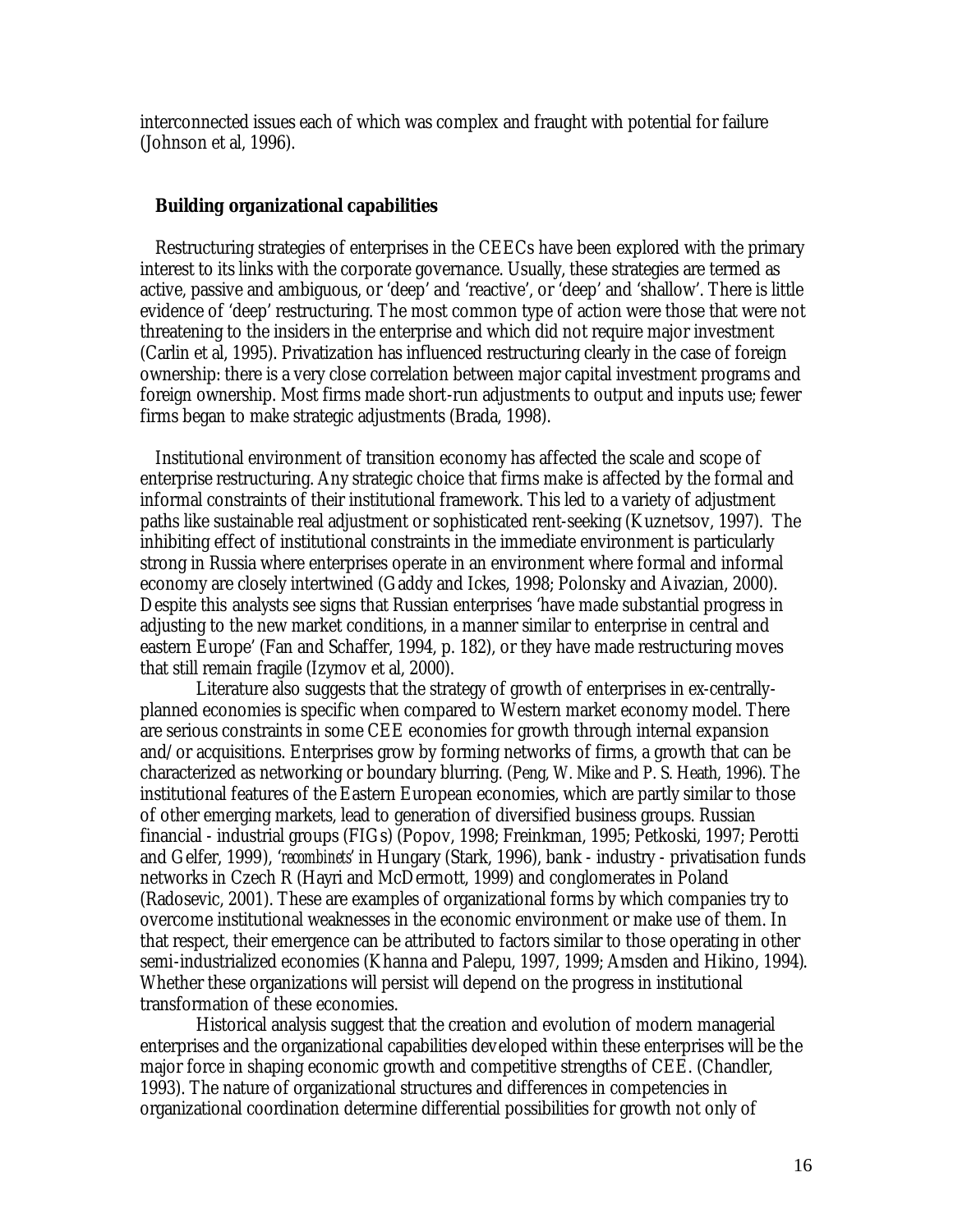individual firms but also of the economies where they operate (Dosi, 1997). Hence, we can expect that differences in growth of CEE economies will be increasingly based on national differences in organizational capabilities of their enterprises rather than on differences in transition policies. The reconstitution of the ex-socialist *combinates* into enterprises with the fully developed organizational capabilities and generation of new enterprises has substantially progressed in all CEE economies. Ranges of organizational capabilities that have been developed in this period vary greatly between different countries and differ substantially between domestic and foreign firms, *de novo* and old firms. Unfortunately, we know very little on the nature of organizational structures between different CEE countries and differences in their learning potential. The majority of research on the CEE has been so far focused on market relationships within the framework of 'transition' and has neglected factors that lead to differences in organizational capabilities. However, these factors are essential for understanding determinants and nature of industrial and innovation upgrading in CEE.

## **3. 2. RESTRUCTURING, EROSION AND ENHANCEMENT OF KNOWLEDGE BASE**

In the section 3.1., we briefly analyzed the transformation of the main carrier of innovation process – enterprise – from an organizational perspective. In this section, we analyze the various aspects of knowledge generation and diffusion in CEE countries. A central institution in this process is an enterprise, the only organization that transforms technology into products. In that respect, the enterprise plays an essential role in generation and diffusion of knowledge. However, in innovation and diffusion process enterprises do not operate isolated of the external sources of knowledge. They rely on other enterprises, on users and suppliers as well as on infrastructure institutions, like testing labs, R&D companies, universities, etc.

The importance of both firm-specific knowledge as well as broad and diversified knowledge base is important for structural change to take place. Industrial upgrading is nonlinear process with different threshold levels in terms of knowledge base required. A recent example of the importance of broad knowledge base for development is the case of Korea (see Ernst, 1998) which has developed narrow knowledge base focused on mass manufacturing, accompanied by an insufficient critical mass of R&D and inefficiencies in the public innovation system. In order to upgrade, Korea needs to broaden its knowledge base to cover product design, market development, the design of key components, and the provision of high-end knowledge-intensive support services. From the CEE perspective, this example is quite illustrative as it shows that industrial upgrading and growth require both a diversified knowledge base as well as specialized and narrow manufacturing-specific skills. Quite opposite to Korea, the CEE economies have weak firm-specific organizational capabilities and relatively large capacities in public R&D or at least had until recently. Their top scientific competencies were in few areas around physics and chemistry (see Kozlowski, Radosevic and Ircha, 1999). The nature of production process in socialism forced enterprises to acquire quite extensive *ad hoc* skills in resolving bottlenecks, adjusting material and processes to shifting requirements. They also had large imitative skills in broad range of industries. In a new context, much of these capabilities have become obsolete while others represent a good basis for upgrading. Restructuring, erosion and building of a new knowledge base accompany restructuring of CEE. In this section, we discuss the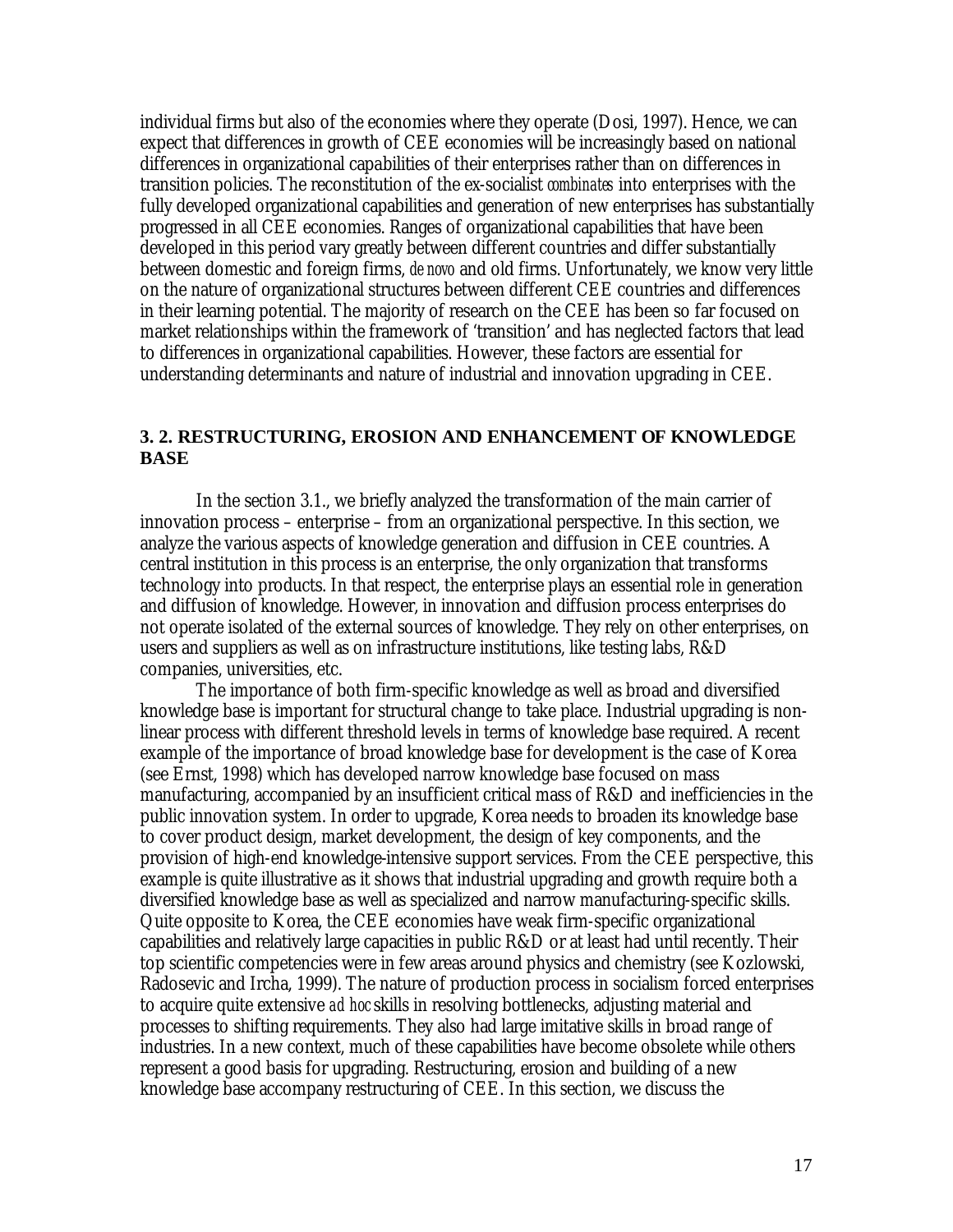transformation of knowledge base in business as well as in public sector. The analysis is based on several indicators like ISO9000 quality certificates, innovation surveys, R&D and qualification level of labor force.

## *Quality management*

Central and eastern European enterprises (CEE) have inherited from the socialist period excess physical resources, but lack financial and managerial resources. In the last ten years, they had to learn and develop capabilities to use the available resources effectively. An indication of the mastery of organizational capabilities is the introduction of quality control systems and standards. Quality is of paramount importance for the exporters. Innovation surveys in CEE also show that the highest percentage of companies innovators consider improving product quality as very important objective of their innovation activities (see Radosevic, 1999). The improved quality depends on introduction and wide diffusion of technology management techniques. Among these, quality standards, industry specific and general standards, play an important role. ISO9000 is known as generic management standard. The definition of quality in ISO9000 refers to those features of a product or service that are required by the customer. The extent of its introduction in an economy indicates the degree to which companies are concerned with quality management. In turn, this should have positive effects on their export competitiveness and should lead to increased market shares.

Table 6 shows the relative penetration rates of ISO9000 certificates or the number of firms per 1mn population that have introduced them and the average rate in 1994-99 period, unless otherwise stated.

|                                                          | $\mu$ growing root bo (annoss otherwise stated)<br>ISO9000/ | Average rate |  |  |  |  |  |
|----------------------------------------------------------|-------------------------------------------------------------|--------------|--|--|--|--|--|
|                                                          | 1 <sub>mn</sub> pop                                         | 1994-99      |  |  |  |  |  |
| Slovenia                                                 | 251.0                                                       | 178.7%       |  |  |  |  |  |
| Hungary                                                  | 164.4                                                       | 228.6%       |  |  |  |  |  |
| <b>Czech Rep</b>                                         | 141.5                                                       | 209.0%       |  |  |  |  |  |
| Slovakia                                                 | 115.0                                                       | 219.6%       |  |  |  |  |  |
| Croatia*                                                 | 26.9                                                        | 278.7%       |  |  |  |  |  |
| Poland                                                   | 19.8                                                        | 316.9%       |  |  |  |  |  |
| Estonia*                                                 | 18.6                                                        | 238.4%       |  |  |  |  |  |
| Bulgaria**                                               | 11.6                                                        | 285.4%       |  |  |  |  |  |
| Lithuania**                                              | 10.8                                                        | 259.7%       |  |  |  |  |  |
| Macedonia**                                              | 10.5                                                        | 260.4%       |  |  |  |  |  |
| Romania <sup>*</sup>                                     | 9.5                                                         | 214.0%       |  |  |  |  |  |
| Latvia***                                                | 5.8                                                         | 339.1%       |  |  |  |  |  |
| Moldova****                                              | 2.3                                                         | 152.8%       |  |  |  |  |  |
| Belarus****                                              | 1.4                                                         | 208.2%       |  |  |  |  |  |
| <b>Ukraine</b>                                           | 1.1                                                         | 208.4%       |  |  |  |  |  |
| Russia                                                   | 0.9                                                         | 218.3%       |  |  |  |  |  |
| Coefficient of variation                                 | 1.5                                                         | 0.2          |  |  |  |  |  |
| $*1995-99$ , $**1996-99$ , $***1997-99$ , $***1998-99$ , |                                                             |              |  |  |  |  |  |
|                                                          | Source: ISO9000 and ISO14000 in brief                       |              |  |  |  |  |  |
| International Standards Organization, www.iso.ch         |                                                             |              |  |  |  |  |  |

Table 6: Number of ISO9000 certificates per 1mn population and the average rates of growth, 1994-95 (unless otherwise stated)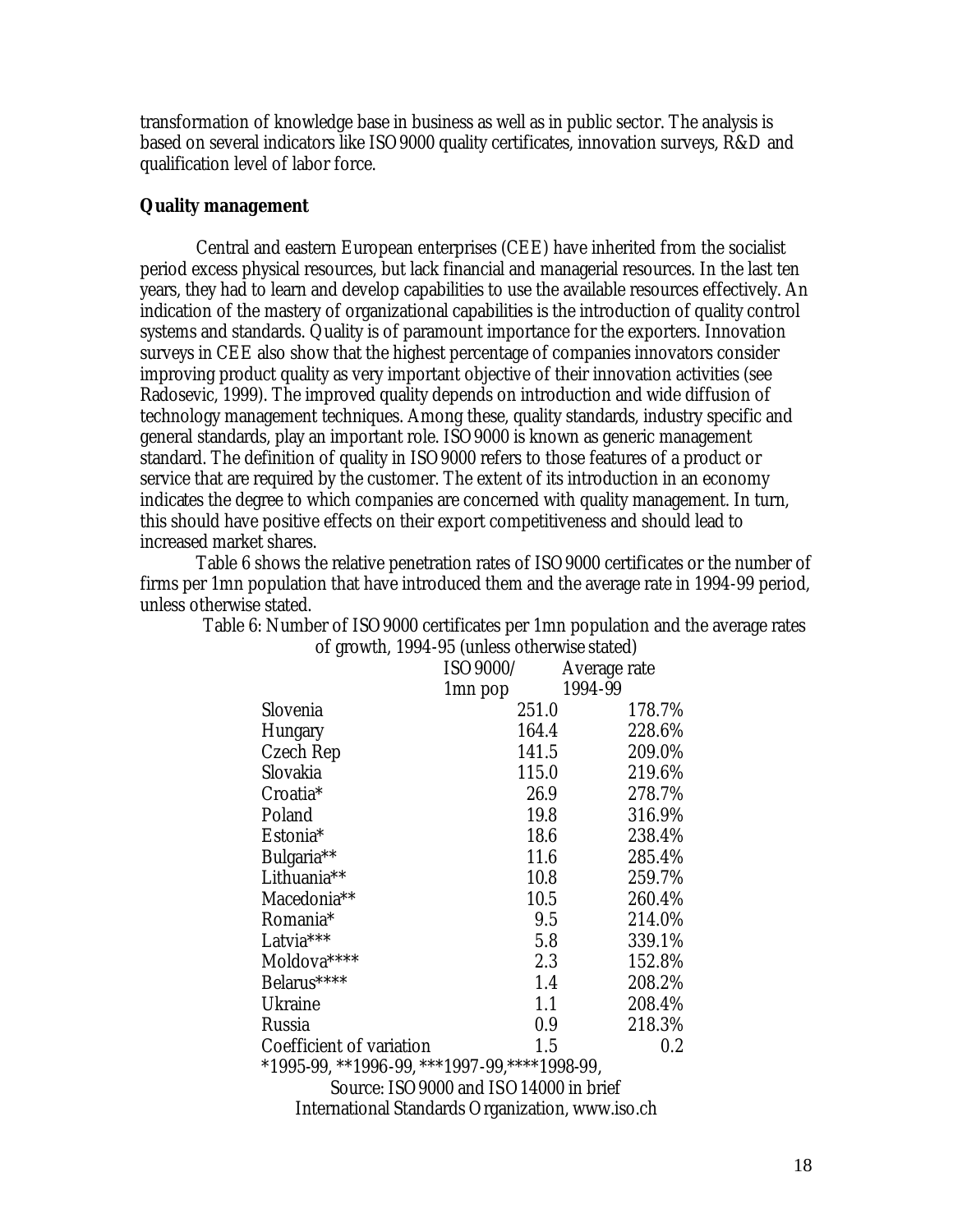We observe big differences in the rate of penetration of quality management systems but relatively homogenous rates of growth, especially given different initial years when quality systems have been introduced. Economies of central Europe have significantly higher rates of penetration of quality management systems. These differences in per capita reflect differences in income levels per capita, in progress in transition and in trade openness<sup>8</sup>. However, trade openness explains the greatest part of variations among individual economies. This suggests that generic standards, like ISO9000, have become a prerequisite for successful exporting but also that export is important in developing organizational capabilities.

#### *Scale of innovative efforts*

Industrial upgrading of CEE depends on the scale and intensity of innovation activities of its enterprises. Here we use data from the large scale innovation surveys that have been undertaken in four CEE countries (Poland, Romani, Russia and Slovenia) in order to explore to which extent this process has taken place. However, we have to bear in mind that the international comparisons of innovation surveys are still flawed and have numerous methodological and interpretative problems<sup>9</sup>.

The proxy for the spread of innovative activities is the percentage of innovating firms over the total number of firms. Innovating firms are defined as those that have introduced at least one product or process innovation over the period analyzed. Table 7 shows the shares of innovative firms in the EU and CEE. Based on these data we can draw three conclusions. First, the shares of innovative firms in CEE are below the EU average of 53% of innovative firms. Moreover, they are at the bottom of the EU league. This conform to the overviews of enterprise case studies in CEE which suggests that the most common form of restructuring is passive adjustment, not deep restructuring (Carlyn *et al*, 1995).<sup>10</sup> The introduction of innovation by definition requires a deep organizational change and long-term horizon, two objectives, which are still difficult to meet in the current institutional environment of the most of CEE economies.

| <b>Ireland</b>      | 0.72  |
|---------------------|-------|
| <b>Germany</b>      | 0.67  |
| <b>Poland</b> $I^a$ | 0.619 |
| <b>Belgium</b>      | 0.61  |
| <b>Netherlands</b>  | 0.57  |
| <b>Denmark</b>      | 0.56  |
|                     |       |

 $\overline{a}$ 

#### **Table 7: Shares of innovative firms in EU and CEECs**

<sup>8</sup>Trade openness measured as percent of trade in GDP explains 49% of variation in ISO900 certificates per capita in CEE in simple regression. When we exclude Estonia whose number of certificates is far below of what would be expected given its trade openness then a simple regression can explain 69% of variation. 9 For an extensive analysis on this see Radosevic, 1999b.

<sup>10</sup>Passive adjustment are responses like accumulation of debt and arrears, non-payment of suppliers, accumulation of inventories, etc. Active or deep adjustment are responses like new organization, export orientation, cost control, quality development, altering product mix, etc. These latter activities involve innovation activities.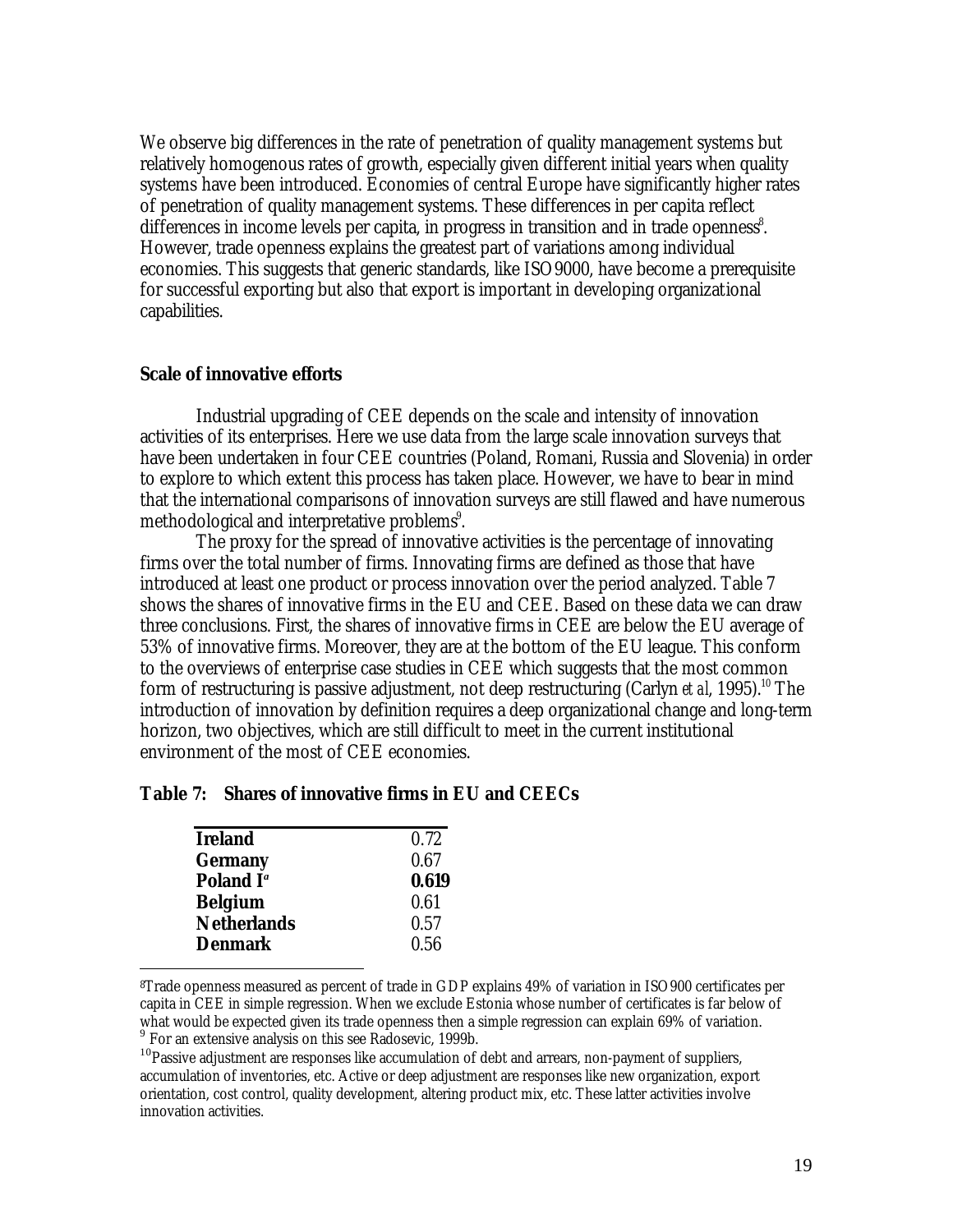| <b>Norway</b>                  | 0.53  |
|--------------------------------|-------|
| EU                             | 0.5   |
| <b>France</b>                  | 0.39  |
| <b>Poland <math>H^b</math></b> | 0.376 |
| <b>Spain</b>                   | 0.37  |
| <b>Luxembourg</b>              | 0.37  |
| <b>Italy</b>                   | 0.34  |
| <b>Slovenia</b>                | 0.319 |
| Romania                        | 0.283 |
| Russia I <sup>c</sup>          | 0.224 |
| Russia II <sup>d</sup>         | 0.06  |

*a* 1992, *b* 1994-96, *c 1*992-94, *d* 1995-96

Source: Radosevic (1999). Also, see source for methodology and data sources.

Second, ranking of the four Eastern European countries is very closely related to their growth rates.<sup>11</sup> When we correlate the shares of innovative firms of four Eastern European economies with their levels of GDP in 1997 compared to their 1989 levels we get a very high correlation coefficient of  $0.96$ .<sup>12</sup> This may suggest that broadly perceived innovative dynamics or the share of firms that are involved in innovative activities is closely related to the dynamics of economic recovery.

Third, in both Poland and Russia the share of innovative enterprises between the beginning of the 1990s and the mid-1990s has fallen. In Poland the share of innovative enterprises dropped from 62% (1992) to 38% (1994-96) while in Russia the share fell from 22% (1992- 94) to 6% (1995-96). How should we interpret this downward fall in the scale of innovation activities in two countries with such different economic situations? Does it contradict to a strong correlation between the rate of economic recovery and the scale of innovative activities mentioned before? We should bear in mind that the shares of innovative firms do not reflect the economic relevance of innovative activities, but indicate the extent of search efforts by enterprises. A high share of enterprises involved in innovation does not mean that the share of sales based on innovations will also be high. As we show in Radosevic (1999) the link between these two variables is far from direct.

A high share of enterprises that were innovating at the outset of transition then becomes quite plausible. These innovative activities did not result in business relevant innovations, ie, in a high share of sales based on innovative products and processes. As a part of their diversification efforts, enterprises are launching new products which then have to be withdrawn from the market due to their marketing, cost or quality problems. The pure technical novelty of the product for enterprise and domestic market very often turns out to be insufficient for commercialization. It seems that in both Poland and Russia a certain threshold has been reached whereby enterprises decreased the extent of their search efforts as innovation activities turned out to be not so profitable in new market conditions. Yet, at the same time, the difference in search efforts as expressed in the shares of innovative

<sup>11</sup>Here we compare only the results of the second Polish and Russian innovation surveys.

<sup>12</sup>Indexes of economic recovery 1997/1989 is for Poland 111.8, Slovenia 98.3, Romania 82.5 and for Russia 57.5.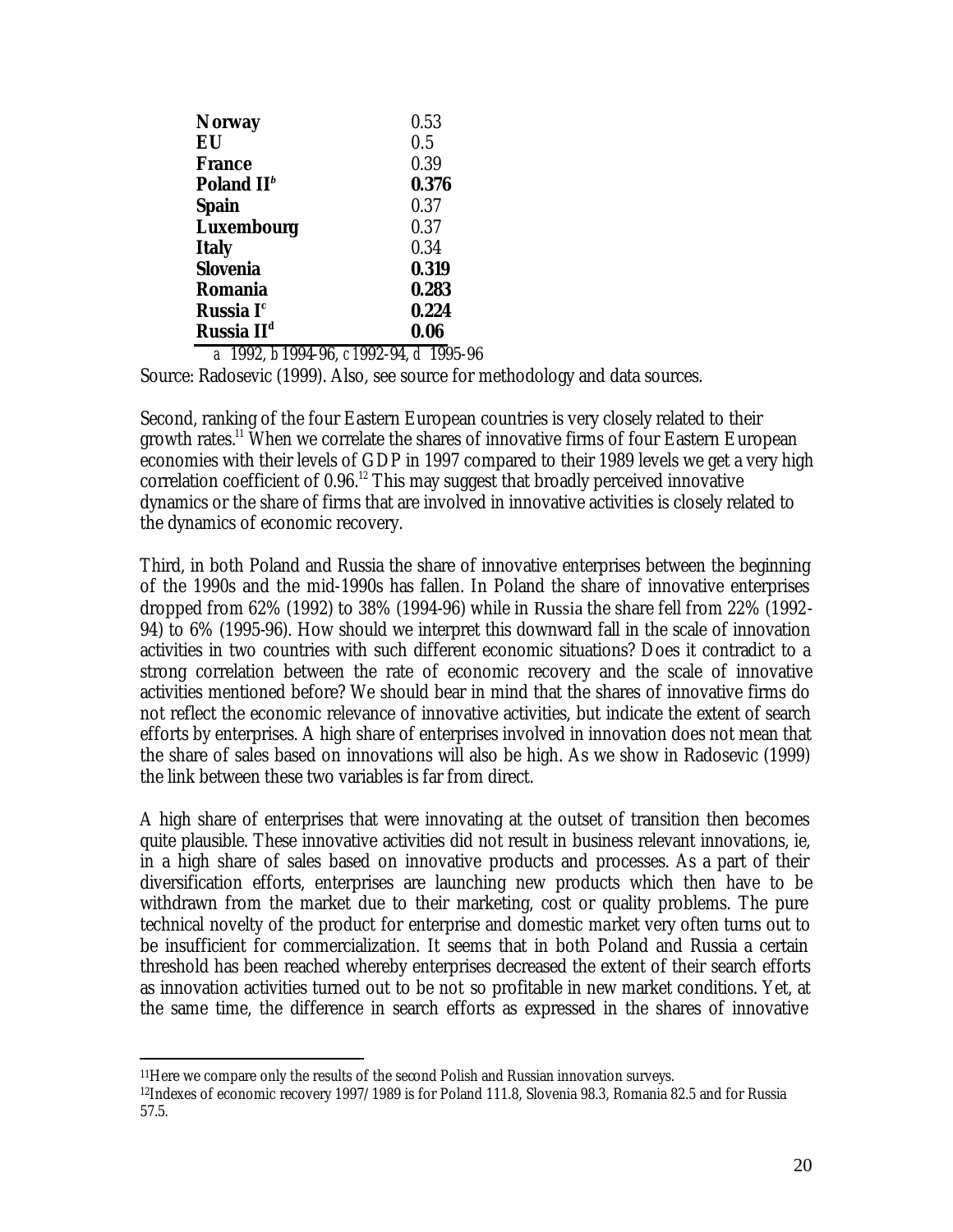enterprises in Poland and Russia reflects strongly the different economic situations of these two countries.

The general downward trend in the scale of search efforts of enterprises seemed to be accompanied by an increasing polarisation in the scale of innovative activities across individual sectors. In the case of Poland, in 1992 the most innovative sector had 80.1% of innovative enterprises while the least innovative had 49.5%. In the 1994-96 period the difference was 78% vs 8.3% respectively. So, the intersectoral difference in the scale of innovative activities has broadened from 30.6% to 70.3%. This polarisation in the scale of innovative activities suggests that at the outset of transition most enterprises, irrespective of the difficulties, were searching for new products and processes. However, the search process became highly differentiated across different sectors as some sectors have managed to transform innovations into sales while others did not.

In the last ten years, we have seen a fast growth of small firms in all Eastern European economies. While in this respect the industrial structure is becoming more heterogeneous, it is not yet clear what is the role of small firms in innovation dynamics of these countries. The role of small firms is substantial in terms of employment and income generation their role is much less obvious with regard to the generation of innovations in CEE.

Table 8 shows that the share of innovative firms is significantly larger in the group of large enterprises for Poland and Russia. A lower share of innovative large firms, when compared to medium sized firms in Slovenia probably reflects the scale of the restructuring problems in their several large companies.

| Table 8: Share of innovative enterprises by size of enterprises *, 1996-97 |               |              |                                                                              |  |  |  |  |  |
|----------------------------------------------------------------------------|---------------|--------------|------------------------------------------------------------------------------|--|--|--|--|--|
|                                                                            | Small         | Medium Large |                                                                              |  |  |  |  |  |
| Poland                                                                     | $2.1\%$ 46.5% |              | 51.4%                                                                        |  |  |  |  |  |
| Russia                                                                     | $1.7\%$ 16.6% |              | 81.7%                                                                        |  |  |  |  |  |
| Slovenia                                                                   | 12.4%         | 48.1%        | 39.5%                                                                        |  |  |  |  |  |
|                                                                            |               |              | Source: R&D and innovation statistics in candidate countries and the Russian |  |  |  |  |  |
| Federation, Data 1996-97, EC, Theme 9, R&D, 2000                           |               |              |                                                                              |  |  |  |  |  |
| *Small (20-49), Medium (50-249), Large (250+)                              |               |              |                                                                              |  |  |  |  |  |
|                                                                            |               |              |                                                                              |  |  |  |  |  |

In this respect the firm size - innovation relationship in Eastern Europe seems to be the same as in the EU economies. Despite expectations at the outset of transition that new innovation-oriented SMEs would replace large enterprises, large firms continue to undertake the majority of innovation activities in CEE. Innovation dynamics in the economy depends on the high share of innovative firms in all classes. From that perspective, the problem in the Eastern Europe seems to be much more (i) a low share of innovative firms in general rather than in a particular size group, (ii) the interaction between large and small firms.

# *Factors of innovation*

A comparison of the innovation activities of EU and the CEE enterprises (see Radosevic, 1999b) shows **differences**, which stem from the different business environments and cost structures, but also convergence in the objectives of innovation activities. Eastern European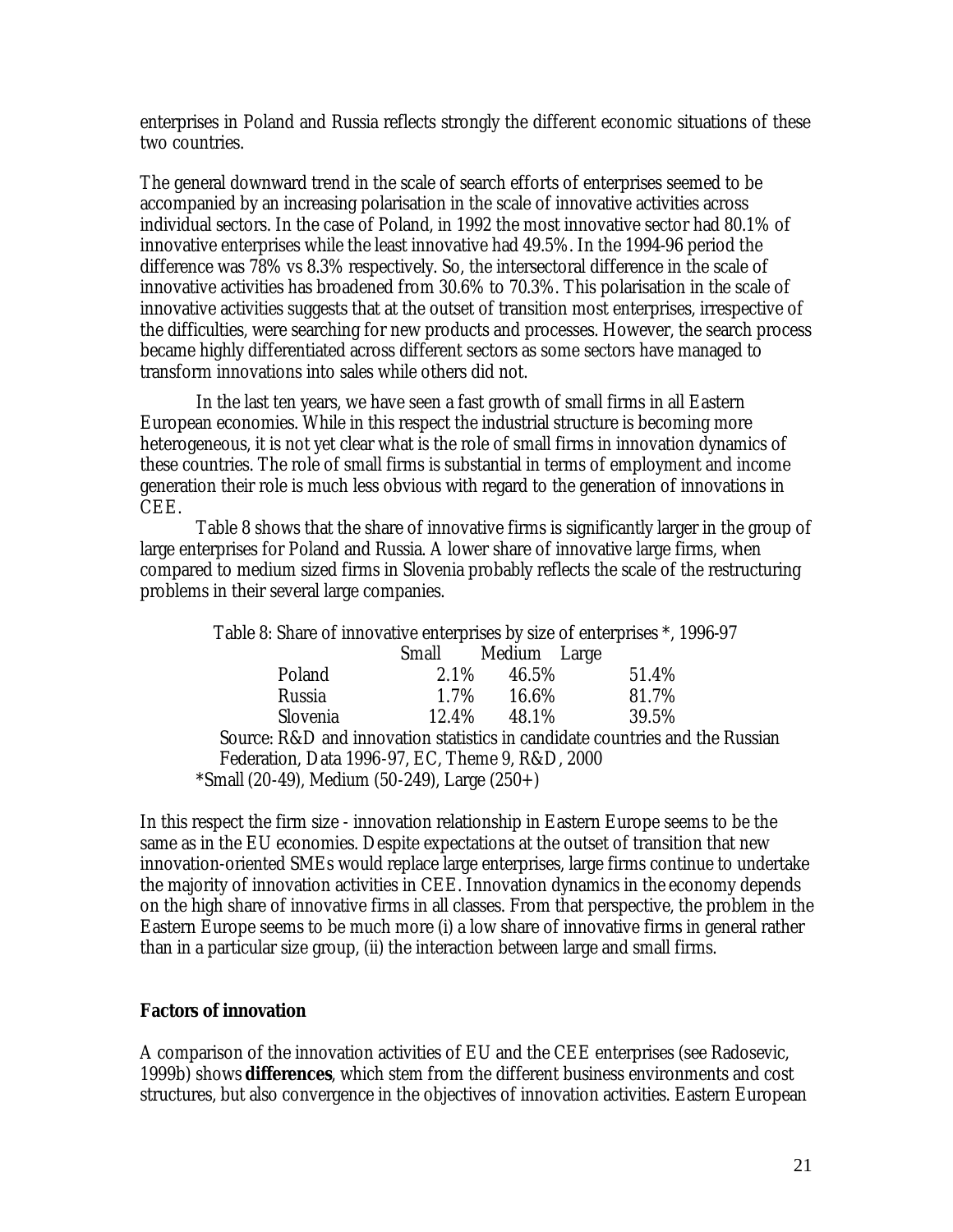enterprises still operate in a different business environment, which influences the pattern of innovation activities. First, access to new markets is a more important objective for Eastern European than for EU enterprises. In view of the previous closeness of the Eastern European economies as well as the demand problems of their enterprises, this seems logical. Second, the reduction of material and energy consumption stands high as an objective of innovation, while in EU firms it is the reduction of the share of wage funds in costs which typically is high.

However, there are several features of innovation activities in Eastern Europe that have already become **similar** to those in EU industries. First, the most important objectives of innovation in both regions coincide: product quality, increase in or maintenance of market share and extension of the product range within the main field. Second, the sources of information for innovation are similar in both CEE and the EU. It is internal sources and customers rather than fairs and exhibitions, which are the most important sources of information for innovation in both the EU and CEE. These similarities show that the behavior of enterprises in CEE conform to a market incentive environment.

# *Innovation expenditures*

The differences in the structure of innovation expenditures should indicate differences in the main types of innovation activities. Taking into account differences in developmental levels between the EU and the CEE we would expect that the structure of innovation expenditures should be significantly different. Countries that are behind the technology frontier should spent relatively more on embodied technologies and on downstream innovation activities like reverse engineering, product and process imitation than on R&D.

The analysis of the innovation expenditures by Evangelista *et al* (1996) shows that, first, the distribution of innovation costs is relatively coherent over all EU countries. If innovation costs reflect the scope of different innovation activities than the mix of innovative activities appears rather similar across EU. The second conclusion based on the EU innovation survey is that the industrial innovative process consists, first and foremost, of the purchase and use of 'embodied' technologies (innovative machinery and plants), which account for 50% of total expenditures on innovation (*ibid*). Third, among the 'intangible' innovation expenditures R&D activities are confirmed to be a central component of the technological activities of firms (see Evangelista *et al*, 1997, fig 2, p 529). Fourth, across all European countries expenditure-wise, the acquisition of 'disembodied' technology through patent and licences emerges as a secondary innovation component when compared to the technological sources (*ibid*).

|         |      |      |                      | Table 9: Innovation expenditures in manufacturing sector by economic activity, 1996-97 |             |      |              |
|---------|------|------|----------------------|----------------------------------------------------------------------------------------|-------------|------|--------------|
|         |      |      |                      | Intramural Extramural Acquisition Acquisition of Industrial                            |             |      | Market       |
|         | R&D  | R&D  | of                   | other external design $&$ Training                                                     |             |      | introduction |
|         |      |      | machinery technology |                                                                                        | other       |      |              |
|         |      |      | &                    |                                                                                        | production  |      |              |
|         |      |      | equipment            |                                                                                        | preparation |      |              |
| Poland  | 9.3% | 3.1% | 53.3%                | 3.3%                                                                                   | 25.3%       | 0.9% | 4.9%         |
| Romania | 5.9% | 2.7% | 88.4%                | 1.7%                                                                                   | 1.4%        |      |              |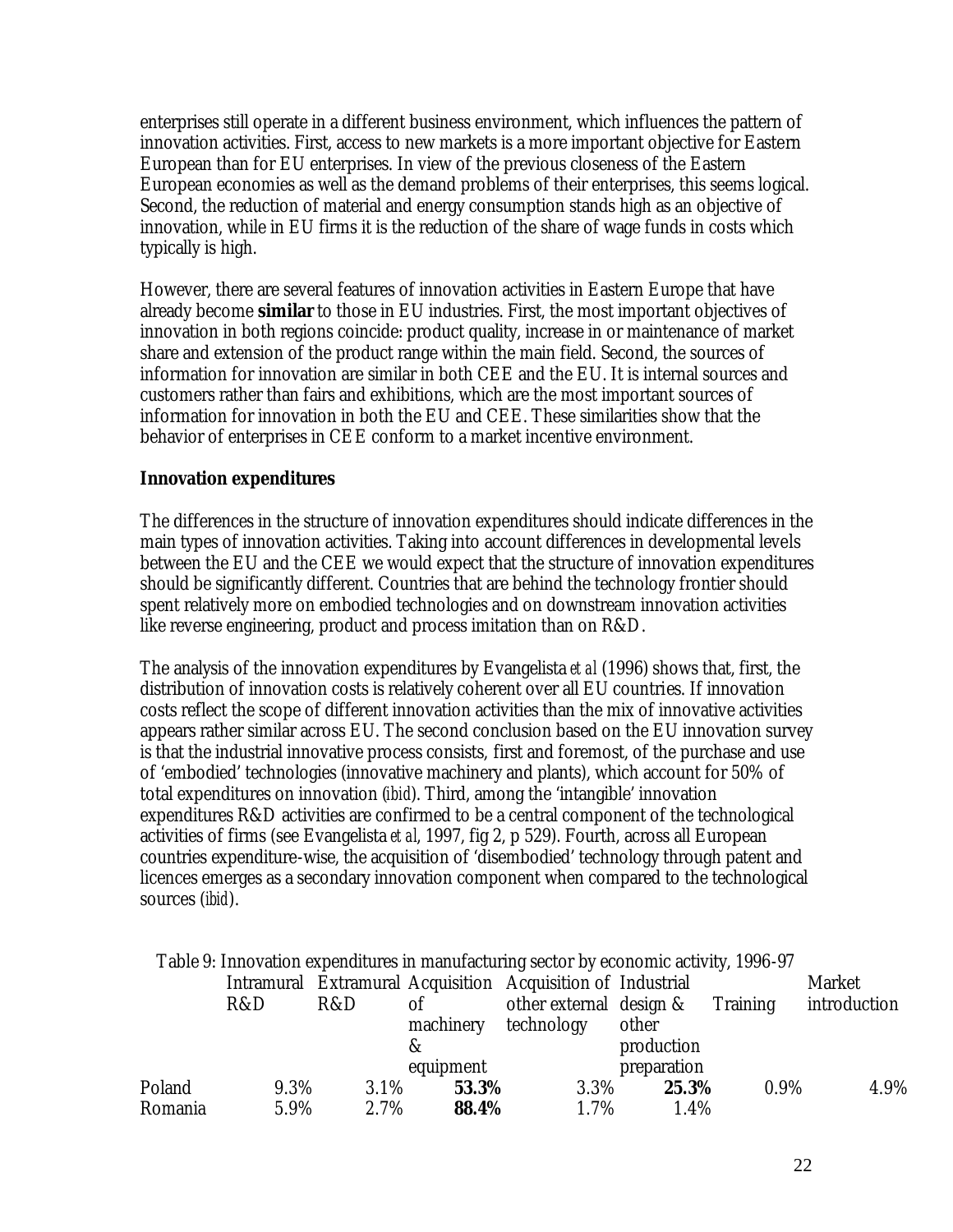| Slovenia | 49.8%                                | 6.2% | <b>24.3%</b>                                                                              | 6.6% | 5.1%  | $1.5\%$ | 6.5% |
|----------|--------------------------------------|------|-------------------------------------------------------------------------------------------|------|-------|---------|------|
| Russia   | 16.8%                                | 6.6% | 50.0%                                                                                     | 2.4% | 21.6% | $0.7\%$ | 1.8% |
|          |                                      |      | Source: $R&D$ and innovation statistics in candidate countries and the Russian Federation |      |       |         |      |
|          | Data 1996-97, EC, Theme 9, R&D, 2000 |      |                                                                                           |      |       |         |      |

Table 9 shows the structure of innovation expenditures in four Eastern European economies. When compared to the EU data we can observe few differences. First, the structure of expenditures is not coherent across four countries reflecting differences in development levels (Slovenia vs. Romania) as well as differences in industry structures. Second, the share of embodied technology is higher in CEE, except in Slovenia, whose structure of innovation expenditures is not typical for the region. This conforms to our expectations that in economies that are lagging behind the share of embodied technology should be higher than in advanced economies. Third, among the 'intangible' innovation expenditures R&D activities are a central component of the technological activities of firm, as in the EU. Fourth, the share of external sources of 'intangible' technology is less important. This applies both to extramural R&D as well as to patents and licenses (acquisition of other external technology).

The data suggest that the role for extramural R&D (industrial) institutes that were the backbone of the socialist S&T systems has diminished. In the post-socialist period the enterprises are embodying innovation by building their own technological capabilities. However, this process differs considerably between countries and the innovation system in the CEE countries still carries strong features of the past. While intramural R&D activities are gaining importance there is still a strong dependence, in particular of the ex-Soviet Union countries on extramural sources of technology. For example, out of 3803 innovative enterprises in 1992-94 in Russia 47% have received unpatented licences, which includes R&D contracts and purchase of industrial know how, etc (Gokhberg and Kuznetsova, 1999).<sup>13</sup> These are mainly the R&D results of industrial institutes who often operate in quasiarm's length relationships with enterprises. Analysis of the determinants of the innovative activities in the post-socialist period shows that both, extra- and intra-mural R&D activity, play a role in the innovative activities of enterprises<sup>14</sup>. First, the combination of extra-mural and intra-mural R&D activities explains 75% of variation in the share of innovative enterprises. Second, a coefficient for in-house R&D almost twice that for contract R&D suggests that the Russian innovation system is moving towards a situation where the inhouse R&D activities of enterprises are playing a more important role than the extra-mural R&D activities. However, the role of extra-mural R&D activities still continues to be significant suggesting that some elements of the Soviet R&D model as described by

<sup>&</sup>lt;sup>13</sup> According to Gokhberg and Kuznetsova (1999), only 5.8% of innovative Russian enterprises use patent licences and 10.3% patent rights.

<sup>&</sup>lt;sup>14</sup> The best result we get is the following regression:

 $Y= 0.09X1 + 0.162X2$ 

t-stat (4.91) (2.467)

Prob (0.00) (0.03)

 $R2$  adj. = 0.75

 $Y = share of innovative enterprises$ 

 $X1 =$  contract  $R&D$ 

 $X2 =$  in house  $R&D$ 

For a detailed account see Radosevic (1999b).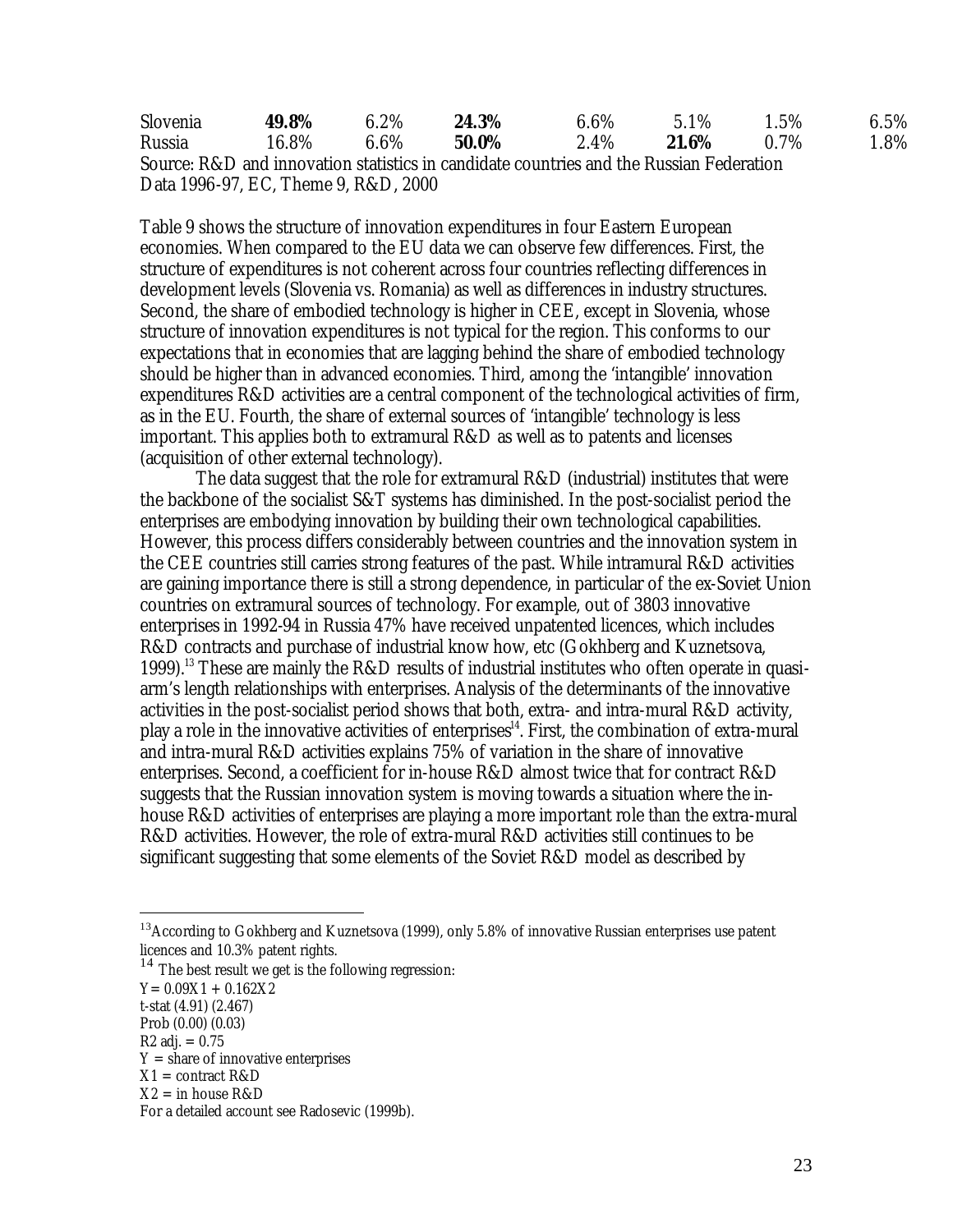Gokhberg (1997) are still operating. This also conforms to our more descriptive accounts of R&D in the CEE (see Radosevic, 1999c).

R&D system plays a relatively small direct role in the current performance of the CEE economies. However, we should not ignore the importance of R&D system just based on its current role. The role of R&D is likely to increase with return to growth. In fact, restructuring of R&D is one the key preconditions for further industrial upgrading. In addition, its role cannot be evaluated only through its direct contribution to innovation but also through its contribution to education and transfer of research methodologies and techniques (Pavitt).

 Figure 1 shows the share of expenditures in R&D in GDP for Eastern European countries.



Figure 1

From having very high shares of R&D expenditures at the end of the socialism, which ranged from 2.5% to 1% (1990) of GDP Eastern European economies investments in R&D fell to a range between 0.5% to 1.4% (1999) of GDP. This downfall can be disaggregated into three distinct periods. First, in the period between 1990 and 1993/94, with the falling GDPs the share of expenditures for R&D also declined sharply leading to a very high absolute declines in funding of large R&D systems. This was followed by the period of stabilisation (1993/94 to 1996) in which decline continued but at significantly lower rate. From 1996, signs of recovery in some economies, in both absolute and relative funding of R&D, have emerged. After average annual decrease of 13% in 1991-96 period, the relative share of R&D in average grows by 3.2% annually in 1997-199 period. From industrial upgrading perspective, it is important what has happened to business enterprise sector R&D. Figure 2 shows that that the shares of R&D funded by business enterprise sector have remained relatively stable over the whole period. In other words, business enterprise sector has shared the destiny of the overall decline, absolute and relative, of R&D sector. In addition, national differences in the share of R&D funded by business have remained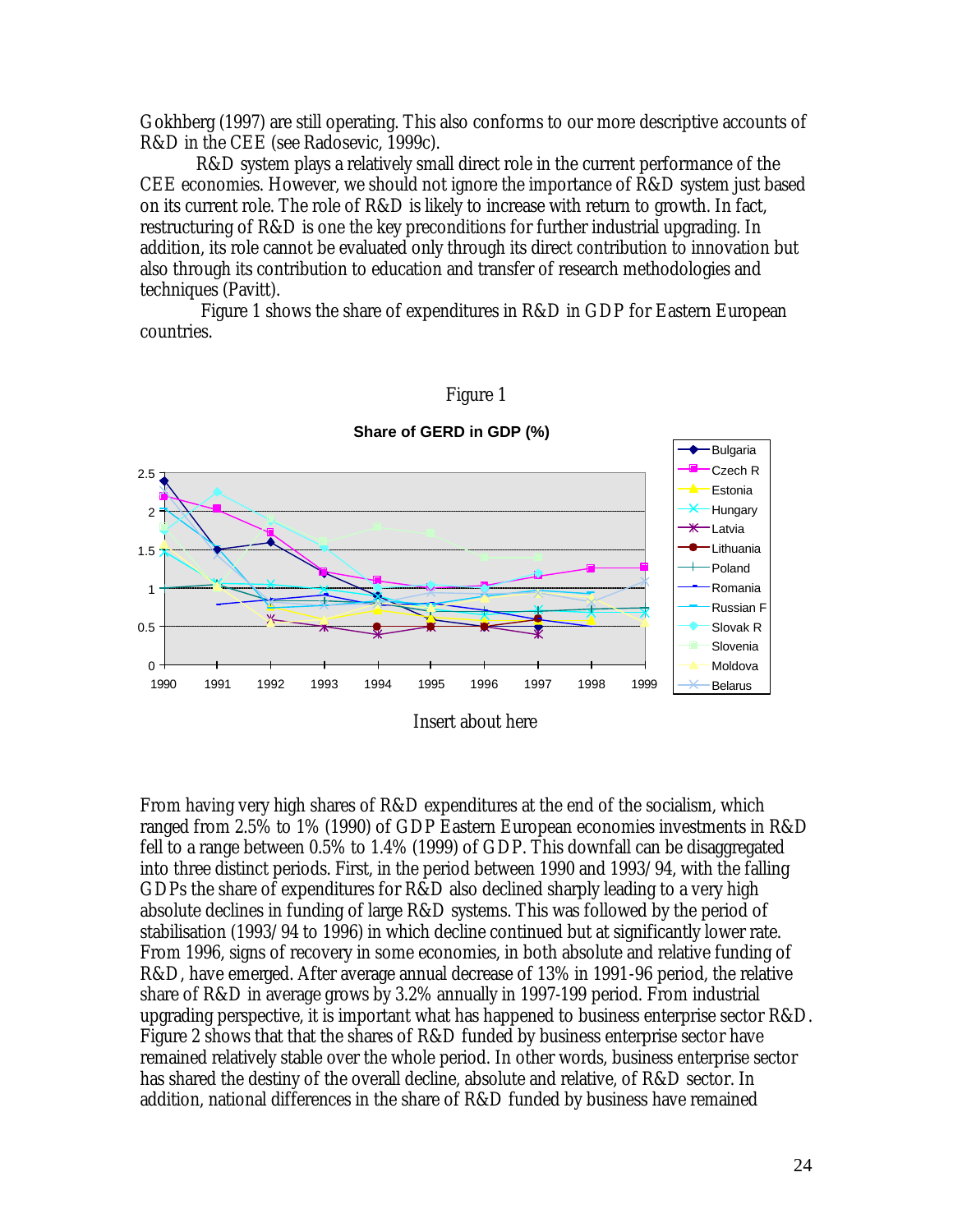suggesting that the transition could not change patterns of funding that seem to have strong structural features<sup>15</sup>.

Figure 2: Share of R&D financed by business enterprise sector



**Share of GERD funded by business enterprise sector**

A simultaneous fall in government funding and weak demand for R&D from industry have blocked sectoral structural change within R&D systems which adjusted by shrinking. As we analyzed elsewhere, (Radosevic and Auriol, 1999) downsizing of the R&D systems in Eastern Europe was not systematically linked to a specific individual factor on the demand or supply side. Probably, it is the combination of demand side factors (annual changes in GDP and investments) and supply side policies (budgetary R&D policy) that in the end have shaped trends in R&D spending. Neither government nor market demand for R&D could buffer this fall. However, this does not mean that there was not change at micro-level in R&D system.

# *Changing nature of R&D*

 $\overline{a}$ 

A comprehensive inter-country evidence on the transformation of S&T systems in Eastern Europe of Meske (1998) shows that the transformation process in R&D system was characterized by a few common phases, each characterised by different types of changes.

<sup>15</sup> A high shares of R&D funding by business sector in Czech Republic and very low in Estonia are the result of differences in industry structure, especially in terms of the role of large firms. A low share of R&D funding by industry in Russia and Romania has its counterpart in high share of government funding of business sector R&D. This situation is generally rare in market economies and can be taken as an indicator of the slow restructuring in R&D or legacy of the Soviet system.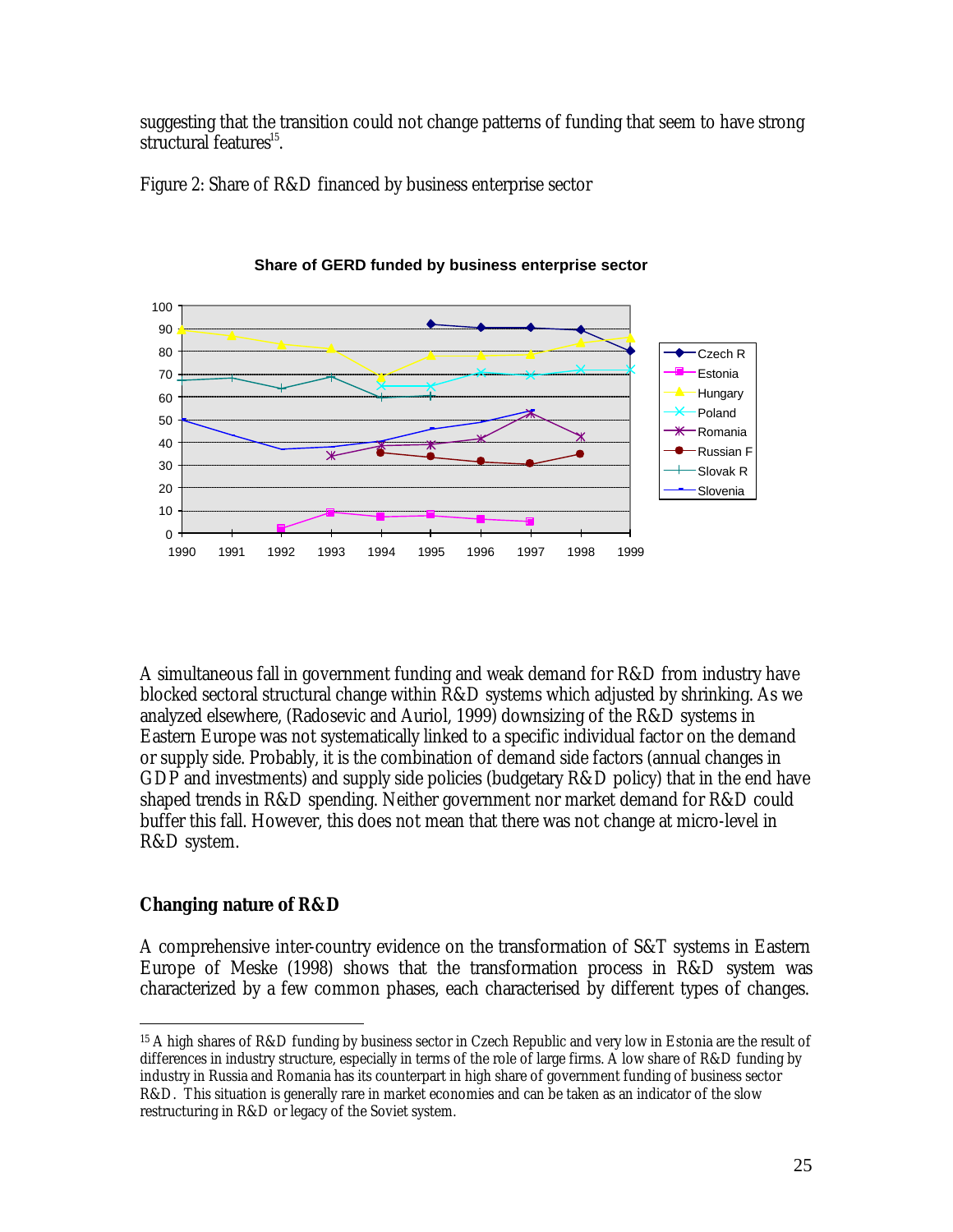The first step in the transformation process was the dissolution and fragmentation of the old S&T systems. This occurred due to the partial withdrawal of the state from its responsibilities for R&D by dispensing with state planning, dissolving ministries and other bodies, and by granting the universities and Academies autonomy. This withdrawal was accompanied by significant budget reductions, which in most countries far exceeded the general level of economic downturn as a reaction to the prior overestimation of science. The second phase is characterised by the consolidation of the "surviving" portions of the old S&T systems and their transformation into actors with a position and behavior adjusted to the new environment. In this phase, new organisational bodies in S&T policy were formed and new rules implemented. The changes in the institutional system encouraged a variety of micro-strategies to embrace new opportunities or cope with uncertainties in demand for R&D and reductions in funding. In the current (third) phase countries are faced with the challenge to further implement rules to fund R&D activities, and expand relationships with domestic and international organisations. This, in particular, relates to an appropriate quantitative balance of activities in S&T organisation and a balance of different types of organisations in S&T system. The classification of countries into different groups (see Meske, 1998) shows that there is a clear congruence between progress in economic recovery and institutional transformation, and the transformation of S&T systems. In other words, there is a broad compatibility between the general system transformation and restructuring of S&T systems.

S&T systems that had to undergo large funding reductions and face new political and economic system could not retain their old form. Thus the nature of S&T systems in the CEE, especially in central Europe, has changed significantly. The most important aspects are changes in terms of:

- *organisations* (higher education, Academies of Science, R&D institutes, design institutes, industrial or service enterprises);
- *functions* (basic and applied research, development, engineering, technical services, teaching, production, services);
- *modes of funding* (institutional, programme, project, and grant funding, co-funding).

An extensive analyses of these changes in Radosevic (1999d) and Meske (1998) shows that there is a lack of congruence between changes in organizations, functions and funding modes in R&D system. These changes have occurred at different pace in different S&T subsectors (university, industrial R&D, academy R&D) and in different countries. Industrial R&D are the biggest structural problem in transformation of S&T systems. Public R&D systems have either consolidated or still operate in survival mode, especially in ex-Soviet Union economies, Romania and Bulgaria. However, the biggest challenges still lay ahead: how to gear S&T much more towards the diffusion of knowledge rather than only generation of new knowledge.

The capability to absorb foreign-generated knowledge is an essential feature of successful catching-up countries. The S&T systems of CEECs have been geared in the past primary towards the generation of new knowledge, very often of 'reinventing the wheel' type. They now have to shift from R&D to diffusion-oriented S&T system. So far, their  $\rm R\&D$  systems are not yet geared to this task and remain in a kind of hybrid mode $^{16}$ .

<sup>16</sup> SeeRadosevic, 1999d for detailed account.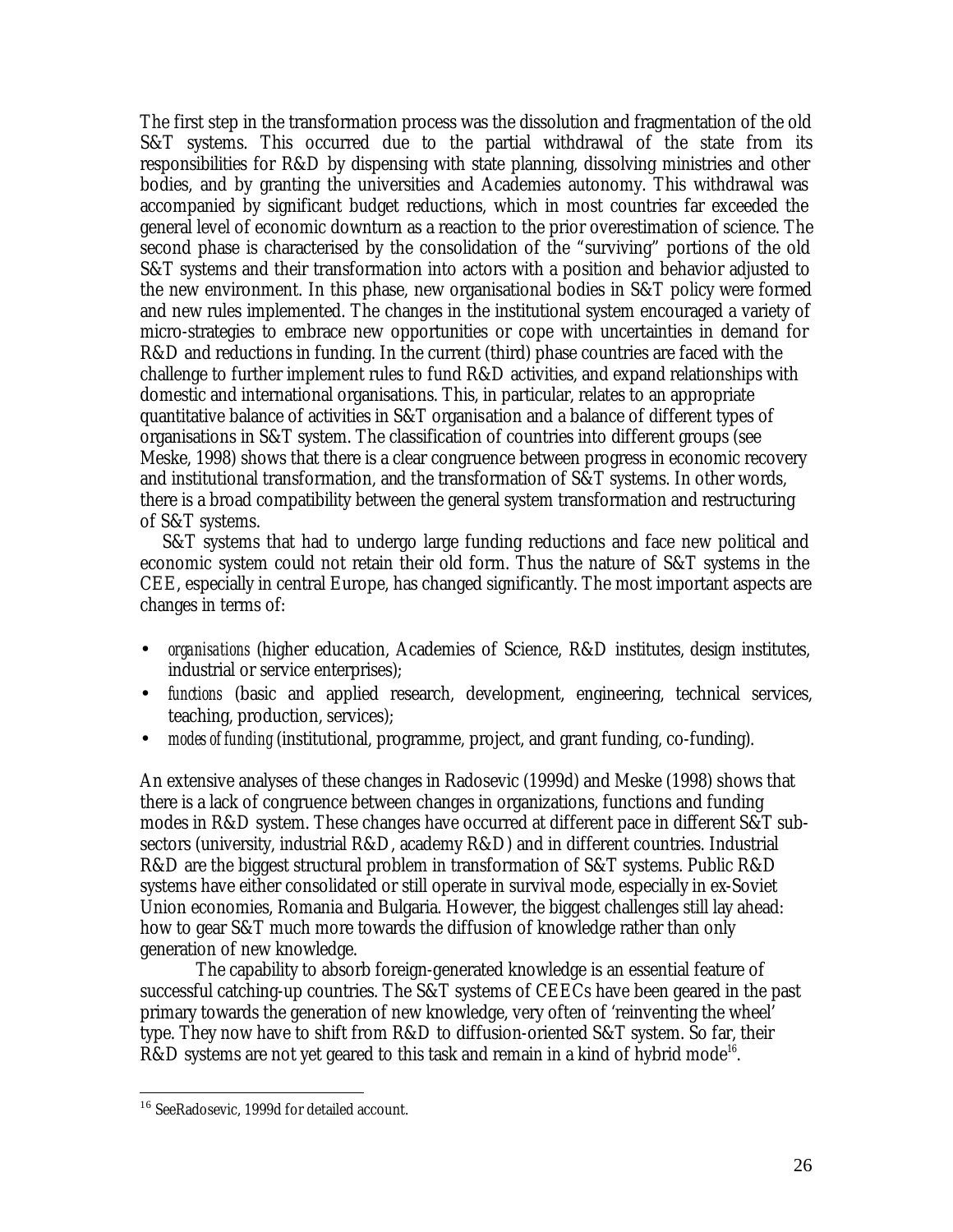#### *Absorptive capacities: education*

The capacity to diffuse knowledge throughout economy becomes essential for catching-up in knowledge based economy. This depends on whether R&D system is geared towards that objective. However, much more important factor for improved knowledge distribution capacity is the general and vocation specific level of education of population. In table 10 we show the educational structure of the economically active population for a selected CEE countries.

|                 | 1st and less | 2nd, 1st stage | 2nd,2st stage | 3rd   |
|-----------------|--------------|----------------|---------------|-------|
| $CZR$ 0.6%      |              | 9.9%           | 79.0%         | 10.5% |
| <b>EST</b> 1.3% |              | 11.5%          | 46.0%         | 41.2% |
| $HUN$ 1.3%      |              | 22.7%          | 62.0%         | 14.0% |
|                 | POL 17.6%    | 35.3%          | 31.8%         | 15.3% |
| $SLO$ 3.1%      |              | 20.4%          | 62.2%         | 14.3% |

*Source: Mickiewicz and Radosevic, 20001, based on ILO.*

Table 10 suggests that the structure of education in CEE is thin on the edges, with low shares of both least educated and people with high education. The share of the economically active population with secondary education, especially in Hungary, Czech Republic and Slovenia, is very high. When compared to EU economies, Eastern Europe, with exception of Poland, has a very low share of population with the  $1<sup>{st}</sup>$  level of education and lower, ranging from 0.6% in the Czech Republic to 3.1% in Slovenia. With the exception of Estonia, Eastern Europe has a low share of population with the  $3<sup>rd</sup>$  level education, which ranges from 10.5% to 15.3%. Estonia has the highest share amongst the countries analysed (41%), which, together with high share of secondary level education, gives it the best education structure.

This educational structure has few important implications for industrial upgrading of Eastern Europe. First, the low share of economically active population (with the exception of Estonia) with 3<sup>rd</sup> level education may represent difficulties in absorption and diffusion of new IT based technologies in services and industry, especially in adoption of IT but less in use. Second, the high share of population with secondary level education in Eastern Europe have undergone vocational education, i.e. their skills are relatively specialised which may present problems in economy-wide restructuring. Third, the favourable structure of the general level of education in Eastern Europe may present a problem if not accompanied by training and retraining programmes. On average, workers in CEE would need around 6 months of training to achieve the level of productivity in Western Europe. (EBRD, 2000b) They lack general adaptability and flexibility, which higher levels of education develop. Also, their technical and IT education is considered as insufficient (EBRD, ibid.). In contrast to foreign investors, domestic enterprises and public institutions have not been able so far to promote retraining activities to the extent required by the scale of restructuring challenges. This is one of the core policy issues for further industrial upgrading in Eastern Europe.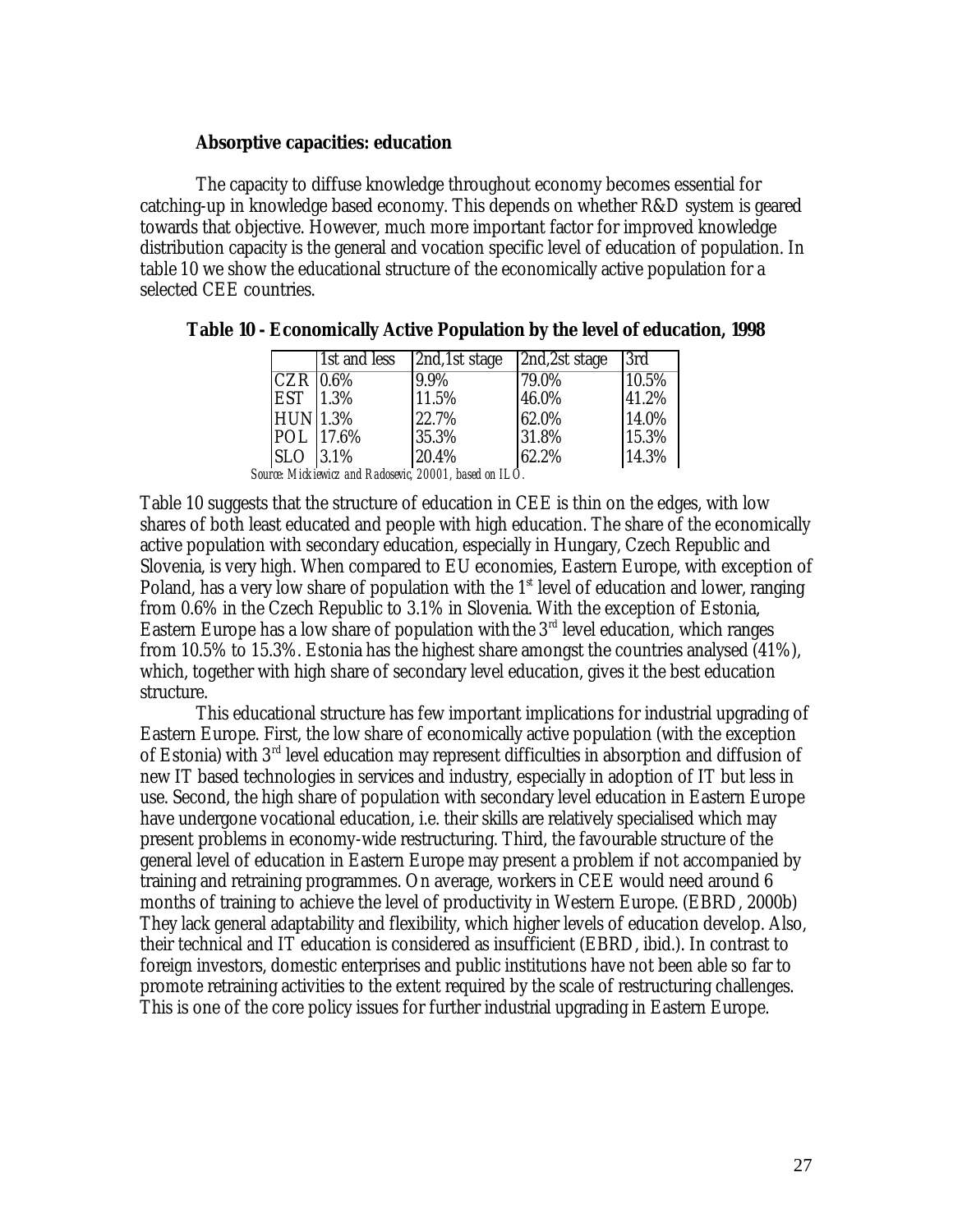## **3. 3. OPENING AND MODES OF INSERTION INTO GLOBAL VALUE CHAINS**

Eastern Europe is reintegrating into the international economy at a time when trade patterns are being strongly shaped by the complex integration strategies of MNCs involving the construction of international production networks across national boundaries. The issue is whether industrial upgrading in Eastern Europe is already taking place through participation in global value chains and, if not, under what conditions can policy, trade and production- based integration become vehicles for industrial upgrading.

Integration of Eastern Europe into international economy carries four specific features (Lemoine, 1998). First, there are already visible several tiers of Eastern European newcomers in the internationalization process. In rough terms, the scale and features of international integration differ significantly between central Europe, Balkans, and European CIS economies. Second, a high share of industry in Eastern Europe when compared to its income levels, even after significant downsizing during the 1990s (see EBRD, 1999), suggest that the scope for industry integration is high. Third, the institutional integration into the EU through accession process and trade openness of most of the Eastern European economies suggest that there are much more diverse 'pull' and 'push' factors operating towards the integration into global value chains than elsewhere. Finally, trade patterns of Eastern Europe, which show a multiplicity of adjustment patterns (see 2.1.), suggest that we will increasingly observe a multiplicity of patterns of integration in terms of different production and technological roles that specific sectors or countries in Eastern Europe will occupy.

Understanding the nature of international production networks in Eastern Europe should tell us more about their dynamic potential. The discussion and research on this has already started. For example, Ellingstadt (1997) argues that we are witnessing the emergence of technologically stagnant 'East' - 'West' networks which resemble *maquilladora* types of relationships. Along this line is also the thinking that Eastern Europe will be a case of 'dependent national capitalism, integrated into the capitalist world economy on the now standard liberal lines, yielding a tolerable living standard for most of their citizens, but with the permanent high unemployment and inequalities typical of the semi-periphery' (Radice, 1995, p. 307). In this version of the story CEE can operate only as a low cost skilled labour base with limited possibilities for technological integration.

In the alternative story, Eastern Europe could operate as a complement to Western production. As an argument in this direction Zysman and Schwartz (1998, p. 15) point to the example of German firms, which are drawing on the low cost skilled labour but to develop 'distinctive complementary, production'.

The testing of these two propositions requires more research that is empirical. (See Radosevic, 2001b, for an overview). Here, we will provide the available evidence and highlight the main issues from the perspective of industrial upgrading.

The very nature of the contemporary world economy is the existence of close interconnections between finance, trade, FDI, and different forms of subcontracting and alliances. In continuation, we review the role of each of these channels of integration of Eastern Europe.

#### *Financial integration*

Financial integration is an essential element of economic integration of Eastern Europe. According to EBRD (1998) three-quarters of all private net inflows entered the region during 1996-98. FDI are making up an increasing share of these flows but they still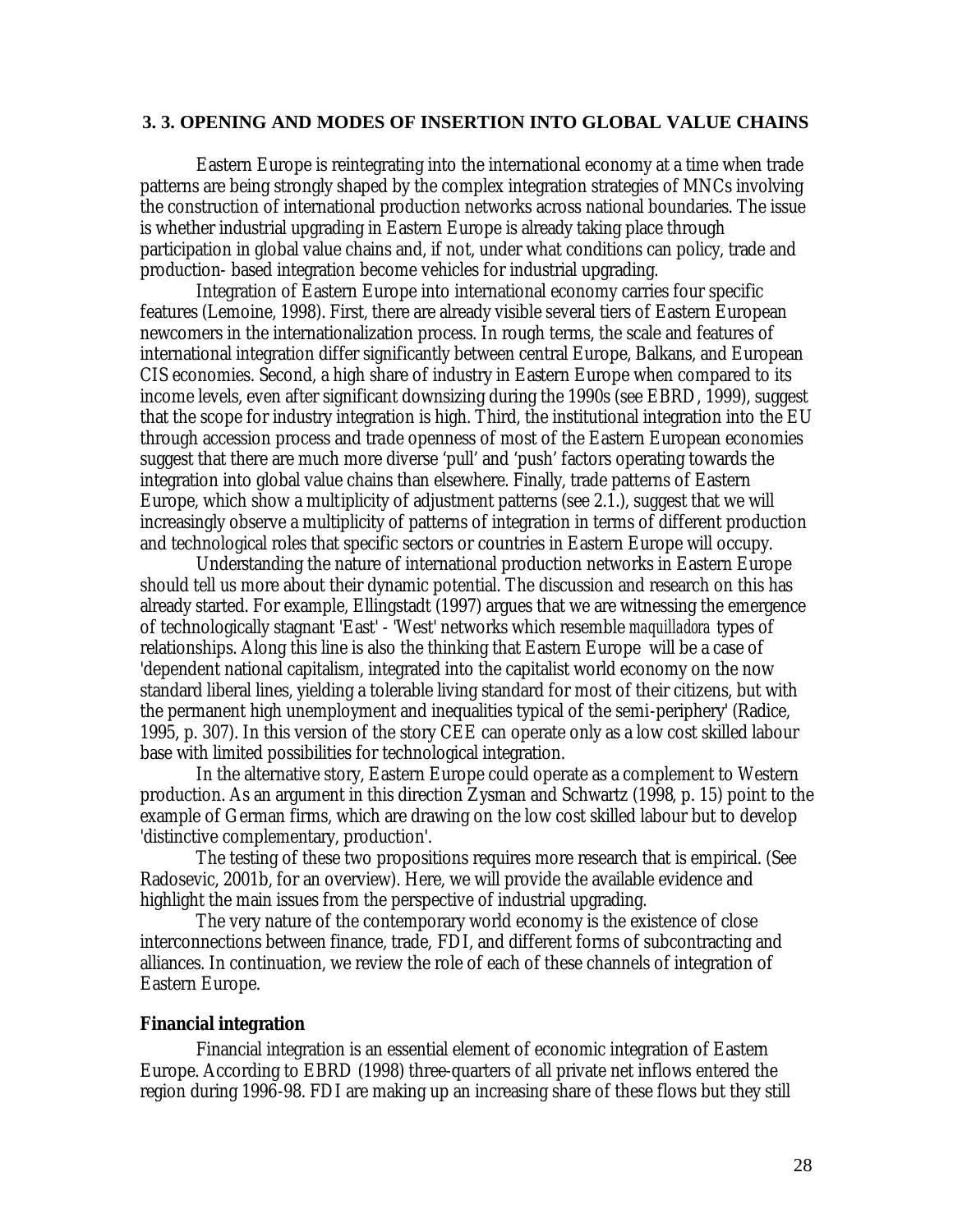amounted to only one-third of the private capital inflows in 1997 and are attracted primarily to leading transition economies. The distribution of private equity issues has remained restricted to central Europe. Portfolio flows into the government securities markets have characterized a number of countries at less advanced stages in transition (ex. Russia, Romania) (EBRD, 1998, p. 77, 84). The most remarkable difference between the Eastern European countries are the terms of external borrowing, which are far more favorable for the more advanced transition economies (ibid. p.85).

However, the effects of financial integration of Eastern Europe are not confined to the level of financial aggregates. Financial globalization is also directly changing strategies of MNCs towards Eastern Europe as well as of their enterprises and in that way is influencing the patterns of production integration. For example, foreign acquisitions amount to about 50% of FDI in Eastern Europe (UNCTAD, 1997). Also, Eastern European enterprises increasingly rely on non-bank investors through bond issues and global depositary receipts (GDRs). These trends are driven by the opportunities offered by the liberalization of markets for corporate assets and opportunities to raise capital in quasi-equity forms, but also by underdeveloped capital markets in Eastern Europe.

### *Trade integration*

Trade integration between Eastern Europe and the EU has developed quite extensively. For example, from 1988 to 1995 central Europe accounted for half of the increase in EU imports of industrial manufactured products from emerging regions outside the OECD. (Zysman and Schwartz, 1998). The trade structure has been significantly changed as well. For example, exports in 1996 were only 72%, similar to those in 1998 for the region as a whole (Eichengreen and Kohl, 1998, p. 21)

The emerging trade patterns of Eastern Europe cannot be explained without taking into account their micro-basis and the strategies of foreign companies, which are strongly shaping FDI and subcontracting patterns in the CEE (Radosevic and Hotopp, 1998). ECE (1994) also finds a clear link between FDI and trade developments as well as the strong contribution of FDI to export. Changes in FDI, not in relative prices, have been important in explaining trade performance (Eichengreen and Kohl, 1998) Also, the Association Agreements are unlikely to have played a dominant role in shaping Eastern European trade. The most important factors in shaping trade patterns are FDI and outward processing traffic (OPT). Their conclusion is that if trade policy mattered it did so via its effects on OPT and FDI (ibid., p. 33). This is confirmed also by data on foreign investment enterprises, which are much more trade intensive when compared to domestic enterprises (Hunya, 2000).

### *Foreign direct investments*

International production integration of Eastern Europe is relatively the most researched from the FDI perspective. The general conclusion on direct effects of FDI is quite positive. For example, Eichengreen and Kohl (1998, p. 39) conclude that '(t)he correlation between FDI flows and increase in unit values, shifts in factor intensity and the other measures of trade performance .. strongly suggest that FDI is integrating the more advanced economies into multinational production networks, shifting these economies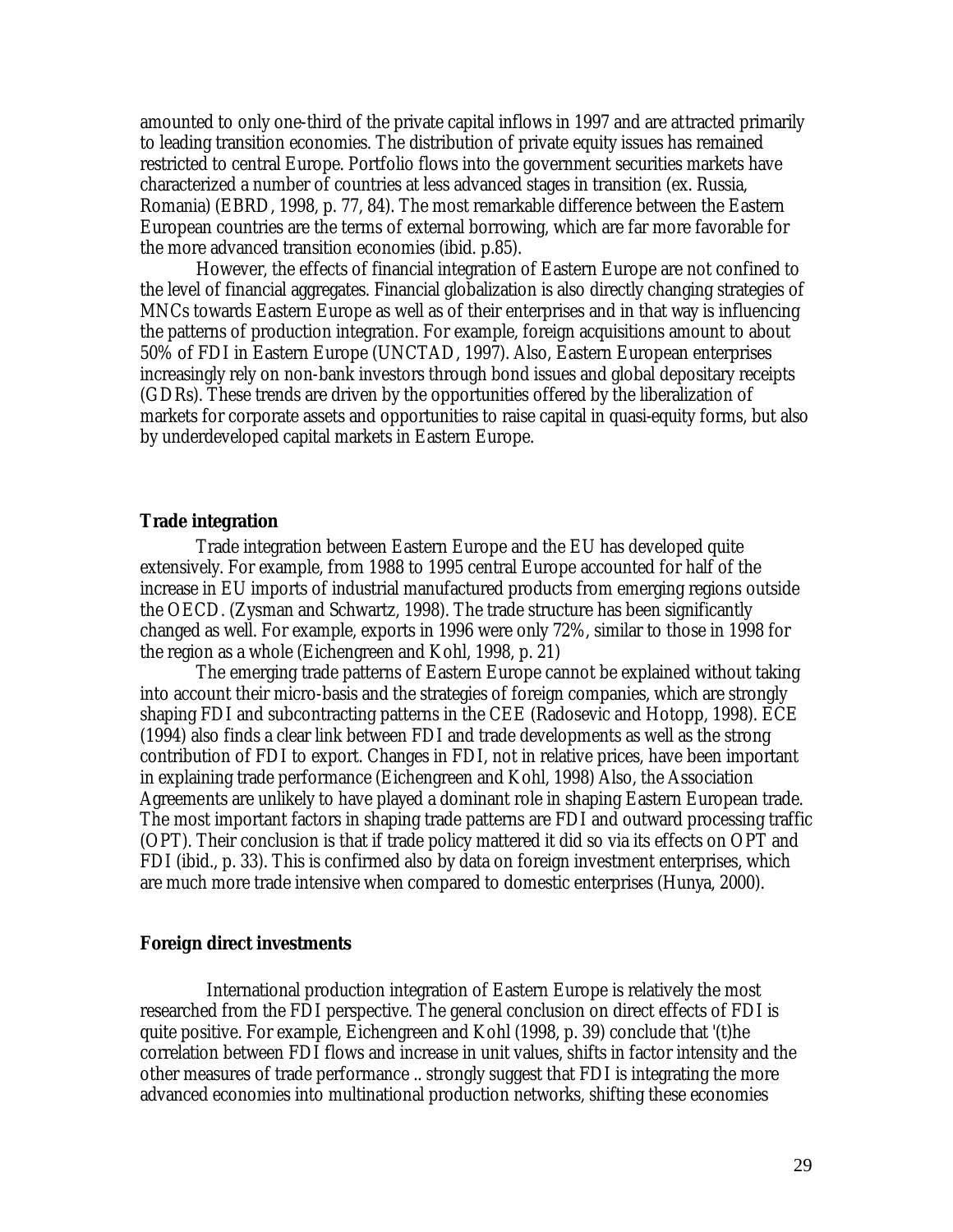towards R&D-intensive and human capital intensive products'. FDI bring capital but also transfer assets from less to owners that are more efficient. This latter aspect is very important in the Eastern Europe where foreign owners have advantages in terms of corporate governance as well as in terms of easier access to capital markets and technology. The result is a big difference in terms of productivity between domestic and foreign owned firms.

*Rate of presence.* Table 11-show the scale and intensity of FDI presence in Eastern Europe. Labour productivity (sales per employee) in foreign investment enterprises (FIEs) is from 1.5 (Estonia) to almost 3 times (Hungary) higher than in domestic enterprises. In that respect, FDI play a very positive direct role in these economies. For example, this led to higher productivity in foreign owned sector in Hungary than in Austria. In terms of capital productivity (sales per assets) differences between foreign and domestic enterprises are not high when compared to labour productivity $17$ .

# **Table 11: Penetration of FDI in Eastern European economies**

|                                                                          | Foreign investment enterprises in percent of domestic enterprises, 1998 |        |                                     |                |                       |  |  |
|--------------------------------------------------------------------------|-------------------------------------------------------------------------|--------|-------------------------------------|----------------|-----------------------|--|--|
|                                                                          |                                                                         | Labour | Capital                             | <b>Exports</b> | Profits               |  |  |
|                                                                          |                                                                         |        | Productivity productivity per sales |                | Per sales             |  |  |
| Czech Republic                                                           |                                                                         | 189    | 132.8                               | 187.5          | 3200                  |  |  |
| Estonia                                                                  |                                                                         | 150.2  | 61.8                                | 137.9          | 300                   |  |  |
| <b>Hungary</b>                                                           |                                                                         | 286.7. |                                     | 259.9          | 333                   |  |  |
| Poland                                                                   |                                                                         | 194.4  | 110                                 | 161.8          | 277                   |  |  |
| Slovenia                                                                 |                                                                         | 197    | 129                                 | 152.1          | 103                   |  |  |
| Share of foreign investment enterprises in manufacturing, per cent, 1998 |                                                                         |        |                                     |                |                       |  |  |
|                                                                          | <b>Sales</b>                                                            | Export | Profits                             |                | Investment Employment |  |  |
|                                                                          |                                                                         |        |                                     | outlays        |                       |  |  |
| <b>Czech Republic</b>                                                    | 32.1                                                                    | 47     | 92.1                                | 41.6           | 19.6                  |  |  |
| Estonia                                                                  | 28.2                                                                    | 35.2   | 59.2                                | 32.9           | 20.8                  |  |  |
| Hungary                                                                  | 70                                                                      | 85.9   | 88.8                                | 78.7           | 44.9                  |  |  |
| Poland                                                                   | 40.6                                                                    | 52.4   | 66                                  | 51             | 19.2                  |  |  |
| Slovenia                                                                 | 24.4                                                                    | 32.9   | 24.9                                | 24.3           | 13.1                  |  |  |

*Source:* Hunya, Gábor, *International Competitiveness Impacts of FDI in CEECs*, Paper presented at the 6th E.A.C.E.S Conference, Barcelona, 7-9 September 2000, (http://eu-enlargement.org/) and Mickiewicz, Radosevic and Varblane (2001)

The share of FDI as a percentage of GDP of central European countries is now similar to the EU at around 17%. Presence of FDI is very strong in Hungary with their shares in sales and export of 70% and 86% respectively. The relative importance of FDI in Hungary is higher than in Ireland. Also, given the size of its economy and the late surge in inflows of FDI foreign companies have managed to secure a strong presence in sales (40%) and export (52%) in Poland. Except in Slovenia, MNCs are generating from 60% to 92% of profits and their rates of profitability are from 2.8 to 32 times (!) higher than of domestic firms. This shows that the size of economy is not necessarily an indication of MNCs presence in CEE. Small economies (Slovenia and Estonia) have comparatively low degrees of FDI presence.

 $^{17}$  A higher capital productivity of domestic firms than foreign in Estonia has to do with sectoral structure of FDI and the low share of FDI in industry.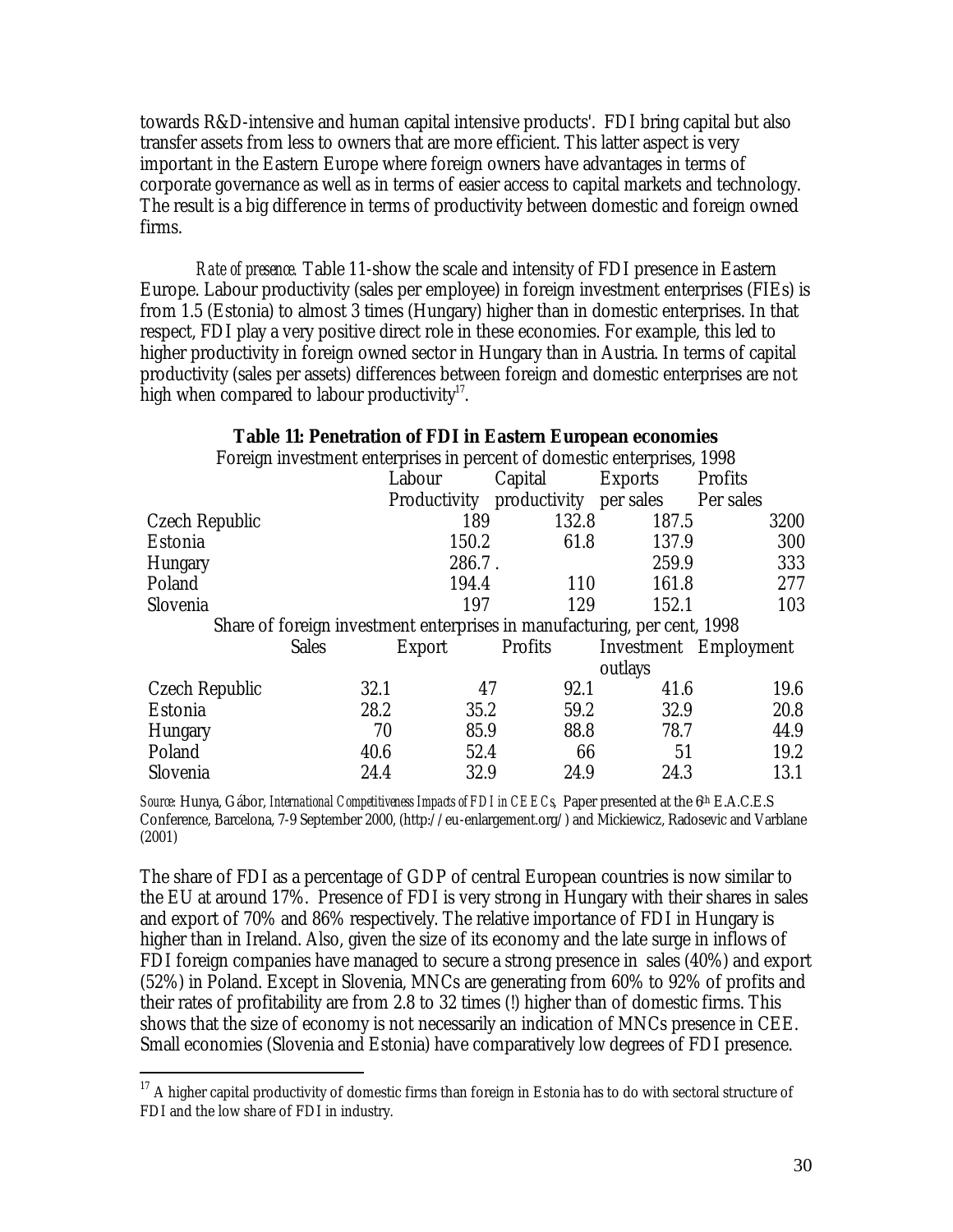In countries with the high share of FDI in sales (Czech R, Hungary, Poland) differences in performance between domestic and foreign enterprises are increasing (see Hunya, 2000). This in turn increases differences in profitability and then in investment. A strong presence of MNCs suggests that the industrial upgrading in these countries is foreignled. Increasing differences in productivity between domestic and foreign firms, especially in Hungary, indicate the presence of dual economy. All this highlights the need to address the issue of interaction between domestic and foreign firms.

A penetration of FDI in Eastern Europe depends on industry-specific features and on the characteristics of the privatisation policies. The main features as described by Hunya (1998) are:

- FDI in Eastern European countries follow worldwide differences in the corporate integration of industries

\* Technology intensive electrical machinery and car production are the main target

\* Textiles, clothing, and leather are less internationalized by FDI than other branches;

\* Foreign investors penetrate activities with relatively stable domestic markets, e.g. the food, beverages and tobacco industries

- Branches with low foreign penetration worldwide may have high foreign presence due to proximity (e.g. construction material)

- Privatisation by sales matters for FDI;

The foreign presence has been so far relatively small in branches with great structural difficulties, and oversized capacities, like petrochemicals and steel industry.

*Motives of FDI.* The areas of FDI in CEE reflect the interest of foreign investors in access to CEE markets (trade and services, partly industry), the low cost sourcing advantages of CEE (industry) as well as the areas of biggest investment stakes in non-tradable sectors (telecoms; energy). Surveys on FDI by Lankes and Venables (1997), Meyer, (1998) and others suggest the predominance of market seeking FDI. Factor cost considerations, as a single motivating factor is secondary. Only jointly with attractive markets do lower factor costs attract inward FDI (Meyer, 1998).

The initial investments are those that are domestic market oriented. This explains why horizontal types of FDI projects are entering Eastern Europe relatively early (Lankes and Venables, 1997). The progress in transformation will make more Eastern Europe hosts to vertical FDI bringing them into EU and world production networks.

*Modes of entry.* In the early stage of transition foreign investors concentrated on joint ventures (J-Vs) with state-owned enterprises (SOEs) where they had minority positions. In the second phase, majority FDI was preferred. For example, in Hungary 81% of nominal capital in foreign investment enterprises was with a minority share. In 1991, only 34% of foreign capital was in companies with a minority foreign share (Hunya, 1996). Joint ventures are the least preferred option when compared to FDI. It is likely that the EU enlargement will encourage mergers & acquisitions, rather than joint ventures. The reason for this is that joint ventures are acceptable only as a device to mitigate risk by allowing easier access to local actors, and for acquiring local knowledge (Lankes and Venables, 1997).

*Types of FDI.* The type of FDI varies significantly according to the host country's progress in transition (Lankes and Venables, 1997). Advanced economies in transition have a higher share of export oriented FDI projects, subsidiaries are more integrated into MNCs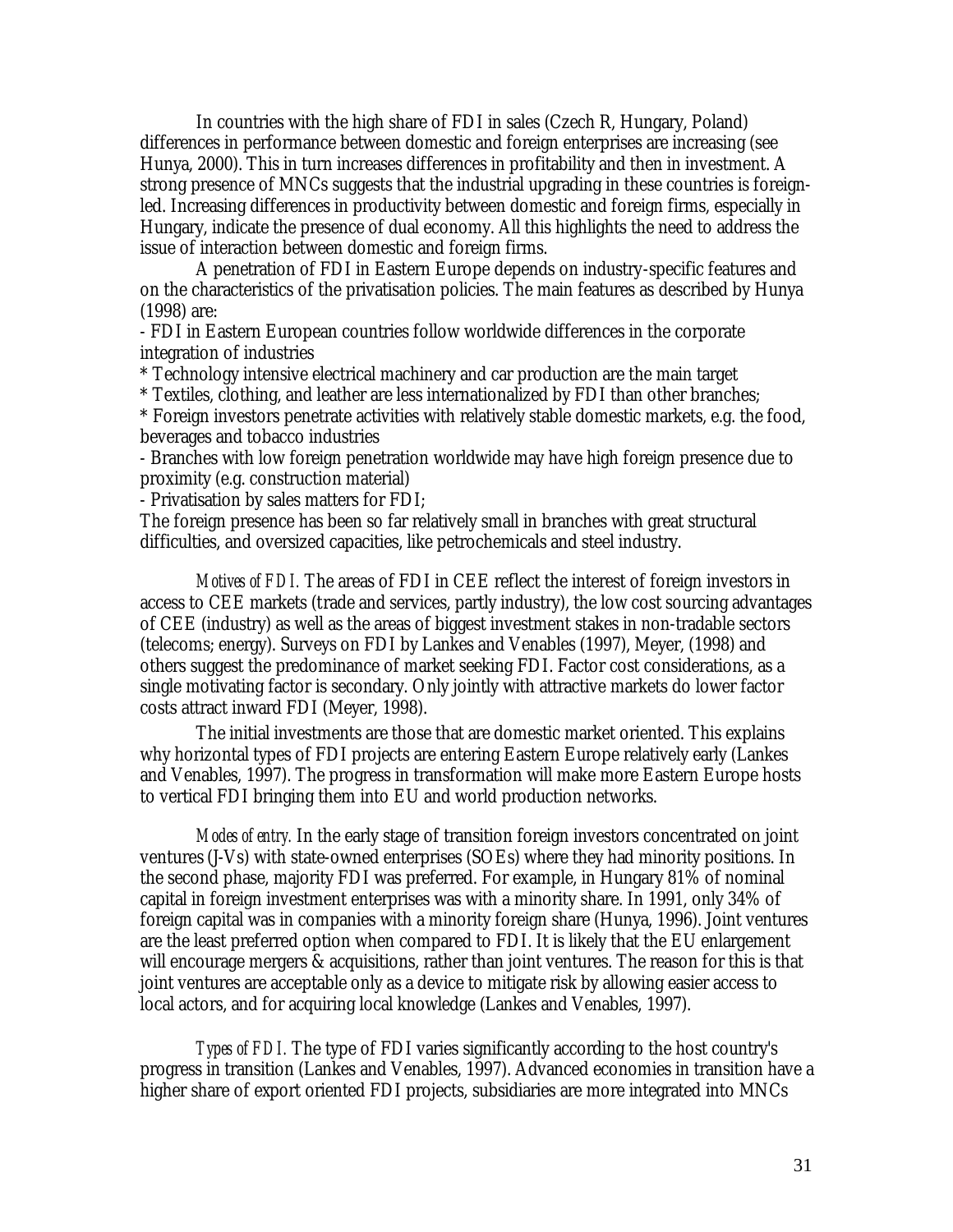and are more likely to be wholly owned. Also, countries which are further in transition have relatively few projects that have been abandoned or postponed, relatively more export supply oriented projects, and relatively more fully foreign owned projects (ibid, 1997). However, there is no evidence of a smooth functional relationship between FDI levels and transition level & risk (Lankes and Venables, 1997). The penetration of FDI is not a function of only country specific institutional features but of a larger set of factors, like industry structure, firm strategies and specific FDI policies.

*The effects of FDI.* The primary effects of FDI are in increasing the productivity and efficiency of acquired companies (Hunya, 1997)(Knell and Hunya, 1999)(Zemplinerova, 1998). Their relatively higher share of investments and in R&D compared to domestic enterprises falls into this picture (Hunya, 1999; Inzelt, 1999; Farkas, 1997).

The effects of FDI are still localized to acquired or newly erected plants. The initial econometric evidence on FDI spillovers at industry level in CEE is negative  $(Knel, 1999)^{18}$ . The 'enclave syndrome' has already become acute in the Hungarian economy and will probably follow in other countries as the size of foreign investments grows. Closer integration into the domestic economy will emerge as an important concern for those Eastern European governments where FDI have strong presence. However, the indirect effects of FDI should be seen within a time dimension. In many cases, the first investment phase (assembly activities) has been followed by further integration of local activities, adding the elements of procurement and logistics, supply and invoicing, product engineering, process and product development. Yet, this process is not automatic and will depend largely on the absorptive and innovative capacities of the host economy.

### **Non-equity production networks**

 $\overline{a}$ 

FDI are an important, but not the only, form of micro-level of integration of Eastern Europe into international economy'. Alliances, and among them different forms of subcontracting, are very often more important forms of integration than FDI. Given the high concentration of FDI in a few CEE countries (Poland, Hungary and Czech Republic) and on several sectors (cars, telecom, food, and trade) the overall impact of FDI on growth, with the exception of these three countries, seems slightly exaggerated. However, FDI is easier to monitor statistically and identify through business surveys or the business press. This also explains the stronger focus on them than on non-equity linkages. Contrary to FDI, non-equity links are far less defined; they are more heterogeneous and thus more difficult to compare. Also, the lack of systematic data opens up the danger of too hasty generalisation on a small sample.

In continuation, we discuss some of the research on alliances, subcontracting and 'outward processing traffic' (OPT) networks.

 $^{18}$  This is not surprising given the general conclusions of the literature on spillovers which suggest that there is not comprehensive evidence on the exact nature of magnitude of these effects. While earlier studies suggest that the effects are generally positive the increasing international division of labor within MNCs complicates the analysis (Blomstrom and Kokko, 1998, p. 247).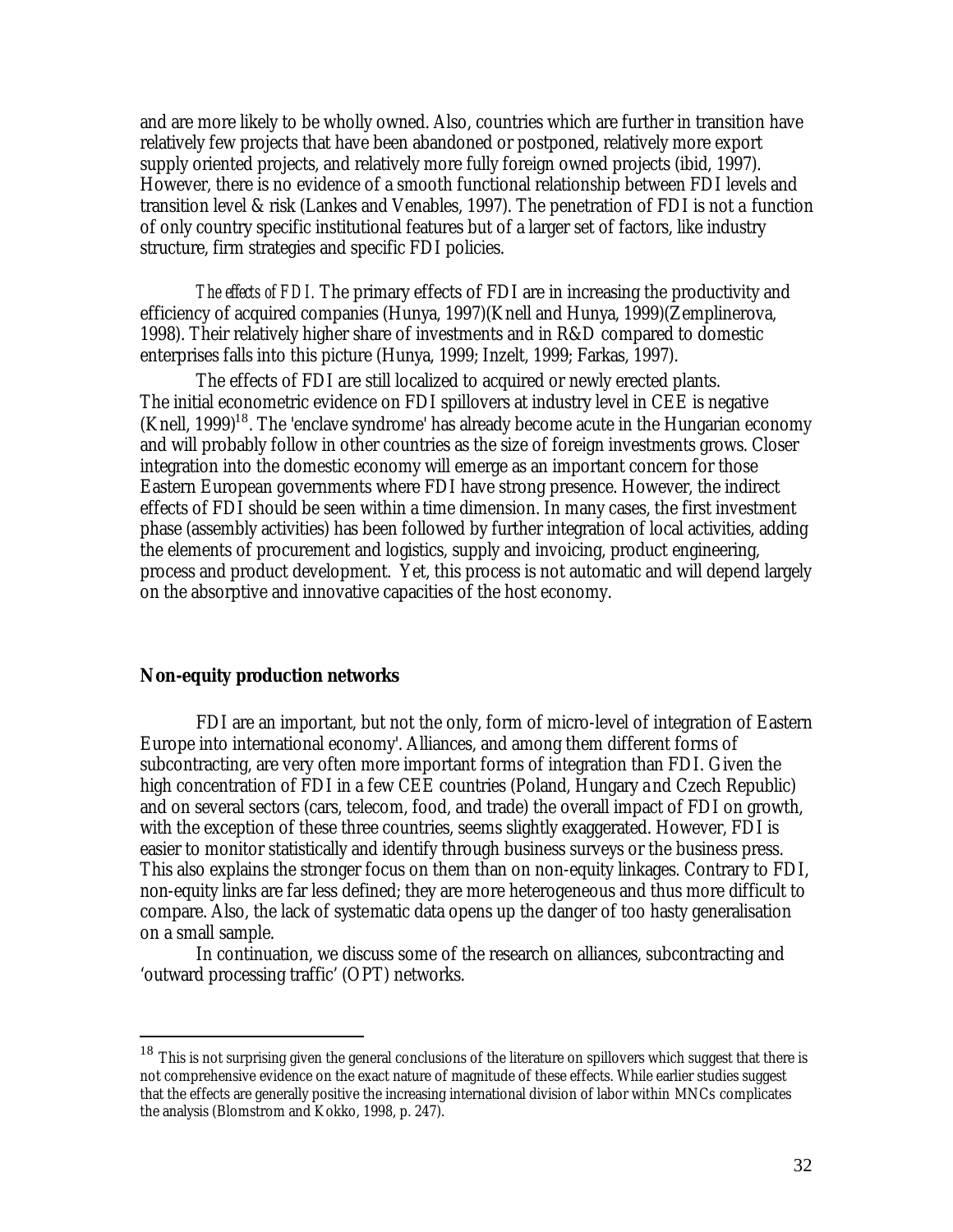# *Alliances*

The FDI data obscure extra-MNCs or non-equity networks which are probably even more important in Eastern Europe than FDI based links. Research by Schmidt (1998), and Dalago, et al (1997) considers non-equity links, i.e. subcontracting and alliances. Their conclusions are that:

- Shallow modes of production co-operation, like arms' length transactions and contract work, dominate;
- Eastern European firms are integrated as sub-contractors in vertically structured networks conducted by 'Western' firms
- Low commitment of foreign firms
- Local firms are involved in labour intensive stages which generate low value-added but are also experiencing quality, delivery and co-ordination problems

Their research gives the impression that the 'East' - 'West' production networks are primarily contract manufacturing based at very low value added levels.

In Radosevic (2001c) we reviewed 26 alliances from Poland and the Czech Republic. Some of the main findings based on this sample are relevant to this discussion: 1. As a rule, firms grow either through foreign acquisition or networking (alliances), or through generic expansion, but one that relies heavily on networking. Generic expansion as a single strategy is rare.

 2. Types of alliances or co-operative agreements in central Europe if judged on the basis of our sample are heterogeneous. Nevertheless, most alliances can be grouped into production alliances, or marketing alliances (in the software sector). The most widespread type of agreement is subcontracting.

3. Linkages generated by alliances are of vertical and horizontal types. However, vertical alliances were more common in our sample. This is to be expected given the frequent presence of subcontracting links. This also suggests that the alliances in central Europe are being driven more by unexploited market opportunities and cost differentials than by the wish to displace competition. A larger number of horizontal alliances would indicate a stronger presence of market share considerations. This seems to be much more of an issue in the case of FDI. Sadowski (1997), based on 4 digit SIC data concludes that the majority of mergers & acquisitions in central Europe have been horizontal acquisitions. This would suggest that in central Europe alliances are more prone to vertical relationships while FDI are more prone to horizontal links than alliances.

4. The comparison of cases suggests that the balance between generic expansion, alliances (networks), and mergers & acquisitions as modes of growth, reflects differences in firms' abilities to control technology, a ccess to market and finance. If the enterprise is able to exert control over two of these three elements, it may ensure growth through alliances by trading them for the third, missing or weak element. However, the final outcome does not seem to be a direct function of the ability of enterprises to control access to technology, market and finance. It is not possible to fully understand alliances by only addressing their internal characteristics; how these mesh with their institutional context and with sectoral structural features must also be taken into account. The types and dynamics of alliances also reflect the political and legal situation of a country (privatisation, attitude towards FDI) as well as specific sectoral features in terms of technology, finance and markets. The profile of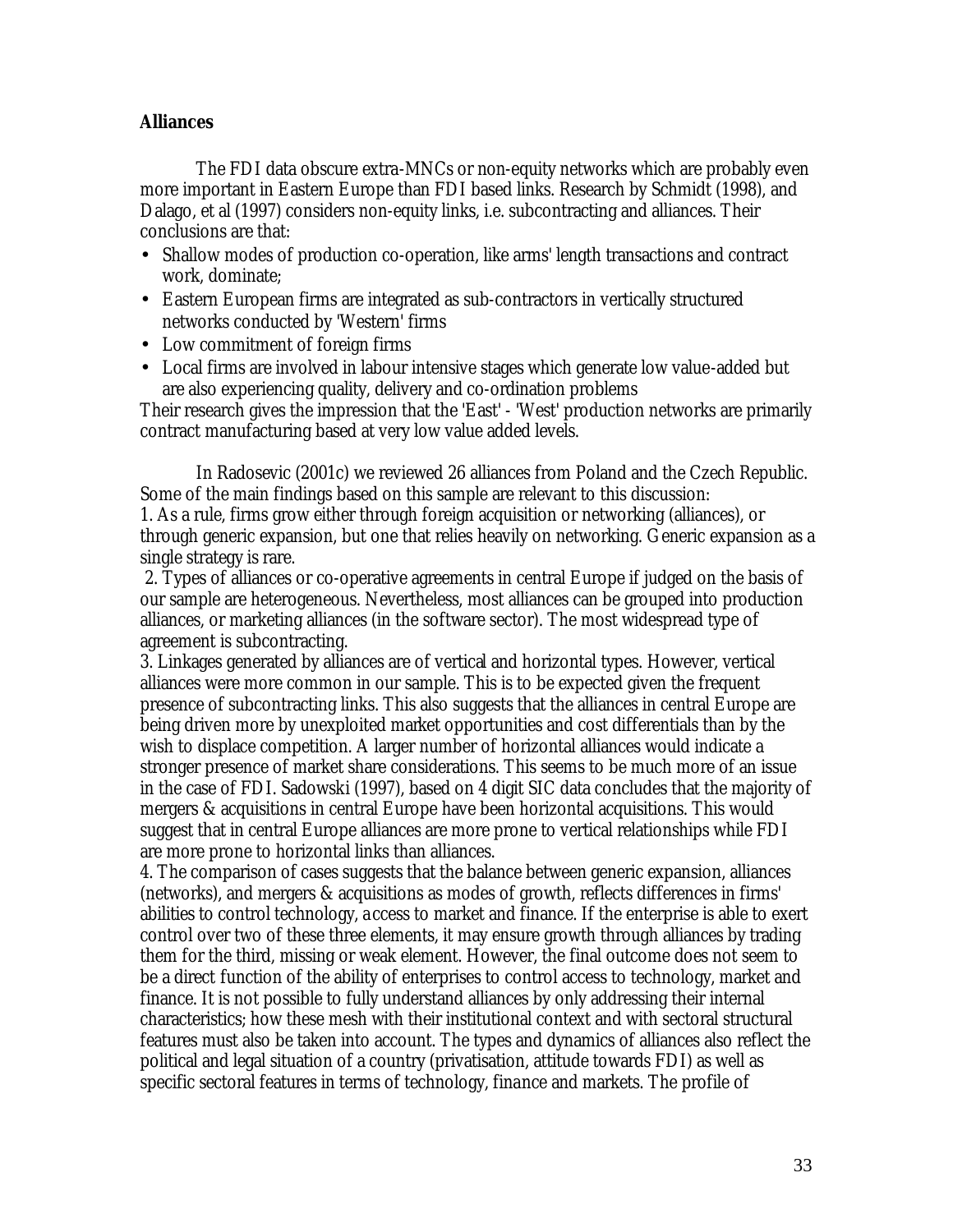alliances is shaped through the interaction between firm-specific factors and capabilities, and sector- and country-specific factors.

## *Subcontracting*

Subcontracting is considered here to be a specific form of alliance. In the simplest terms, subcontracting is contracting that partly contributes to the execution of a major contract (Nishiguchi, 1994, p3). The firm awarding the contract to a subcontractor is the prime contractor, also termed the original equipment manufacturer (OEM), assembler, customer, purchaser, top firm, principal employer, or primary manufacturer. Although considered in statistics as ordinary trade, this seems currently to be the most important channel for technology transfer to Eastern Europe. Subcontracting involves a variety of relationships like contract manufacturing; OEM subcontracting; cost- and specialty-based subcontracting, etc. This diversity of types of subcontracting makes statistical analysis of this type of production network difficult. However, the importance of subcontracting in sectors such as metal products, machinery, and car parts in countries like Hungary and the Czech R, and its growing weight in most of the Eastern European countries, calls for a better understanding of this intra-industry type of trade. Subcontracting relationships enable the subcontracted enterprise to concentrate on production engineering, leaving marketing, and a proportion of the financial management, to the prime manufacturer. This is why for many Eastern European firms it is the only option if they are to survive and grow.

However, the problems involved in climbing the value-added ladder through subcontracting are not trivial. From a sample of 90 Hungarian subcontractors, Szalavetz (1997) showed that close cooperation with foreign partners brings considerable productivity improvements. In her sample, all processing firms received a transfer of technology or equipment and half the firms benefited from investment or working capital finance provided by the foreign partner. However, after the initial push the learning process gradually slowed and finally stopped completely. Szalavetz (1997, p. 5) points out that "Once the Hungarian company had undergone sufficient restructuring to ensure that cooperation can go smoothly, foreign partners abandon any further developmental effort". This occurred even in those cases where foreign partners had decided to increase their equity in the Hungarian company (*ibid.*, p. 53).

This example illustrates the difficulties involved in deepening production integration and points to the discontinuous character of technological integration and the emerging structural barriers for Eastern European firms after initial productivity improvements (see Radosevic, 1999e, chapter 5).

## *Outward processing traffic*

Outward processing traffic (OPT) is a specific form of subcontracting. OPT takes place when the principal firm supplies the host firm with intermediate products for processing then returns them to the principal, which then markets the final output. This type of trade permits a relatively close relationship between the firms, and allows for quality control and detailed instructions to the host firm if necessary.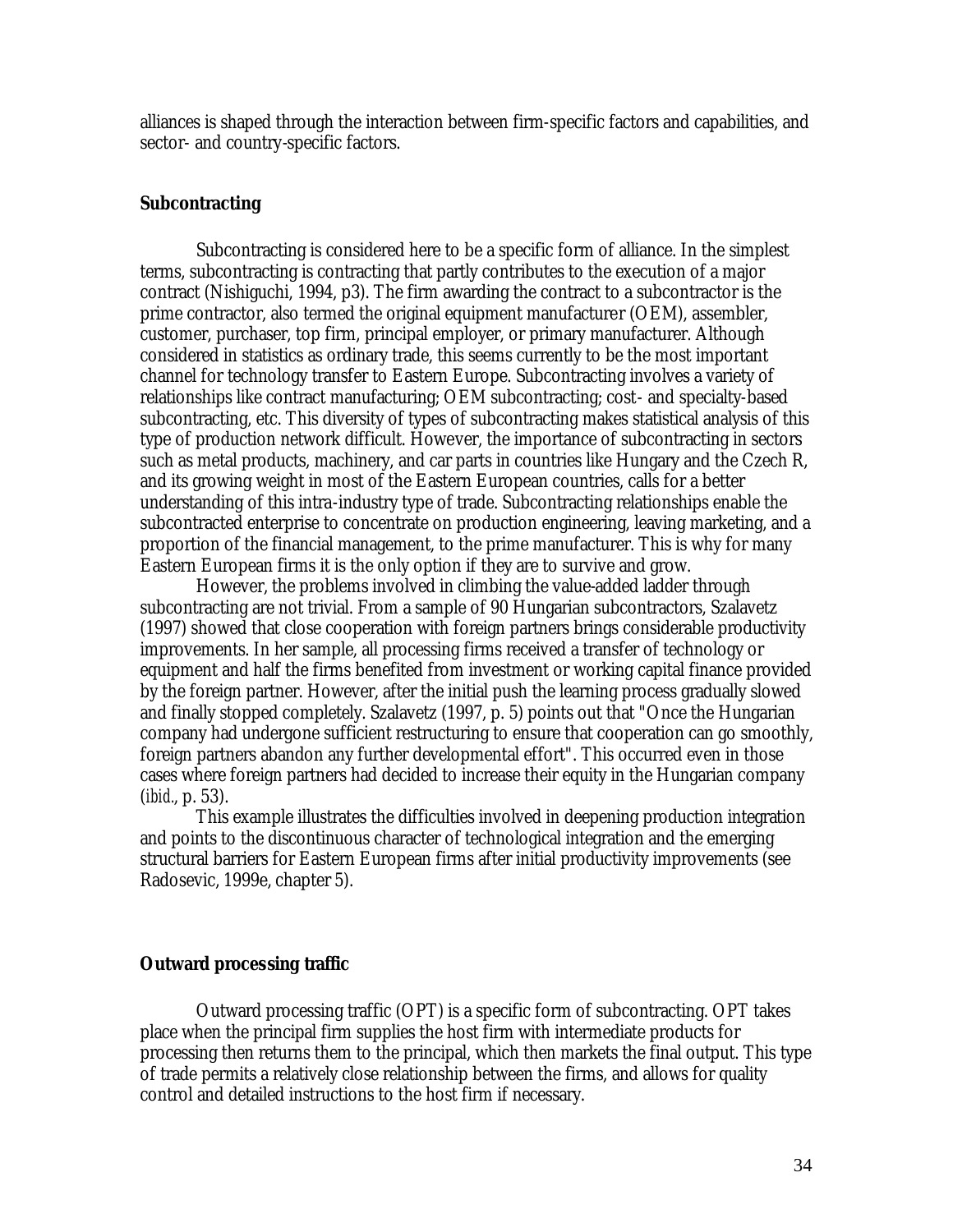EU imports after OPT from Eastern Europe reached ECU5.74bn in 1994, and ECU6.3bn in 1998. (Naujoks and Schmidt, 1994; Pellegrin, 2000). OPT trade is highly industry-specific with textile and clothing making half of OPT trade with Eastern Europe and followed by electrical machinery. Very low unit value of import after OPT from the Eastern Europe indicates that the bulk of this trade is in labour-intensive sectors and is based on labour cost differentials, indicating a low level of technological integration (Sdogati, 1996).

However, wages are not the only factor that explains the spread of OPT subcontracting. Based on Asian OPT networks, Gereffi (1999) suggests that the determinants might be more numerous, and include wage exchange rates, trade policies (quotas, preferential tariffs) and social and cultural factors, such as ethnic ties, common language, and common historical legacy. Eichengreen and Kohl (1998) show that OPT has not promoted the movement into higher value added exports in the case of Visegrad 4 (Hungary, Poland, Czech and Slovak Republics) but that a case can be made for it in the second tier of CEEC economies (Bulgaria, Romania). Lemoine (1998) concludes that the sectors that were the most dependent on OPT (clothing, leather and shoes) ceased to be the engine of central European export performance in the EU market in recent years and as they have developed their export capacities independent from OPT. He points to the emergence of two tier structure of regional cooperation whereby Balkan countries may take an increasing share of OPT.

In contrast, Pellegrin (1999) is much more optimistic regarding the restructuring potential of OPT subcontracting. She argues that '(t)here is not evidence of the destruction of local export capabilities resulting from the cessation of OPT activities due to wage increases. It is rather the opposite trend which is observed: OPT activities go hand in hand with the strengthening of trade performance' (p. 11)**.** She also notes that these outcomes are mostly due to the relocation activities of German medium sized firms 'which illustrates the important role the latter have in bringing about such transformations' (Pellegrin, 1999, p. 19).

## **3. 4. INDUSTRY RESTRUCTURING IN CENTRAL AND EASTERN EUROPE: STYLISED FACTS**

Patterns of global industrial networks are largely, industry specific. Foreign equity investments are in car assembly, mixture of equity and subcontracting in car parts industry, subcontracting in clothing, co-operative agreements in software - these are typical sectoral modes of entry in Eastern Europe. They do not reflect the regional specificity alone but also the technological features of the sectors. Research on international political economy shows that 'there are striking variations across sectors in the nature and kind of authority and how much it, or they, intervene with the play of market forces. Compared with differences between national laws and institutions affecting the economy, the differences are apt to be much greater between sectors of the world market economy' (Strange, 1996, p. 187). However, as pointed out by Hall (1997) the principal problem is to specify precisely which variables in sectoral relationships (firm, national, sectoral, international) have the most impact on corporate strategy and economic outcomes.

In this section we review the main changes in several industrial sectors in Eastern Europe. We base this review on summary that has been already undertaken by Radosevic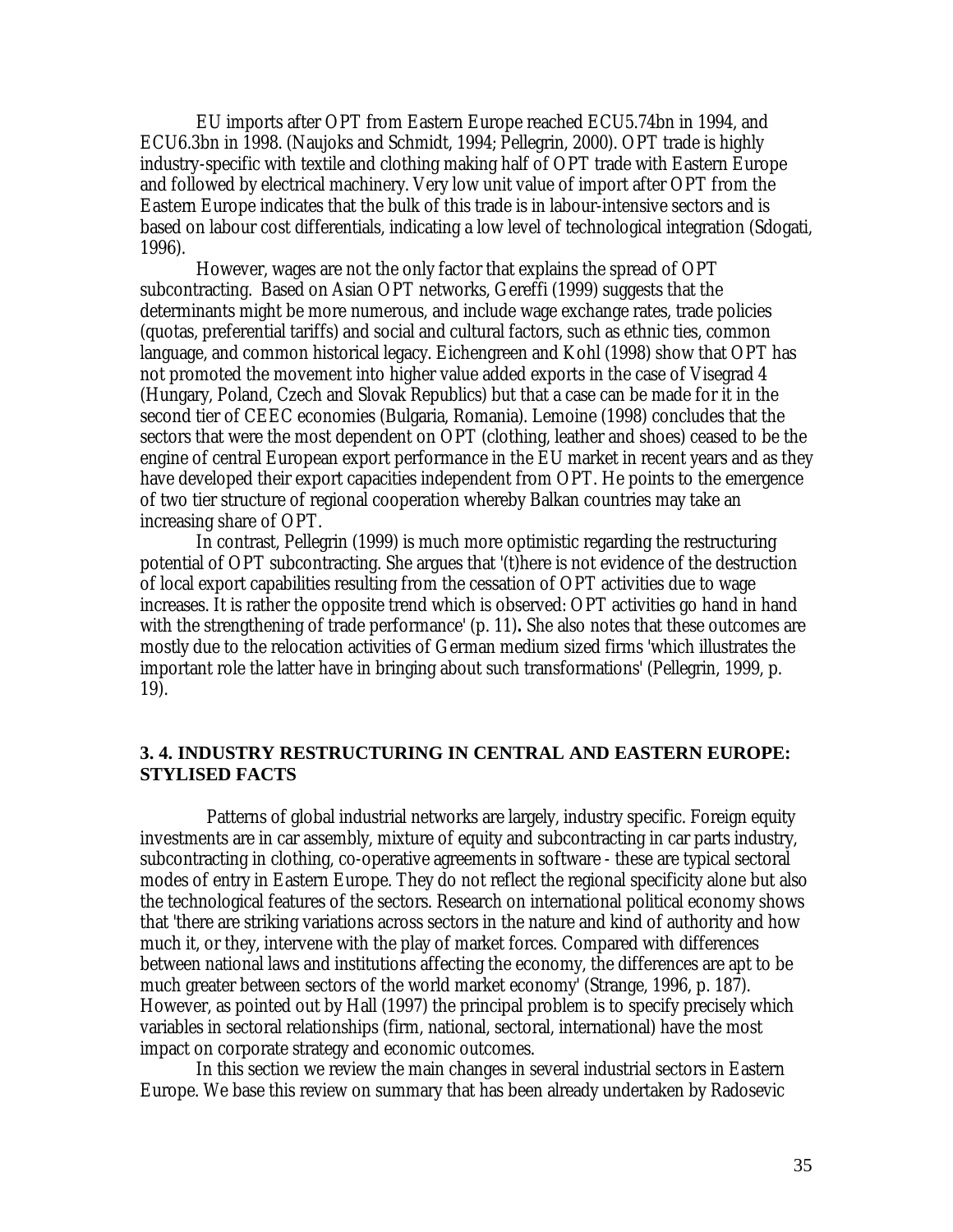(1999d) based on Richet and Bourrasa (1998), Bitzer and Hirschhausen (1998), Charpiot-Michaud (1998), Bitzer (1998), Mueller (1998) and Bitzer (1998b) and also use additional analyses by Egorov (2001), Ivanova (2000), Tunzelmann (2000), and Dagayev (2000), Dornisch (2000), Tulder (1999). Our review has revealed several essential features of industrial transformation from upgrading perspective. These can be considered as very tentative stylized facts which reflect the current state of industry transformation in CEE.

## **Vertical disintegration and changes in patterns of innovation activities**

Industrial transformation in CEE has changed not only the organisation of the innovation process but very often the entire production network that formed the basis of the sector. The main feature of socialist production networks was a deep vertical integration that was unsuitable in the new conditions of opened economies. Disintegration of vertical production networks and their reorganisation, very often led by foreign enterprises, also changed the nature of the innovation process.

The radical change in the industrial structure of individual sectors led to changes in supply and demand and to a complete change in the position of enterprises in Eastern Europe, which is very much sector-specific. For example, Eastern European telecom equipment producers have developed from being producers of outdated switching equipment to becoming dependent subsidiaries localising state-of-the-art technologies (Mueller, 1999). Computer producers had to completely abandon the idea of producing their own mini-computers, and were transformed into PC assemblers (Bitzer, 1998). New software firms have become customisers of generic solutions in close co-operation with foreign software providers (Bitzer, 1998b). Car complexes of the former socialist period have been transformed into networks led by foreign assemblers and reorganised with the help of first-tier foreign suppliers (Richet and Bourassa, 1999). Domestic car part producers have become subcontractors serving foreign-controlled assemblers (Havas, 1999, 1999b). In electronics, central European countries, (Hungary and Czech R) have become connected to international electronics production networks through foreign investment (Linden, 1998). Hungary has moved the furthest along this path, positioning itself as a major low-cost supply base in the region (ibid, p. 27).

The focus of the technology effort has shifted from previous focus on R&D towards intra-firm technological improvements where R&D, especially of the imitative type, has become much less prevalent - if, indeed, it still exists at all. This has led to a drastic shrinking in the demand for domestic technology but has led to huge improvements in operations efficiency, especially in foreign controlled enterprises.

## **Truncated firm and network integration**

In our reinterpretation of the socialist production networks (see 3.1.), we concluded that the biggest problem was system integration at product level and process (network) integration at enterprise level. In transformation process enterprises had to develop previously 'externalised' functions like finance, marketing, and R&D. However, being simultaneously faced with technology and a funding gap, they were able to integrate into the world economy only in an incomplete (truncated) way by 'externalising' undeveloped functions to foreign enterprises. For example, subcontractors implicitly transfer their marketing and R&D functions to principals. In outward processing arrangements, they also dislocate financing as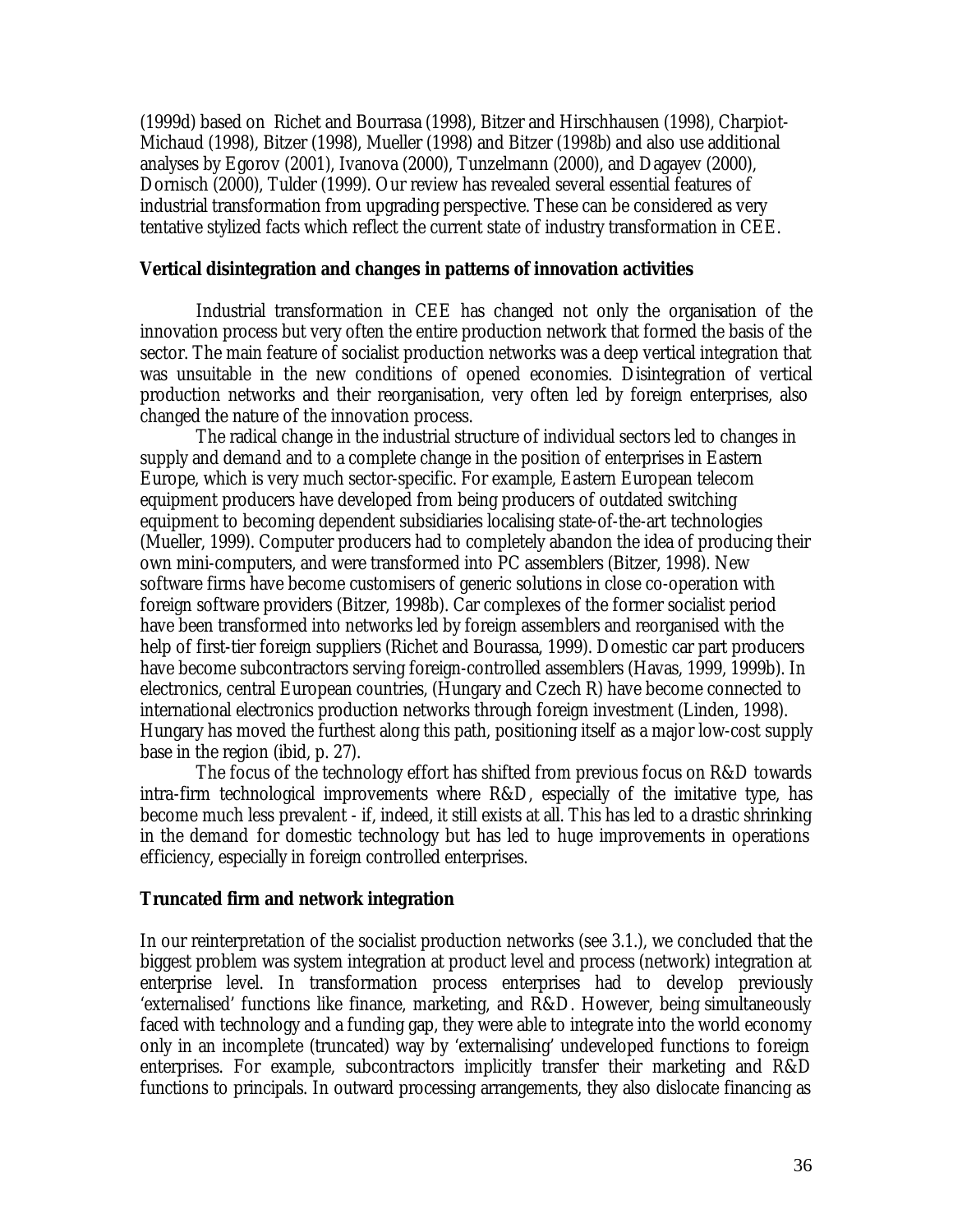foreign partners supply them with needed inputs and raw materials. Telecom equipment producers who have been taken over by MNCs practically remain production units with very limited marketing, finance, and R&D functions.

The fact that most critical functions are under the control of foreign enterprises is both a strength and weakness in the current stage of industrial transformation in CEE. As sectoral studies show, in sectors where technical modernisation was foreign-led, restructuring was fastest and productivity improvements were high. In the software sector, the link with foreign software enterprises through different forms of international cooperative agreements (value-added resellers, customisers, system providers, etc) is crucial for them to capture the domestic market. In PC assembly, good links with foreign components suppliers are essential. In telecommunications equipment, domestic enterprises have become an integral part of MNC networks. In the car industry, domestic subcontracting networks depend quite heavily on foreign assemblers or first-tier suppliers. In all these cases, because of foreign-takeover or close cooperation with foreign firms they have improved production efficiency. However, these increases in productivity have been paid by reduced strategic autonomy, especially in functions like finance, marketing and R&D that historically have never been strong in socialist enterprises,

#### **Obsolescence and re-employment of old S&T capabilities**

Sectoral studies show that the public S&T systems in Eastern Europe did not play an important role in the restructuring of sectors and enterprises in CEE. The innovation process as organised in the socialist period has ceased to operate in all CEECs. The sources of innovation and patterns of technical change have changed in all the sectors that have been analysed. As in other market economies, enterprises have become one of the main, if not the most important, actors in the innovation process. The role of technology institutes in the innovation process has been significantly reduced.

Old model of innovation processes could not continue in new conditions to which the entire context of newly opened economies was not conducive. R&D organisations are trying to restructure their links with industry by offering new services while being at the same time on public funding. Links with ex-branch institutes have lost their previous content and the entire industry R&D sector seems redundant in its function as the main source of R&D. New links are indirect, through skilled graduates, professional networks, or direct through technological problem-solving activities, and the creation of new technology-based firms.

The devaluation of old technology assets has been different significantly from sector to sector. Domestic S&T is often not re-employed in its old organisational form, but capabilities embodied in networks of research scientists and engineers have often been successfully re-employed in another context. 'Human capital' as an economic input has two components: specialized skills that can become obsolete, and transferable skills that are problem solving. For example, in the software sector we could observe a devaluation of specialized skills related to programming in software languages developed in socialist times, but not of a transferable skill - how to program. Otherwise, it would be difficult to understand numerous cases of new software firms that have sprung up based on old electronics institutes.

However, competencies by themselves are insufficient for restructuring without the markets, finance, and management that would put all these factors to work. Hence, an understanding of whether the problems in restructuring are merely technology assets or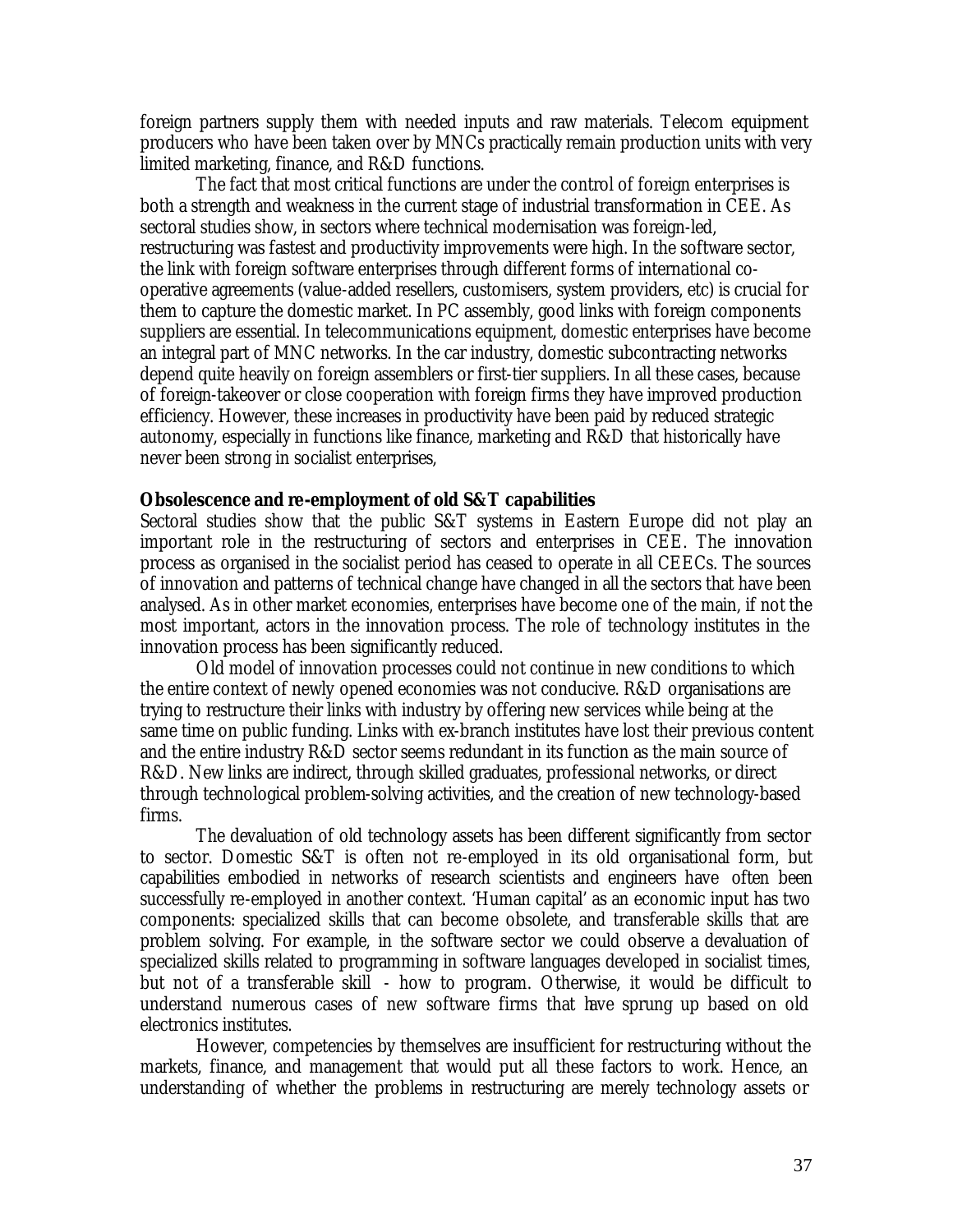some other factor requires an understanding of factors like markets (demand) and finance in a specific sectoral context.

## **Market, technology and finance: factors that shape sectoral patterns of restructuring**

Sectoral studies show that the access to market, to technology and finance are important in shaping different outcomes of restructuring in different sectors in Eastern Europe. These three factors operate as structural factors in restructuring process. However, the emphasis on market, technology and finance does not mean that these factors are the only determinants of the restructuring. A variety of other factors operate which may not lead to modernization despite favorable structural preconditions.

In the *car industry,* Central European producers lacked the knowledge to upgrade their product and process engineering, and the financial resources to modernize and develop new models; moreover, they had inadequate organisational skills to expand subcontracting networks. However, the domestic market and the proximity of the EU market were factors that attracted foreign investors. The restructuring of enterprises was achieved mainly with foreign capital through FDI. For example, Volkswagen bought 'Skoda', Fiat bought FSM, Daewoo bought FSO, Renault bought Dacia. This was followed by a wave of acquisitions and alliances in the car parts sector. The lack of finance, technical knowledge, and restructuring that is involved not only in assembling firms, but also in the entire supply chain made it very difficult for domestic enterprises to restructure such networks. In the car industry, the lack of finance and technology is being traded for access to domestic and/or EU markets. The weakness of domestic producers in technology and the lack of domestic finance led governments to surrender control over the sector to strategic foreign investors. In Russia, a similar situation has not changed the attitudes of the State, which still tries to modernise the sector through domestic control. The result is a much slower pace of change and enterprises that are still 'muddling through'.

The presence of all three factors - access to markets, technology and finance- can help to understand why the Polish Sczcecin **shipyard** is a case of very successful and fast modernisation. Bitzer and von Hirschhausen (1998) demonstrate that the common elements of this restructuring are:<sup>19</sup>

• *access to technology*:

Once generalists, the Polish shipyards sought to become competitive in the low-end segments, mainly container ships, general cargo vessels, and tankers. This move towards technologically simpler ships helped to ease access to technology. However, despite this improvements were needed in computerisation and process automatisation and enhancing design capacities.

• *access to markets*

 $\overline{a}$ 

The key operation was winning a contract for a series of 20 container vessels in 1989 (Bitzer and von Hirschhausen, 1998,p 102). These enabled the shipyard to organise efficient

<sup>&</sup>lt;sup>19</sup> Naturally, the Polish success story cannot be explained entirely only by these three factors. We should not forget that this restructuring was enabled by significant labour shedding of half of labour force as well as a series of other complementary events. For detailed account see Johnson, S. , D. Kotchen, and G. W. Loveman (1996) Complementarities and the managerial challenges of state enterprise restructuring: evidence from two shipyards, *Economics of Transition*, Vol. 4 (1), 31-42.. However, the point is that three factors -finance, market, technology- have operated as structural determinants in addition to a variety of contingent factors. These other factors were essential in failure to restructure another Polish shipyard (Gdansk) despite similar structural preconditions.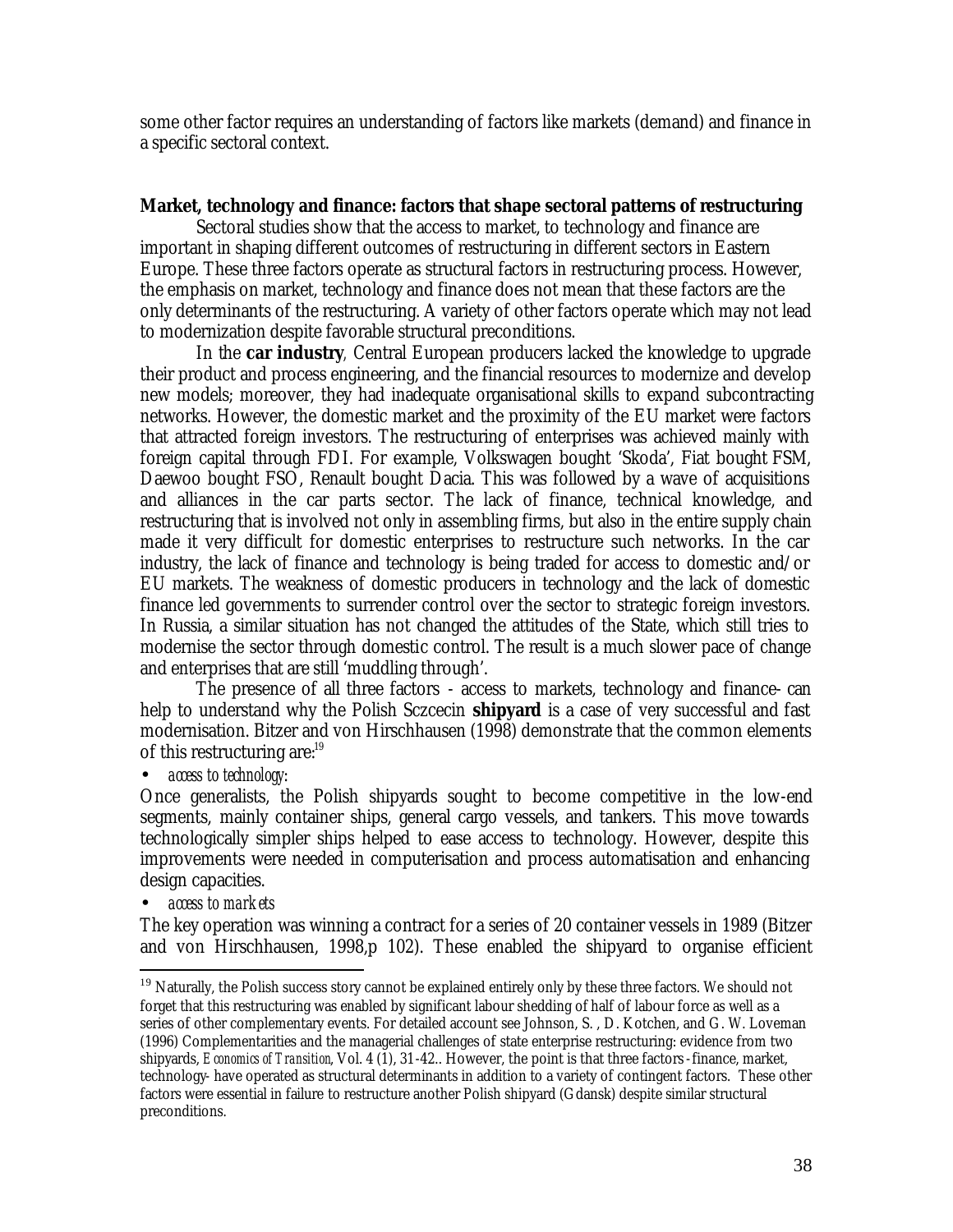production, cut building times, and reduce costs. Thus, market or effective demand was a crucial starting point for domestically led modernization.

• *access to finance*

Solving the issue of outstanding debts and credits was the third essential factor. The government took over debts and provided guarantees for credits. Also, the government granted financial support of \$600m for improving the productivity of shipyards.

In contrast to this, Russian shipyards are much slower in restructuring. In 1995, Russia had 35 shipyards, 150 suppliers, and a dozen R&D and design institutes. Large capacities are now used by 40 per cent, resulting in Russia's fall from 8th to 20th place in world ship production. A few successful examples of enterprise restructuring are linked to either

- a Russian company becoming a supplier in international networks or importing technology from it, or
- a Russian shipyard obtaining finance from a Russian or mainly foreign bank by using the ship as collateral.

In addition, Russian yards are blocked in their restructuring by the institutional framework (barter, labour market rigidity, unstable legal conditions), leading to high costs and low international competitiveness.

What distinguishes the Russian and Polish cases are not technological capabilities but the lack of finance, the lack of restructuring agents or organisations that would implement the finance, and the lack of that critical initial large order that would put into motion the process of restructuring. This is a kind of 'catch 22' situation, as unrestructuring is unlikely to occur unless there is a prospect of growing market demand. On the other hand, prospects of large orders are dim as long as problems in restructuring are so large and shipyards uncompetitive.

The CEE *software* markets are small by international standards. Market size is particularly a problem for the possible domestic development of standardised software. However, for customised software market size is not so important. In the area of customised software, the proximity to users and a better understanding of local conditions is more important than market size.

The development of software is a very labour-intensive process, in which capital intensities are very low. This reduces financial requirements for business and has allowed domestic software firms to operate based on retained earnings. Access to technology is enabled through international co-operative agreements. In fact, generic software solutions almost always need customisations, which leads to mutual interests and the co-operation of software providers and domestic software firms.

As a result of favourable market, technology, and finance factors, customised software segments are dominated by domestic enterprises. They have competitive advantages in higher flexibility, a lower break-even point in terms of the number of customers, personal contacts, knowledge of the language, mentality, culture, knowledge of laws and national procedures, etc. The new CEE software enterprises, the overwhelming part of which are greenfield creations, now dominate the market segments for low standardised software, adapted software and small-scale custom software projects.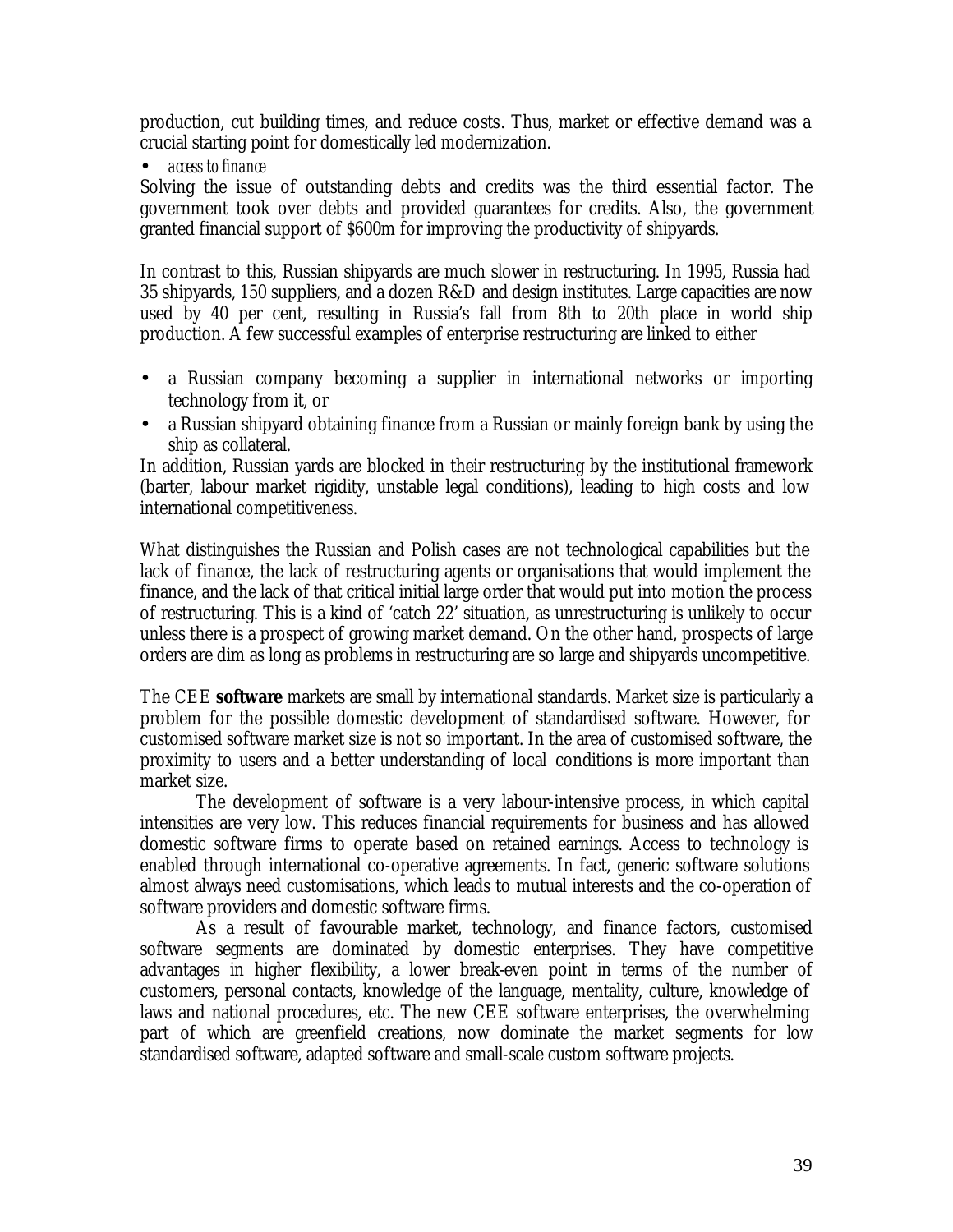However, in standardised software or in large complex applications these advantages are lost. Financial requirements increase and technology becomes proprietary, which allows foreign companies to invest in accessing domestic markets.

In some niche segments several CEE companies (Paragraph, GraphiSoft, Recognita, etc) have managed to enter foreign markets primarily based on the originality of their technical solutions. However, as pointed by Bitzer (1998), a few niche exporters do not constitute success for the sector as a whole.

In *telecommunications,* the technology gap between socialist economies and world stateof-the-art technology was at its relatively widest when seen across the industry spectrum. The second feature of the CEE situation in telecommunication is large financial requirements. Access to capital and long-term finance is crucial parameter to help service providers meet emerging demand. Domestic mark ets are the only factor in CEE that could be traded against a very unfavourable technology and finance situation. Moreover, in a liberalised competitive environment, the way in which access to networks and interconnections for competing networks is regulated is crucial. Given huge disadvantages in the first two factors, the art of strategy in this sector is using access to markets as a bargaining chip. The case of the Hungarian telecom sector and privatisation of the national service provider Matav as its key development show that this can be done successfully. It led to fast upgrading and to an expansion of network to the benefit of domestic customers.

In addition, the state had quick access to large privatisation proceeds: \$2,600 per line, while in western Europe the average price is \$1,600 per line. The initial idea was to try to trade access to the domestic market for access to telecom equipment technology. However, it seems that the technology gap was so big that not much has been achieved in this respect (Toth, 1994).

A similar attempt in Latvia, where the domestic market is very small, ended similarly. Even if the government had tried to re-establish the S&T links of domestic R&D organisations with foreign suppliers (which it did not), the size of the domestically derived demand for S&T links is too small to allow for it.

Why then was the access to markets not used more effectively as a way to get access to technology and finance in a country like Russia with a large domestic market? Mueller (1998) points to regulatory problems and to a very low effective demand in Russia. Telephone income in Russia is less than \$100 per line per year compared to \$3,400 in Hungary or Poland. As a result, investment to upgrade the network continues is very low (0.3 per cent of GNP, or less than \$1bn). Growth in most regional Russian companies is difficult to finance internally. There is a lack of aggregate demand, which has serious effects on the derived demand for equipment and associated S&T links, especially as most of the equipment is imported. This is accompanied by difficulties for foreign investors in accessing markets due to fairly decentralised systems with large regional differences in infrastructure availability and tariffs and the lack of a clear macroeconomic and regulatory strategy. The difficulties to access markets led to a lack of FDI, which then leads to a much less derived demand for equipment and S&T links. The situation is characterised by a vicious circle, in which unregulated market access and low effective demand are coupled with large financing requirements and a huge technology gap. For the time being, the issue for Russia is how the local equipment manufacturers and services suppliers could access technology and the expertise of foreign manufacturers without their significant involvement. This seems impossible without regulating access to the market, especially given the lack of finance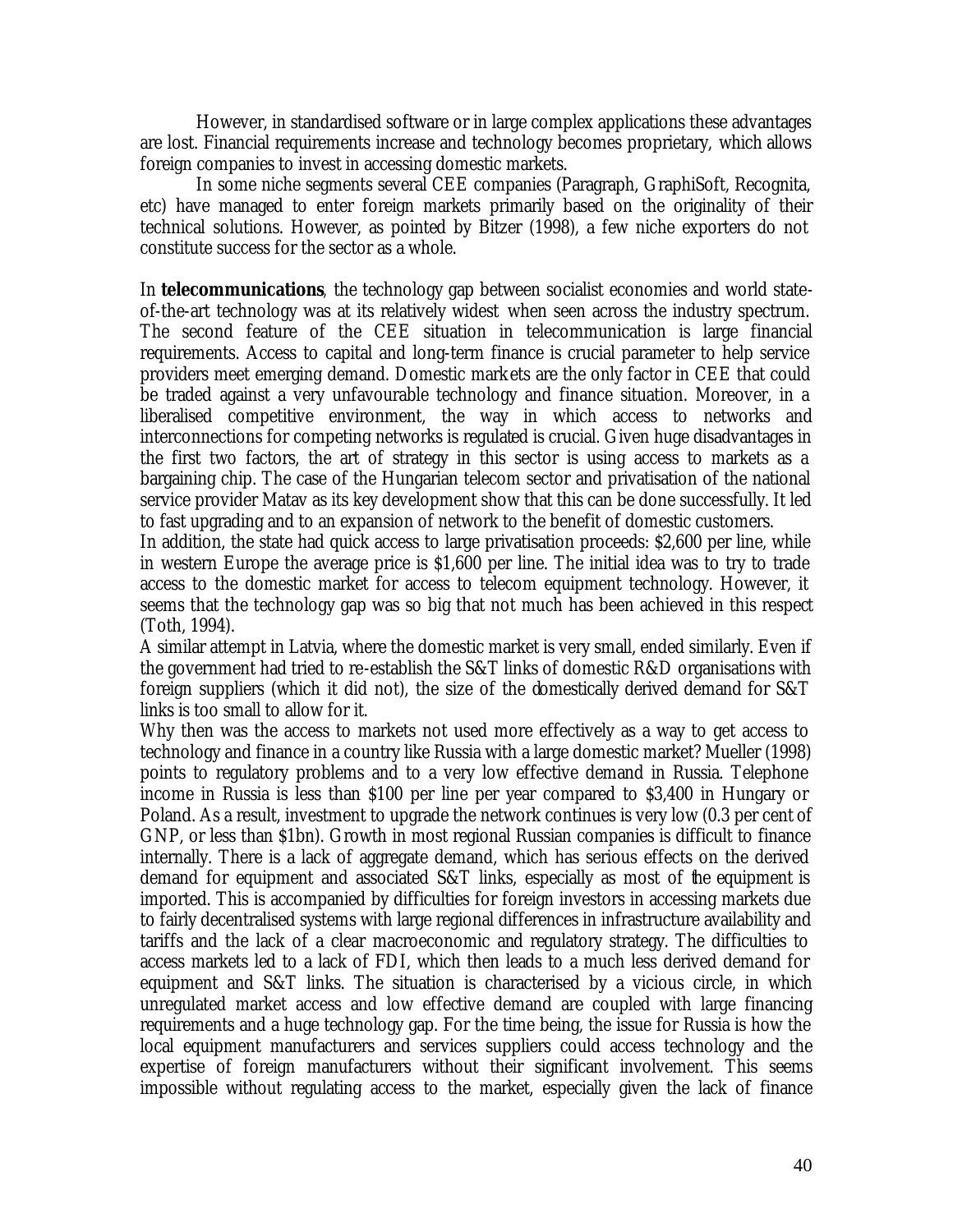investment, which is very much tilted towards overlay and backbone networks that rely heavily on foreign produce equipment and know-how.

 $- * - * - * -$ 

Table 12 summarizes the situation of several industries by outlining the impact of finance, technology and market access for the overall pattern of restructuring. The most common pattern of restructuring is a foreign-led modernization, especially in central Europe. This is due to the large gaps in finance and technology access as well as relatively small home markets. However, Russia and other European CIS countries do not conform fully to this pattern. The issues of domestic versus foreign control of modernization process come much strongly into play in these economies than in the central Europe.

Table 12: Determinants of systems of innovation at sectoral level in CEECs: markets, finance and technology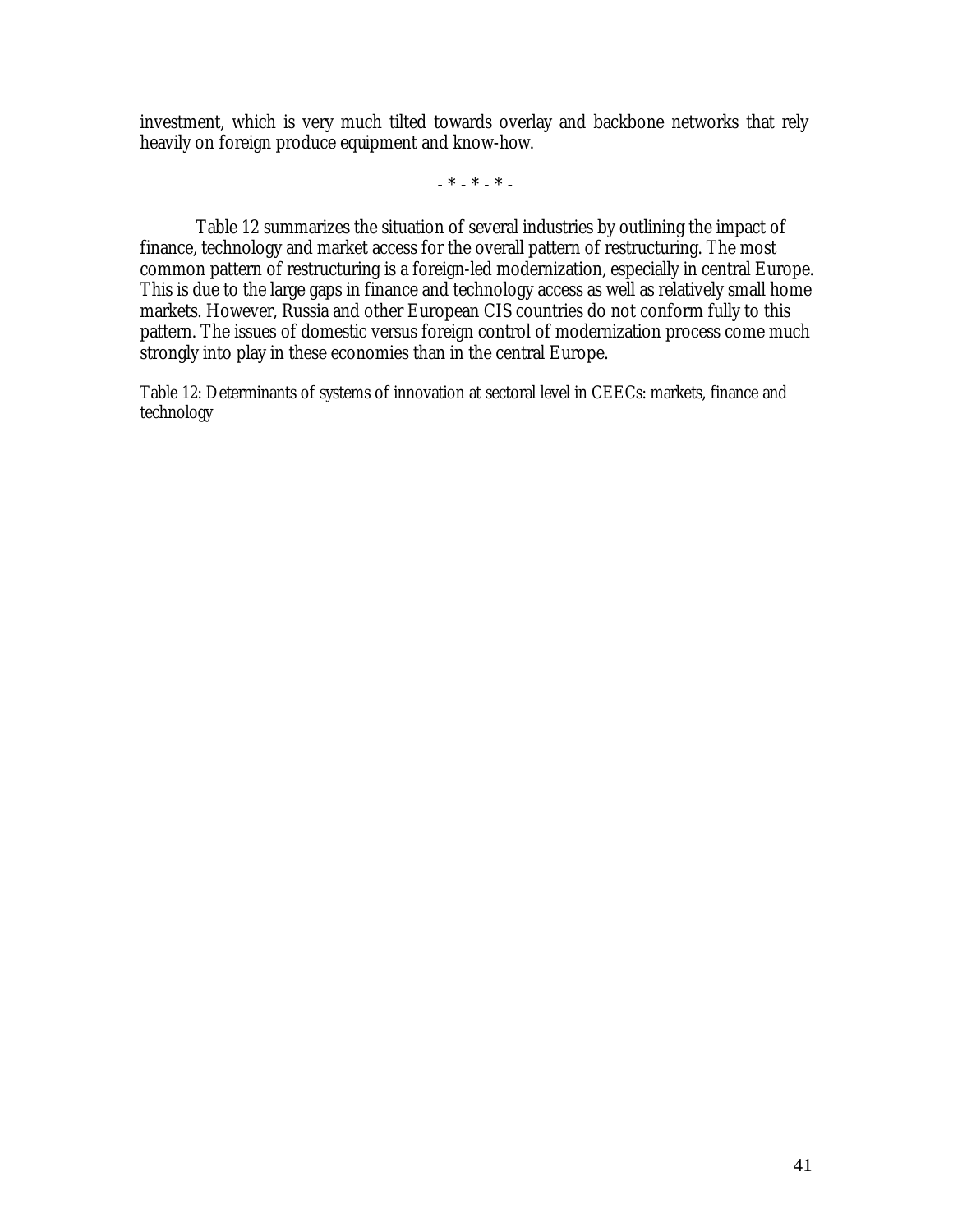#### **Table 12: Determinants of systems of innovation at sectoral level in CEECs: markets, finance and technology**

|                  | <b>Car industry</b>                                                                                                                                          | <b>Shipbuilding</b>                                                                                                                                                   | <b>Food processing</b>                                                                                                                                                                 | <b>Software</b>                                                                                                                                                  | <b>Telecoms</b>                                                                                                                | <b>Computers</b>                                                                                                                                                    |
|------------------|--------------------------------------------------------------------------------------------------------------------------------------------------------------|-----------------------------------------------------------------------------------------------------------------------------------------------------------------------|----------------------------------------------------------------------------------------------------------------------------------------------------------------------------------------|------------------------------------------------------------------------------------------------------------------------------------------------------------------|--------------------------------------------------------------------------------------------------------------------------------|---------------------------------------------------------------------------------------------------------------------------------------------------------------------|
| Markets (demand) | Growing domestic demand<br>Proximity to EU markets                                                                                                           | Large scale orders are critical                                                                                                                                       | Growing domestic demand<br>for differentiated products;<br>Problems in accessing<br>foreign market                                                                                     | Growing domestic market;                                                                                                                                         | Growing domestic market<br>but with big differences in<br>terms of effective investment<br>demand                              | Growing domestic<br>demand for PCs:<br>Weak demand for<br>workstations and<br>mainframes                                                                            |
| Finance          | Lacking finance                                                                                                                                              | Solving the issues of debts<br>and external funding is<br>critical:<br>Financial restructuring<br>required.                                                           | Relatively low finance<br>requirements; Possibility to<br>raise domestic finance.                                                                                                      | No large finance required for<br>customized SW; Finance as a<br>problem in complex projects<br>and standardized SW                                               | Large finance requirement                                                                                                      | Low finance requirements<br>in PCs:<br>Large finance<br>requirements in higher<br>segments                                                                          |
| Technology       | Lacking product engineering<br>know-how;<br>Weak organisational capabilities<br>for restructuring supplier networks                                          | Easier access to technology<br>in low-end segments;<br>ICA important for accessing<br>technology                                                                      | Technology is accessible;<br><b>Integration of different</b><br>technologies requires<br>organisational capabilities                                                                   | Technology ac cessible<br>through ICA; Competitive<br>advantages of domestic firms<br>in customized SW:<br>Technology gap in<br>standardized SW                  | Huge technology gap in<br>telecom equipment                                                                                    | Accessible technology<br>and components in PC<br>assembly; Huge<br>technology gap in higher<br>segments                                                             |
| Overall pattern  | Lacking finance and product<br>engineering gap accompanied by<br>small domestic markets leads to<br>restructuring by foreign assemblers<br>in central Europe | Given the available external<br>funding and easier access to<br>technology the restructuring<br>process depends on the large<br>scale orders - foreign or<br>domestic | Lower finance gaps and<br>easier access to technology<br>allowed domestic - led<br>restructuring which is<br>accompanied by foreign-led<br>restructuring in differentiated<br>products | Growing domestic market,<br>low finance requirements and<br>access to technology via<br>ICAs enabled a visible<br>presence of domestic firms<br>in customized SW | Growing domestic market<br>but huge finance and<br>technology gap led to a<br>strong presence of foreign<br>network organisers | Growing domestic<br>market. low finance<br>requirements and access<br>to components from<br>world market enabled a<br>visible presence of<br>domestic PC assemblers |

Note: ICA - international co-operative agreements; SW - software; Source: Based on Richet and Bourrasa (1998), Bitzer and Hirschhausen (1998), Charpiot-Michaud (1998), Bitzer (1998), Mueller (1998) and Bitzer (1998b).

Source: Radosevic, Slavo (1999) 'Transformation of S&T systems into systems of innovation in central and eastern Europe: the emerging patterns of recombination, path-dependency and change', *Structural Change and Economic Dynamics*, Vol. 10, 1999, issue 3-4, pp. 277-320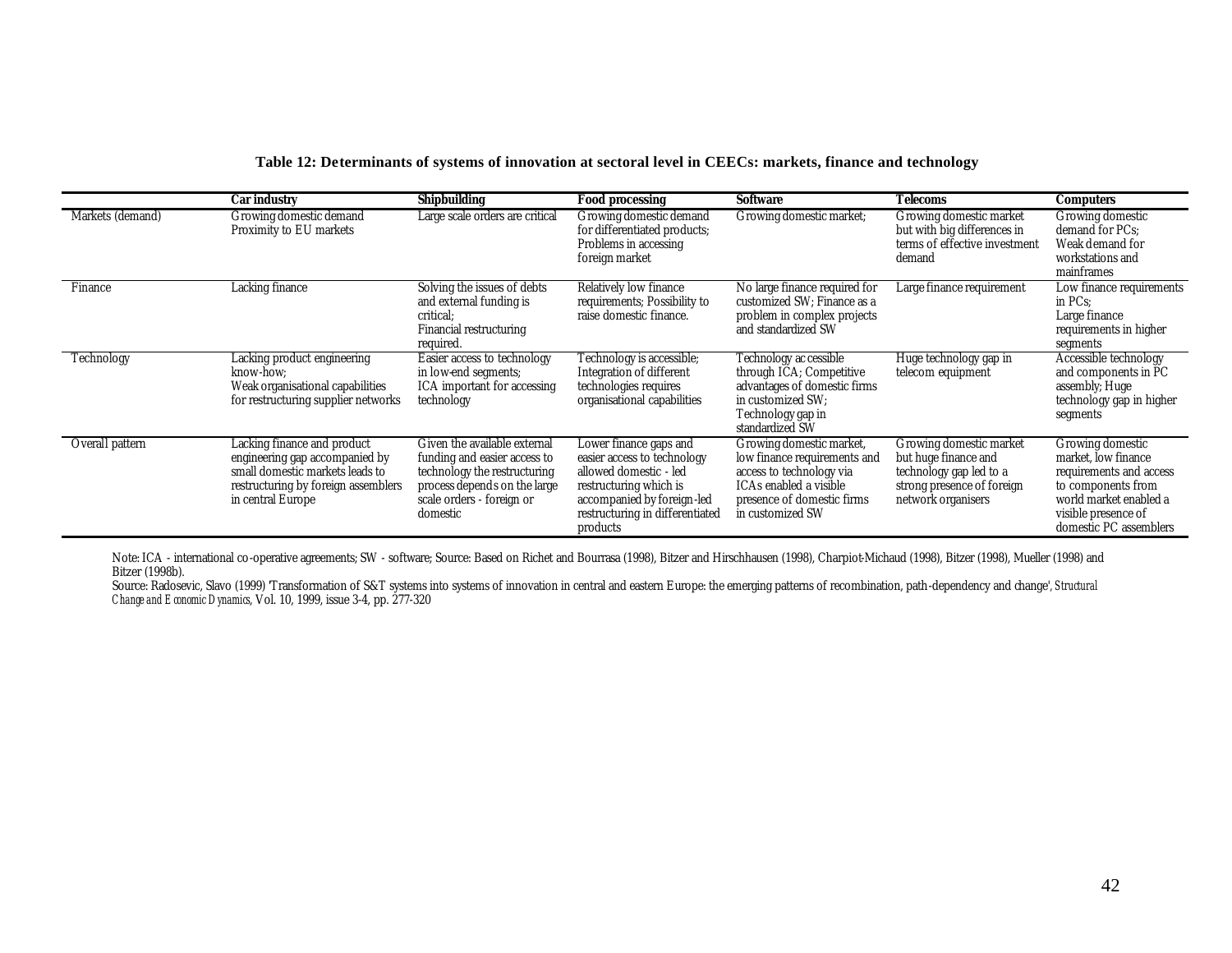#### **Foreign versus domestic –led modernization**

Restructuring and technical modernization depends largely on the main actor in the restructuring process and which elements of the process he controls (assets, labour process, supply, distribution, technology, or finance). The results of these differences are different patterns of modernization. The distinction becomes even more important when we take into account that the process of foreign investment privatisation in CEE, as in many other countries, is also a highly politicised process. A policy attempt to control it may produce costs and benefits that are different in the short and the long term.

In the CEE car industry, most often the big national car manufacturers were sold directly to foreign companies (examples are FSO, Dacia, Skoda, FSM). The dominant structure is the joint venture, which is controlled by a western partner through a majority share. The foreign investors are re-organizers of supplier networks through audits usually performed by the first-tier suppliers.

The exceptions to this process of foreign-led modernization are Tatra in the Czech Republic, Moskvitch, AvtoVAZ, GAZ, and UAZ in Russia. In the car industry, Russia followed a different path, with the state still holding majority control over three of the biggest car manufacturers. The heads of the Russian car industry fear that they may lose control of the industry by letting foreign capital in. Given the finance and technology gaps in this sector in Russia, despite large domestic demand, the modernisation is lagging far behind Polish and Czech car producers.

The modernisation process in the Polish shipbuilding industry has so far been controlled by domestic actors (banks, managers, the state). Given that the access to technology was not the major problem, and that banks and the government were willing to support restructuring, as there was a critical mass of foreign orders, the whole process remained under domestic control. A similar attempt to domestically control the modernisation process in Russia has not been so successful. There are government attempts to develop domestically-led modernisation through: yard restructuring and modernisation, reorientation of production, creation of holdings that would merge different shipyards, strengthening of the supplier networks, improvement of design for civil shipbuilding, and tariff protection of domestic producers. The results, for the time being, are very poor. Unwillingness to surrender control over the modernisation process has probably slowed the restructuring of Russian shipyards. This is especially important in view of the case studies that indicate that the co-operation with foreign enterprises is a major determinant of the success of enterprises.

A study by Michaud and von Tunzelmann (1999) suggest that there is three-way a segmentation of the food processing sector in Eastern Europe:

- medium to large enterprises, often with a foreign presence, whose level of production has significantly improved;
- medium-sized domestic firms, mostly co-operatives, which produce only for the domestic market, with a strategy of expanding the range and quality of products;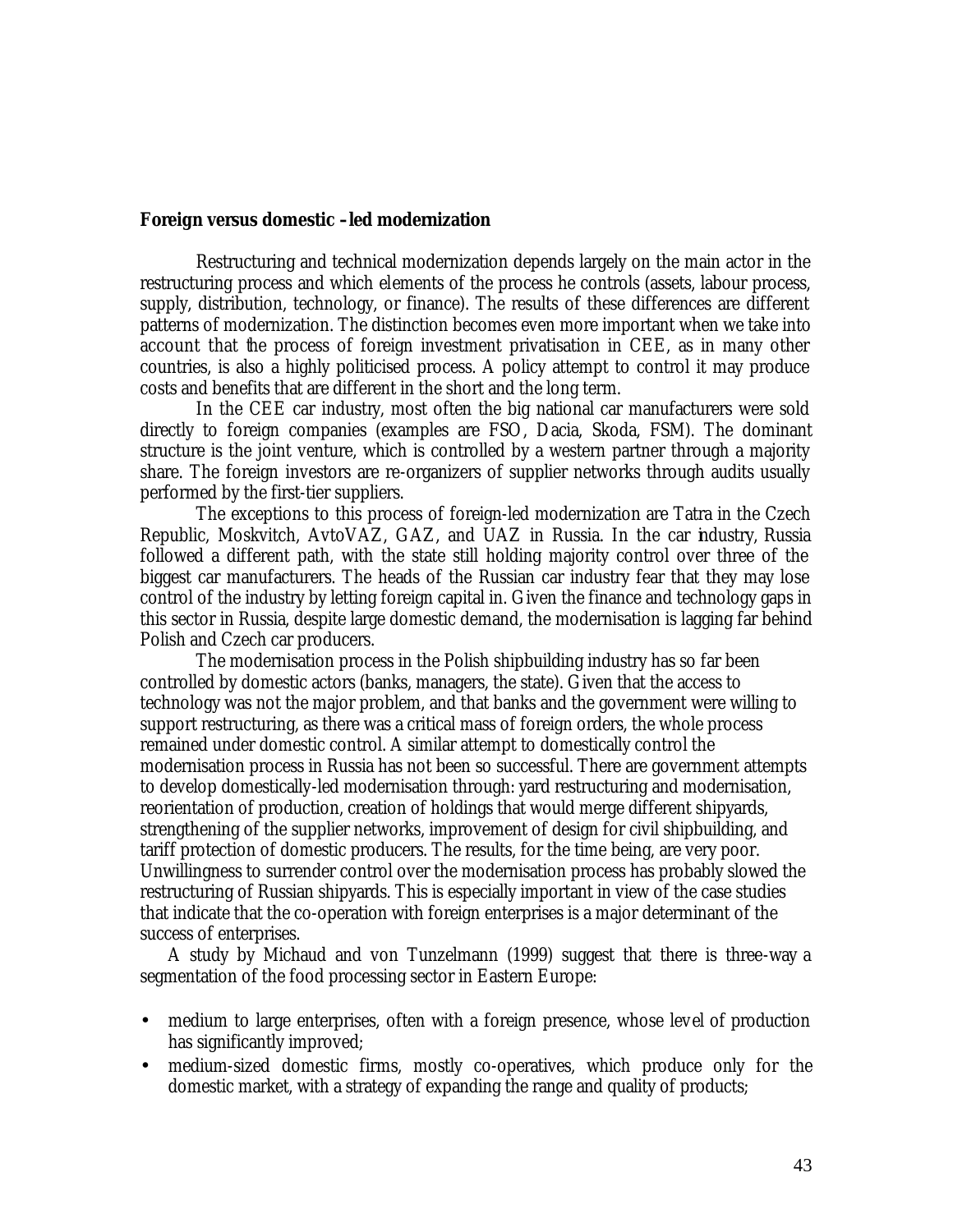• small, often private, newly created firms that have difficulties to grow.

Except in agriculture and through privatisation, the state has withdrawn from this sector. The dominant actors in the 1990s are no longer the state and co-operative enterprises (as in the socialist period) but foreign investors and distributors, and new types of medium-sized co-operative and domestic distributors. This would suggest that the modernisation process is led by both foreign and domestic enterprises that are increasingly competing.

Trade and FDI openness of the Eastern European economies, combined with the opportunity for governments to influence to a different extent the forms and degrees of foreign involvement, creates numerous trade-offs and policy dilemmas that have strong effects on productivity improvements and technical modernization. In addition, domestic institutional or private owners and enterprises are often in conflict over different views on the restructuring process - which has strong implications on the pace and type of technical modernization. Foreign and domestic-led modernization are analytical distinctions that may often be found to be dichotomies but also combinations, where control over different key factors is distributed across domestic and foreign actors. Whether modernization is domestic or foreign-led depends on which key factors drive technical modernization and who controls them.

Sectoral studies suggest that there are situations in which any attempt to keep domestic control will only prolong the modernization process and increase restructuring costs. This is clearly the case in the telecom services and equipment sectors, in car assembly, in the higher-end segments of the computer industry and, probably, in some segments of the food processing industry. Given the need for large-scale restructuring and limited resources, technical modernization has been successful in sectors where structural factors enabled domestic actors to carry out this process on their own. More often, if these factors were unfavorable, governments would surrender control to foreign investors and enterprises. Foreign-led modernization has raised the productivity of newly acquired enterprises, streamlined them, and ensured their integration into international production networks. However, this does not resolve the problem of structural change and growth, and the role of government. Surrendering control does not release government of its responsibility for growth and industrial upgrading. In the medium and long term, more advanced Eastern European economies may face new structural barriers in specific sectors for which constraints are imminently domestic and should be addressed by today's policy.

# **Forthcoming structural barriers**

Industry studies show not only the extent of undertaken restructuring or the lack of it but have also pointed to emerging structural barriers in the industrial upgrading of individual sectors.

*Car industry.* Richet and Bourrassa (1998) have pointed to the successful restructuring of the car industry in the Czech Republic, Poland, Hungary, and Slovenia. In almost all countries of Eastern Europe, the turning around and restructuring of plants in the car industry have been realised through FDI by big MNCs looking for both new markets and to integrate local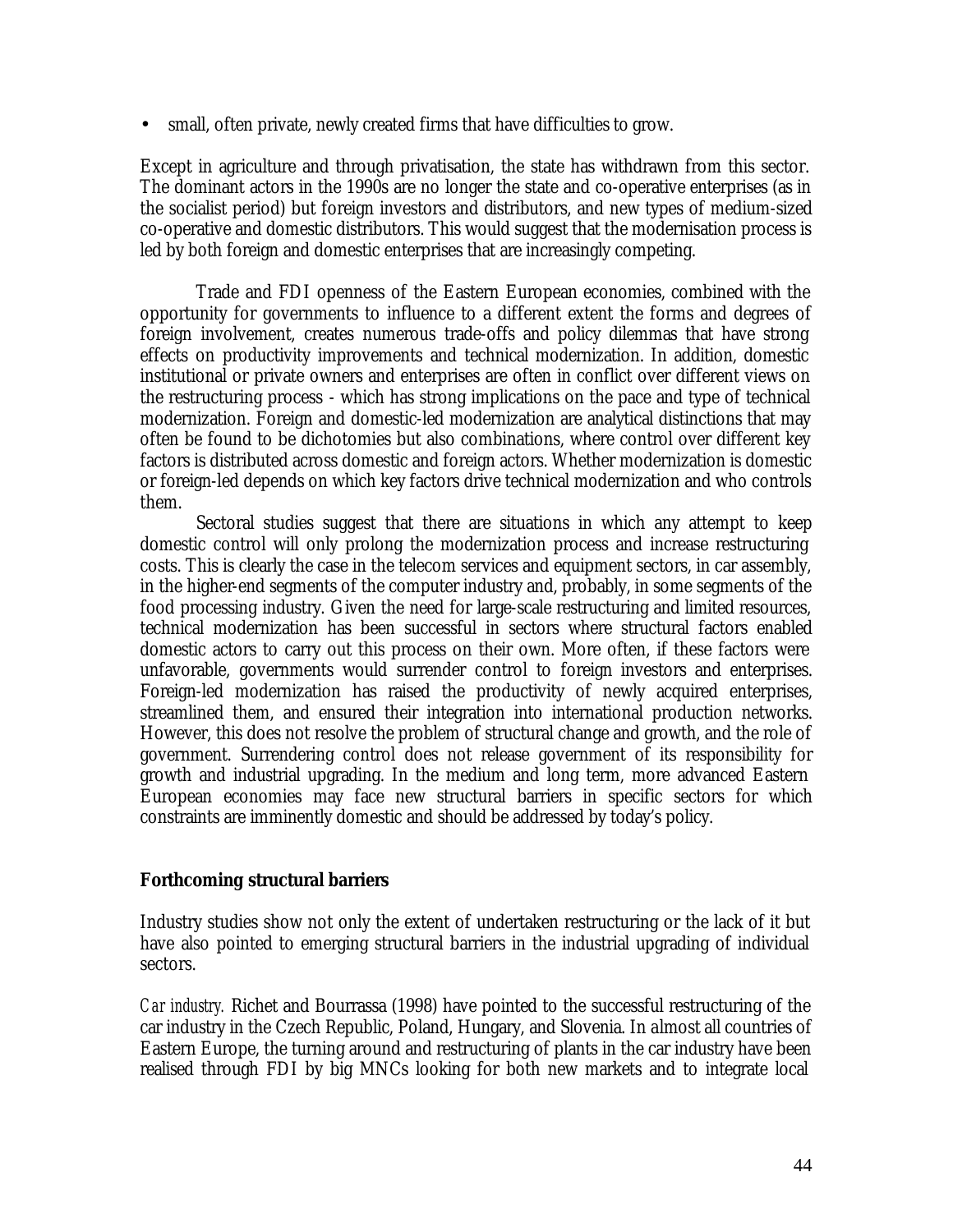plants into their world network. These companies have brought cash but also technology, know-how, and management skills.

However, they also point to uncertainty in this first group, which may arise regarding the behaviour of the first-tier foreign suppliers and the extent to which they will continue to develop sourcing networks in Eastern Europe. This will determine the depth of production clusters in the car industry. They point out that small firms in this sector in Eastern Europe are isolated and without infrastructural support. There is a need for support in training of technicians and engineers, providing technical knowledge to suppliers, most often SMEs. The essential issue for Eastern European car industry is enlarging the local sourcing base.

*Shipbuilding.* The example of Poland, which has emerged as the 5th largest shipbuilding country, shows that industrial upgrading can take place once effective demand is coupled with finance and technology. However, the current success is in low-end ships with a very shallow production cluster. Bitzer and von Hirschhausen (1998) point out that innovation policy should aim at strengthening the network integration of domestic shipyards and their suppliers' (p. 111). Also, the shipyards in CEE are moving from highly integrated to nonintegrated shipyards. In order to support this shift, S&T policy should be less sectorally and more innovation-oriented. It has to be focused on technology networks and be less sectorspecific as sectors like shipbuilding have been transformed into a bundle of different technologies.

*Food processing industry*. Based on the study on the food industry, we can discern three structural barriers for industrial upgrading in this sector in Eastern Europe.

# 1 *Agriculture*

In each country, future developments will be largely determined by restructuring in agriculture. It is unlikely that the industry will become internationally competitive on a large scale as long as agricultural problems remain unresolved, primarily as regards property rights. Restructuring is more or less complete in the downstream sub-sectors to which most of FDI was attracted in the first place. The product range has expanded significantly compared to the past, and marketing and packaging have improved beyond recognition. FDI have generated competition of domestic firms, which are learning and catching up through this process. The structural problems are in upstream sectors and serve as an important structural constraint to growth.

# 2 *Technology and marketing infrastructure as a barrier for upgrading*

The second important issue is whether new small enterprises will be able to grow. In sectors in which sources of innovation are only partly internal, it is essential to develop industry infrastructure (R&D, marketing, collective brands).

# 3 *Links with other industries*

Food processing is no longer a traditional industry, given that it combines several types of technologies. Therefore, the long-term growth of the industry will also depend on the restructuring of related industries. The industry will have to cultivate links with other industries, which are one of the main sources of innovation, as well as links with foreign suppliers and producers.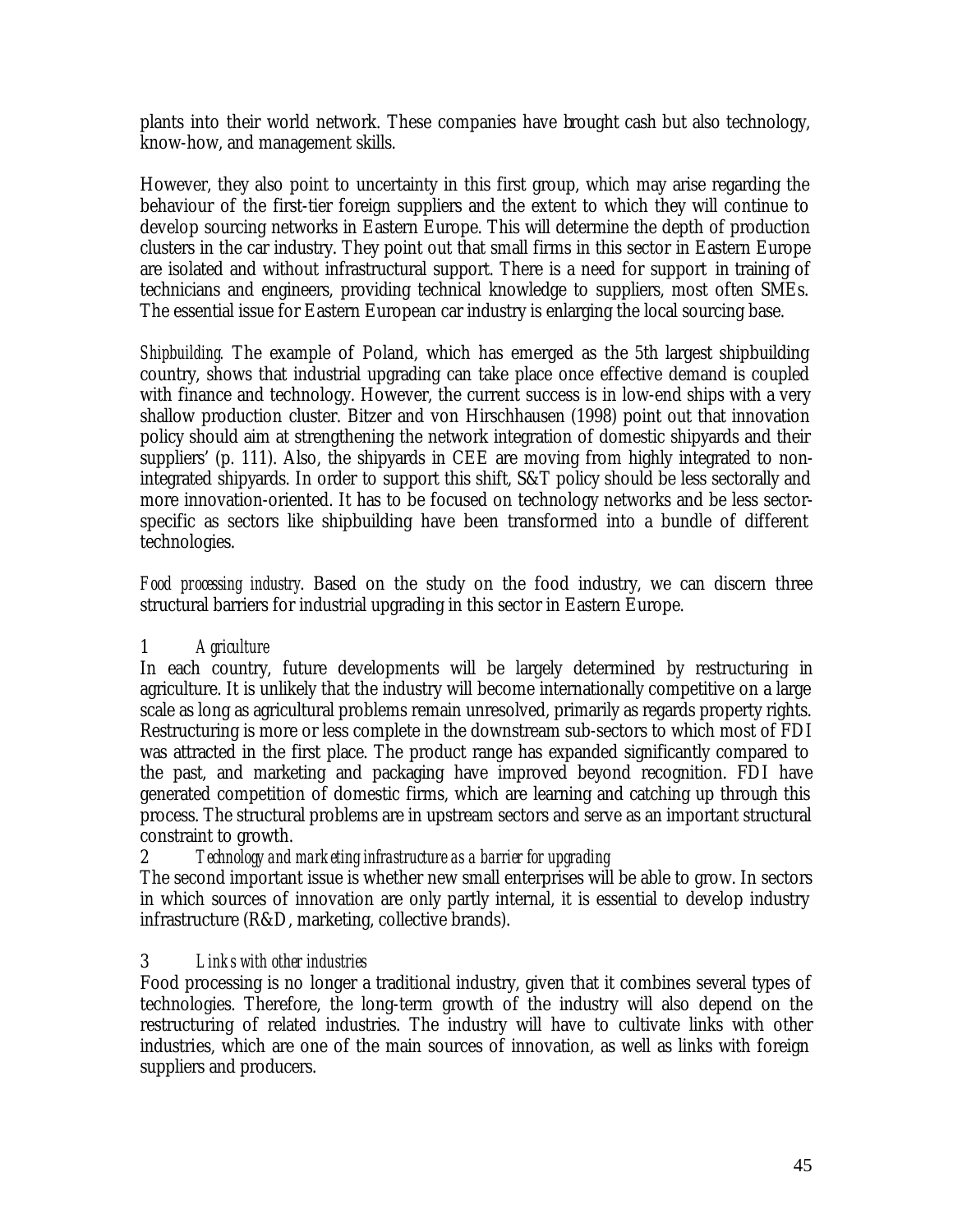*Software*. A further development of software industry in CEE is hindered by the lack of infrastructure that is needed for software development (standardisation procedures, telecommunications, patent laws and their enforcement). If CEE enterprises are to develop into exporters, this cannot be achieved without improvements in the legal and technical infrastructure.

*Telecommunications, software and computers*. In Hungary, because of the successes of the initial round of investments in software and electronics, other companies, such as IBM, Motorola and Nokia, are following suit. These are not only investments in local demand but also in local competence. The next stage in this process is to link domestic enterprises more closely to foreign investments. For the time being, FDI still operate as 'islands,' reducing opportunities for spillovers and for industry upgrading of domestic enterprises.

Polish PC assemblers started as traders and have since managed to consolidate their domestic market position. However, the booming demand for home computers is pushing sales of sophisticated and customised PCs. This will require greater diversification and flexibility on the part of producers. Also, the real production of equipment is still very rare and a computer supplier industry does not exist. In view of the uncertainties - due to fast development of the computer sector - current successes may soon be a thing of a past. Their currently very narrow production specialisation may be far from sufficient to ensure their survival in changed conditions.

Forthcoming structural barriers are those that only advanced economies in astern Europe have started to face. The majority of Eastern European economies are still struggling with their integration into international production networks. In their case, integration at any technological level is a solution for the time being. However, as the cases of some sectors suggest, industrial upgrading is a continuous process and today's specialisations may not be sustainable or economically profitable in the medium or long term. The case of the car industry, considered the most advanced in terms of restructuring in Eastern Europe because it integrated early and successfully, shows the type of emerging problems. These are no longer problems of intra-company character for which FDI were a sufficient and necessary answer. Any emerging problems may be of a systemic character, for which only FDI may not suffice.

## **3.5. NETWORK ORGANIZERS AND INNOVATIVE CLUSTERS IN EASTERN EUROPE**

In order to understand the transformation of industrial networks in Eastern Europe and their realignment with global networks requires also an understanding of who are the main potential or actual network organizers. Different - national, sectoral, market and firm determinants of the emerging networks are, by themselves, only a conditional advantage which requires network organizers to be turned into a real advantages (Radosevic, 1999b). In this section we address two issues. First, who are the potential network organizers that could undertake the task of organizing production and technology networks. Second, we discuss the potential for regional networks to become a restructuring agent.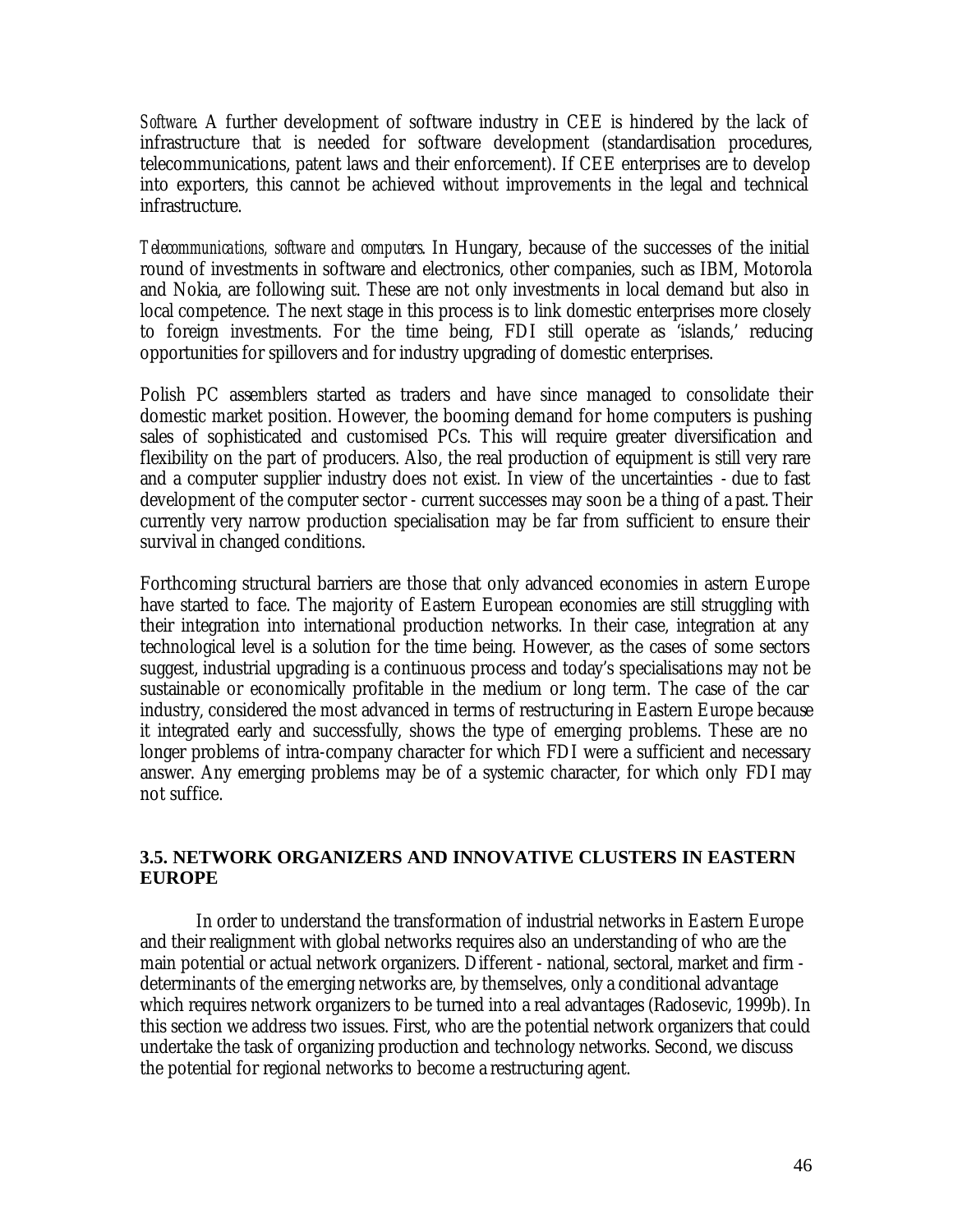Network restructuring is strongly dependent on the (non)existence of a network organizer. At the core of this is the problem of co-ordination and complexity of production networks. As already emphasized this issue is of great relevance in the context of Eastern Europe because of the two biggest weaknesses of domestic firms: system integration at product level and network integration at firm level (see 3.1.). This has been further given importance through the globalization of world economy and expansion of global value chains. The prospects for rebuilding the Eastern European economies are not only conditioned by (dis)economies in production but also can result from the inability of actors in production networks to self-organize due to institutional uncertainty and co-ordination failures, which hinder the self-organization of industry. This process results in the emergence or non-emergence of network organizers - organizations that act as promoters of trade, production and/or innovation linkages.

In a different context but with similar concerns, this issue has been addressed through the notion of lead firms. Rugman (1997) points out that the *lead company* is at the heart of network. 'It ... provides ... strategic and organizational leadership .. <u>beyond</u> the resources that, from an accounting perspective, lie directly under … (its) … management control' (ibid, p.182)(my emphasis). The strategy of the lead company thus directly affects the competitive position of other network participants. Ernst (1999, p. 15, 16) points out that '(t)he lead company derives its strength from its control over critical resources and capabilities, and from its capacity to coordinate transactions between different network nodes. Both are the sources of its superior capacity for generating economic rents. The lead firm heavily determines growth and strategic direction of suppliers'. Similar to our concerns regarding the Eastern Europe, Gereffi (1999) points to the key question of who will be the main 'organizing agents' in modernizing commodity chains in Mexico due to  $NAFTA^{20}$ .

Who is emerging as a network organizer in Eastern Europe? In principle, network organizers are any actors with the necessary capability and resources - a user or supplier firm, a bank, a holding company or a financial - industrial group, a foreign trade organization, a design institute, a foreign firm or, in some cases, even the state or state agency. Limited and unsystematic evidence shows that there is a wide diversity of network organizers in CEE. Given management, finance and technology gaps in CEE, foreign companies are, for the time being, the most active network organizers. However, they are not the only restructuring agents, as we will illustrate in continuation.

#### *Foreign multinationals*

 $\overline{a}$ 

Foreign firms in Eastern Europe operate as the most active organizers of supply or distribution networks. In countries where foreign investments are relatively large, such as Hungary, or in sectors where foreign presence is relatively strong (telecoms, car assembly), this opportunity is being fully exploited. For example, foreign companies that shape domestic supplier networks now dominate telecom equipment production in Eastern Europe. In addition, foreign car producers are transferring their supplier networks into the

<sup>20</sup> Gerrefi (1999) defines organizing agent as 'those firms, foreign and domestic that could enhance the competitiveness of the apparel commodity chains in Mexico through backward or forward linkages with major producers and retailers. (p. 67). The lead firms in manufacture centered and retailer centered networks in the North American apparel commodity chains are in a position to play a direct role in upgrading Mexican domestic industry, (Gereffi, 1999, p. 68). He predicts that 'sourcing intermediaries will emerge in Mexico to perform the same kind 'full package' services that trading companies and integrated manufacturers provided in 'East' Asia. (ibid., p. 68).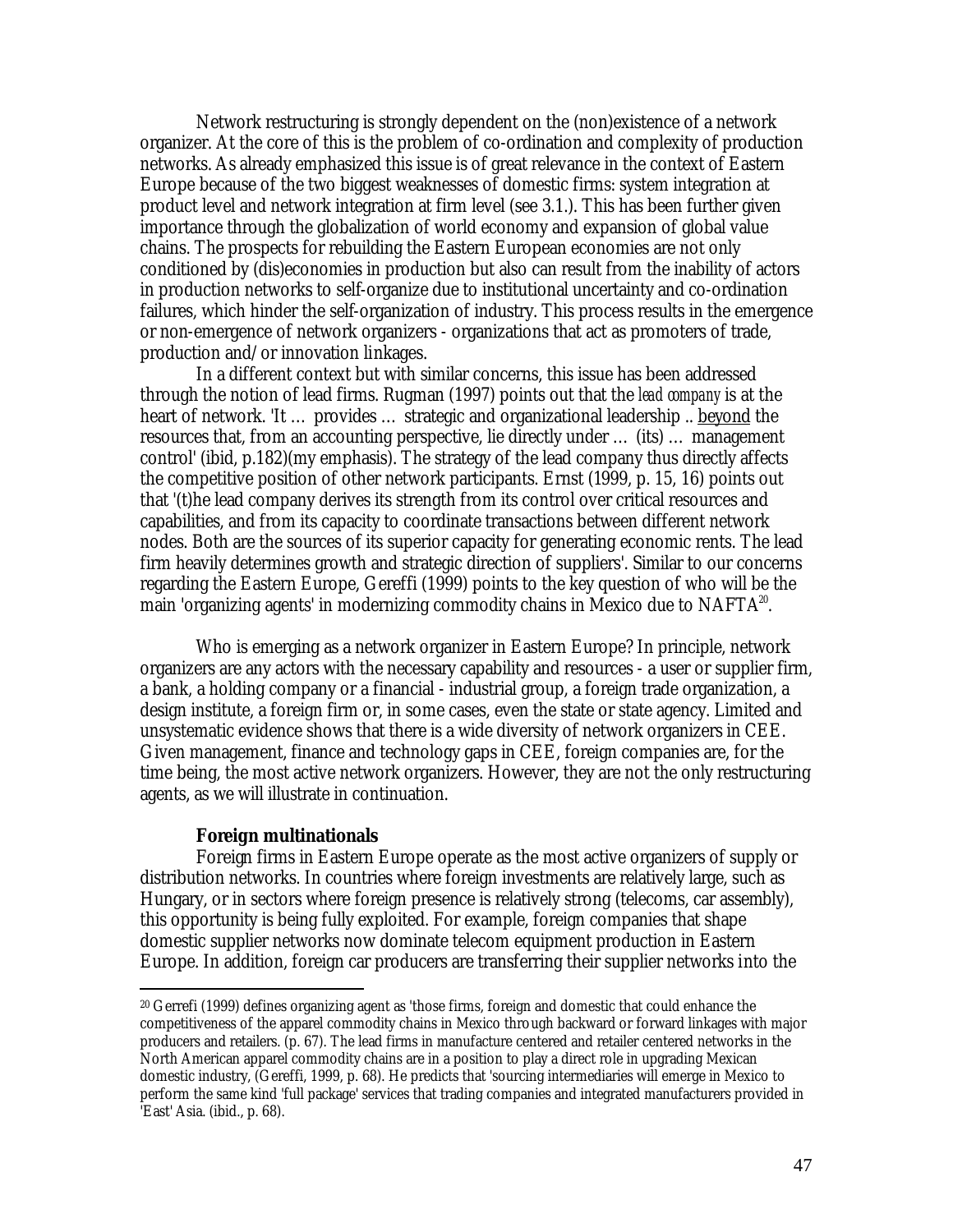region (for example, Fiat, VW, GM, Audi) creating in that way a nucleus of local supply networks and potential local systems of innovation. Large MNCs like *ABB* have managed to set up a new supply network which involves almost all Eastern European countries and some of their subsidiaries, such as Zamech, Poland, are plugged into the *ABB* design network (Barham and Heimer, 1998). A question for foreign companies is whether Eastern Europe provides opportunities for cross-national production links and whether they are able to exploit these opportunities.

For example, Tulder (1998) shows that the shape of international production networks in the European car industry largely runs along the lines of four strategic groupings: frontrunners (Volkswagen, General Motors, Fiat and Renault), followers (PSA, Ford), peripheral (Suzuki, Daewoo) and (voluntary) lock out (BMW, Toyota, Nissan, Daimler Benz) networks. Tulder and Ruigrok (1998) conclusion is that '(e)ach group of firms share different strategic intentions for the region. Followers and lockout networks largely see the region as a still limited market. Peripheral firms primarily use the region as an entry into the Western-European market. Frontrunner firms adopted the most sophisticated (and also most difficult to manage) strategy: They aim at the region as a production site for cheap reimports back into the home base, they see it as a source for lower-end world cars and components, and they see the region as a market.' (Tulder and Ruigrok 1998, p.46). This points to the role of individual firms in shaping patterns of industrial networks. Industrial networks, which individual firms are part of, have a significant impact on the nature of success of the strategies that firms pursue. Equally, individual firms are able to shape the patterns of adjustment to a large number of firms with whom they are in cooperation or competition.

In 2.1., we pointed that the export patterns from the region are diverse. This mirrors the diversity of the models of operations of foreign firms in CEE, which are also diverse. As industry studies show, they range from operations where Eastern Europe functions as a low cost base to those where it operates largely as a complementary production base. In the upper range of business models we find establishment of new production models as in the case of VW/Skoda (Dorr and Kessel, 1997)(Brezinski and Fluchter, 1998), or integrated affiliates like in the case of GE/Tungsram and ABB(Barham and Heimer, 1998). However, the most widespread seems to be the position where CEE enterprises operate as extended workbenches or localizers (Lankes and Venables, 1997).

The extent to which foreign firms operate in Eastern Europe as network organizers of their upstream or downstream chains is still unknown. More detailed case studies would be needed to draw firm conclusions. The impression from sparse studies is that foreign firms have not yet progressed far in reorganizing their supply chains (see Box 1). Some of the first tier suppliers have accompanied their assemblers, especially in car industry. However, whether subcontracting chains will deepen will largely also depend on the capability of host economies to work jointly with foreign companies. This issue has been recognized as of policy relevance only recently in some central European economies, in particular Hungary and Czech Republic.

#### **Box 1: TESCO (UK): Building supply driven chain in central Europe?**

Retailing market in central Europe has been an early target of large foreign retailers. These multinationals have changed traditional shopping customs by introducing a western shopping culture through product variety and modern store formats. Of these, Tesco is the UK retailer with distinctive advantages that it carries from the UK retail market to the central European markets. It is the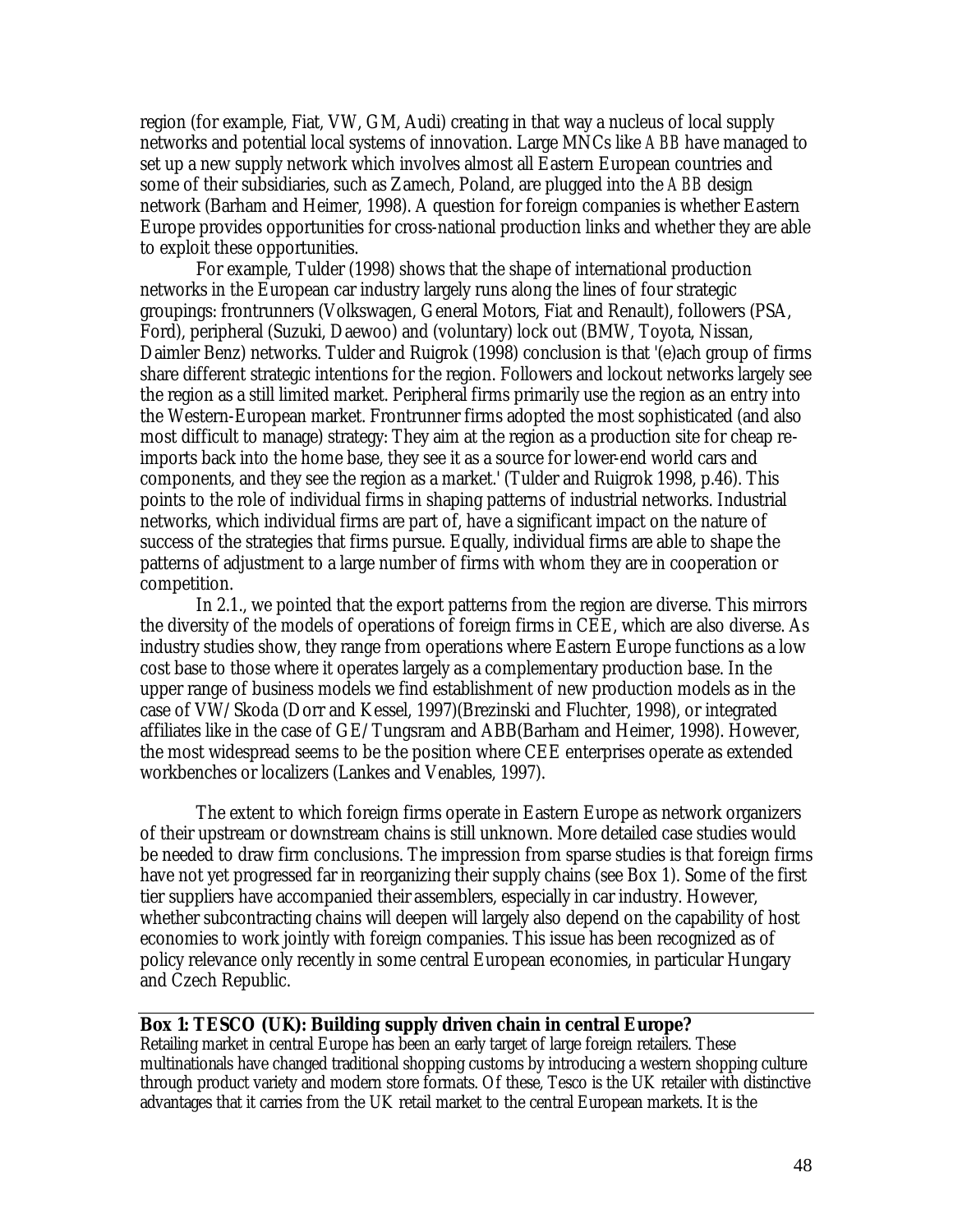Britain's biggest retailer in terms of market share (15.2%) and the world's biggest e-grocer with annual sales of £125m. Within its strategy of globalization Tesco quickly expanded into central Europe where it could see big market potential (see table).

|                       | Number of<br><b>Stores</b> | Year of entry |
|-----------------------|----------------------------|---------------|
| Hungary               | 39                         | 1994          |
| Poland                | 34                         | 1995          |
| Czech R.              | 10                         | 1996          |
| Slovakia              | 8                          | 1996          |
| <b>Central Europe</b> | 91                         |               |
| Thailand              | 17                         | 1997          |
| Korea, R              | 2                          | 1996          |
| Taiwan                | 0                          | 2001          |
| Ireland               | 75                         |               |
| UK                    | 659                        |               |
| Total                 | 844                        |               |
|                       |                            |               |

As part of its strategy Tesco has started not only distribution but also purchase of its own-branded products from central Europe. It called on some of its existing own-label suppliers to set up in central Europe to supply their new hypermarkets. The aim is to establish a local network of suppliers in order to reduce the costs of sourcing products from the UK. One of its suppliers, HL Food, has opened premises in Poland and others suppliers have plans to follow that strategy. By being at the core position in the distribution chain in central Europe Tesco has opportunity to reorganise and improve supply chains, in particular relationships with agricultural producers. By closely monitoring suppliers it may help them to improve their technical, marketing and hygiene standards. Whether it will be successful in this strategy remains to be seen.

Source: Yoruk, D. E. and S. Radosevic (2001) *International Expansion and Buyer-Driven Commodity Chain: The Case of Tesco*, University College London – School of Slavonic and East European Studies, Working Paper.

#### *Domestic enterprises and business groups*

A possible network organiser in Eastern Europe can be any organisation with network organisational capabilities and resources. Large domestic companies that dominate national sectors are the most likely to play such role. For example, the behaviour of 'Skoda' - Plzen, or the Polish corporation, 'Elektrim', basically shapes sectoral systems of innovation in power equipment and related industries in these countries. The impact of the behavior of 'Gazprom', the Russian gas producer, that is organized as a single joint-stock company and represents 10% of Russian GDP, reaches beyond the Russian gas sector into several related industries (Krykov and More, 1996).

Cases of Hungarian electronic holding company Videoton and Polish conglomerate Elektrim represent cases of strong and weak restructuring agents (see Box 2 and 3). In addition, both cases show that Eastern European enterprises can grow only if they learn to cooperate through alliances, subcontracting and equity relationships. A scope for generic expansion is much reduced when compared to opportunities for growth based on networking through alliances.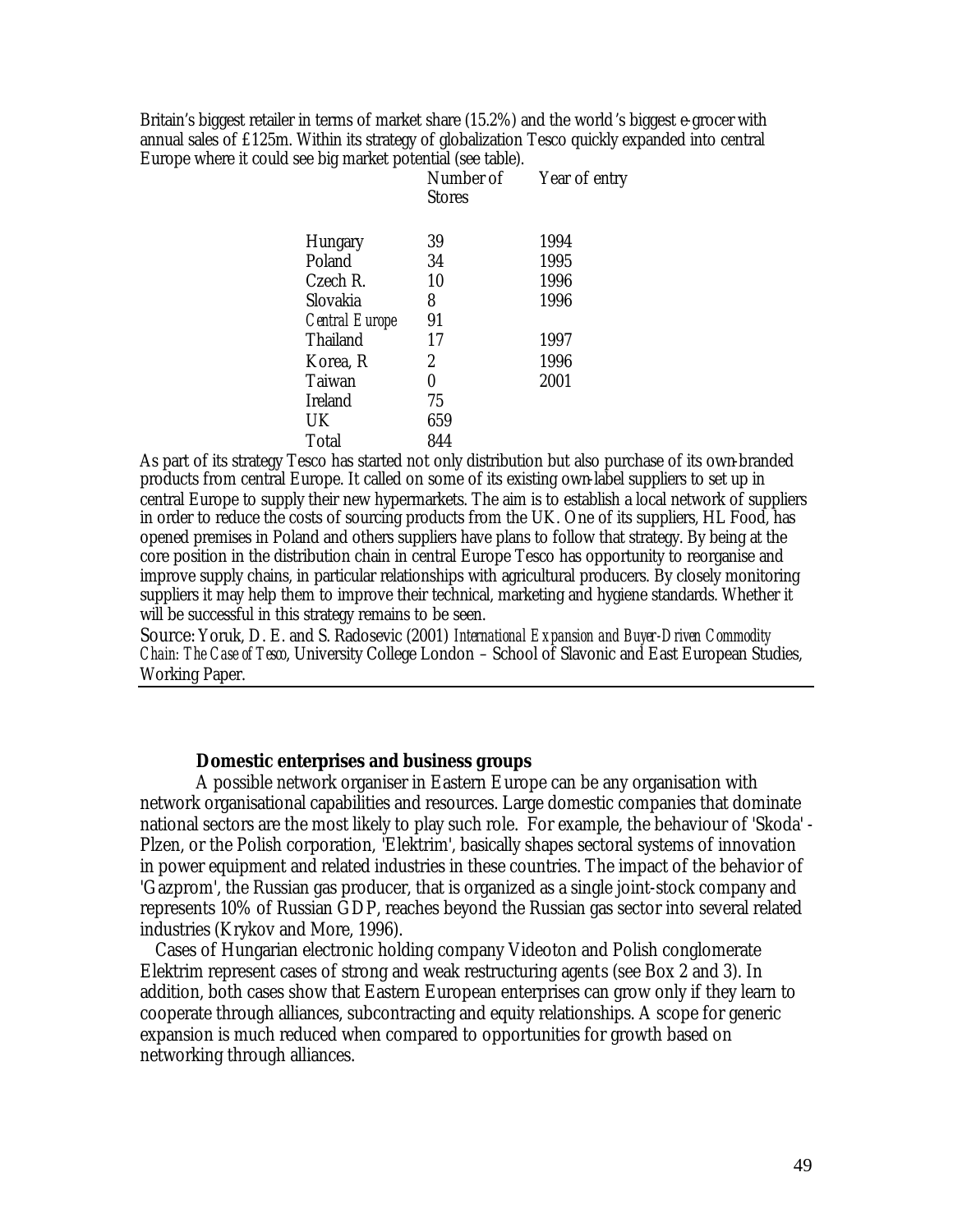## **Box 2: Elektrim: from potential network organizer to focused company**

Elektrim is one of seven Polish ex-foreign trade organisations (FTOs) that in the transition period transformed themselves into conglomerates. Out of more than 40 FTOs in 1989, around a dozen have managed to survive and grow in the market context. During the 1990s the management of Elektrim tried to model itself along the lines of companies like Mitsubishi, Sumitomo and Mitsui, Japanese industrial groups led by trading companies (former zaibatsu). However, the business history of Elektrim suggests that it has not been able to operate as a network organiser or the core of a new industrial group where individual diversified firms would find significant advantages in exploiting intra-group externalities in cheaper finance, secure demand and supply, etc. In many respects the frenzy of acquisitions from the early-1990s suggest that Elektrim behaved like the CEE tycoons who put the opportunity to 'build empires' over the profitability of individual operations or over exploitation of synergies among intra-group firms. While this assessment may have been correct for the very early years of transition, Elektrim has started to develop a more coherent group profile in the late 1990s. Instead of building diversified business group in 1999 the company entered a new (third) stage, which can be described as consolidation, and focusing. Its new Chief Executive Officer set the focus for Elektrim on three core business: telecommunications, power generating equipment and cables, with strong expansion in telecommunications as a starting point. This included take-overs of local operators and acquisitions of shares in telecom companies. This new strategy suggests that the days of frenzied acquisitions are now over and that Elektrim, like other ex-FTOs, faces consolidation. As part of this shift it is currently trying to dispose of 80 of its non-core subsidiaries. However, with the focus towards telecom Elektrim's growth is highly dependent on how good it is at raising sufficient amounts of cash to invest in order to exploit newly acquired operating licences in mobile and fixed telephony. Analysts question Elektrim's ability to finance its long list of projects, mainly those in telecoms and the power industry. The difficulties that Elektrim has to overcome to grow further independently have been confirmed through its conflicts with Deutsche Telecom and alliance with Vivendi as well as in new partnerships which it has to enter into if is to play any important role in the Internet area. Also, its growth in energy and cables is dependent on building similar partnerships in these areas as well.

Source: Radosevic, S. and Yoruk, D. E. (2001) The Issues of Enterprise Growth in Transition and Post-Transition Period: The Case of Polish 'Elektrim', University College London – School of Slavonic and East European Studies, Working Paper, mimeo

#### **Box 3: Videoton: domestic network organizer in contract manufacturing**

Videoton is ex-socialist electronics conglomerate that has become an important, if not the most important, contract manufacturer in electronics in Eastern Europe. The main change introduced by new management was to abandon the manufacture of complex end product and to become subcontractor in several areas, especially in electronic assembly.

The important factor that played the role in the emergence and than growth of Videoton is that the company was not broken up before privatisation. Videoton continued to operate as a holding that enabled it to develop the strategy based on building diverse production activities and synergies among them. As a part of holding the exposure of individual companies to exogenous circumstances is controlled by parent company.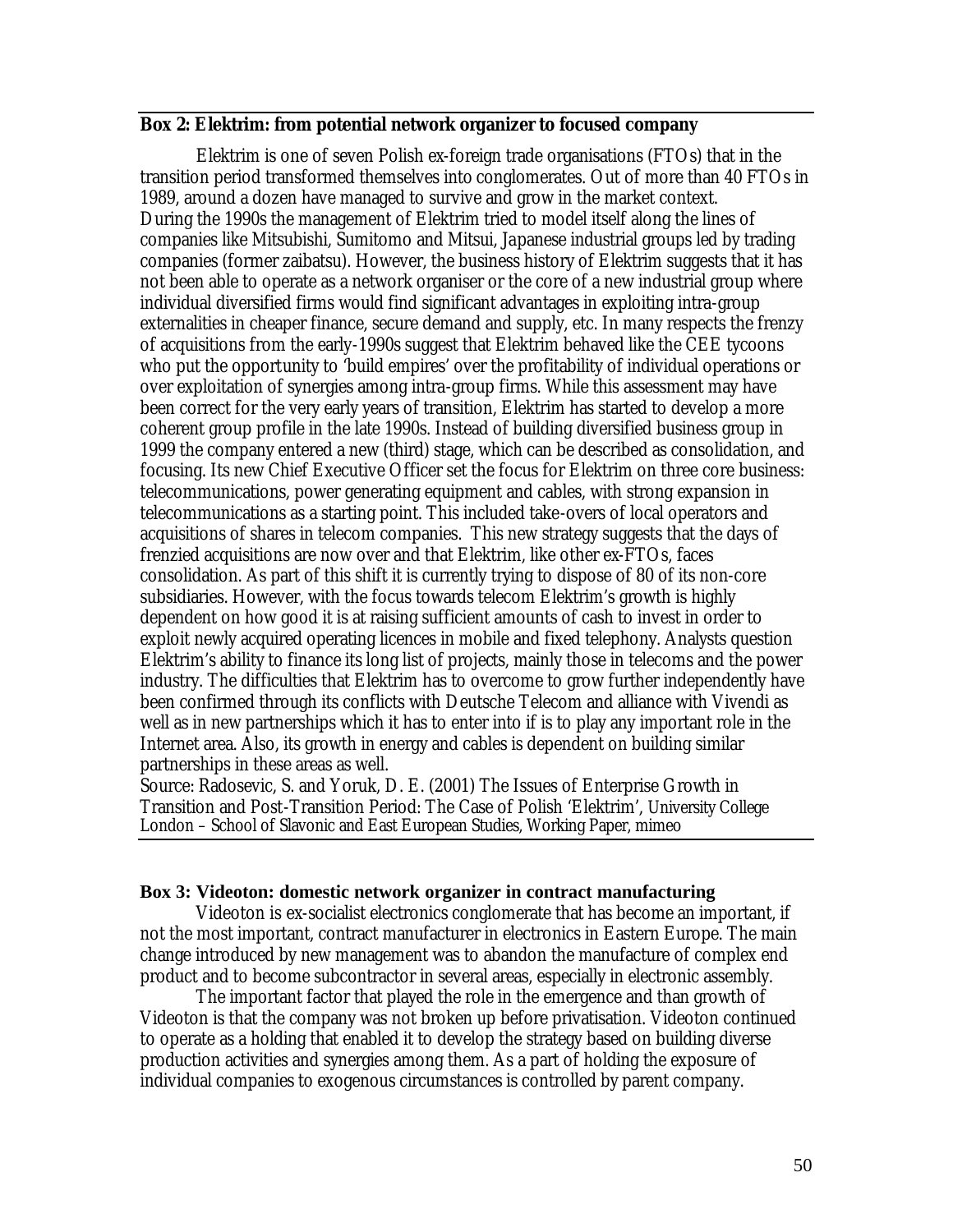During the socialism Videoton had developed imitative capabilities in product design and product engineering which was sufficient for being a product leader within COMECON market. The retreat into contract manufacturing led to abandonment of R&D. Videoton lost most of its R&D workforce in the period around 1989. From old products Videoton continued to produce loudspeaker systems, colour TVs and defence communication systems. Most of these products Videoton is selling under other companies name.

In 1993, the 26 Videoton companies have been reorganised into 18 profit centres, concentrating on four major areas of business: consumer electronics; subcontracting; defence manufacturing, and domestic and international sales and services. The Holding Company manages the profit centres until they become viable entities, then spins them off into independent companies. The long-term goal is for the holding company to act only as a financial controlling group, with independent companies responsible for their own management. The holding group will continue to co-ordinate the activities of companies in the conglomerate to seek out new markets and consolidate manufacturing processes.

Industrial parks are integral part of Videoton' strategy. Three of ten Videoton's locations in Hungary have status of industrial parks awarded by the state. Their successful integration into Videoton's strategy is based on synergies among Videoton units as well as between them and foreign operations.

Videoton case shows that subcontracting is a very good way to get access to market, technology and finance. Its strategic challenge is how to get out of subcontracting trap that creates dependence and low value added. So far, Videoton has been very successful in building strategy for a long-term future.

Source: Radosevic, S. and Yoruk, D. E. (2001b) *Videoton: The Growth Of Enterprise Through Entrepreneurship And Network Alignment,* University College London – School of Slavonic and East European Studies, Working Paper, mimeo

#### *Other organizers*

State agencies can in some circumstances operate as successful restructuring agents (see Box 4). Also, in several instances in Russia R&D institutes could operate as restructuring nodes of sectoral network. For example, Alange et al (1995) show in the case of the machine tools cluster in St. Petersbourg, that design institute could acts as a system integrator, by fulfilling the engineering function which is still undeveloped in enterprises, compensates for the poor capabilities of the engineering function of enterprises, and function as a bridge between academia and industry. Also, Vorobjev (1995), in the case of the Russian aviation industry, argues that this network is led by a few leading design institutes.

## **Box 4: ARIA (Moldova): State agency as a restructuring agent**

Simply applying tight bankruptcy procedure without opportunity to initiate restructuring has introduced in many Eastern European economies a bias against liquidation and delay. This has been recognized some time ago by analysts but has not been addressed as a policy issue (see van Wijnbergeben, 1993). The ARIA model of restructuring has succeeded in overcoming this problem by bringing together bankruptcy and liquidation (destruction) and entrepreneurship (creation), rather than handling them as two disconnected social processes. ARIA, the Moldovan Agency for Restructuring and Enterprise Assistance ARIA was created in 1995 as a nonprofit NGO funded by donors and the government. It was to serve alongside bankruptcy processes as a mechanism to use enterprise arrears as leverage to force out-of-court or in-court restructuring or liquidation. ARIA was also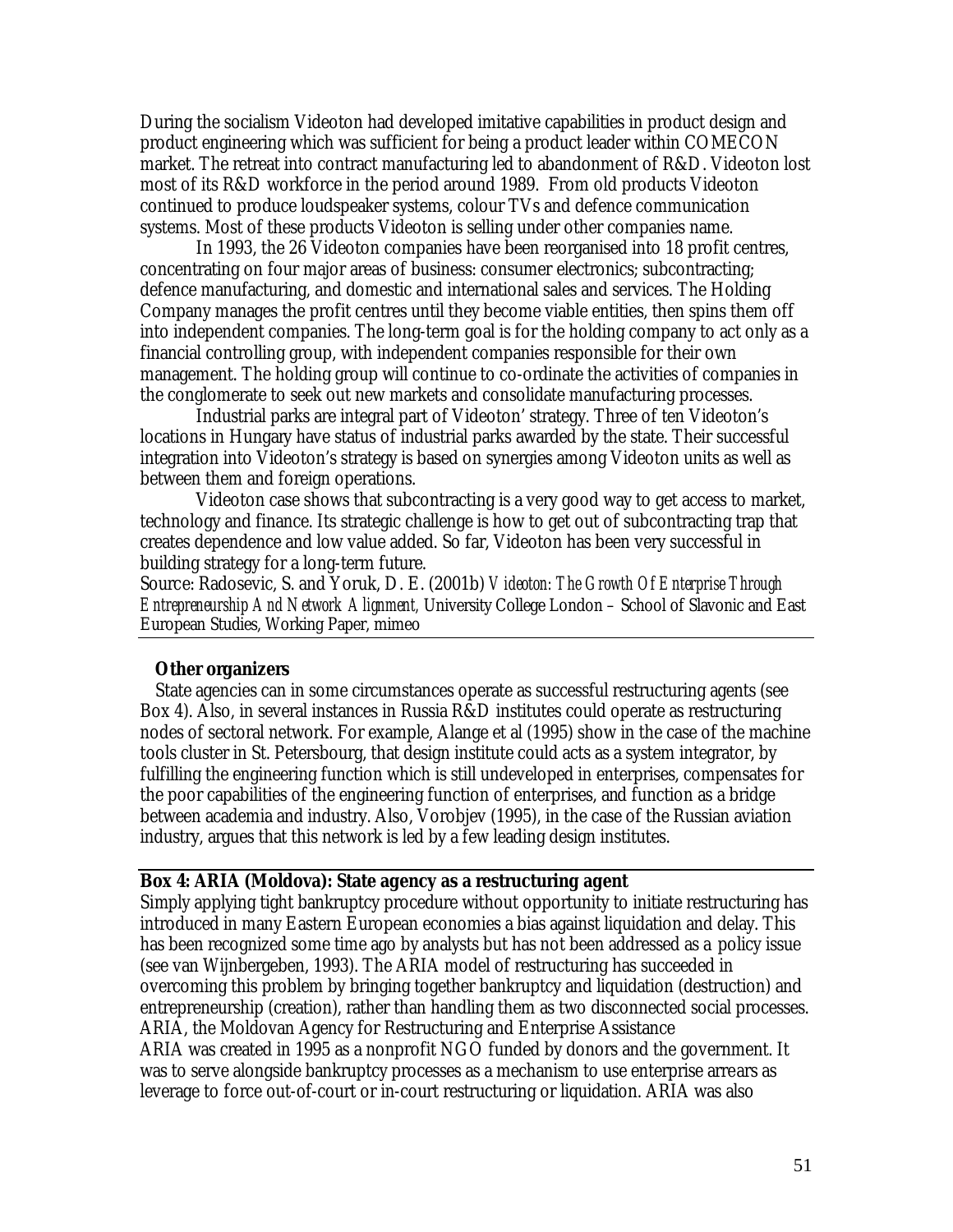intended to support managers and entrepreneurs through consulting services, technical assistance, and training; to assist enterprises with debt resolution and facilitate changes in ownership and management; and to help build new enterprises.

Today ARIA provides two main types of enterprise support. Enterprise restructuring services are financed under the first World Bank private sector development project (with donor cofinancing). And a range of supplemental business promotion, consulting, and training services are financed by other donors and the second World Bank private sector development project (see figure below). About 25 percent of ARIA's expenditures are recovered from the enterprises it assists, mostly for its supplemental services. A key element in ARIA's approach is the industrial park strategy: breaking up old enterprises to rehabilitate industrial potential, recombine assets to improve their productivity in new enterprises, and match human resources and assets. ARIA mobilizes local resources and attracts small private investors when there is no possibility of attracting a strategic investor. New enterprises and jobs are created without any investment by the state. Historic debts of former loss-makers are repaid or rescheduled in the course of industrial park development. Firms assisted by ARIA outperformed all other firms in productivity, sales growth, exports, and tax payments (and by implication, financial discipline). In addition, ARIA-assisted firms were better able to find new markets, change suppliers and customers, attract foreign investment, and initiate changes in management. The data generally confirm the benefits of ARIA's assistance to Moldovan enterprises:

- ARIA assistance is associated with a 30 percent increase in the rate of productivity growth.
- ARIA firms' sales per employee rose 16 percent during 1995–99, while those of non-ARIA firms fell by 13 percent, measured in real terms.
- Exports per employee fell 78 percent for non-ARIA firms but 30 percent for ARIA firms.
- Restructured ARIA enterprises pay more taxes than other enterprises and have attracted about \$40 million in new foreign investment commitments.<sup>21</sup>

ARIA has developed a unique and socially accepted approach to the economic and political challenge of restructuring Soviet-style enterprises. ARIA works with existing capital and human resources to "bootstrap" and restructure enterprises and create new businesses, thus reducing the overall loss of employment that usually accompanies restructuring. Although ARIA does not have formal authority to co-opt or replace management to enable restructuring, its reputation authority often—but not always—makes this feasible. The reputational authority derives from ARIA's successful track record and its unique position as a nongovernmental agency with a strong and committed leadership and dedicated and skilled staff. ARIA has succeeded by deploying an effective institutional model and an innovative and carefully executed approach to strategic industrial restructuring. ARIA also demonstrates that publicly supported intervention at the enterprise level can be successful and may even be necessary in some circumstances to break a downward spiral of enterprise and economic decline.

**Source:** World Bank, 20001, *Liquidating Moldova's Old Enterprises and Creating New Ones*, Private and Financial Sectors Development sector Unit, January 26, Washington, mimeo

 $\overline{a}$ 

 $21$  All dollar amounts are in U.S. dollars unless otherwise indicated.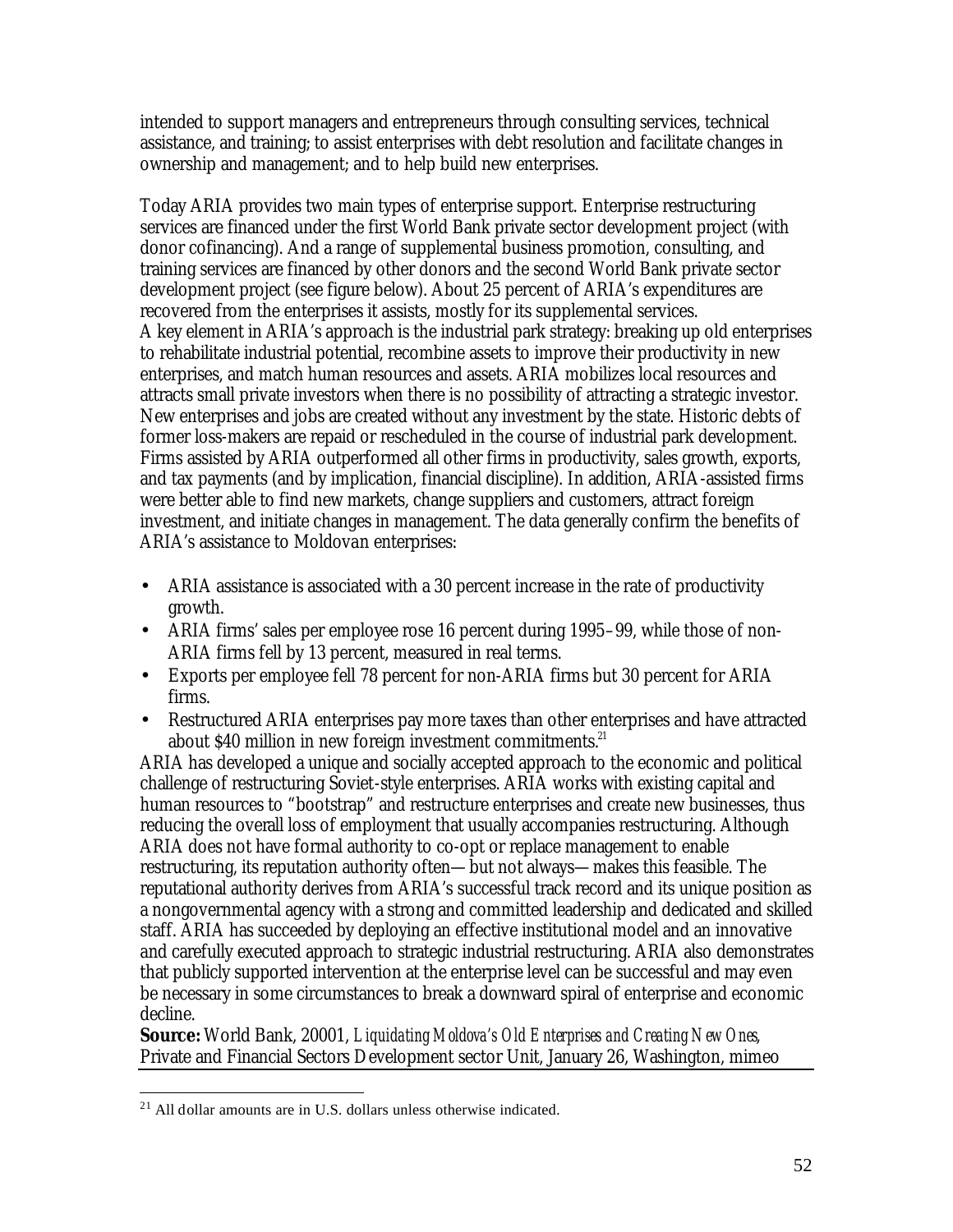#### *Local networks*

A long-term growth of CEE economies will largely depend on whether the regions in these economies will become loci of innovation activities. For the time being there are only isolated cases of regional dynamics and relative success, most of which are confined to localities rather than the whole region.

The last 10 years have seen localized activities to foster regional innovation. Innovation centers, S&T parks, free economic zones, incubators, regional development agencies, and support to SMEs have been established in all Eastern European countries in at least a few places. Most of these institutions have been set up with international assistance. However, these initiatives suffer several weaknesses like short-term funding, their supplypush nature, and an emphasis on organizations rather than functions and programs. Policy has not yet been able to include into the regional innovation process other potential network organizers like foreign firms, large domestic firms in cooperation with small firms or networks of small firms.

The Eastern Europe entered the post-socialist period with very weak layer of regional institutions and competencies for independent decision making at regional level. These involved the formation of Regional Development Agencies as the mechanism to bring into partnership the range of other local and external agents. The development agency acts as a 'broker' or catalyst for a wider network of relations between local agents and government at central and at local level. While being important agents of change in the long term, the weaknesses of the enterprises and other organizations in the region undermine the role and potential of agencies for inter-regional networking.

The establishment of institutions for regional innovation support requires long-term funding and commitment. The 1-3 year time span of project cycles within which most of these initiatives in Eastern Europe are funded cannot ensure long-term viability of supported organizations. Once they are left on their own they are too weak to survive or to retain their initial strategic objectives. When faced with a cut in subsidies and with weak local demand they are forced to abandon their original networking functions. Organisations, which are basically supply driven, need much longer policy commitment to develop and embody themselves within the local economy.

These types of institutional transfer most often do not represent the response of the locality to their problems. They are no more than a transfer of institutions which does not resolve the main constraint – a lack of collective action, which is implicit in institutions like innovation centres. In bringing new institutions into an environment with scarce resources and organisations with their own vested interests and agendas it is not surprising that the innovation centres or S&T parks do not operate as sources of growth and network organizers in the regional context. Whether new organisations are successful or not in the end does depend so much on their own efforts as on whether local networks are *status quo* or pro change.

The emphasis is on the new institutions rather than on functions. This is partly due to the logic of international technical assistance where sponsors prefer to be in full control during the project by establishing 'greenfield' institutions rather than to deal with the messy and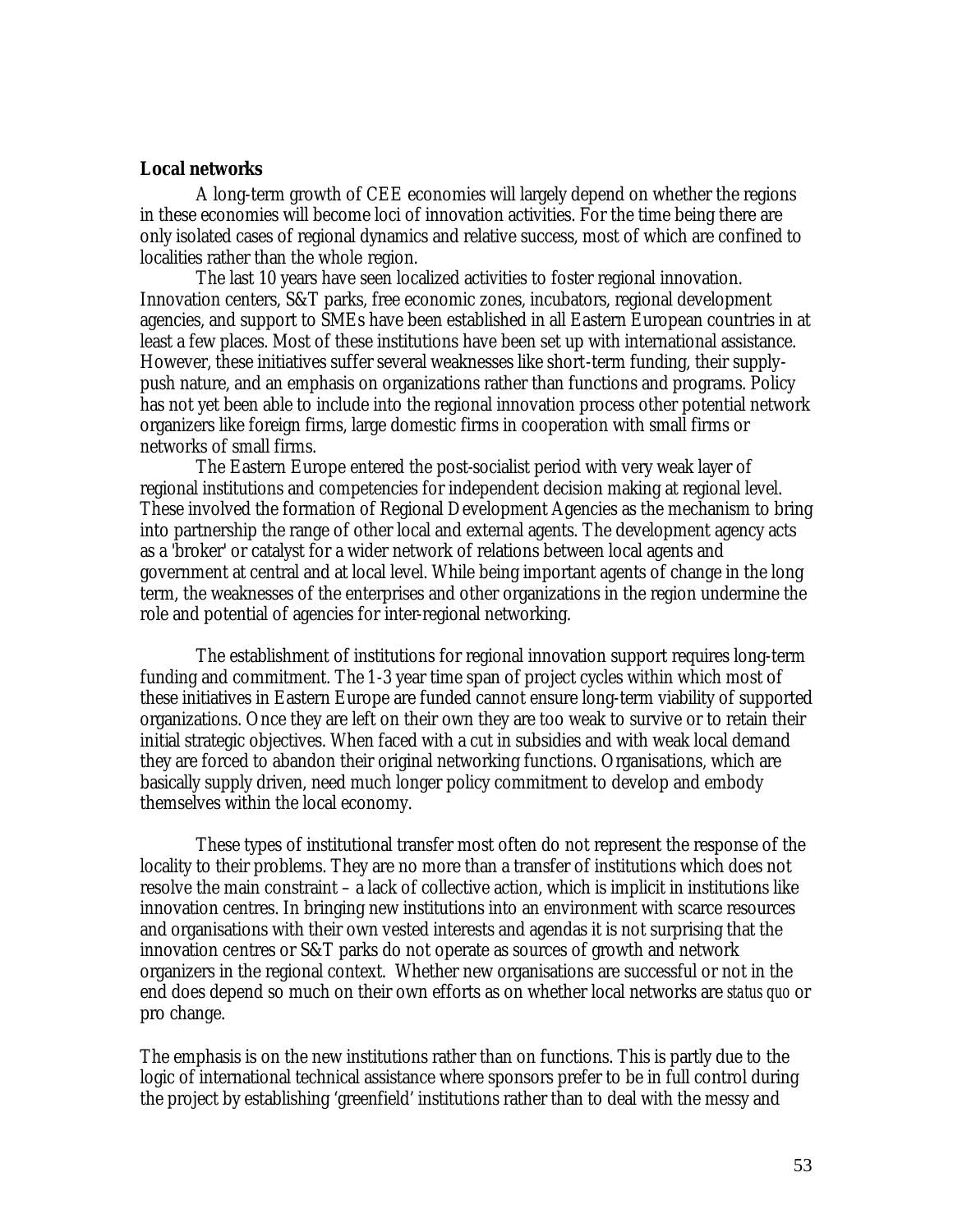complicated world of existing institutions. Networking or bridging functions are supported through new stand-alone organisations, like innovation centers, rather than as a part of the existing enterprises, universities, RTD organisations, and industrial associations (see Box 5). What is needed is support for the bridging or networking functions not as a stand-alone function but more as a complementary function of RTD institutions or enterprises..

### **Box 5: Russia: Attempts to nurture innovation at a local level**

In the early 1990s, the regional component of Russian S&T and innovation policy has started to develop by giving support to the establishment of technoparks. In 1998, there were 42 technoparks and 11 innovation-technology centres in Russian regions. In 1993, for the first time, the federal government started to co-fund regionally oriented programs (0.3% of federal R&D budget). Partly because of the government resolution No. 360/1995, regions have been encouraged to form their own institutions in the area of regional S&T and innovation policy. In 1997, in the subjects of the Russian Federation, there were 15 Scientific-Coordination Councils, and 10 Scientific and Scientific-Coordinative Centres.

These policy initiatives have been accompanied by introduction of diverse mechanisms of support, including innovation centers. In continuation, we briefly explain the reasons for failure of such initiatives. The analysis of demand for innovation services in Russia shows that: (1) the innovation services segment of the market is very limited and the market is mainly confined on business services, (2) there are signs of a gradual shift from services induced primarily by problems in the business environment (accounting and tax services) towards market and investment related services. On the other hand, innovation centres in Russia are expected to operate as poles of regional growth by assisting the growth of small firms, and, when set up on premises of large enterprises, as sources of their restructuring. TACIS-supported innovation centres show the first steps that have been taken in this direction, as well as the variety of problems, which hinder this realization.

First, founders of innovation centres usually overload innovation centers with conflicting objectives. The first is to support technology based regional firms by assisting them as public agencies for the support of regional innovation activities. The second is to be self-financed in short- or medium-term and to act as any other commercial organisations which has to satisfy only the current real demand. The duality of this position for all involved is obvious. For local administration, this requires it to be a guardian, promoter and co-funder but not to interfere into daily activities of innovation center. For employees of innovation centres, this means building an autonomous commercial organisation that has to survive on shallow and cash- stripped markets, and thus has to go wherever the demand is. However, it has as at the same time to fulfil its public role, as assigned by the founders. It is not surprise that in the cases where the understanding of the objectives was shared by all, the work of the innovation centre is more successful.

Second, if we take into account the current structure of demand for consultancy services in Russia, it is clear that the great bulk of demand is for general business consultancy activities. It is difficult to build an innovation centre focused on support of new technology based firms that also has to survive in the market for 'first aid' consultancy services.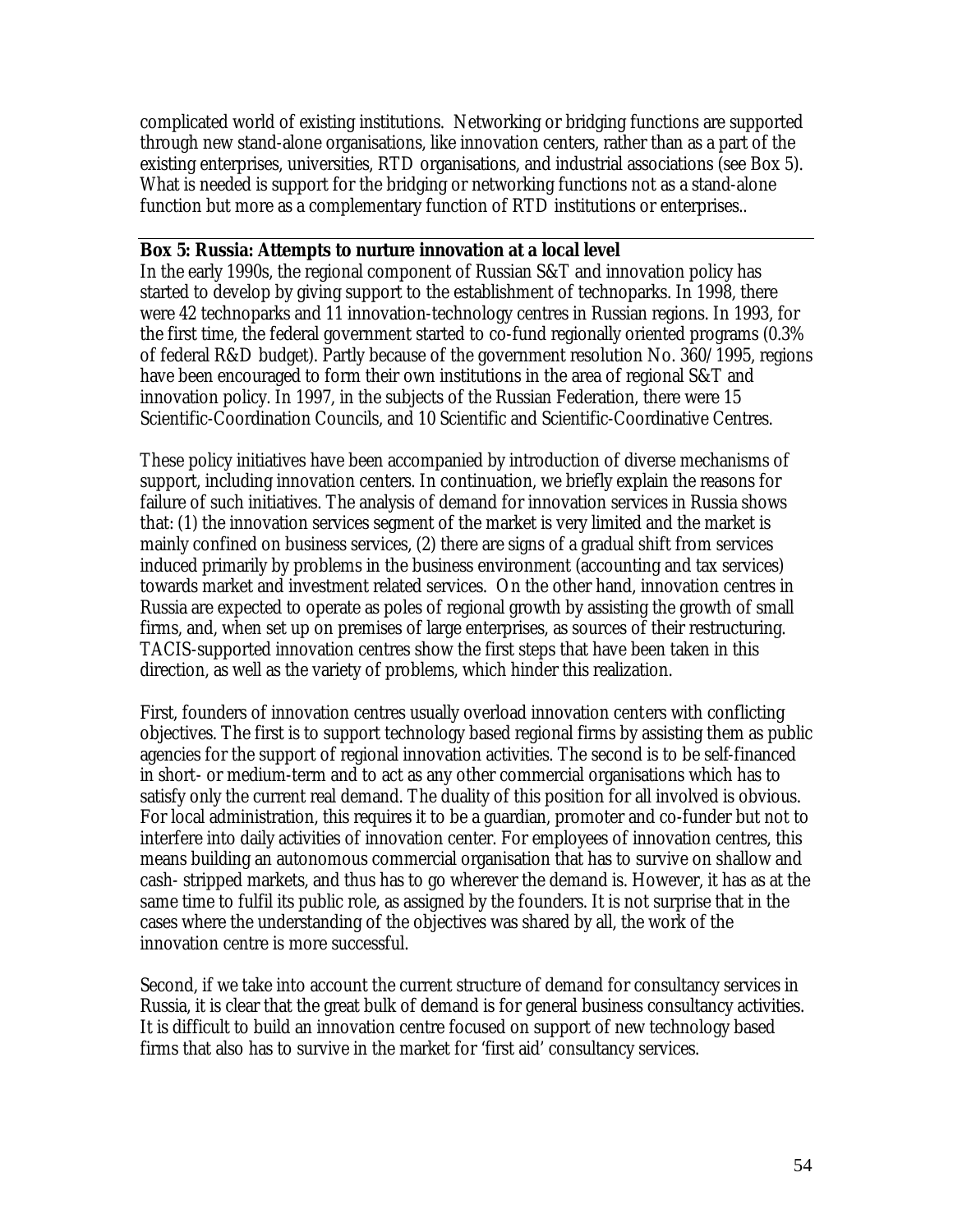The rationale for supporting innovation centres is the role that they can play in promoting innovation in the region. For the time being they are contributing to this aim like any other consultancy company; by offering a set of specified services of use to small firms. The demand for their services is largely dependent on the existence of favourable public sources of finance for small firms where innovation centres are assisting them in the application process. They are not the only intermediaries in this business.

The public functions of innovation centres may be significantly strengthened if they are made to be able to tap into both the current demand and the latent potential for consulting services. The support for these activities should be either based on a specified program of activities or as subsidised services.

**Source:** Radosevic and Dranev (1999).

## **4. STATE AND POLICY OPTIONS FOR SUPPORTING INDUSTRIAL UPGRADING**

The role of the state and state policy capability has been very much-neglected dimension of post-socialist transformation throughout the most of the 1990s. This may be understandable given the overall political drive towards minimalist state and disastrous experience with the Communist State. It is only recently that it has become clear that much of differences among East European countries, including the effectiveness of transition policies, have to do with the quality of State governance (EBRD, 1999). An important lesson from the last 10 years is that even when State tried to dissociate itself from interference into processes like privatization and restructuring it was unable to do so. In Czech Republic, where State tried to insulate itself from privatization it eventually had to aid the resolution of existing intra-network conflicts over asset control and restructuring strategies. As Hayri and McDermot (1999) point out: that 'efforts by the Czech government to maintain autonomy via state-imposed restructuring and pure ownership solutions only encouraged stalemate' (p. 154). Government had to accept the role of mediator and partner to the banks and networks of producers. In Hungary, an increase of the formal independence and differentiation of enterprises from state agencies has often been counterbalanced by continued informal interdependence with state bodies and banks (Whitely and Czaban, 1998). EBRD (1999) survey on state governance concludes that 'The state no longer uses plans and commands to direct firms, but the links between the state and firms remain close' (..) the process of 'depoliticising' enterprises remain very incomplete in all transition economies. The reform process has been associated with a change in the form of state intervention, but not necessarily with a reduction in the overall level of intervention or in the informal tax imposed on firms in the form of bribes and times spend dealing with government officials.(p. 128,129)

In this section, we analyze how various policies of Eastern European states have affected modernization of their industrial systems. We review the effects of transition policies on knowledge based activities, and then evaluate current activities within industrial, S&T and innovation policies. However, before that we discuss what are the major factors that determine the context within which different policies are evaluated.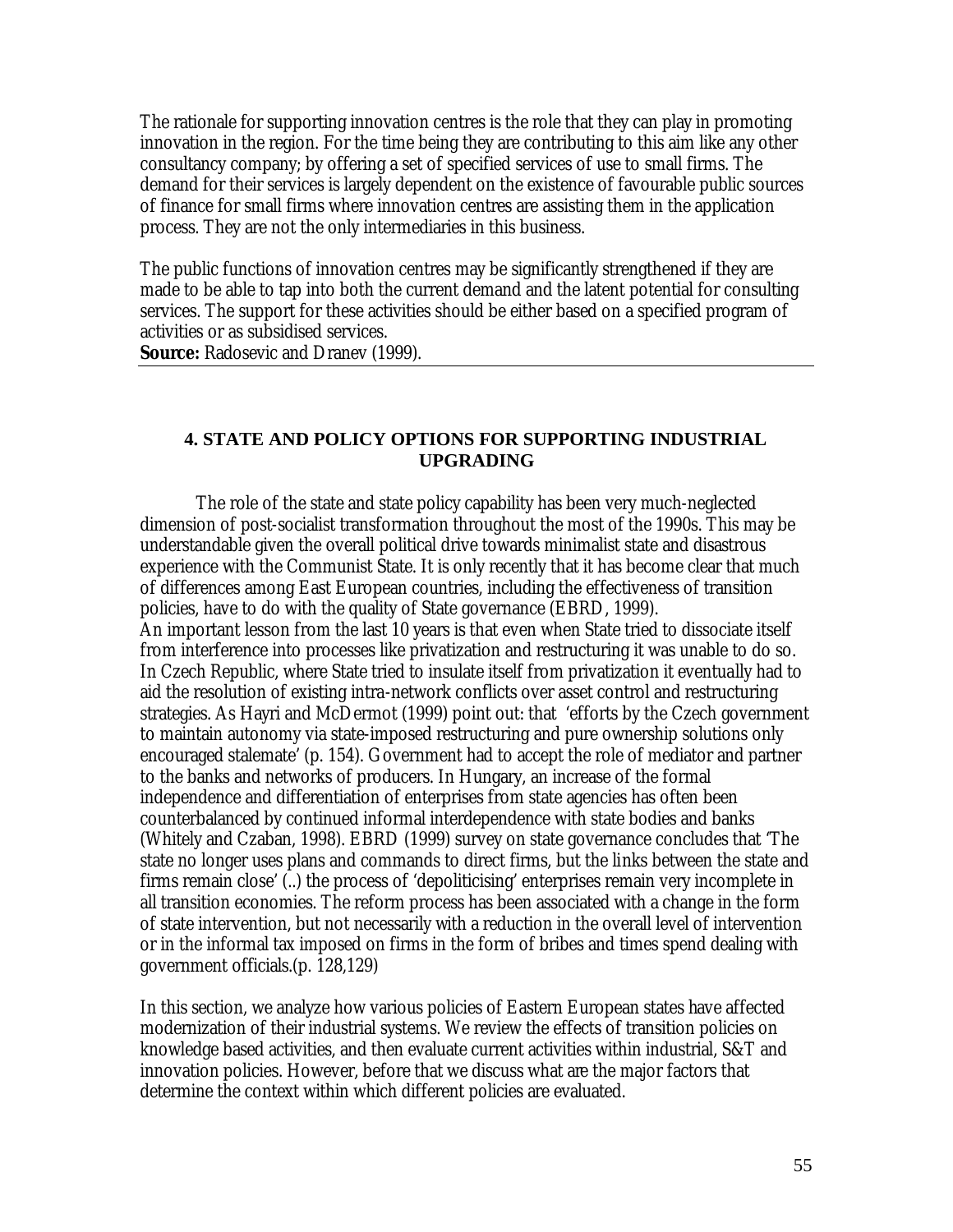### *Central and East European states, globalisation and industrial upgrading*

Eastern Europe has become increasingly integrated into the world economy at a time when the scope for domestic policies has been drastically reduced (Rodrik, 2000). Unlike east Asian economies from the 1960s to 1980s, which had to abide by few international constraints and pay few of the costs of integration into world economy, Eastern European economies have to pay high costs in terms of institutional adjustment, trade and finance openness. In addition, this transformation takes place at a time when they have accumulated huge restructuring problems, which would require much larger scope for domestic policy than it is possible today. They are squeezed between macroeconomic and political requirements for lean governments and the need for greater provision of social insurance, which comes from their increased trade integration. As the benefits of openness are uncertain and the costs of institutional adjustment to WTO and EU regimes are high Eastern European economies are seeking ways to reduce costs of exposure and risk involved through EU integration. It than comes as not surprise that the majority of Eastern European economies see the only solution in the acceleration of accession to the EU. Consequently, very often, accession requirements operate as a substitute for any industrial or other strategy. As State leverage now tends to be towards framework conditions, they have lost much of their leverage over MNCs. How to ensure favorable framework conditions but at the same time develop a new networking role in aligning different networks is a challenge for Eastern European governments. They have to learn how to align demand side (global) networks with supply side (national and regional) networks in globalised environment. In a way, they, as most of the other economies, have to find out how to pursue a controlled globalisation of their economies. To what degree can they effectively benefit from the proliferation of network linkages with foreign companies and manage this process<sup>22</sup>? As Evans (1995) point out the new internationalisation places new demands on the state yet leaves it less politically able to pursue transformative ends. In particular, in Eastern Europe where restructuring needs are vast the problem of state involvement in supporting industrial upgrading but in cooperation with foreign capital remains a big challenge. It is very likely

that the outcomes will be influenced by the quality of state governance, which differ significantly across CEE.

The state governance has affected the modernization of the CEE industrial systems (EBRD, 1999). The analysis shows that the type of policy *per se* was secondary if not considered in relation to the quality of State governance. Good governance brought less State capture. In addition, similar transition policies have different effects which depended on the quality of State governance (EBRD, 1999). The CEE situation has basically confirmed Evans (1993) proposition that 'the obstacles to an effective role for the state are not so much rooted in the propensity of the state to intervene as in the difficulty of constructing strategies of involvement commensurate with limited capacity to intervene'. While mainstream economists on transition have been emphasizing the dangers of government failures the real issues is how to design policies in conditions of simultaneous government failure and market failure. It seems that the only feasible policies in many CEE countries are those with the low costs that take into account bad State governance or weak policy capability. Yet, State governance does not operate in isolation from 'non-market

 $\overline{a}$ 

<sup>22</sup> For discussion of these issues in the case of Hungary see Bailey (1995).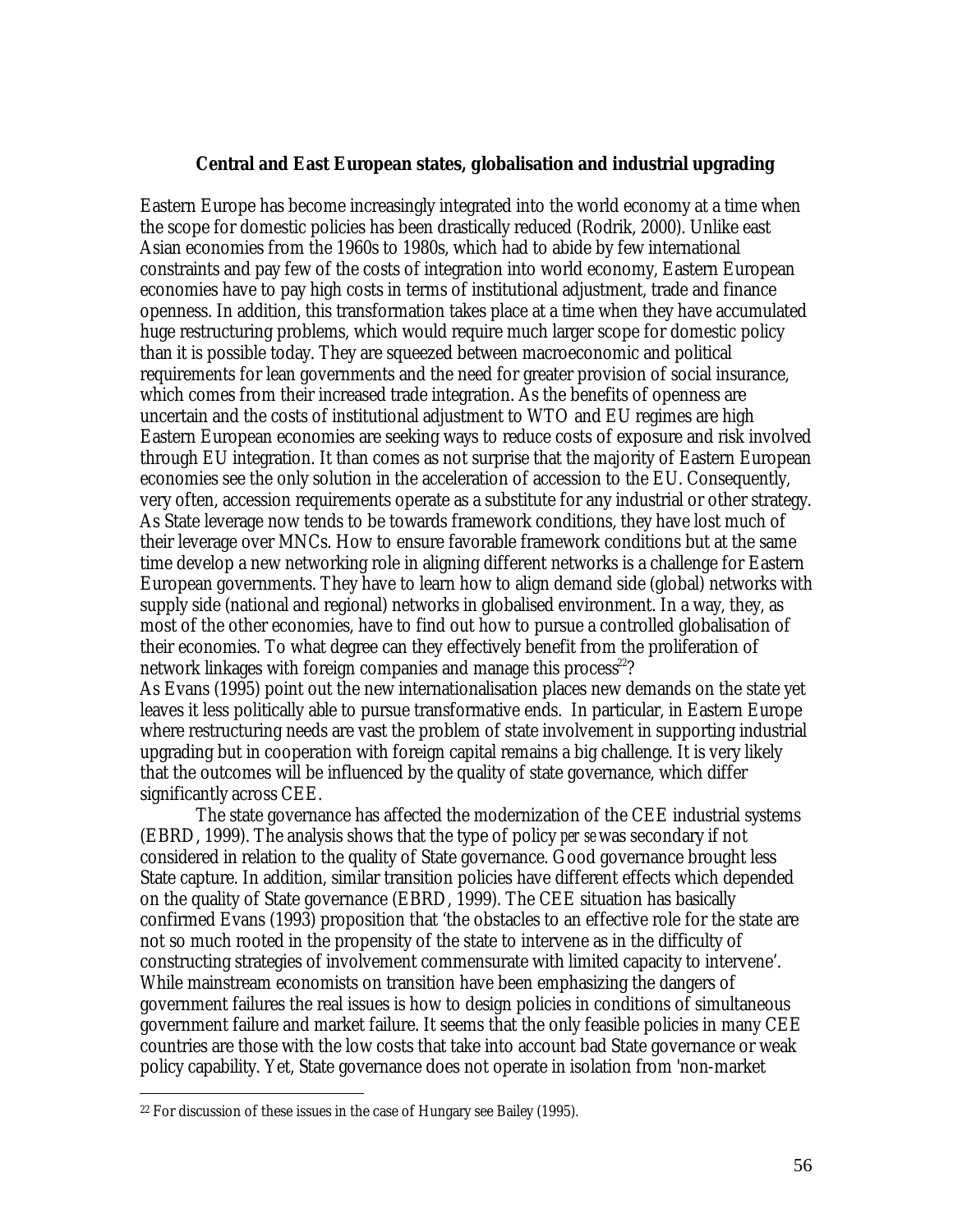mechanisms of market articulation' (associations, forums, information sharing mechanisms, government organized contests). This 'civil business society' sphere is still undeveloped in Eastern Europe. Its development would shift a significant part of the burden of policy formulation, coordination and implementation from the State (see Radosevic, 1995, 1997).

In conclusion, Eastern European states are faced with the challenge of how to support industrial upgrading which today can be undertaken only in cooperation with foreign companies and in a liberalised economic environment. This is a challenge, which they share with other economies but what distinguish them is the sheer task of it. Last 10 years have shown that the policy outcomes and assessment of policy actions in Eastern Europe cannot be undertaken without taking into account the quality of State governance and how developed are mechanisms for articulation of interests of business and consumers.

## **Transition policies and industrial upgrading<sup>23</sup>**

It is hardly surprising that the dominant policies in the Eastern Europe so far have been transition policies. By this, we mean policies dealing with privatisation, price and foreign trade liberalisation, reforms of the banking and legal systems, and enterprise restructuring. Their aim has been to achieve institutional convergence towards the system of the market economy. It is beyond doubt that policies such as price and foreign trade liberalisation are essential to the transformation process. They ensure freedom of action for enterprises, and the freedom to pursue profitable opportunities, and thus may be considered necessary conditions for innovation and for building a knowledge-based economy. But clearly they do not suffice. For example, price and foreign trade liberalisation are *necessary* rather than *sufficient* conditions for restructuring.

Transition policies are geared to macroeconomic stabilisation and institutional convergence towards the market economy rather than towards growth and structural change. In the present context, we must, then, start from a position of scepticism as to how conducive transition policies have been to structural change towards innovation and a knowledge-based economy. Specifically, the rationale that forms the basis of transition policies and the rationale for policies to support learning are not the same. While the former are based on the market failure rationale, policies for learning have to be more broadly based, because of the specific features of knowledge as a 'commodity' with strong public good and network elements, in the context of pervasive strategic uncertainties in CEE.

The medium- and long-term growth of the CEE countries will depend on their structural shift towards a knowledge-based economy and the embodiment of innovation in all industrial sectors. More specifically, this shift will depend on:

- *The diversity of enterprise types*. Socialism was characterised by a lack of enterprise types, not only in terms of ownership but also in terms of size, technological functions, and knowledge base. A libera lised economy provides the opportunity to create a variety of enterprise types, which is beneficial in terms of structural change and innovation.
- *The intensity of knowledge exchange and diffusion among enterprises*. Enterprises seldom operate as isolated units relying only on their own knowledge and innovation activities. Even when they do not have links in the innovation process, they exchange production knowhow through informal networks either in a local context or with foreign partners.

 $\overline{a}$ 23 A part of this section draws on Dyker and Radosevic (2000).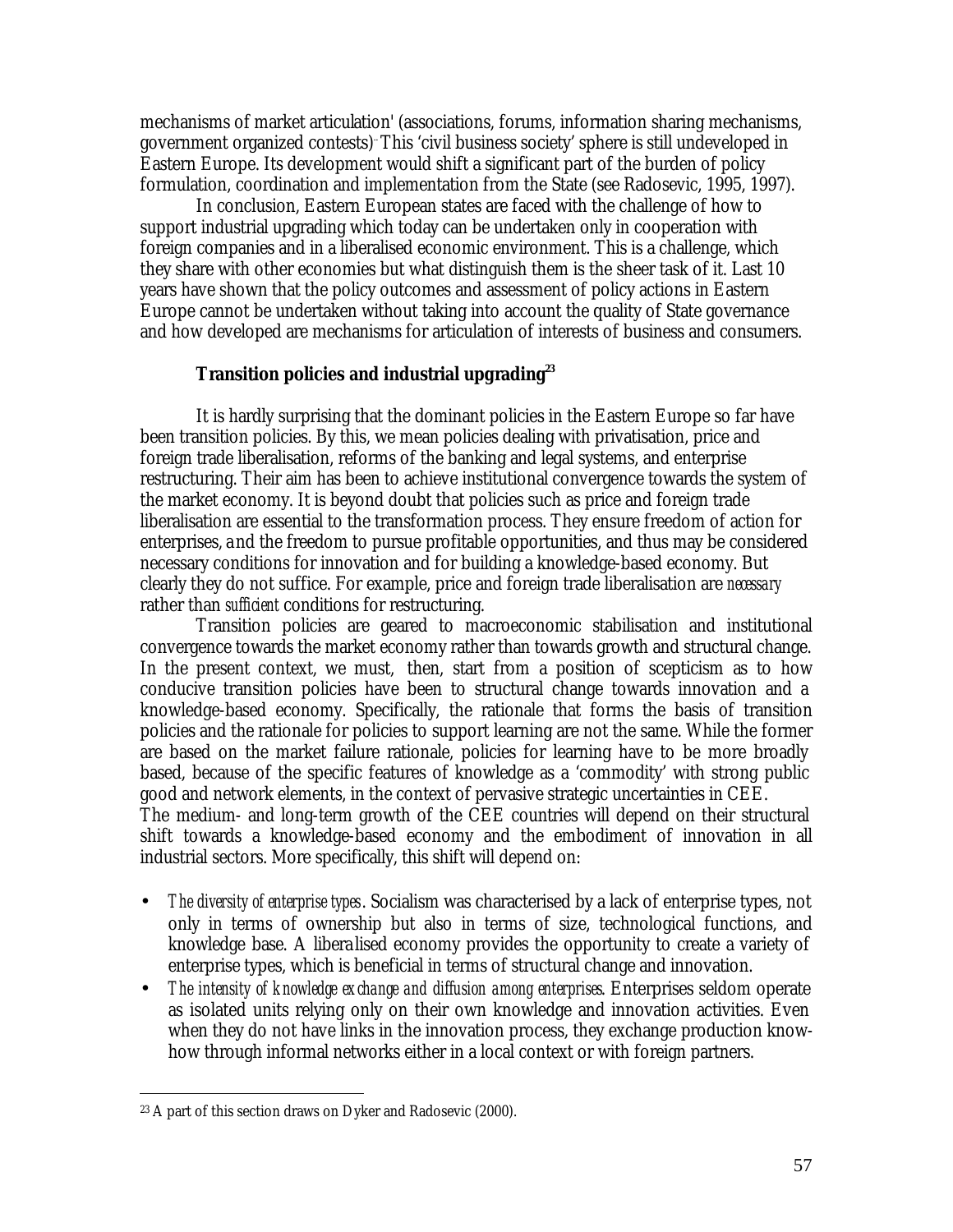• *The role of public institutions in fostering intra-organisational and inter-firm learning*. Enterprises rely on a wide variety of infrastructural institutions and public networks that reduce strategic uncertainties through R&D programmes and academy-industry consortia, or reduce costs of specific activities like export promotion or innovation.

The experience of CEE suggests very weak synergy between transition policies in the narrow, macro-economic sense and the required shift towards an economy based on innovation and knowledge. Of all the main transition policies, privatisation has the biggest direct implications for the innovation and knowledge base of the countries concerned. The effects of privatisation programmes are manifold, and restructuring and enterprise growth do not always top the list. The basic criterion for assessing privatisation policies from an innovation and knowledge perspective is the extent to which they allow for the diversity of enterprise forms, sizes, and strategies, all of which is essential for knowledge diffusion and generation. Privatisation also strongly influences the pattern of development of inter-firm networks and the way in which public policy mediates the process of economic development. Privatisation is an indispensable condition for restructuring, but it does not restructure by itself. If pursued as the main objective through rapid, mass sell-offs, it may even inhibit restructuring (cf. the experience of the Czech Republic and Russia). In particular, the privatisation of banks is not sufficient to ensure that capital will be directed towards exports and industry, rather than towards real estate, securities, and imports. Improved corporate governance at the firm level and the break-up of large enterprises are seen as the ultimate objectives of enterprise restructuring. However, breaking up large enterprises does not necessarily lead to positive outcomes at branch level..

The East German experience shows that a policy of breaking up large enterprises can have a serious negative effect on demand for R&D. However, the core of the argument here is not about large enterprises as such, but rather about the lack of diversity of enterprise forms, that privatization may generate. A shortage of dynamic small firms is just as serious an obstacle to innovation dynamics and knowledge diffusion as a shortage of big firms, as is palpably obvious from the case of Russia. Furthermore, the number of small firms in a given economy is in itself no guarantee that diversity of role and strategy will develop among small firms. Too many small firms with low levels of technological competency, operating within the framework of a semi-formal economy, indicate a *dual* economy rather than a *diverse* one. The same point can be made in relation to corporate governance. Where rapid privatisation has resulted largely in *nomenklatura* privatisation, most notably in Russia, the 'new' owners tend to be generally uninterested in innovation; more insidiously, they tend as a group to operate in terms of the rules of thumb and mores of the old Soviet-type economy. There can be little doubt that this is one of the main elements in the structural crisis that hit the Russian economy in mid-1998 (see Dyker, 2000).

In the light of these problems, there is a clear need for better integration of structural and transition policies, to induce economic growth and to initiate structural change. However, this is easier said than done, as the (in) compatibility of objectives and instruments between the two is strong. For example, emphasis on good corporate governance clashes with the objective to ensure presence of large firms as the major generators of demand for R&D. A need to maintain macroeconomic balances clashes with the need to reduce real interest rates to a level which would ensure long-term investment. A need to ensure temporary monopoly rents to domestic producers' clashes with the need to ensure fair competition and trade openness. Equally, policy of market reserve for foreign telecom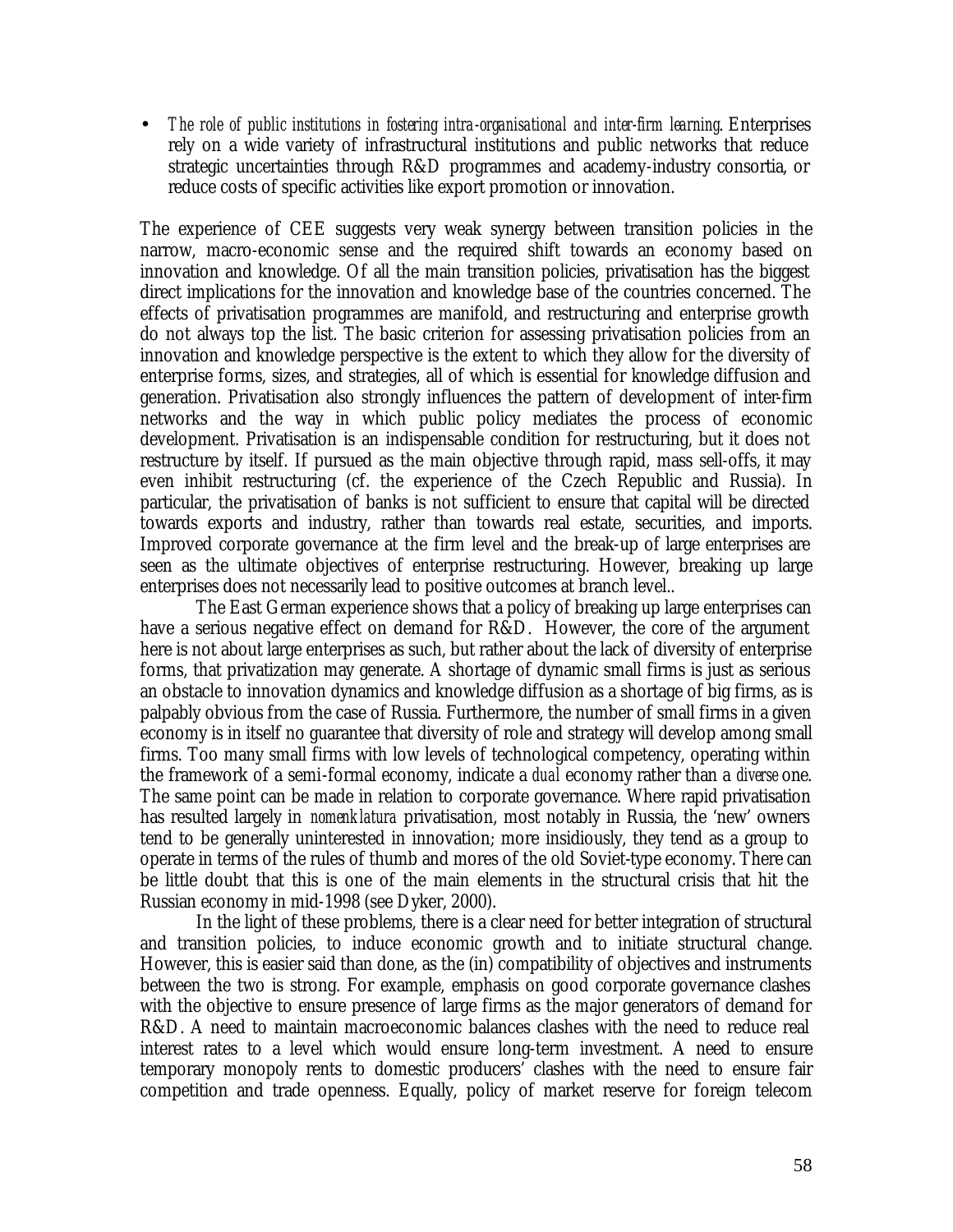operators clashes with the competition policy. Obviously, the issue is how to ensure a policy mix, which would balance disparate long- and short-term, transition and growth objectives.

Unfortunately, we cannot be much specific about the appropriate policy mixes for CEE economies. There is very little that can be said without going into specificity of an individual country. The policy mix will greatly depend on how far is country in transformation process. The further the economy is in systemic reform its problems are more likely to be problems of 'real' economy, i.e. the issues of structural change in industry and technology. In this case, policy mix will have to take into account the issues of structural adjustment towards knowledge based economy and how to cooperate with foreign companies towards industrial upgrading. Problems of economies, which are still in the transition stage, like Russia, Ukraine, Romania, etc., is mainly how to ensure level playing field and remove sector specific market distortions. A study by McKinsey (1999) on Russian industry provides quite extensive and revealing evidence on this. The conclusion of the study is that the main barriers to economic growth in Russia are unequal conditions of competition that tends to be industry-specific and thus have to be removed on a sector by sector basis. These are unequal levels of taxation, non-equal allocation of government procurement and land, non-equal level of energy payments, unequal enforcement of custom tariffs, and threat of red tape. Contrary to conventional thinking corporate governance, high costs of capital, budget deficit, drops in demand, or labor mobility are shown to be secondary factor for the low productivity in Russian industry. The sector level market distortions result primarily from bad federal or regional state governance. The sector specific distortions lead to continued, large governmental financial transfers to the enterprises, especially the larger ones which is the major reason for the unevenness and slower pace of adjustment by Russian enterprises (Fan and Schaffer, 1994).

In economies that have better state governance and less sector specific market distortions, the policy mix should be much more geared towards industrial and innovation policy. These policies explicitly address the issues of industrial upgrading.

## *Shifting the focus to industrial and technology (innovation) policy: new opportunities and problems*

The CEE countries have only recently started to develop restructuring policies for different industrial sectors, primarily the 'old' industries, like coal or steel in Poland. Massive financing is needed for sectoral restructuring; lacking political will to come to grips with the large social and regional unemployment problems of troubled sectors, together with limited administrative capacities of governments, led to the postponement of industrial policy measures for troubled industries. This may be understandable given difficult choices that governments have to tackle. Should restructuring of troubled sectors be postponed until growth becomes stronger and room be given to winning sectors? Even where there is a will for restructuring is there a state capacity to undertake it? The quality of financial intermediation is critical to the success of restructuring projects. Yet, domestic financial systems are 'shallow' or unable to take their role in this process.

Recorded economic growth so far has come from new, small enterprises (Poland, Slovenia) or those sectors where foreign enterprises were willing to act as restructuring agents (Hungary, Czech Republic). These sectors did not grow due to government industrial policy but because of business opportunities exploited by foreign investors and domestic entrepreneurs. Instead of siphoning huge funds into few troubled cases, would it not be better to support new small firms through pro-active innovation policy rather than focus on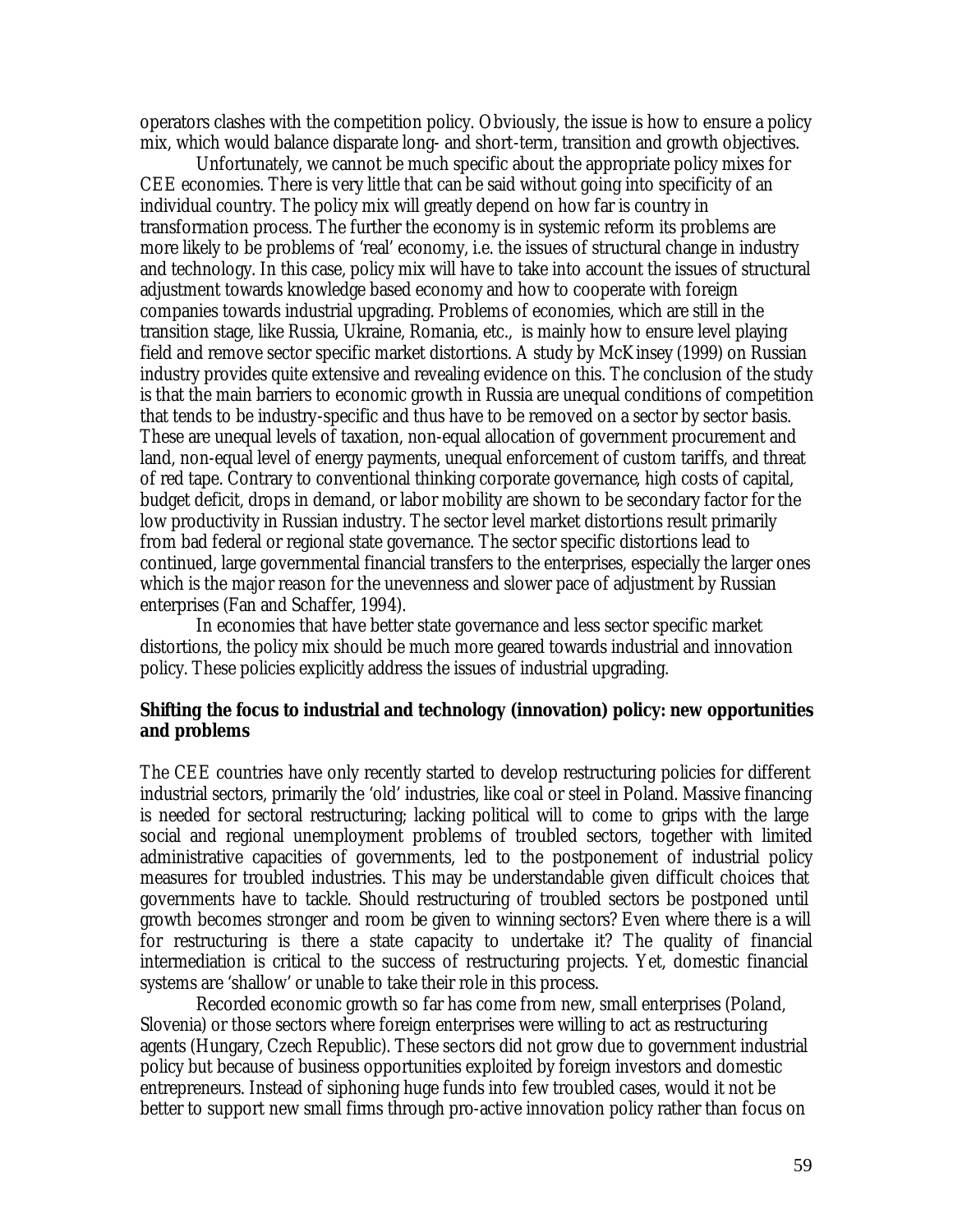socially oriented industrial policies? Being for quite some time caught into the framework of transition policies governments only recently came to realize that restructuring at the firm level will not take place automatically in response to macroeconomic policy changes or rapid shifts in global conditions (Lieberman, 1991). They are searching for a new role, which would go beyond normative reductionism of transition policies but would avoid large government failures and take into account the quality of state governance $24$ .

Within the common trend of withdrawal of state from their role in industry restructuring, we find a variety of responses, which can be explained only by taking into account the specific national context. For illustration, we show a variety of responses in relation to industrial R&D in CEE.

The diversity of different national responses in industry R&D in CEE can be classified by distinguishing between two components:

- (i) Whether countries have pursued *sudden* or *gradual* changes in the rules of public funding of S&T. For example, in the Czech Republic, the government rejected any active policy in restructuring R&D institutes and abruptly withdrew financial support to the majority of industrial institutes. Since 1991, industrial companies in the Czech Republic have had to finance their R&D activities themselves. Industrial institutes suddenly lost a relatively secure income and had to find means for survival. Also, in privatisation R&D institutes were treated as 'normal' production enterprises. This 'shock therapy' led a to massive conversion of their activities to services and production.
- (ii) Whether countries have pursued *active* organisational restructuring in the R&D system or whether they have left the organisational structures intact. In its strongest form, active restructuring was pursued in eastern Germany where individual institutes were evaluated and than either closed, split, reorganised, or merged. In the case of passive adjustment the organisational structures remain intact. Gradual changes are only in terms of financing through gradual introduction of competition principles.

Using these two criteria, the degree of shock or gradualism in public funding and the existence, or lack of an active micro restructuring policy, we can distinguish four different national situations (see more about this in Dyker and Radosevic,  $2000^2$ <sup>5</sup>.

| 'Radical active restructuring' (I) | 'Gradual active restructuring' (II) |
|------------------------------------|-------------------------------------|
| <b>Example: eastern Germany</b>    | <b>Example: Poland</b>              |
| 'Radical passive adjustment' (III) | 'Gradual passive adjustment' $(IV)$ |
| <b>Example: Czech Republic</b>     | Examples: Russia, Bulgaria, Romania |

Figure 1: Different national patterns of R&D restructuring

 $\overline{a}$ 

<sup>24</sup> We illustrated earlier that even when governments tried to operate as 'watchman' that has produced stalemate.

<sup>&</sup>lt;sup>25</sup> Hungary and Slovakia do not fall clearly in this matrix as they have followed inconsistent policies which may be described as 'Combined radical and gradual passive adjustments' (see Dyker and Radosevic, 2000).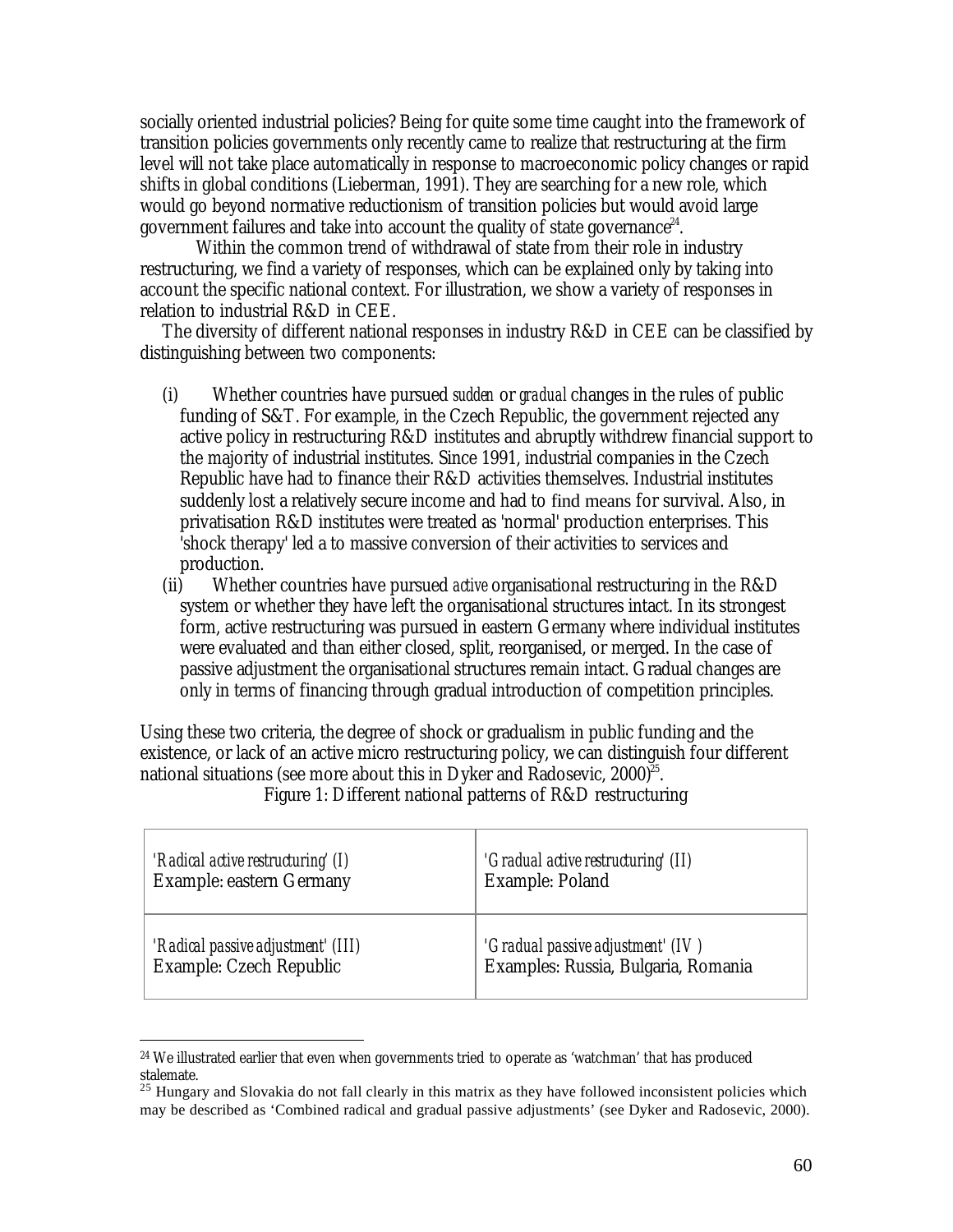In this matrix Russian S&T policy falls in the box 'Gradual passive adjustment'. Institutional (basic) funding on civil R&D in Russia is still dominant. More than half of basic funding is targeted to R&D institutions in the industrial sector, meaning that as before, budget funds continue to be a substitute for applied R&D financing by enterprises (Gokhberg and Sokolov, 1998). If this was part of active restructuring than it would not be a problem. However, there is no sign that this policy is leading to integration of R&D into industrial enterprises.

Officially, the Ministry of Science and Technological Policy officially has abandoned the policy of 'science salvation' and has initiated prioritisation in funding and differentiation among institutes. For example, it has granted sixty institutes the status of 'State Scientific Centre'. However, this is still a gradual change which has only prevented full erosion of these institutions (see Gaponenko, 1995).

How do we evaluate different national options in restructuring of S&T? Are some better than others? The answer is that there is not better or worse policy pattern in isolation. Policy options can become a problem when they are inconsistent, i.e. when objectives cannot be supported by funding or other mechanisms. Whether a policy should be in the direction of active or passive restructuring, or gradual or radical reduction in public funding, depends on the capability of policy to achieve its objectives without generating too much cost for the S&T system and economy.

Gradualist policy in conditions of limited budgets could be very costly in terms of erosion of R&D system and prevention of active restructuring. If budgets and a management capability are available to undertake organisational restructuring in an S&T system, as was the case in eastern Germany, than radical solutions are the 'cheapest'. When the decline in financing is so marked that an orderly restructuring of R&D institutions is impossible, than gradual passive adjustment may be the only option for some time. This was indeed the case in Russia in the early years of transition. However, we think that the future persistence in this policy has become counterproductive by actually speeding up the erosion of S&T system. After 10 years of gradual changes in the principles of funding but without any undertaking of an active organisational and functional restructuring, Russian S&T policy should finally develop the component of active of restructuring. The continuation of current gradual, passive adjustment causes good research groups and teams to be squeezed out by those who do not have the chance to prosper in a long-term.

However, as with any strategic change, its complexity is in its *implementation*, *costs* and *resistance to change* rather than in its design. The difficulty of active restructuring in Russia is in the need to ensure that the restructuring is decentralised and bottom-up driven and yet, that it is coordinated at the same time.

So far, CEECs have been trying to restrict themselves from any explicit and clear role in restructuring and industrial upgrading. A withdrawal from any explicit role in industry restructuring and in industry upgrading is a common characteristic of the most of the CEECs, including Russia. For example, Russian government still retains a controlling stake of shares in 30% of all industrial firms, with total output accounting for 20-25% of GD as well as the controlling power of a majority shareholder through the so called golden share in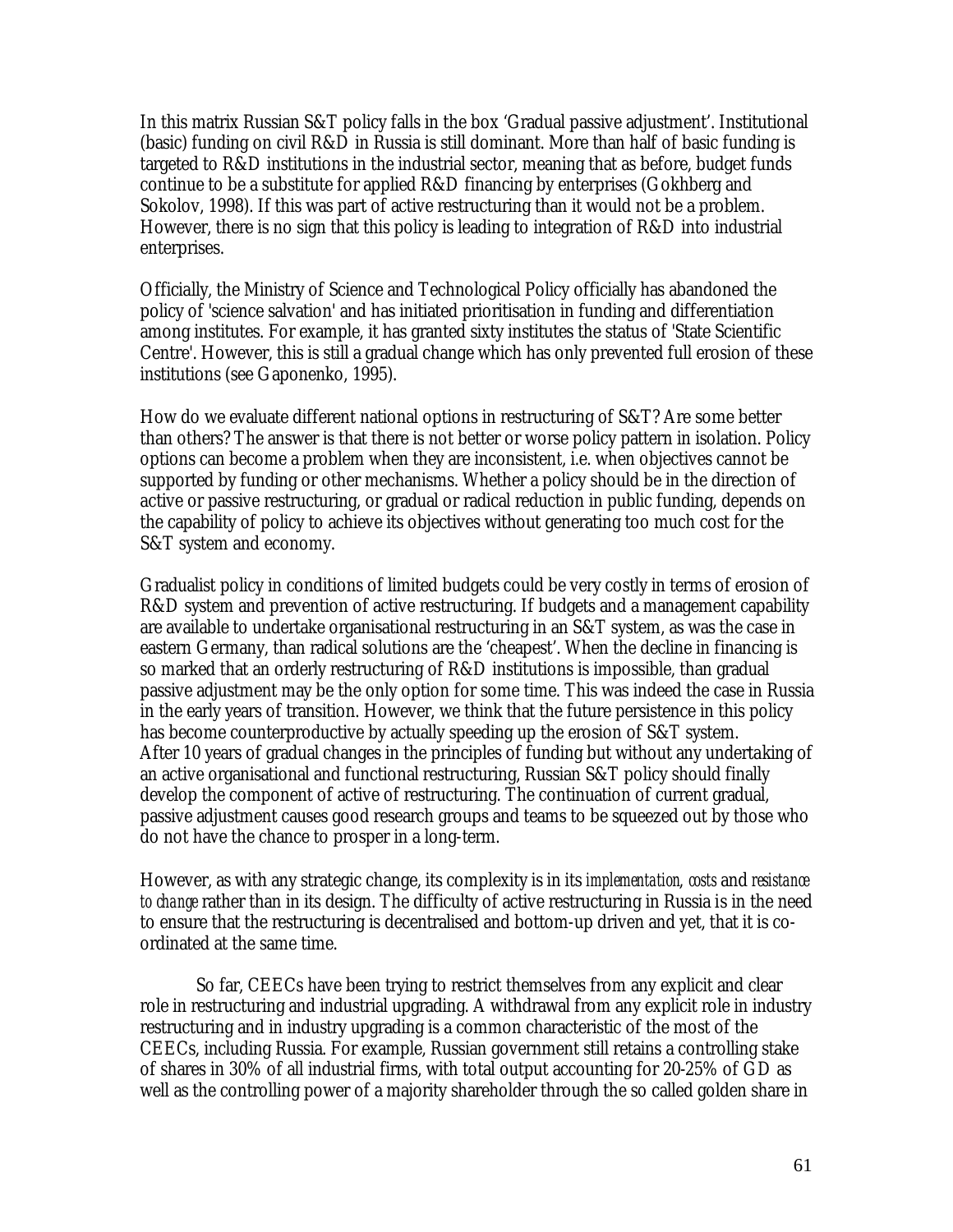large firms and key industries (Kuznetsova and Kuznetsov, 1999). . Yet, in practice, representation of state interests is left to the discretion of individual administrators and the system operates without any performance targets as far as the state property is concerned. This withdrawal of the state to impose any performance requirements hinders restructuring of enterprises (ibid.).

The result of withdrawal of the state in industry upgrading in CEE is its unsystematic, implicit and ad hoc involvement through other policies in particular privatization and FDI policy. Central European states are now in the process of building alternative policies like innovation policy. Poland and Slovenia have been early precursors in that respect. There are signs that in other countries, innovation issues are beginning to be given a higher place in policy agenda. Hungary has developed a range of programs to support technological development in the last few years. In addition, Czech government reoriented its priorities since 1998 towards emphasis on industrial R&D, FDI and competitiveness<sup>26</sup>. However, the current situation can be characterized as the one of exploration and search for a new role of government, which would go beyond the 'watchman'.

## *In search of policy rationale*

After 10 years of pursuing the transition policy agenda, CEECs are now searching for alternative policy solutions that will also address the problem of their technological competitiveness. Given the current role of the state in these countries, it is unlikely that we will see the implementation of highly selective structural (industrial and technological) policies aimed at a strengthening of inter-firm and inter-sectoral technological linkages. The CEECs are in the process of developing public policies, which are 'market friendly' and correspond to the capacity of individual states to implement them in co-operation with enterprises, public, and private organisations. This process is not a rational search but highly politicised process, in which ad hoc interventions dominate in most countries. Policy options range from sector-specific or vertical policies (industrial policies) to horizontal policies (technology policy). Should CEE pursue industrial policies that have immediate effects but are also much more demanding in terms of administrative requirements and finance? In view of the negative experiences of CEE with state-run policies, there is a natural resistance to promote policies with the imminent danger for government failure, whereby policy is easily turned into lobbying. An alternative would be to pursue technology (horizontal) policies that do not address specific sectors but target deficient capabilities, like R&D, engineering, production quality, or deficiencies in technical infrastructure (IT, testing and measurement facilities, etc). The drawback of these policies is that they work slowly and with unclear sectoral effects. When setting aside limited public funding, governments are seeking tangible and much quicker results. To illustrate these policy dilemmas, we will use examples from sectoral studies.

## *The pros and cons of industrial policy*

 $\overline{a}$ 

Technology policy is only one element in the market-finance-technology triangle. Industrial restructuring is an activity that tries to assist in recombining the relationship between these

<sup>&</sup>lt;sup>26</sup> ADE, MERIT and SSEES, (2001) 'Innovation Policy in Six Applicant Countries: the Challenges' Second Interim Report to the EU, DG Enterprise, January.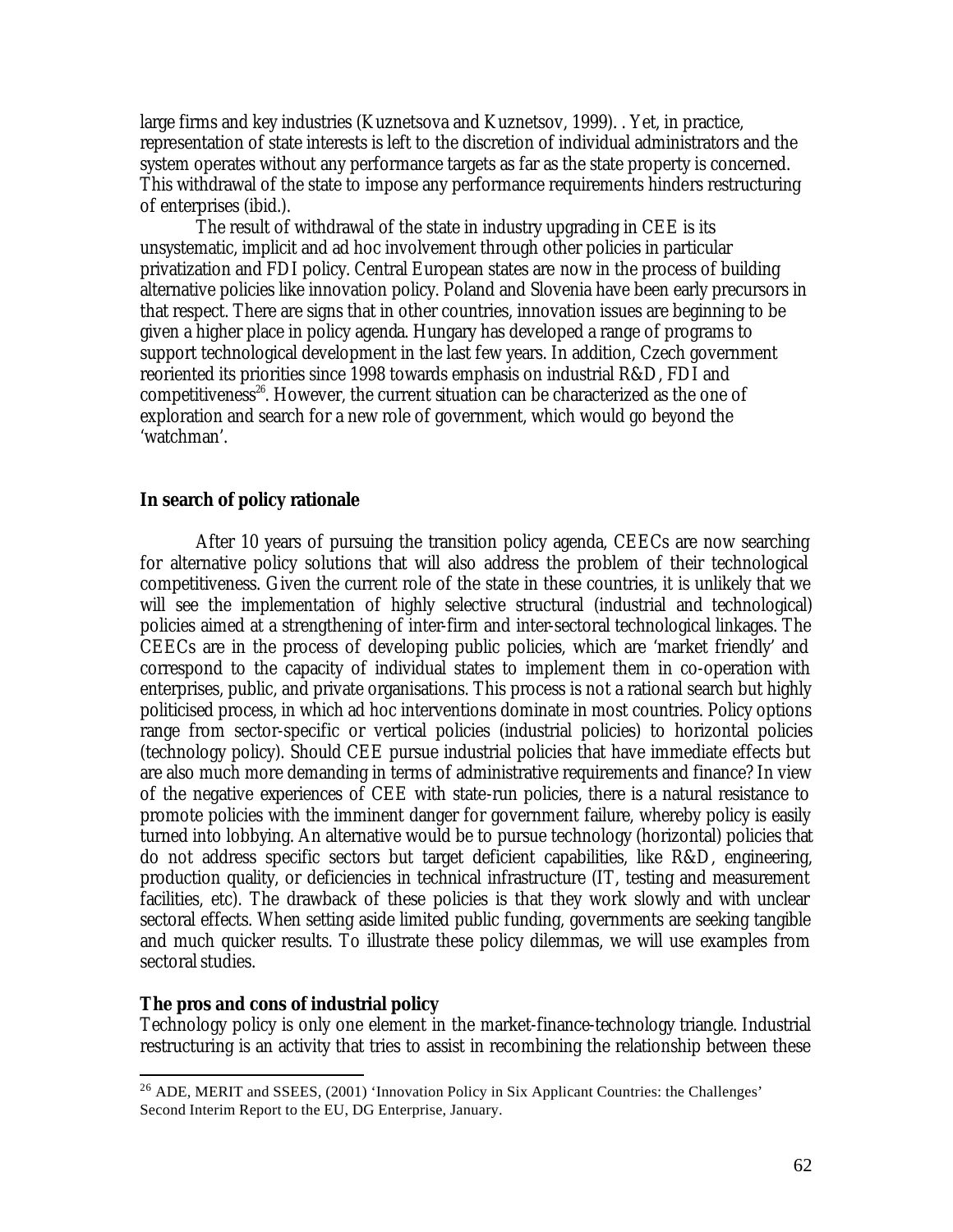three elements. In different cases problems arise in different elements of the triangle. In some cases, finance will automatically solve the problem of technology, which is easily available. For example, the major policy issue in Polish shipbuilding is not S&T but industrial policy. Once the issues of large orders and finance were resolved, technology was not the key constraint. In the government-led restructuring of the former East German shipyards, the crucial bottleneck was not in the area of technology but in the huge amounts of finance needed for technical modernisation. In telecommunications in CEE, sectoral S&T policy turned out to be secondary to industrial policy, which is actually implemented via privatisation policy. Solving the issue of control by privatising the national telephone company, the Hungarian government simultaneously resolved the problem of technical modernisation. In Russia's in telecom sector, it is privatisation and financing policies, in addition to a liberal regulatory environment, that seem to be more important than S&T policy.

We pointed to problems of industrial policy that are primarily problems of government failure. A case in point would be government support for sectoral restructuring used to balance the cash flow. However, an equally serious problem may be the irrelevance of industrial policy due to the inter-sectoral nature of new technologies. CEE industrial transformation is full of examples of enterprises that have had to change from one industry to another when faced with the danger of closure. A Hungarian enterprise that became part of Hungary Ericcson initially evolved in the PC sector and is now assembling switching equipment and support for its software, while the Hungarian telephone company, which came from the transmission side, was now having to learn about the manufacturing of switching equipment. Examples like this illustrate that what matters is the knowledge base of enterprises and the irrelevance of industry as a policy category. This is not only true in sectors whose boundaries are changing, like software and telecoms, but also in sectors that are increasingly becoming "bundles of technologies," like the shipbuilding, food processing, or car sectors.

# *The pros and cons of technology (innovation) policy*

Targeting industry-specific constraints may not solve technological constraints, as technologies largely are also generic. Many of the constraints in the diffusion of information technologies in CEE are generic or applicable to a large number of sectors. Inventory control of optimisation of business processes, quality control systems, problems of measuring and testing infrastructure, or the technical level of small firms, are generic, not industry-specific, problems. The networks of innovation centres are one of the solutions for problems of SMEs. Also, innovation (technology) policy is less prone to government failure as its constituency is more dispersed and unable to capture the policy process.

However, we already pointed out that these horizontal types of policies have long-term effects. They are pro-active but may not be a priority for CEE governments, which usually have to react ex-post to a variety of emergency problems. It may not surprise that many technology policy initiatives, like S&T parks, innovation centres, etc, in CEE have been supported by foreign funds and through technical assistance. Pressed with immediate sectorally specific problems, governments prefer to see the immediate effects of their actions rather than build a support system whose final users and benefits cannot be immediately identified.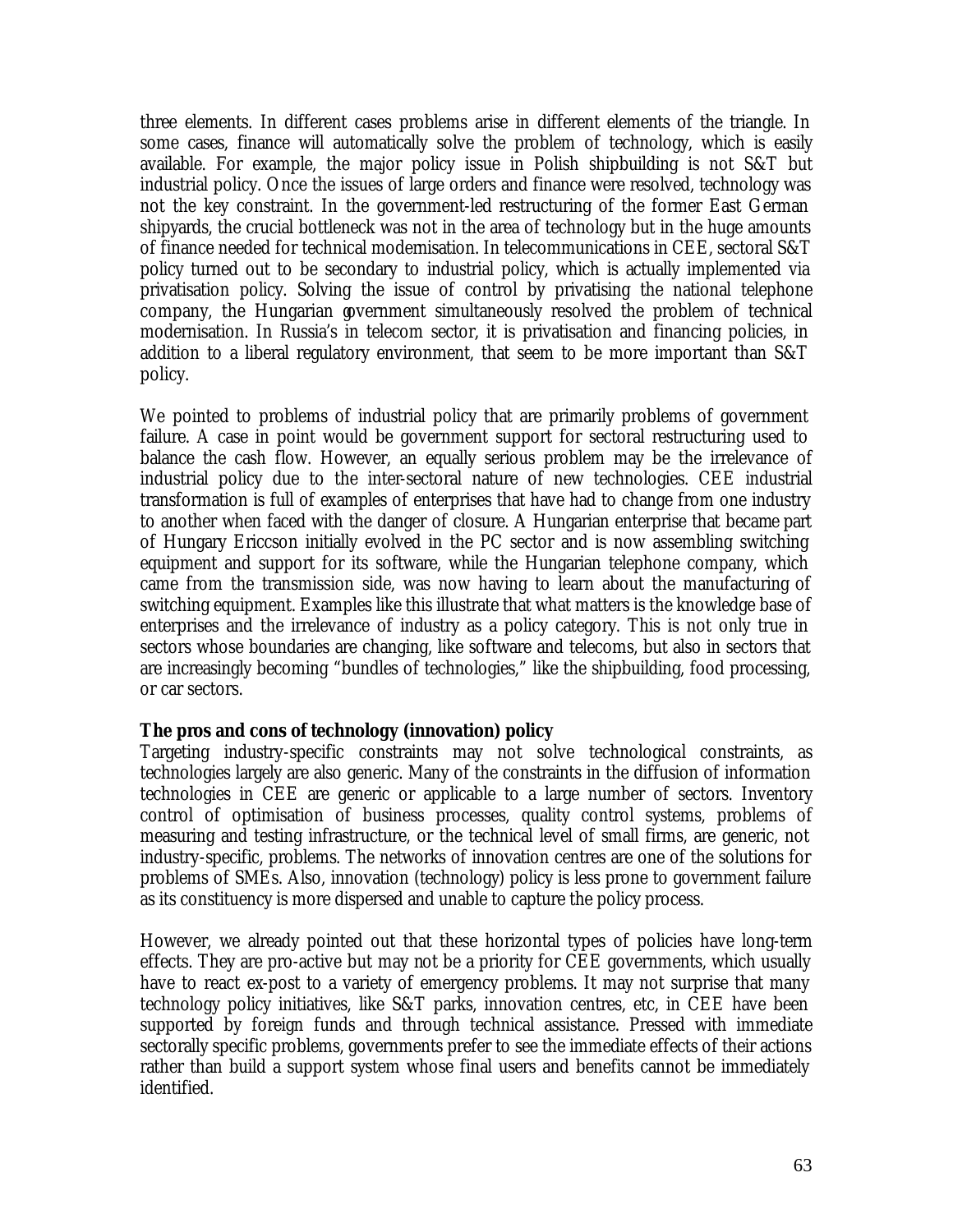## *The pros and cons of sector-specific (technology) innovation policies*

Implementing sector-specific innovation policies could solve the problem of technology policy target groups and their long-term effects. For example, the sectoral study on car industry produced within this project clearly suggests that innovation policies should concentrate on how to help SMEs working in this sector access and absorb the technology needed to be able to respond to demand from car assemblers. Market forces by themselves will not be adequate to develop this sector; specific policies will be necessary to support its growth. Thus the issue is one of developing specific policies and enlarging and deepening the cluster of subcontractors. We believe that a large number of such cases should be addressed through sector-specific innovation policy. These policies can target groups of companies and identify their key competence gaps, which can then be addressed - in co-operation with industrial associations or foreign investors.

However, objections to this type of policy are similar to objection vis-à-vis industrial policy. Industries are increasingly incorporating a mix of core technologies. For example, four major technological streams influence food processing at present: mechanical equipment in the production process; food chemistry in production technology; biotechnology in product innovations; and technologies in raw materials and packaging. How would or could industryspecific innovation policies work in this case?

In conclusion, when we delve into the specificity of industry dynamics in CEE and try to go beyond economists' generalisations and abstractions for and against government intervention, we find that there is no conclusive answer regarding appropriate policy. The problem is not the type of policy *per se* but the capability of government to implement it in cooperation with industry. In other words, the empirical evidence produced within this project shows a variety of possible policy approaches, none of which should be dismissed as *a priori* more appropriate than another. Their (in)appropriateness is possible only within the specific industry and country context and includes an assessment of the role of the state and business-government interactions.

One could imagine a situation where all three approaches are possible in one country depending on sector- and country-specific constraints and opportunities. From a normative point of view, any option seems viable as long as it is effective and leads to industrial upgrading.

# **How to support industrial upgrading in globalised economy?**

We already pointed to the difficulties of building new role of the state in a globalised economy where state has to learn to cooperate with MNCs in order to improve the competitiveness of its industry. Most CEE economies have fully liberalized FDI inflows and guaranteed the free repatriation of both profits and FDI capital. EBRD (1998, p. 89) shows that capital flows have been liberalized gradually, with the most liberalized flows being in countries tha t are at an advanced stage of transition. Through privatization states also tried to maximize benefits of their open door, policy by negotiating better terms with individual foreign strategic investors. However, these have been unsystematic attempts to tra de ownership of domestic 'blue-chip' companies for long-term benefits in technology and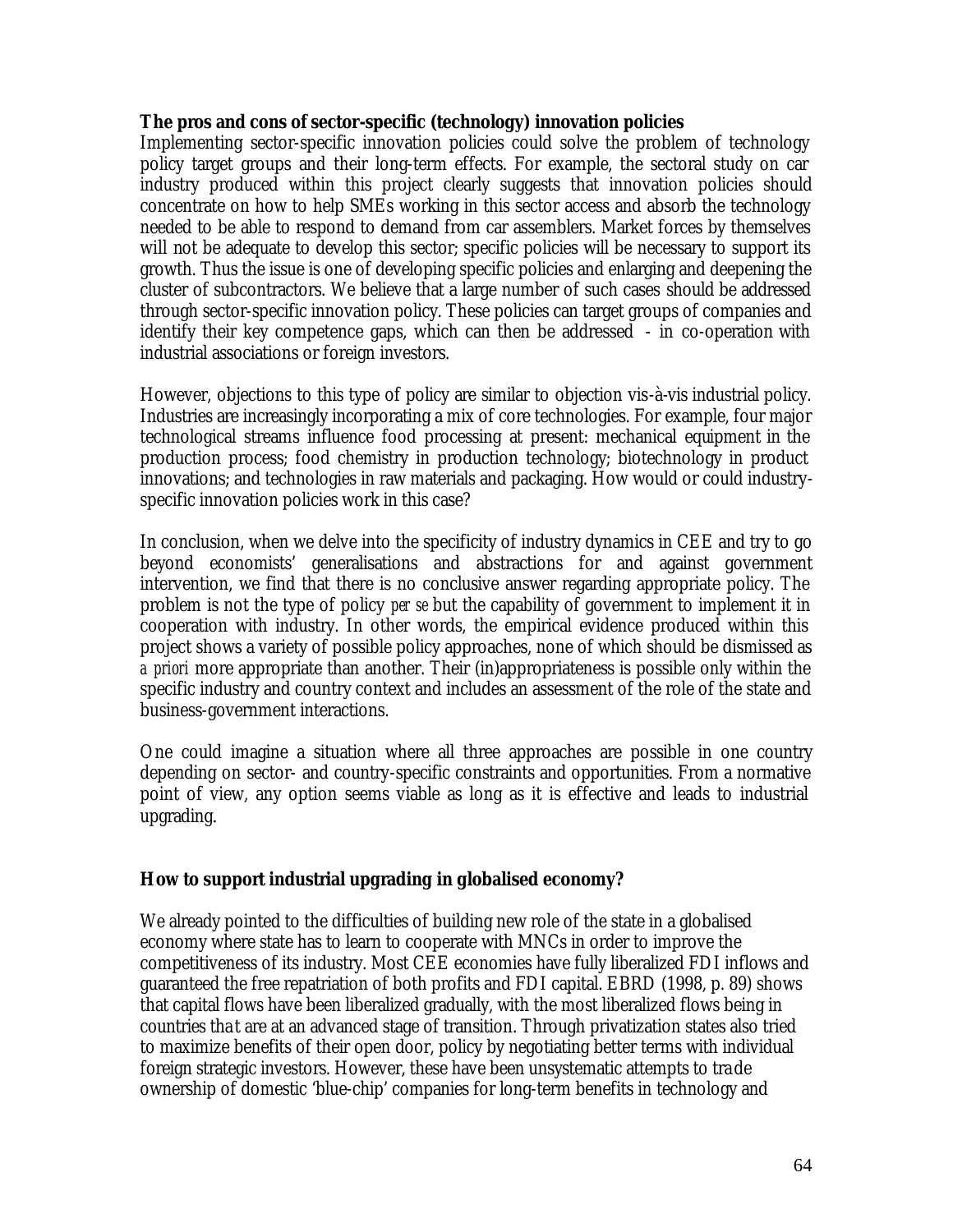employment. CEE governments have not yet learned to deal with foreign investors in a more systematic way and integrate them into domestic industry strategy. A current policy is to welcome whoever comes and to offer as much as possible a generous set of incentives. An experience of east Asian economies and recent experience of 'Celtic tiger' Ireland shows that this may not suffice. Similar to east Asia the experience of Ireland (see O'Connor, 20001 for a review) shows that the selectivity in FDI policy and enhancing complementarities with indigenous industry are essential in order to exploit benefits of globalised environment. A need for strategic FDI policy has come clearly from the previous experiences. The complexity of factors needed for 'growth miracles' is far too complex to be emulated in any other country. However, some ingredients from successful cases will have to be learned and implemented. In a new globalised environment selective targeting of individual foreign investors and joint work with them towards industrial upgrading is one of them. An emerging new agenda for CEE governments is to foster a match between developments in the domestic research and training infrastructure and the specialization profile of foreign investors.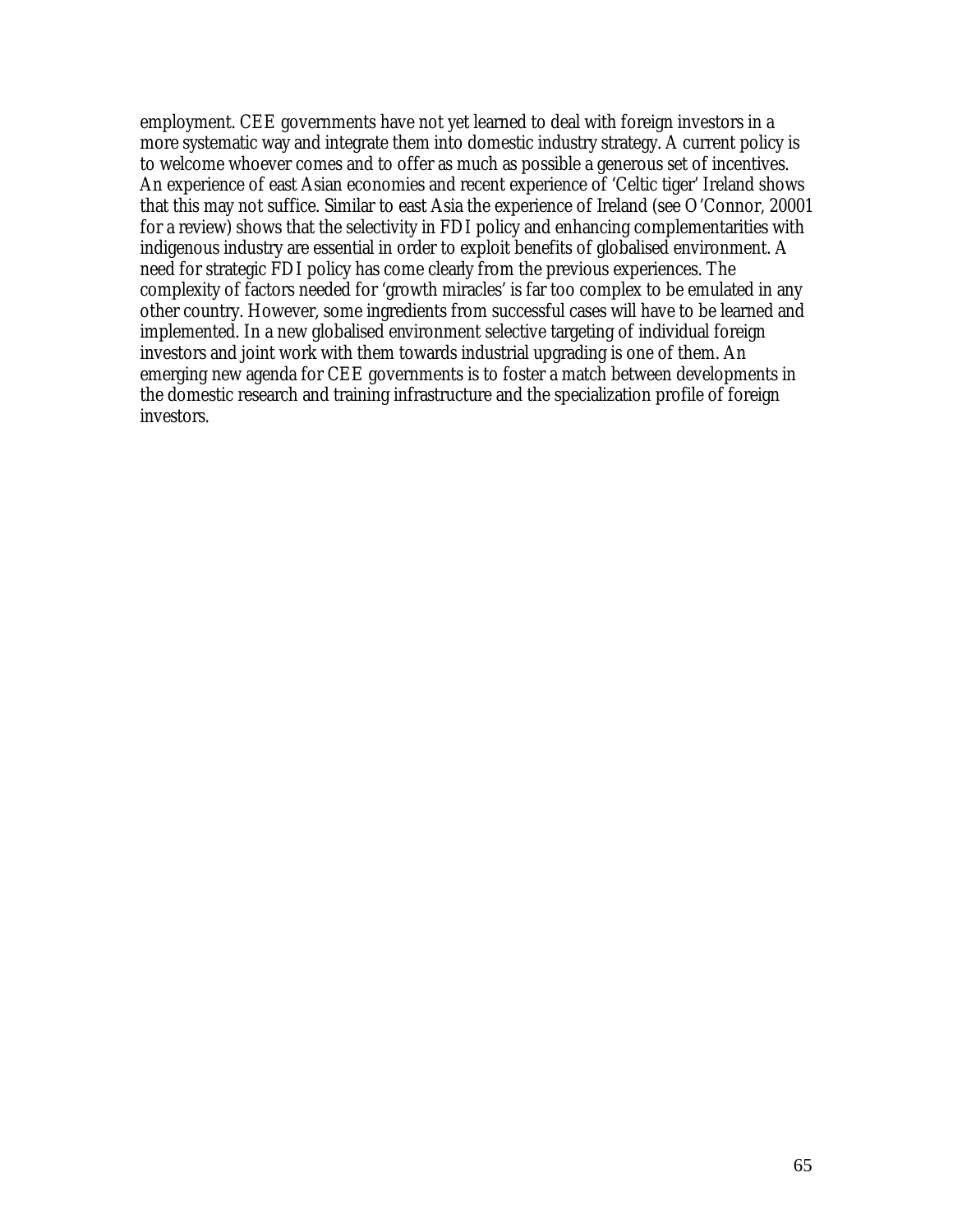### **4. CONCLUSIONS AND SUMMARY**

- 1. There is an increasing differentiation among CEECs in growth and institutional change: catching-up and falling behind: structural improvements but also structural deterioration. The cases of fast growth and also of further falling behind correspond to structural improvements and to structural deterioration. The question what explains the increasing differentiation among east European economies in terms of growth and institutional change is not resolved among economists. Our explanation has highlighted the importance of structural factors in explaining these differences, and in particular factors that determine technology accumulation and learning processes.
- 2. If judged solely by initial endowments, the CEECs have the opportunity to grow faster than the world leaders. Based on their GDP, R&D and investment levels they belong to 'catching-up' economies (Verspagen, 1999). The science and technology base of the CEE countries was relatively large during the socialist period. The educational level of the population and the skills of labour force are also relatively developed. These initial endowments indicate a growth potential but they are far from sufficient for high growth. A social capability to make use of factor endowments and to align domestic with the interests of a foreign capital is decisive for catching-up. The lack of social capability is most striking in the case of Russia where the gap between export and human capital structures is striking.
- 3. We traced the current problems in industry and technological upgrading in CEE to differences in the socialist period, in particular to factors at the micro-level. The three main micro-aspects of transformation of national industrial systems in CEE are: the way enterprises develop their business functions; the way business functions between enterprises and related infrastructure are redistributed; the ways in which insertion into world markets and production networks of Eastern European enterprises and sectors takes place. The development of business functions is essential for the reconstitution of enterprises and growth of their organizational capabilities. It has been assumed that privatization and then good corporate governance will stimulate firm restructuring. The evidence shows that privatization has been automatically followed by restructuring. Ownership is an endogenous variable in restructuring and growth of enterprises. The extent and depth of restructuring reflects ownership but also the available resources and institutional constraints of the environment in which they operate. The most restructuring has been passive or reactive. Foreign firms and de novo private firms, which are spared of ownership problems but also of problems with outdated product mix, surplus of employment, old organisational routines, etc. have been much more active in terms of scope and scale of restructuring activities.
- 4. Industrial upgrading requires changes at the firm as well as at inter-firm and sectoral levels. A lack of organisational capabilities in this respect was especially detrimental to this process. A lack of product system integration capabilities and a lack of network building capabilities at firm level which were endemic to in the past continue to hinder restructuring in CEE. This has been further aggravated by the phenomenon of disorganization, which has become a strong feature of transition in the CIS. All this led to a situation that we described as 'truncated integration' into world economy. By this we mean that enterprises wit undeveloped all business functions are integrated by surrendering control over critical functions (R&D, finance, marketing) to foreign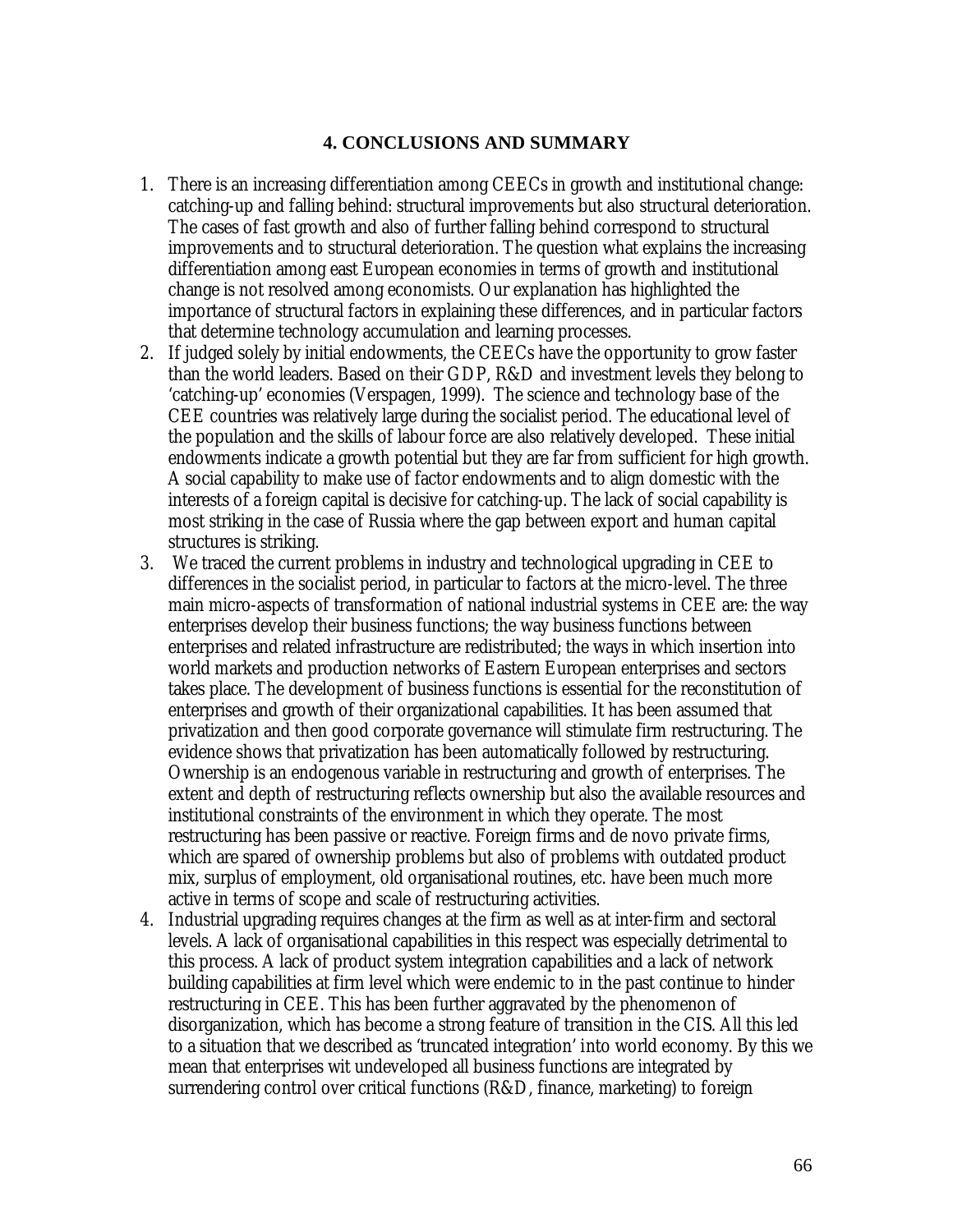partners. This has led to large efficiency improvements in production, especially in foreign controlled firms, but also to limited strategic autonomy of domestic enterprises and affiliates.

- 5. Industry and technology upgrading of CEE is based on significantly, and in some sectors fundamentally, changed innovation process and knowledge base. A locus of technology efforts has moved from extra-mural R&D activities to firm-specific operations oriented around cost-efficiency and quality management activities. These are areas where the socialist enterprises were the weakest in the past. However, we also pointed out industry upgrading is non-linear process with thresholds in learning and structural barriers in terms of composition of requited skills and factors. The best way to overcome them is to build firm-specific skills as well as broad and diversified knowledge base through innovation infrastructure that closely cooperates with industry. The successes of the last 10 years brought new structural barriers. A continued marginalization of R&D system may become obstacle for further industry upgrading. A general level of education of labour force does not seem to be an obstacle for productivity improvements at shopfloor level. However, a high share of population with vocational education is an obstacle for economy wide restructuring, in particular concerning adoption of IT technologies, not so much their use. Training and re-training programs, designed in cooperation with industry, should be given priority.
- 6. CEE has been reintegrated into the world economy at a time when trade patterns are strongly shaped by complex integration strategies of MNCs and by changes in international trade and FDI regimes. CEECs, especially central European, have fully conformed to the new regime of global political economy and continue to adjust to the requirements of the EU accession. The scale of their restructuring challenges and the reduced scope for autonomous action in this respect made them extremely dependent on foreign markets, capital and organisational capabilities. Even Russia cannot expect any fast restructuring of sectors like oil, gas, cars or telecoms, without deep involvement of foreign capital and management. Central European economies have been very active in trying to lure foreign investors. Much of FDI has entered to access local markets, to export to EU and to takeover assets in sectors like telecoms, and energy. The degree and pace of penetration of FDI in CEE has been fast and deep and is now comparable to the East Asian economies. The direct effects of FDI have been very positive as indicated by productivity data, especially when compared to domestic controlled firms. This has created concerns about the emergence of dual economy, similar to other economies whose growth is reliant on FDI. Experience from other countries shows that furthering of positive effects of FDI (indirect effects) does not come automatically. The degree to which FDI will benefit CEECs will to a great extent depend on their absorptive and innovative capabilities. Fortunately, the changes in the way MNCs increasingly operate create more opportunities for CEECs to use FDI to their advantage than it has been generally case in the past. There is evidence that MNCs are not longer closed hierarchies where headquarters are responsible for all critical functions. Local affiliates have much more opportunities for upgrading their position within companies' networks. Innovation can be now generated at different locations within MNC network. A limited research on non-equity or external-MNCs links are currently more important for production integration of CEE than FDI. In particular, subcontracting arrangements play an important role in quality management and in learning process-engineering skills. There is strong need for further research on subcontracting networks in CEE. It is only recently that the policy in central Europe has recognised subcontracting as an important channel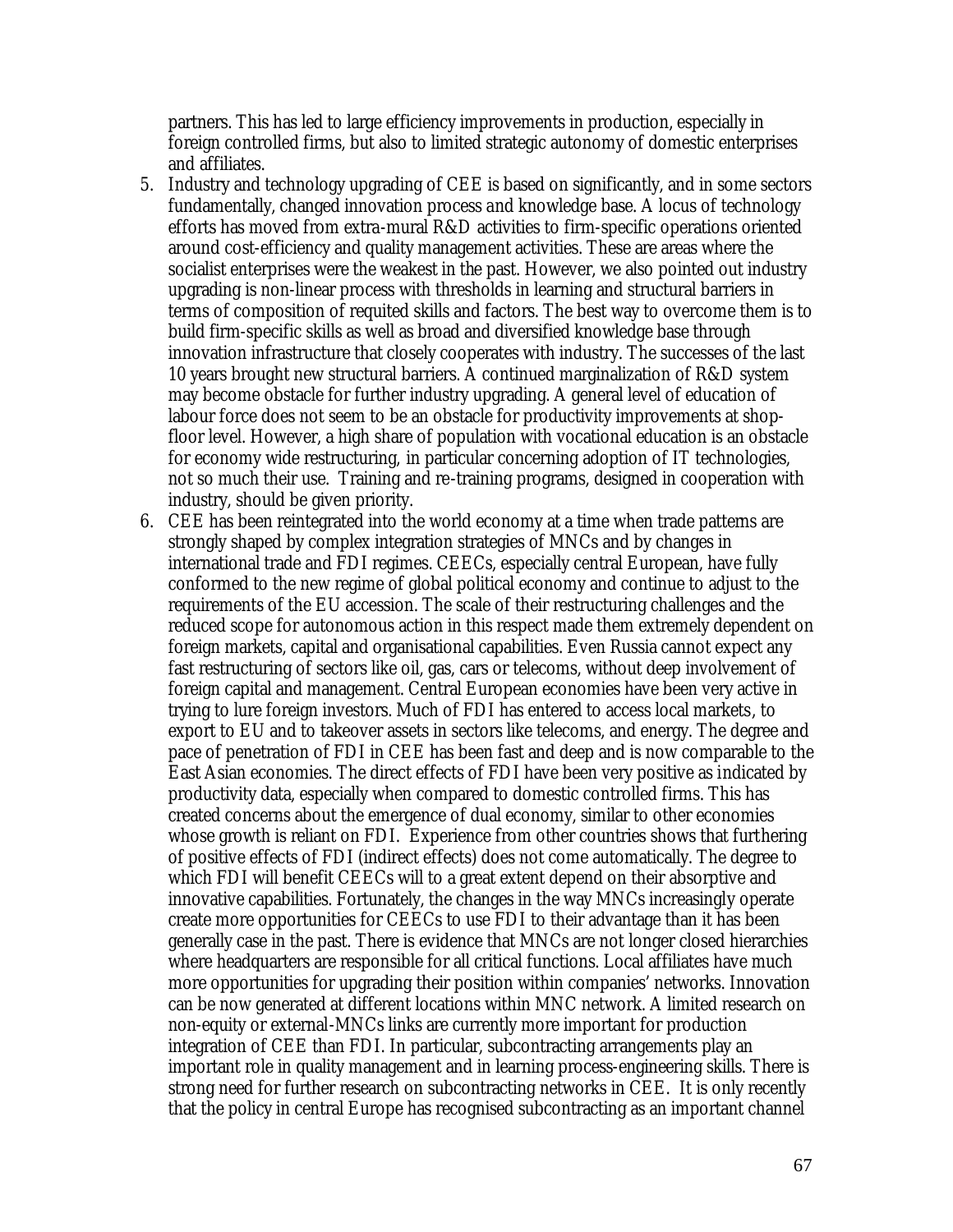of production integration by establishing departments for supporting subcontracting activities.

- 7. A review of several industry studies has generated six stylized facts on industry restructuring in CEE. First, there has been a significant vertical disintegration of old production links and re-establishment of new links, especially with foreign suppliers and buyers. These are: vertical links, organized the most often through subcontracting links, and, horizontal links, organized most often through FDI. Second, CEE companies have integrated into production networks primarily as subcontractors or processors. Their inherent weakness is marketing and finance and the lack of brands as well as high barriers to enter into non-production parts of value chains prevented them from to integrate as autonomous producers with the complete set of value chain activities. However, the dependence on foreign organizers of value chains enabled them to quickly catch-up in terms of productivity, especially when they are parts of intra-MNCs networks. Third, a radical change in production chains and in the innovation process made much of imitative skills from the past obsolete or irrelevant in a new context. However, the transferable skills have often been successfully re-employed in a new context. Fourth, in situations when old transferable or sector-specific technology skills are favorable and when domestic market and finance are available there is a great probability that domestic-led modernization will take place. Examples are PC assembly, software, and parts of food industry. In sectors where technology gap and financial requirements are large we may observe technology modernisation that is led by foreign investors. Examples are telecommunication and car assembly. Fifth, whether technical modernisation will take place does not depend on structural variables – market, finance and technology – but is dependent on a variety of other factors like mode of privatization, political commitment and entrepreneurship. Examples of Polish and Russian shipbuilding industries illustrate well different outcomes with structurally similar factors. Sixth, high productivity improvements and catching-up, through increased unit prices and reduced quality gaps, is bringing some of advanced countries and sectors to new structural barriers for further growth. Further industry upgrading in several sectors, like car parts, will require more diversified subcontracting networks, close cooperation between large and small firms, and support to public/private R&D activities.
- 8. Factor availability is only a conditional advantage, which requires a network organizer to be turned into real advantage. A network organizer is an agent who is willing and able to restructure production networks. Limited and unsystematic evidence shows that there is a diversity of network organisers in CEE. For the time being, the most active network organisers are foreign MNCs. They have significantly improved productivity levels of firms that have been taken over and through competition in sectors like food industry have induced domestic firms to restructure. Our understanding of their role as organizers of supply chains is still limited. A specific institutional environment of CEE has produced diversified business groups as an organizational response of domestic capital. There are individual examples that these groups have started to operate as network organizers. Few examples, especially of Moldavian Agency for Restructuring and Enterprise Assistance (ARIA) which operate as a true restructuring agent are extremely valuable as they show the range of policy options.
- 9. The more successful economies have a co-ordinated structure of 'local governance' that appears to be giving them the ability to reproduce themselves as successful economies. The CEECs left socialism with very weak layer of regional institutions and competencies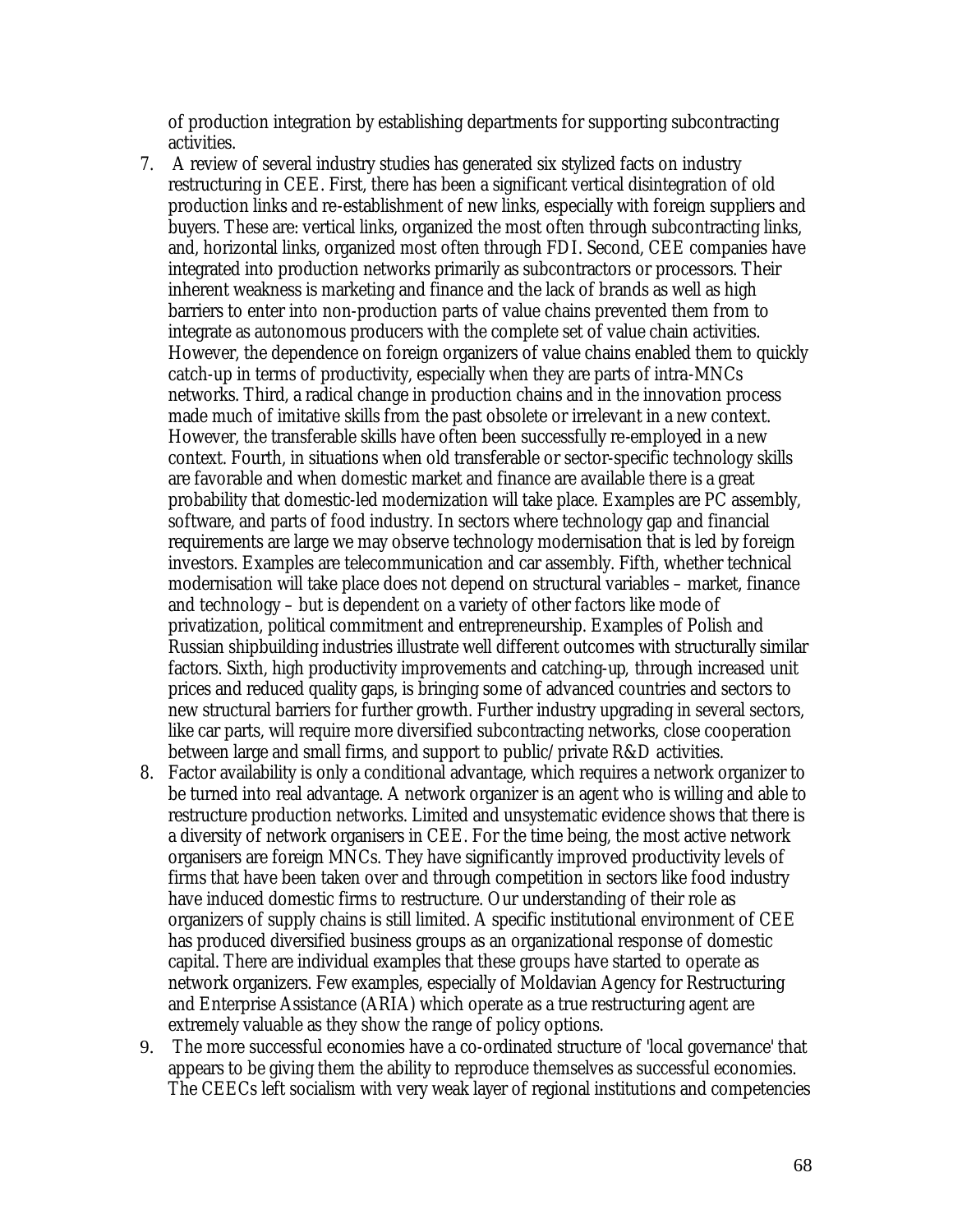for independent decision making. This is the result of lowers level of development where networks are usually fragmented and separated. In addition, socialist heritage has further weakened region as a locus of innovation. Proximity was not an asset in socialism. In CEE, regions lack horizontal links; a share of monostructural regions is high. Most often current actions to support innovation at regional level suffered from top-down approach and emphasized organizations, not functions. The impression is that no coherent regional policy agenda has been set in CEE as transition related issues had absolute priority.

- 10. Under the influence of transition agenda the CEE states to varying degrees tried to disengage from industry upgrading or any active role in industry restructuring. After 10 years there are indications that the CEE states are searching for a new role which would reconcile requirements of a new global regime of trade and investment openness with the need to support industry modernization. Transition pollicies have been successful in systemic transformation but their effects on technical modernization have been ambiguous. The experience has shown that there is a clear need for integration of transition and structural policies. The issue is to develop policy mixes, which would be suitable for individual countries. The further countries are in transition they should search for mixes, which address issues of innovation and structural change. We argue that countries should experiment with a variety of approaches, none of which should be dismissed as more appropriate than others. The key criteria for the effective policy should be the quality of state governance, not the degree of selectivity. All CEE states have realized that industry upgrading can be efficiently done only in cooperation with foreign capital. However, their capabilities, in particular the quality of state governance, to engage foreign capital into this process varies greatly. They vary from 'open door policy' to attempts to control involvement of foreign capital through implicit (privatization) and explicit (FDI) policies.
- 11. For the time being it seems that there are three emerging models of production integration at micro level in CEE which have visible effects on the tiering of countries in terms of growth and types of development:
- cross national production network driven industrial restructuring (central Europe);
- *maquilladora* type of restructuring through subcontracting links (Romania and Bulgaria and other Balkan states);
- autonomous development strategy (Russia, Ukraine and Belarus).

These types of networks are the result of the role, which the emerging global networks play in individual countries as well as of the nationally specific patterns of transition and growth. An additional factor in these outcomes is the EU accession policy whose impact will become much stronger as the enlargement progresses. Its effect may be further polarization of modes of involvement of foreign capital in these three groups.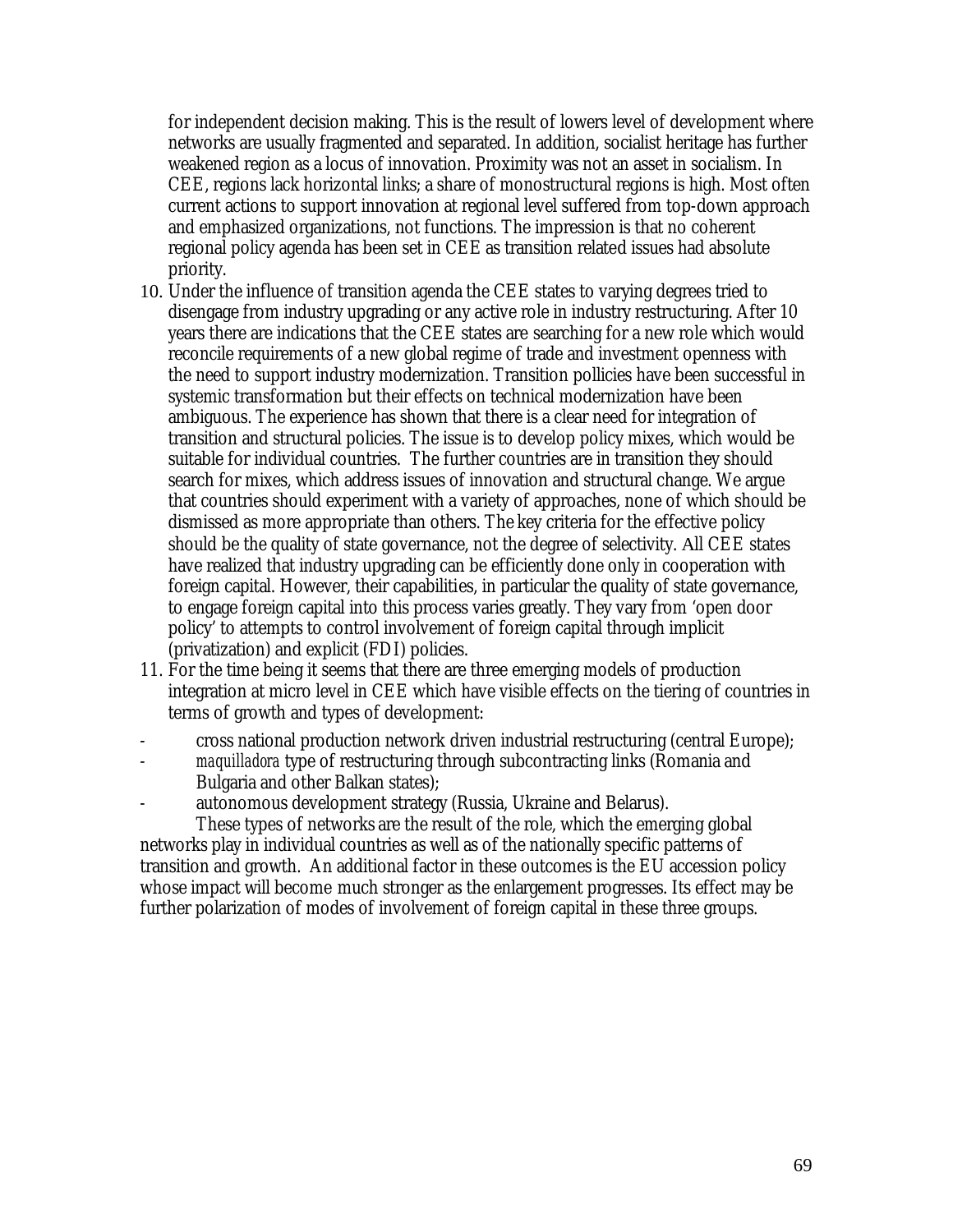#### **5. REFERENCES (incomplete)**

Amsden, A. H. and Hikino,T. (1994) , 'Project execution capability, organisational knowhow and conglomerate corporate growth in late industrialisation'*, Industrial and Corporate Change* 3, pp. 111-148.

Bilsen, Valentijn and Jozef Konings, (1997), Job Creation, Job Destruction and Growth of Newly Established Privatized and State-Owned Enterprises in Transition Economies: Survey Evidence from Bulgaria, Hungary and Romania, Working Paper No. 106, The Davidson Institute, November.

Brada, C. Josef (1998) Management 101: Behavior of Firms in Transition Economies, *Working Paper* No. 133, The William Davidson Institute at the University of Michigan Business School, March.

Buck, Trevor, Igor Filatotchev, Mike Wright (1995) The Re-Integration of State Enterprises of the Former USSR, *Journal of East West Business*, Vol. 1(2), p. 5-28.

Carlyn, Weedy, John van Reenen and Toby Wolfe (1995) Enterprise restructuring in early transition: the case study evidence from Central and Eastern Europe, *Economcis of Transition*, Vol. 3(4), 427-458.

Dosi, Giovanni (1997) Organizational competencies, firm size, and the wealth of nations: Some comments from a comparative perspective', In Chandler, A.D.Jr, Amatori, F. and Hikino, T. (eds.) (1997), *Big Business and the Wealth of Nations*, Cambridge University Press, Cambridge.

Dyker, A. David (2000) The Structural Origins of the Russian Economic Crisis, Post-Communist Economies, Vol. 12, No. 1, pp. 5-24.

EC (2000), *Development of enterprises in central European countries* 1995-97, Eurostat, Theme 4.

Estrin, Saul and Mike Wright (eds.) (1999), Thematic Issue on 'Corporate Governance in the Former Soviet Union and Central and Eastern Europe'*, Journal of Comparative Economics*, Vol. 27, Issue 3, September 1999.

Freinkman, Lev, 1995. 'Financial-industrial Groups in Russia: Emergence of Large Diversified Private Companies', *Communist Economies & Economic Transformation*, Vol.7, No.1, 51–66.

Frydman, R, C. Gray, M. Hessel and A. Rapaczynski ( 2000) The limits of discipline. Ownership and hard budget constraints in the transition economies, *Economics of Transtion*, Vol. 8(3), 577-601.

Gaddy, Cliffor and Barry W. Ickes (1998) To Restructure or Not To Restructure: Informal Activities and Enterprise Behavior in Transition, *Working Paper* No. 134, The William Davidson Institute at the University of Michigan Business School, March.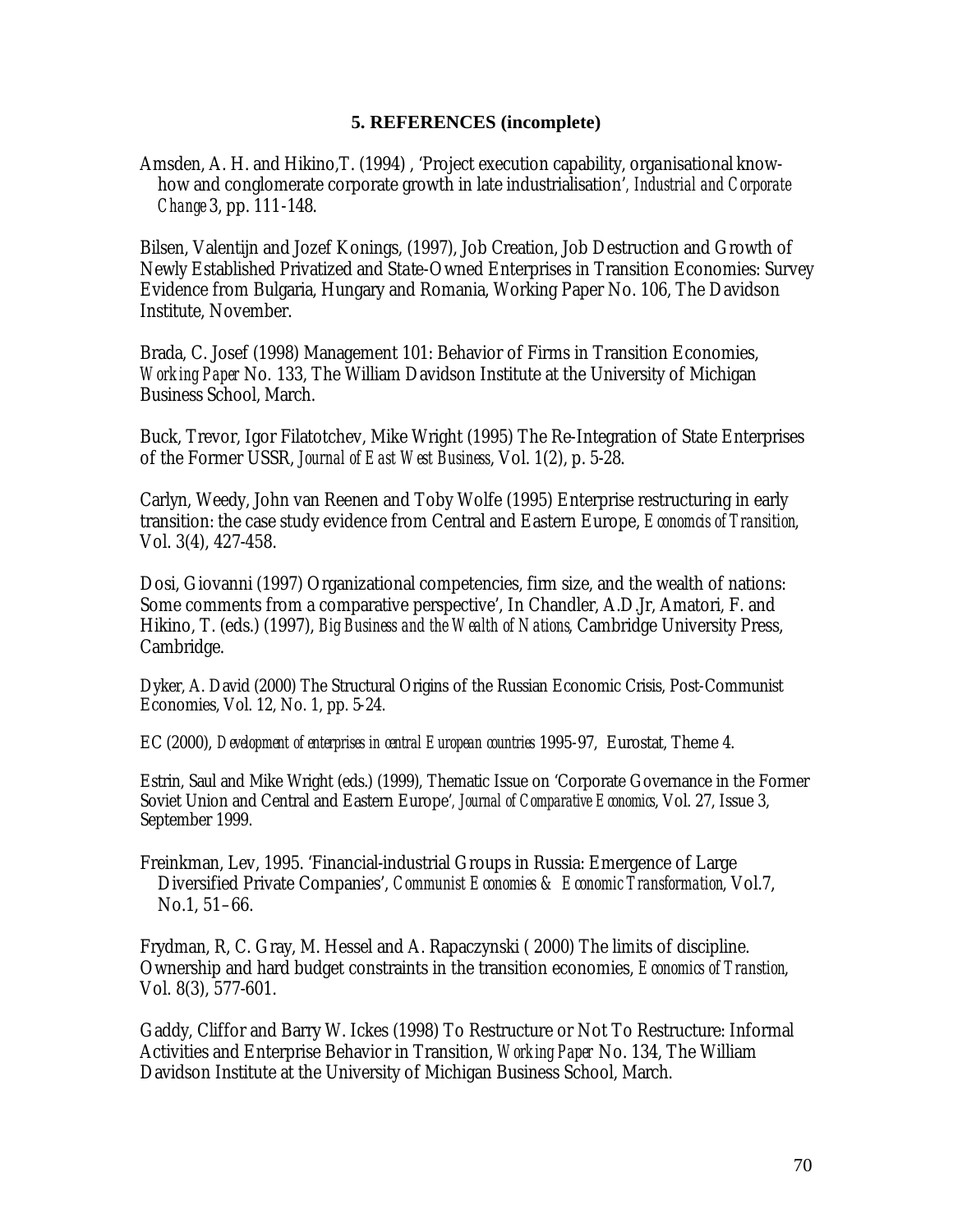Granovetter, M. (1995) Coase Revisited: Business Groups in the Modern Economy, *Industrial and Corporate Change*, Vol. 4, No. 1, pp. 93-130.

Grant M. Robert (1991) The Resource-Based Theory of Competitive Advantage: Implications for Strategy Formulation, *California Management Review*, Vol. 33, No. 3. Spring 19991., pp. 14-135.

- Hayri, A. and G A. McDermott (1998) The network properties of corporate governance and industrial restructuring: a post-socialist lesson, *Industrial and Corporate Change*, Vol. 7, No. 1, (March 1998), pp.153-194
- Izymov, A., L. Kosa anmd R. Ryvkina (2000) Defence Industry Transformation in Russia: Evidence from a Longitudinal Survey, *Post-Communist Economies*, Vol. 12, No. 2, pp. 215- 227.
- Johnson, S. , D. Kotchen, and G. W. Loveman (1996) Complementarities and the managerial challenges of state enterprise restructuring: evidence from two shipyards, *Economics of Transition*, Vol. 4 (1), 31-42.

Khanna, Tarun (2000) Business groups and social welfare in emerging markets: Existing evidence and unanswered questions, *European Economic Review* 44(2000)748-761.

Khanna, Tarun and Krishna Palepu (1997) Why focused strategies may be wrong for emerging markets, *Harvard Business Review*, July – August, p. 41-51.

Khanna and Palepu, (1999), The right way to restructure conglomerates in emerging markets, *Harvard Business Review*, July – August, p. 125-134.

Konings Jozef and Parick Paul Walsh (1999), Disorganization in the process of transition. Firm level evidence from Ukraine, *Economics of Transition*, Vol. 7(1), 29-46.

Kuznetsova, Olga and Kuznetsov, Andrei (1999) The State as a Shareholder: Responsibilities and Objectives, *Euro-Asia Studies*, vol. ?, no.?, pp. 433-445.

Kuznetsov, Yevgeny, "Learning to learn: Emerging Patterns of Enterprise Behaviour in the Russian Defense Sector, 1992-1995", In *Commercializing High Technology: East and West*, edited by Judith B. Sedaitis, Rowman & Littlefield Publishers.

Johnson, S. , D. Kotchen, and G. W. Loveman (1996) Complementarities and the managerial challenges of state enterprise restructuring: evidence form two shipyards, *Economics of Transition*, Vol. 4 (1), 31-42.

Perotti Enrico C. and Stanislav Gelfer, 1999, Red Barons or Robber Barons? Governance and Financing in Russian FIG, *CEPR Discussion Paper Series* No. 2204.

Peng, W. Mike and P. S. Heath (1996), *The Growth of the Firm in Planned Economies in Transition: Institutions, Organisations, and Strategic Choice*, Academy of Management Review, Vol. 21, No. 2, pp. 492-528.